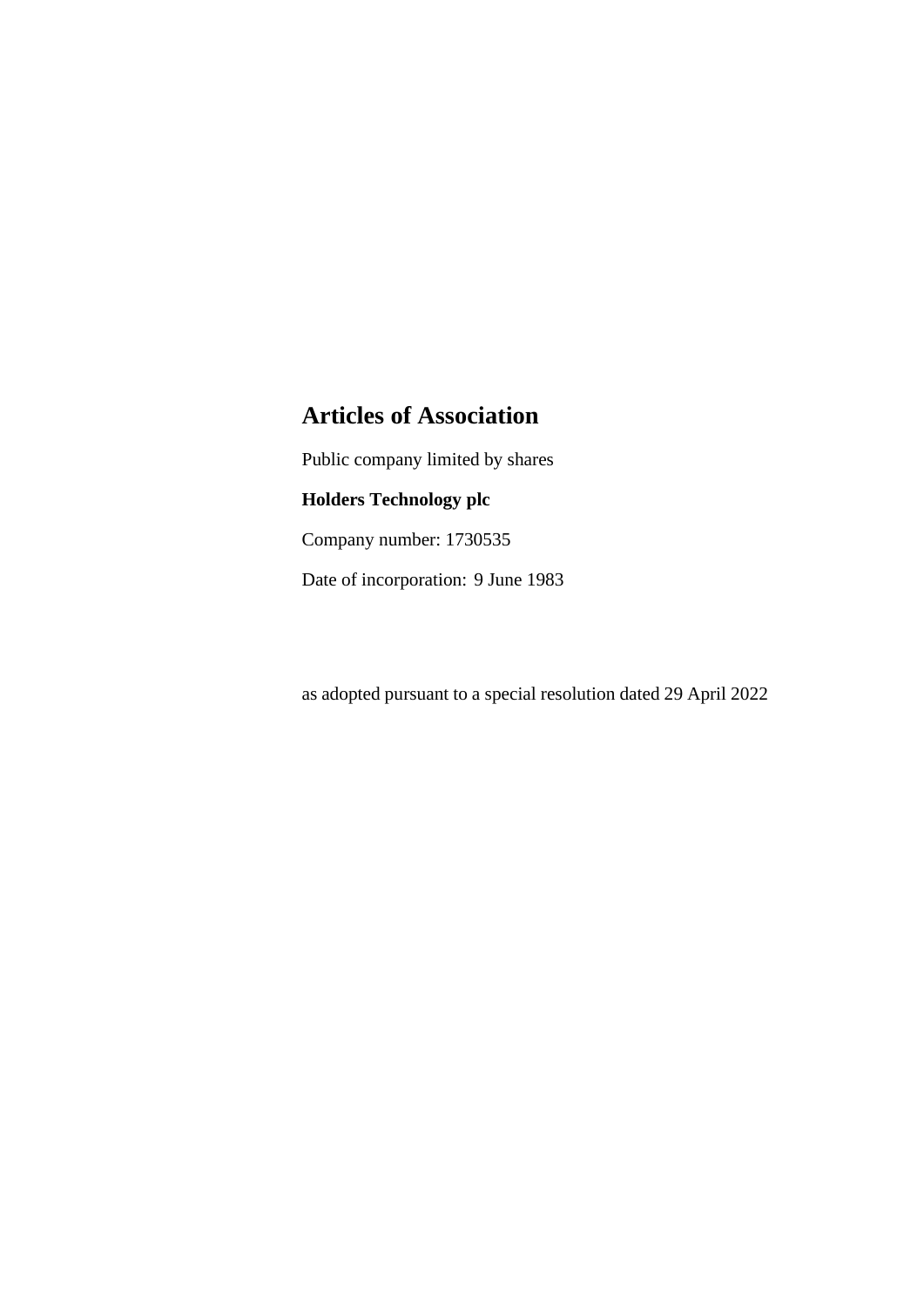# **Contents**

| A.        |                                                                      |  |
|-----------|----------------------------------------------------------------------|--|
| 1.        | Model Articles (and any other prescribed regulations) not to apply 1 |  |
| 2.        |                                                                      |  |
| 3.        |                                                                      |  |
| 4.        |                                                                      |  |
| 5.        |                                                                      |  |
| 6.        |                                                                      |  |
| 7.        |                                                                      |  |
| 8.        |                                                                      |  |
| 9.        |                                                                      |  |
| 10.       |                                                                      |  |
| 11.       |                                                                      |  |
| <b>B.</b> |                                                                      |  |
| 12.       |                                                                      |  |
| 13.       |                                                                      |  |
| 14.       |                                                                      |  |
| C.        |                                                                      |  |
| 15.       |                                                                      |  |
| 16.       |                                                                      |  |
| 17.       |                                                                      |  |
| D.        |                                                                      |  |
| 18.       |                                                                      |  |
| 19.       |                                                                      |  |
| 20.       |                                                                      |  |
| Е.        |                                                                      |  |
| 21.       |                                                                      |  |
| 22.       |                                                                      |  |
| 23.       |                                                                      |  |
| 24.       |                                                                      |  |
| 25.       |                                                                      |  |
| 26.       |                                                                      |  |
| F.        |                                                                      |  |
| 27.       |                                                                      |  |
| 28.       |                                                                      |  |
| 29.       |                                                                      |  |
| 30.       |                                                                      |  |
| 31.       |                                                                      |  |
| 32.       |                                                                      |  |
| 33.       |                                                                      |  |
| 34.       |                                                                      |  |
| 35.       |                                                                      |  |
| G.        |                                                                      |  |
| 36.       |                                                                      |  |
| 37.       |                                                                      |  |
| 38.       |                                                                      |  |
| 39.       |                                                                      |  |
| 40.       |                                                                      |  |
| Н.        |                                                                      |  |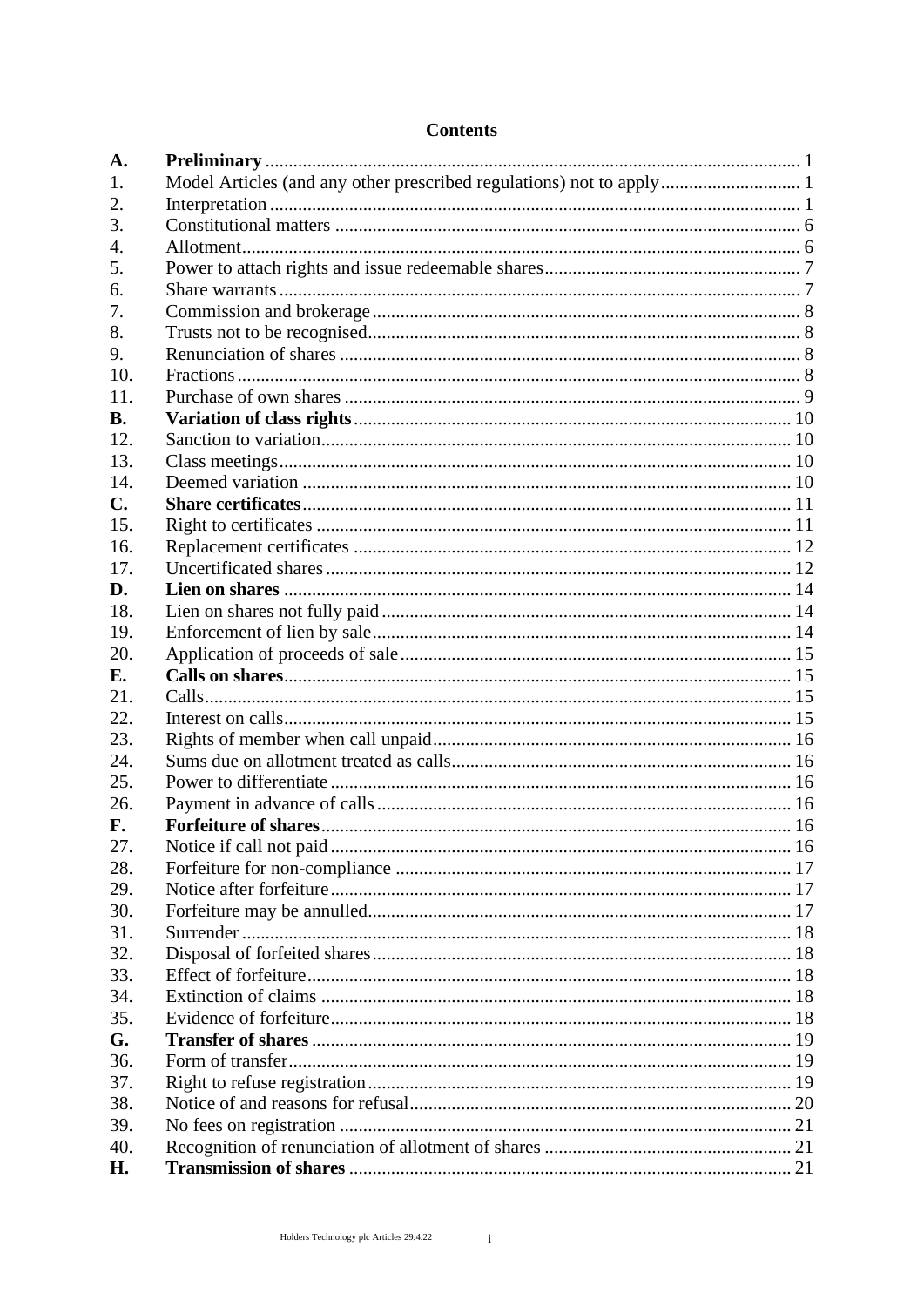| 41. |  |
|-----|--|
| 42. |  |
| 43. |  |
| I.  |  |
| 44. |  |
| 45. |  |
| 46. |  |
| 47. |  |
| 48. |  |
| J.  |  |
| 49. |  |
| 50. |  |
| 51. |  |
| 52. |  |
| 53. |  |
| 54. |  |
| 55. |  |
|     |  |
| 56. |  |
| 57. |  |
| 58. |  |
| 59. |  |
| Κ.  |  |
| 60. |  |
| 61. |  |
| 62. |  |
| 63. |  |
| 64. |  |
| 65. |  |
|     |  |
| 66. |  |
| 67. |  |
| 68. |  |
| 69. |  |
| 70. |  |
| 71. |  |
| 72. |  |
| 73. |  |
| 74. |  |
| 75. |  |
| 76. |  |
| L.  |  |
| 77. |  |
| 78. |  |
| M.  |  |
| 79. |  |
| 80. |  |
| 81. |  |
| 82. |  |
| 83. |  |
| 84. |  |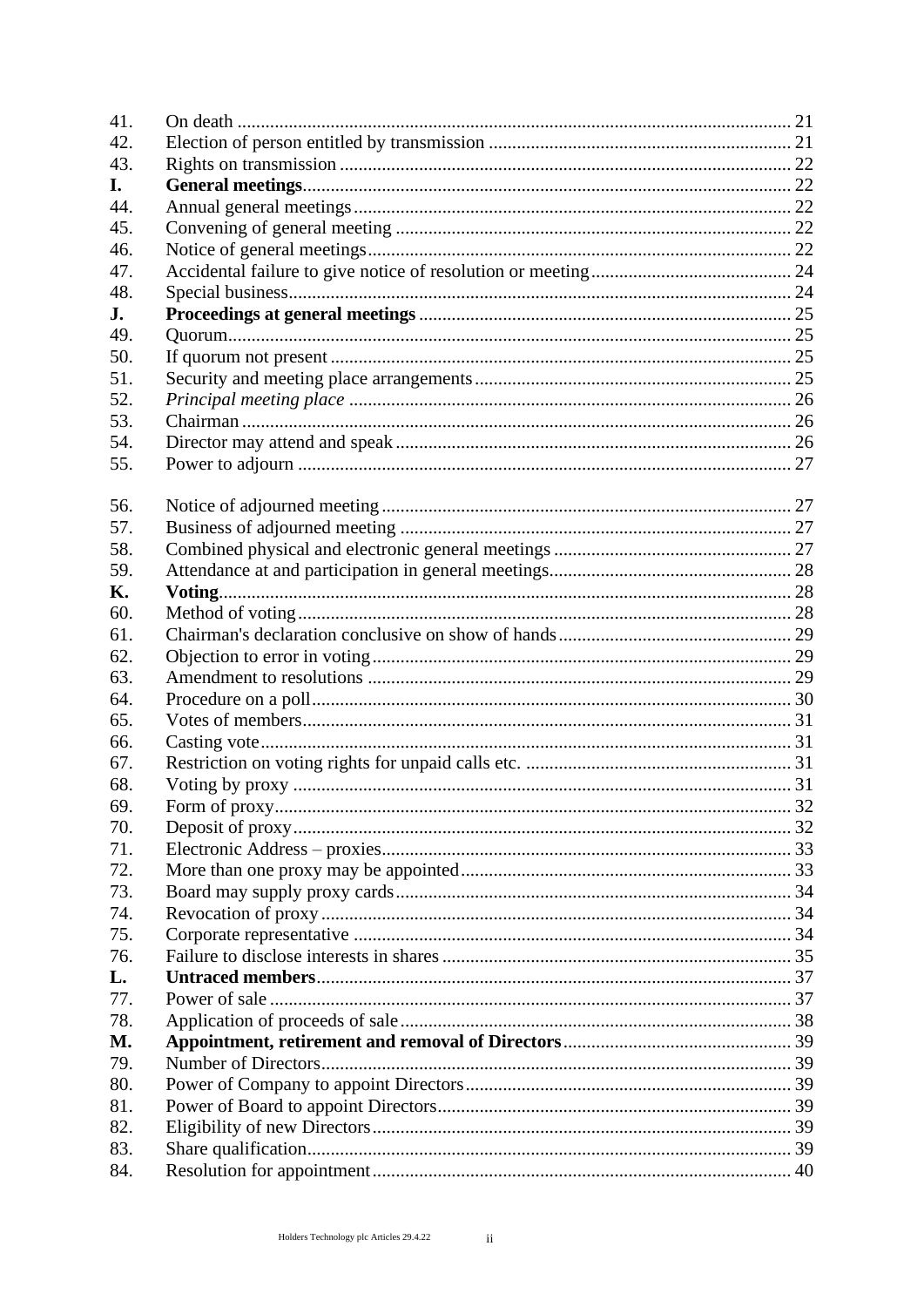| 85.        |  |
|------------|--|
| 86.        |  |
| 87.        |  |
| 88.        |  |
| 89.        |  |
| N.         |  |
| 90.        |  |
| 91.        |  |
| 92.        |  |
| 93.        |  |
| 94.        |  |
| <b>O.</b>  |  |
| 95.        |  |
| 96.        |  |
| 97.        |  |
| 98.        |  |
| 99.        |  |
| <b>P.</b>  |  |
| 100.       |  |
| 101.       |  |
| 102.       |  |
| 103.       |  |
| 104.       |  |
| 105.       |  |
| 106.       |  |
| 107.       |  |
| 108.       |  |
| 109.       |  |
| 110.       |  |
|            |  |
| Q.<br>111. |  |
| 112.       |  |
|            |  |
| 113.       |  |
| 114.       |  |
| 115.       |  |
| 116.       |  |
| 117.       |  |
| 118.       |  |
| 119.       |  |
| R.         |  |
| 120.       |  |
| 121.       |  |
| 122.       |  |
| 123.       |  |
| 124.       |  |
| 125.       |  |
| 126.       |  |
| 127.       |  |
| 128.       |  |
| S.         |  |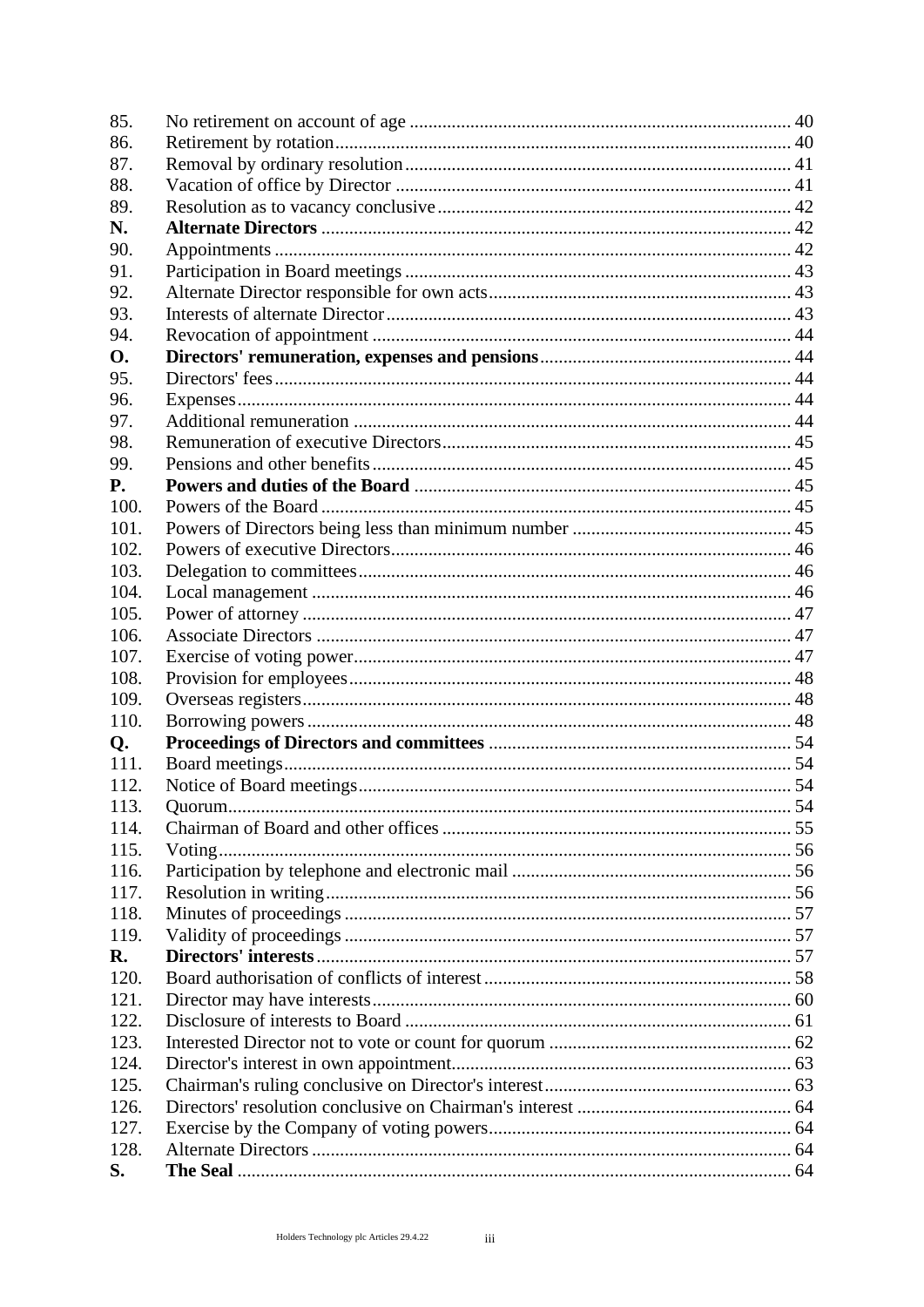| 129. |  |
|------|--|
| 130. |  |
| 131. |  |
| Т.   |  |
| 132. |  |
| U.   |  |
| 133. |  |
| 134. |  |
| 135. |  |
| 136. |  |
| 137. |  |
| 138. |  |
| 139. |  |
| 140. |  |
| 141. |  |
| 142. |  |
| 143. |  |
| 144. |  |
| 145. |  |
| 146. |  |
| V.   |  |
| 147. |  |
| 148. |  |
| 149. |  |
| 150. |  |
| W.   |  |
| 151. |  |
| 152. |  |
| X.   |  |
| 153. |  |
| 154. |  |
| 155. |  |
| 156. |  |
| 157. |  |
| 158. |  |
| 159. |  |
| 160. |  |
| 161. |  |
| Y.   |  |
| 162. |  |
| 163. |  |
| Z.   |  |
| 164. |  |
| 165. |  |
| 166. |  |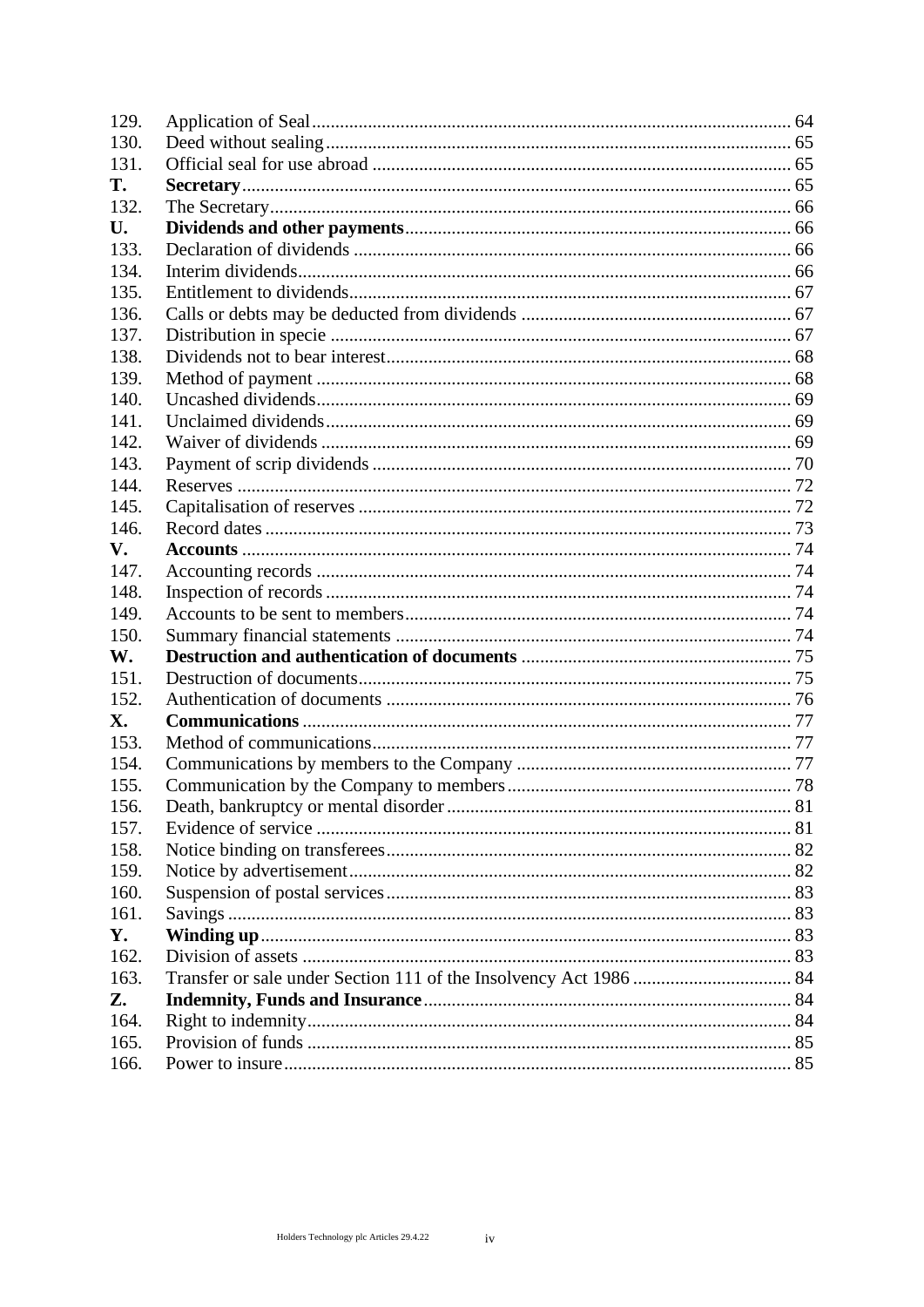# **Company number 1730535**

The Companies Act 2006

Public company limited by shares

**Articles of Association**

of

# **Holders Technology plc**

(as adopted by a special resolution passed on 29 April 2022)

# <span id="page-5-0"></span>**A. Preliminary**

# 1. **Model Articles (and any other prescribed regulations) not to apply**

<span id="page-5-1"></span>Notwithstanding any other provision of these Articles (as defined below), no regulations for management of a company set out in any statute concerning companies or contained in any regulations, order, instrument or other subordinate legislation made pursuant to a statute (including, but not limited to, the regulations contained in the model articles of association for public companies contained in Schedule 3 to The Companies (Model Articles) Regulations 2008 (SI 2008/3229) (as amended from time to time) shall apply to the Company (as defined below). The following shall be the articles of association of the Company.

# <span id="page-5-2"></span>2. **Interpretation**

# 2.1 *Definitions*

In these Articles, unless the context otherwise requires, the following definitions shall apply:

"**Acts"** means the Companies Acts and every other statute, order, regulation, or other subordinate legislation from time to time in force concerning companies and affecting the Company.

**"address"** has the meaning set out in Section 1148(1), CA2006.

**"approved transfer"** means in relation to any shares held by a member:

- (a) a transfer by way of or pursuant to acceptance of a takeover offer for the Company (as defined for the purposes of Part 28, CA2006); or
- (b) a transfer which is shown to the satisfaction of the Board to be made in consequence of a bona fide sale of the whole of the beneficial interest in the shares to a person who is unconnected with any member and with any other person appearing to be interested in the shares (including any such sale made through the London Stock Exchange). For the purpose of this sub-paragraph a connected person shall have the meaning set out in Sections 252 to 255 (inclusive) and Schedule 1, CA2006.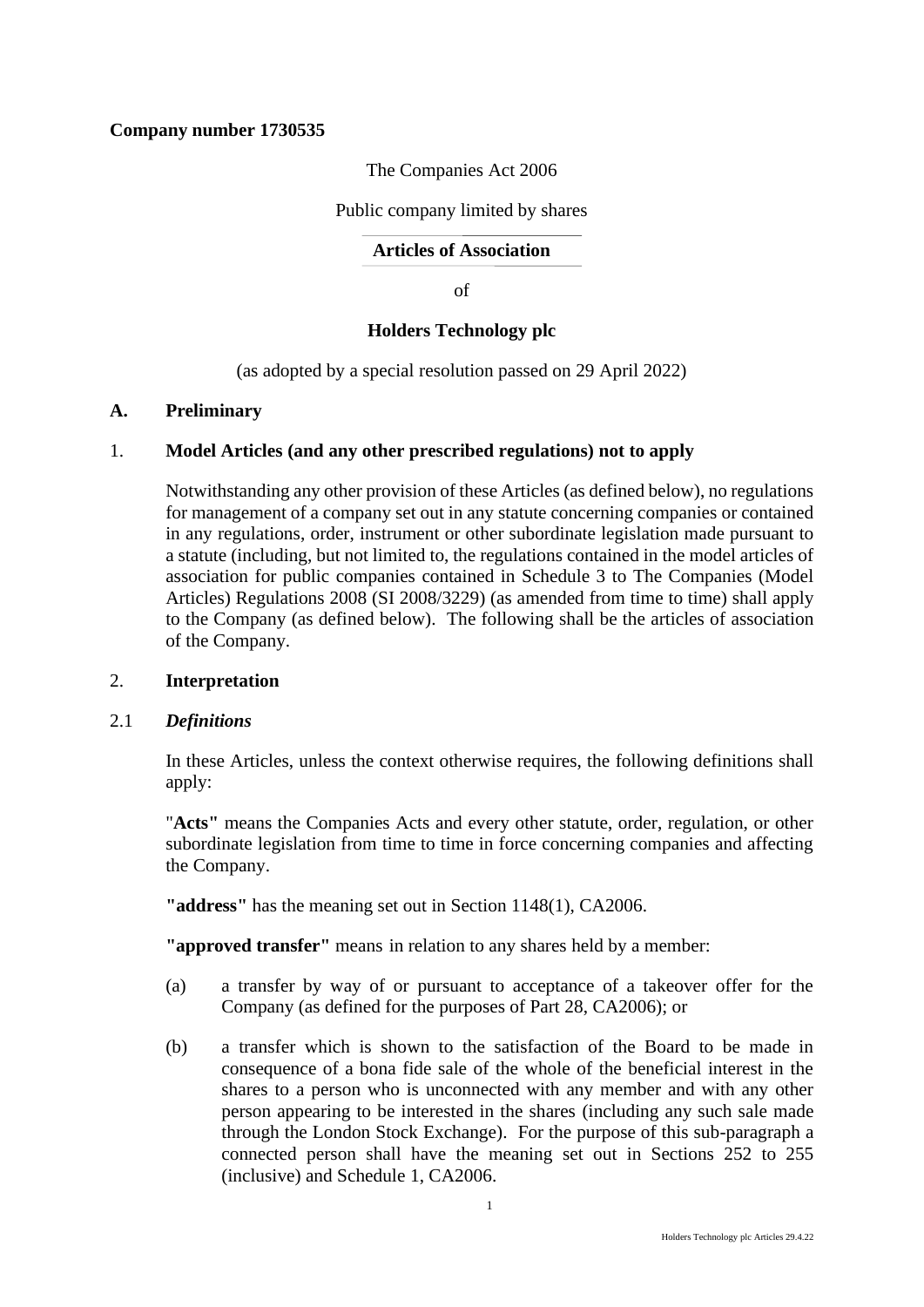**"Articles"** means these articles of association as altered or varied from time to time (and **"Article"** means any provision of these Articles).

**"Auditors"** means the auditors for the time being of the Company or, in the case of joint auditors, any of them.

**"Board"** means the board of Directors for the time being of the Company or the Directors present at a duly convened meeting of Directors at which a quorum is present.

**"CA2006"** means the Companies Act 2006.

**"certificated"** means in (relation to a share), a share which is recorded in the Register as being held in certificated form.

**"Chairman"** means the chairman (if any) of the Board or, where the context requires, the chairman of a general meeting of the Company.

**"clear days"** means (in relation to a period of notice of a meeting or the period before a meeting by which a request must be received or sum deposited or tendered) the period of the specified length, excluding the day when the notice is served, the request received or the sum deposited or tendered (or deemed to be served, received, deposited or tendered) and the day of the meeting, and, unless expressly provided to the contrary in these articles, for the purposes of calculating a period of clear days, account shall be taken of all days regardless of whether or not they are working days.

**"Combined Code"** means the combined code on corporate governance published from time to time by the Financial Reporting Council.

**"combined physical and electronic general meeting"** means a general meeting convened and held in accordance with these Articles and which persons may attend either at a physical place of meeting or via an electronic platform.

**"Communication"** means includes a communication comprising sounds or images or both and a communication effecting a payment.

**"Companies Acts"** has the meaning set out in Section 2, CA2006 insofar as they apply to the Company.

**"Company"** means Holders Technology plc (registered in England and Wales with company number 1730535)

**"Conflicted Director"** means (in relation to a Relevant Situation) a Director who has made a submission for authorisation in respect of that Relevant Situation.

**"default shares"** means as defined in Article 76.1 (Disenfranchisement notice).

**"Deputy Chairman"** means the deputy chairman (if any) of the Board or, where the context requires, the deputy chairman of a general meeting of the Company.

**"Director"** means a director for the time being of the Company.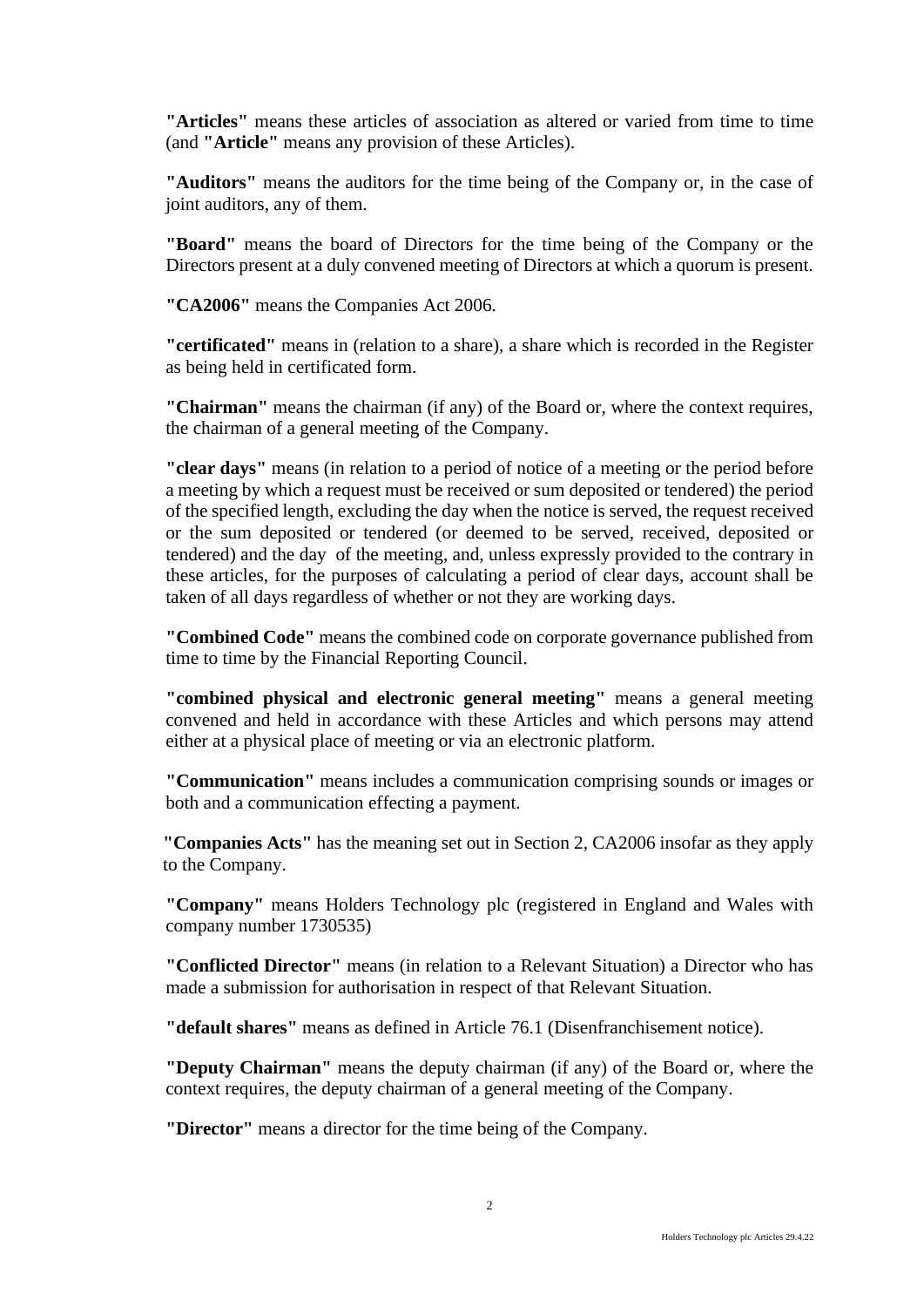**"disenfranchisement notice"** means as defined in Article 76.1 (Disenfranchisement notice).

**"dividend"** means a distribution or a bonus.

**"document"** means any document including, but not limited to, any summons, notice, order or other legal process and registers.

**"elected Ordinary Shares"** means as defined in Article 143.1 (h) (Authority to pay scrip dividends).

**"electronic address"** means any address or number used for the purposes of sending or receiving documents or information by electronic means.

**"electronic form"** has the meaning set out in Section 1168, CA2006.

**"electronic means"** has the meaning set out in Section 1168(4), CA2006.

"**electronic platform**" means any form of electronic platform or facility and includes, without limitation, website addresses, application technology and conference call systems.

**"financial institution"** has the meaning set out in Section 778(2), CA2006.

**"execution"** means any mode of execution (and **"executed"** shall be construed accordingly).

**"Group"** means the Company and its subsidiaries and subsidiary undertakings from time to time, and **"Group Company"** means any company in the Group.

**"hard copy form"** has the meaning set out in Section 1168(2), CA2006.

**"holder"** means (in relation to any share) the member whose name is entered in the Register as the holder or, where the context permits, the members whose names are entered in the Register as the joint holders of that share.

"**Independent Director"** means (in relation to Article 120 (Board authorisation of conflicts of interest)) the Directors, other than the Conflicted Director and any other Director(s) interested in the Relevant Situation.

**"London Stock Exchange"** means London Stock Exchange Plc or such other principal stock exchange in the United Kingdom for the time being.

**"member"** means a member of the Company or, where the context requires, a member of the Board or of any committee.

**"Operator"** means the operator as defined in the Uncertificated Regulations of the relevant Uncertificated System.

**"Ordinary Shares"** means ordinary shares of 10 pence each in the capital of the Company.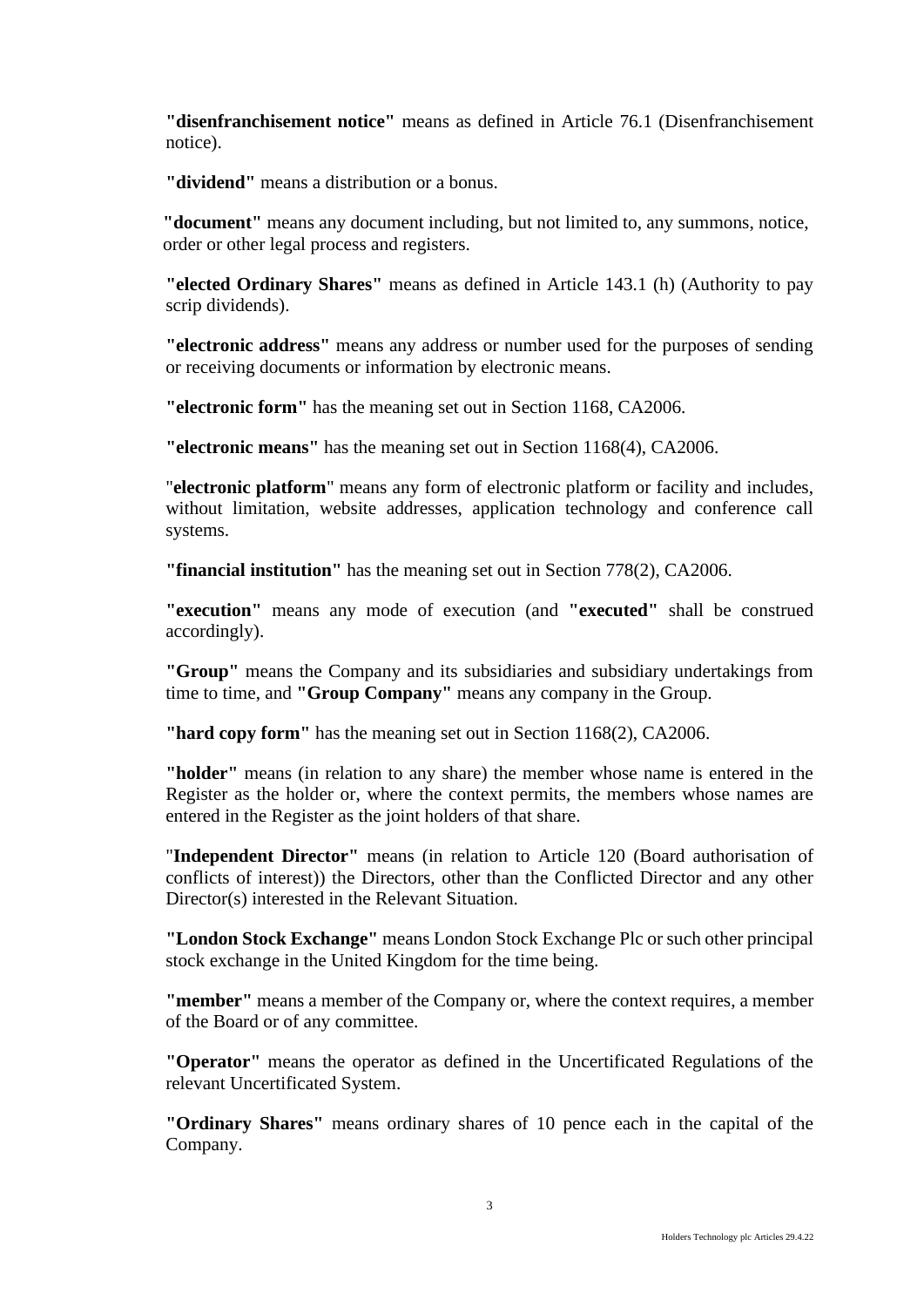**"paid up"** means paid up or credited as paid up.

**"Participating Security"** means a share or class of shares or a renounceable right of allotment of a share, title to which is permitted to be transferred by means of an Uncertificated System in accordance with the Uncertificated Regulations.

**"person entitled by transmission"** means a person whose entitlement to a share in consequence of the death or bankruptcy of a member or of any other event giving rise to its transmission by operation of law has been noted in the Register.

**"prescribed period"** means in a case where the default shares represent at least 0.25 per cent in nominal value of their class, 14 days and in any other case, 28 days.

**"present"** means, for the purposes of a physical general meeting, present at a physical place of meeting or, for the purposes of a combined physical and electronic general meeting, either present at a physical place of meeting or present by attending via an electronic platform.

"**physical general meeting**" means any general meeting which persons may attend only at a physical place of meeting.

**"recognised investment exchange"** means as defined in Section 285 of the Financial Services and Markets Act 2000.

**"record date"** means as defined in Article 146 (Record dates).

**"Register"** means the register of members of the Company to be kept pursuant to Section 113, CA2006 or, as the case may be, any overseas branch register kept pursuant to Article 109 (Overseas registers).

**"Registered Office"** means the registered office for the time being of the Company.

"**Relevant Situation**" means a matter or situation in which a Director has, or can have, a direct or indirect interest that conflicts, or possibly may conflict, with the interests of the Company (including, without limitation, in relation to the exploitation of any property, information or opportunity, whether or not the Company could take advantage of it).

**"Remuneration Committee"** means the committee established in accordance with Section B.1 of the Combined Code.

**"Seal"** means the common seal of the Company, or where the context allows, any official seal kept by the Company pursuant to Section 50, CA2006.

**"Section 793 notice"** means a notice issued pursuant to Section 793, of the CA2006.

**"Secretary"** means the secretary for the time being of the Company or any other person appointed to perform any of the duties of the secretary of the Company including (subject to the provisions of the Acts) a joint, temporary, assistant or deputy secretary.

**"sent"** or **"supplied"** has the meaning set out in Section 1148(2), CA2006.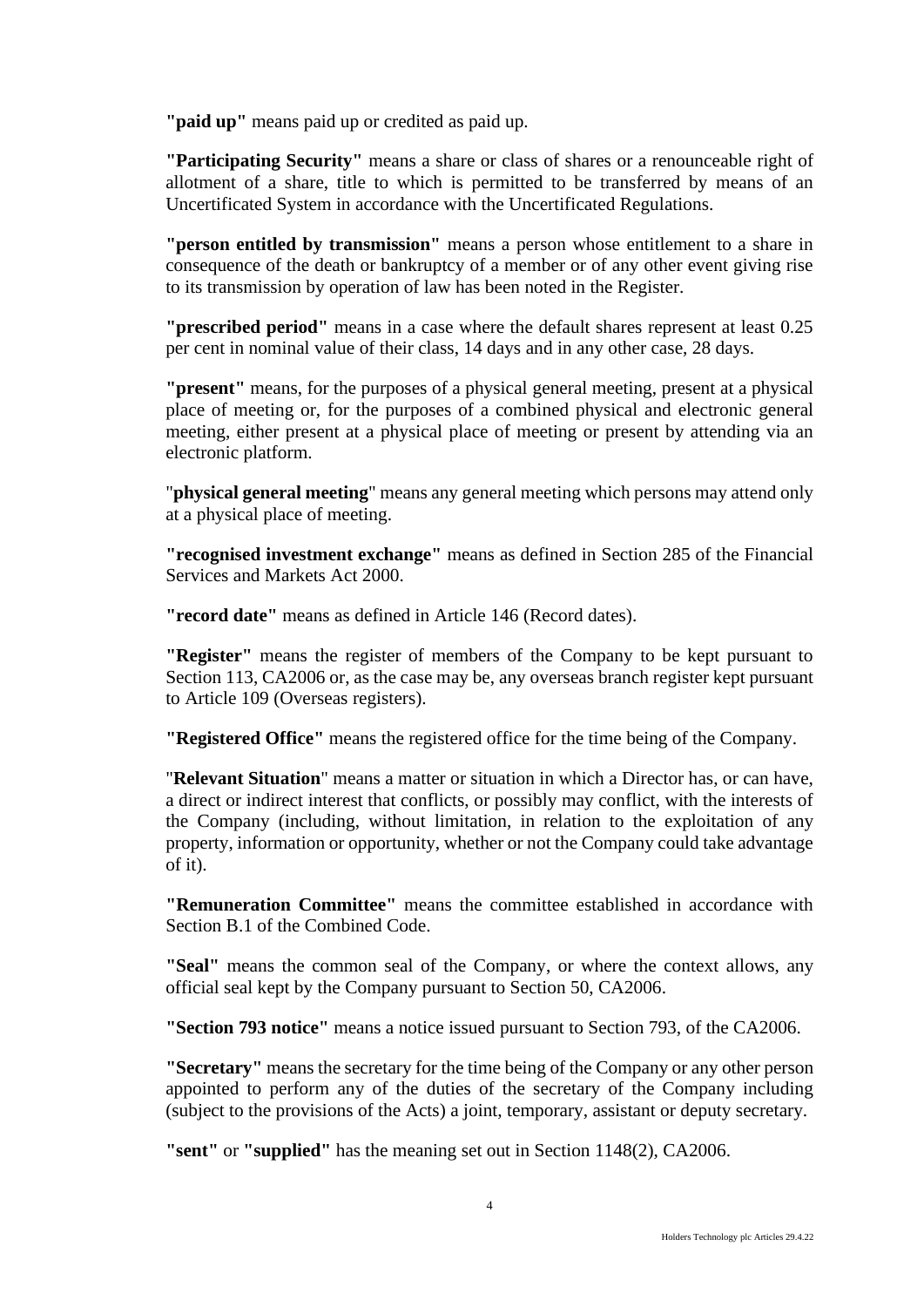**"share"** means a share in the capital of the Company.**"uncertificated"** means in relation to a share, a share to which title may be transferred by means of an Uncertificated System in accordance with the Uncertificated Regulations.

**"Uncertificated Regulations"** means the Uncertificated Securities Regulations 2001 (SI 2001/3755).

**"Uncertificated System"** means a relevant system as defined in the Uncertificated Regulations.

**"United Kingdom"** means Great Britain and Northern Ireland.

**"withdrawal notice"** means as defined in Article 76.2 (Withdrawal notice).

**"working day"** means a day that is not a Saturday or Sunday, Christmas Day, Good Friday or any day that is a bank holiday under the Banking and Financial Dealings Act 1971 in the part of the United Kingdom where the Company is registered.

**"writing or written"** means printing, typewriting, lithography, photography and any other mode or modes of representing or reproducing words, symbols or other information in a legible and non-transitory form whether in electronic form or otherwise (and any combination of such forms) whether in electronic form or otherwise.

# 2.2 *General interpretation*

Unless the context otherwise requires:

- (a) words in the singular include the plural and vice versa;
- (b) words importing the masculine gender include the feminine gender;
- (c) a reference to a person includes a body corporate and an unincorporated body of persons;
- (d) a reference to a "conflict of interest" shall include a conflict of interest and duty and a conflict of duties; and
- (e) a reference to an Uncertificated System is a reference to the Uncertificated System in respect of which the particular share or class of shares or renounceable right of allotment of a share is a Participating Security.

# 2.3 *Statutory definitions*

Save as otherwise provided in sub-paragraph 2.1 of this Article 2, and unless the context otherwise requires, words or expressions contained in these Articles shall bear the same meaning as in the Acts (excluding any modification to them which is not in force on the date of adoption of these Articles).

# 2.4 *Statutory provisions*

In these Articles, a reference to any statute or provision or schedule of a statute shall include any orders, regulations or other subordinate legislation made under it and shall,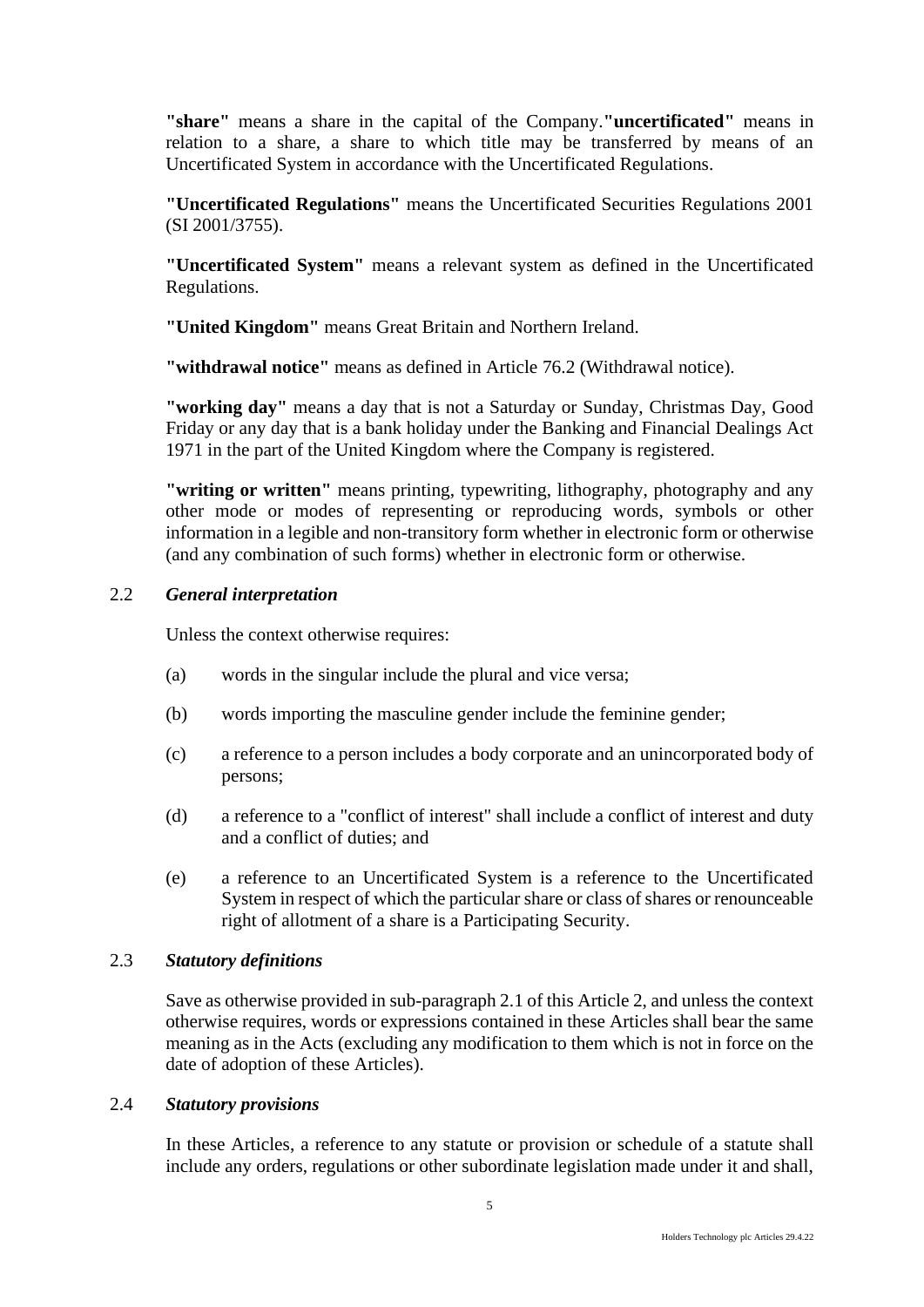unless the context otherwise requires, include any modification, or re-enactment or restatement of it for the time being in force and the same principle of construction shall be applied to any order, regulations or other subordinate legislation.

### 2.5 *Resolutions*

Where for any purpose an ordinary resolution of the Company is required, a special resolution shall also be effective.

# 2.6 *Headings*

The headings are inserted for convenience only and shall not affect the construction of these Articles.

# 2.7 *Documents or information being sent or supplied by or to a company*

References in these Articles to documents or information being sent or supplied by or to a company (including the Company) shall be construed in accordance with the provisions of Section 1148(3), CA2006.

#### <span id="page-10-0"></span>3. **Constitutional matters**

# 3.1 *Public company*

The Company is to be a public company.

### 3.2 *Liability of members*

The liability of the members is limited.

# 3.3 *Registered Office*

The Registered Office will be situated in England.

### **B. Share capital**

#### <span id="page-10-1"></span>4. **Allotment**

Subject to the provisions of the Acts and to any relevant authority of the Company in general meeting required by the Acts, unissued shares at the date of adoption of these Articles and any shares hereafter created shall be at the disposal of the Board which may allot (with or without conferring rights of renunciation), grant options over, offer or otherwise deal with or dispose of them, or rights to subscribe for or convert any security into shares, to such persons (including the Directors themselves), at such times and generally on such terms and conditions as the Board may decide, provided that no share shall be issued at a discount.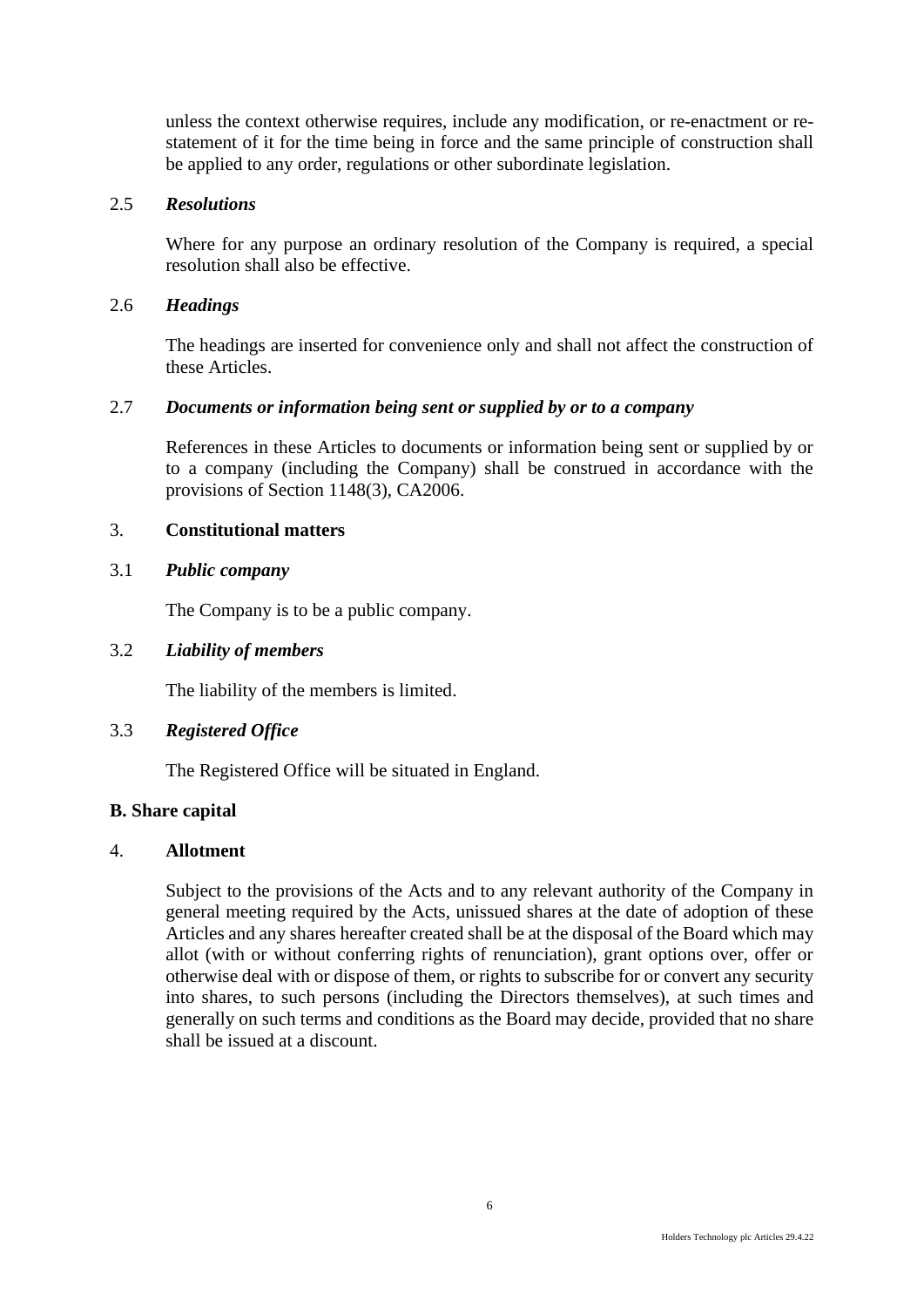# <span id="page-11-0"></span>5. **Power to attach rights and issue redeemable shares**

# 5.1 *Rights attaching to shares*

Subject to the provisions of the Acts and to any special rights for the time being attached to any existing shares, any shares may be allotted or issued with or have attached to them such preferred, deferred or other special rights or restrictions whether in regard to dividends, voting, transfer, return of capital or otherwise as the Company may from time to time by ordinary resolution determine or if no such resolution has been passed or so far as the resolution does not make specific provision as the Board may determine.

# 5.2 *Power to issue redeemable shares*

Subject to the provisions of the Acts and to any special rights for the time being attached to any existing shares, any share may be issued which is or at the option of the Company or of the holder of such share liable to be redeemed.

# 5.3 *Terms, conditions and manner of redemption*

Subject to the provisions of the CA2006 and save as otherwise provided in these Articles, the Directors may determine the terms, conditions and manner of redemption of any redeemable shares provided they must do so before the shares are allotted.

# <span id="page-11-1"></span>6. **Share warrants**

# 6.1 *Power to issue share warrants*

The Company may with respect to any fully paid shares, issue a warrant (a **"share warrant"**) stating that the bearer of the warrant is entitled to the shares specified in it and may provide (by coupons or otherwise) for the payment of future dividends on the shares included in a share warrant.

# 6.2 *Conditions attaching to warrants*

The powers referred to in Article 6.1 (Power to issue share warrants) may be exercised by the Board, which may determine and vary the conditions on which share warrants shall be issued and in particular on which:

- (a) a new share warrant or coupon will be issued in the place of one damaged, defaced, worn out or lost (provided that no new share warrant shall be issued to replace one that has been lost unless the Board is satisfied beyond reasonable doubt that the original has been destroyed);
- (b) the bearer of a share warrant shall be entitled to receive notice of and to attend, vote and demand a poll at general meetings;
- (c) dividends will be paid; and
- (d) a share warrant may be surrendered and the name of the holder entered in the Register in respect of the shares specified in it.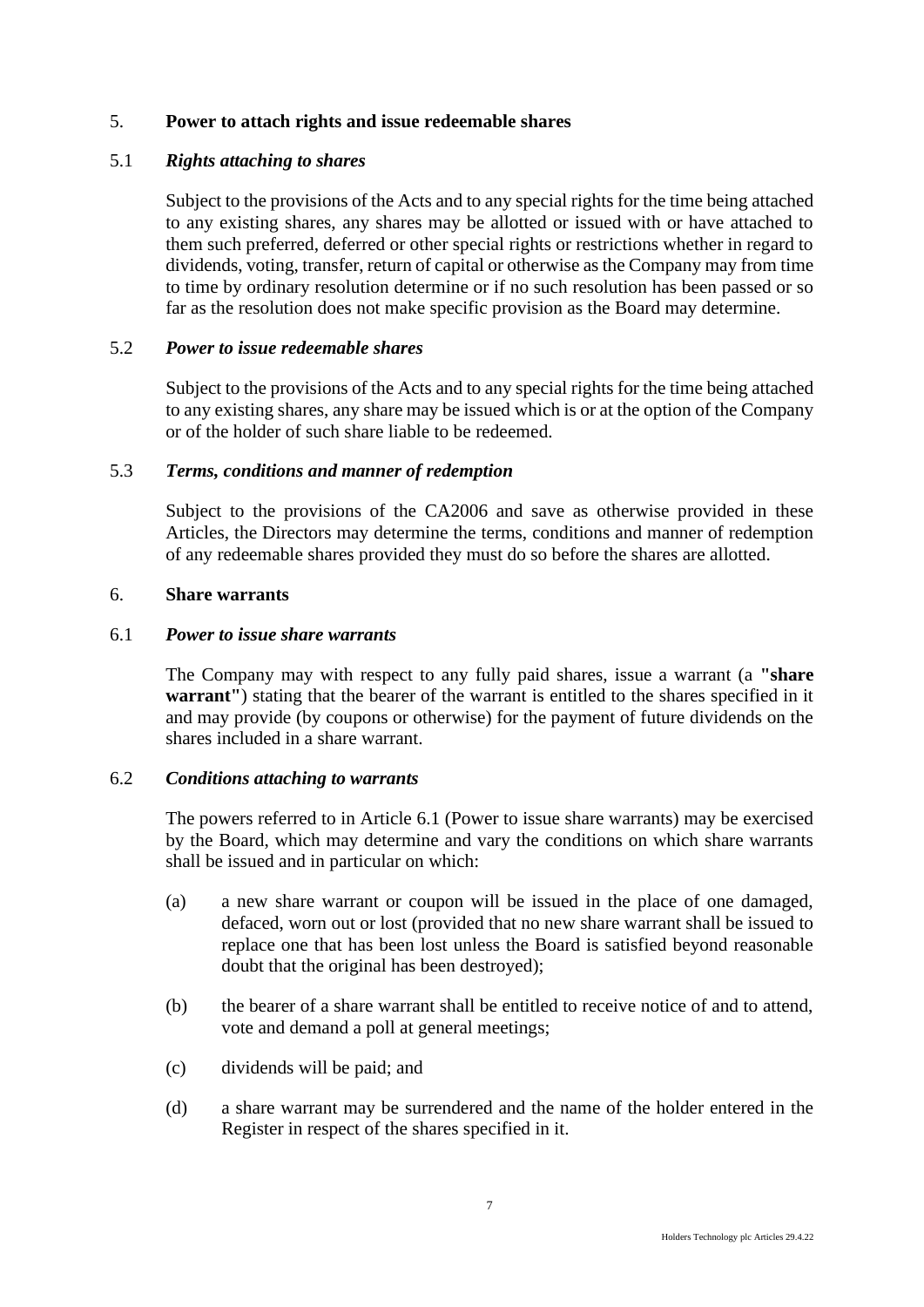Subject to such conditions and to these Articles, the bearer of a share warrant shall be deemed to be a member for all purposes. The bearer of a share warrant shall be subject to the conditions for the time being in force and applicable thereto whether made before or after the issue of such share warrant.

# <span id="page-12-0"></span>7. **Commission and brokerage**

The Company may exercise the powers conferred by the Acts to pay commissions or brokerage to any person in consideration of his subscribing or agreeing to subscribe (whether absolutely or conditionally) for any shares in the Company, or procuring or agreeing to procure subscriptions (whether absolute or conditional) for any shares in the Company to the full extent permitted by the Acts. Subject to the provisions of the Acts, any such commission or brokerage may be satisfied by the payment of cash, the allotment of fully or partly paid shares, the grant of an option to call for an allotment of shares or any combination of such methods.

#### <span id="page-12-1"></span>8. **Trusts not to be recognised**

Except as otherwise expressly provided by these Articles, as required by law or as ordered by a court of competent jurisdiction, the Company shall not recognise any person as holding any share on any trust and (except as aforesaid) the Company shall not be bound by or recognise (even if having notice of it) any equitable, contingent, future, partial or other claim to or interest in any share or any interest in any fractional part of a share except an absolute right of the holder to the whole of the share.

# <span id="page-12-2"></span>9. **Renunciation of shares**

Subject to the provisions of the Acts and of these Articles, the Directors may at any time after the allotment of any share but before any person has been entered in the Register as the holder recognise a renunciation of it by the allottee in favour of some other person and may accord to any allottee of a share the right to effect such renunciation upon and subject to such terms and conditions as the Directors may think fit to impose.

#### <span id="page-12-3"></span>10. **Fractions**

# 10.1 *Power to deal with fractional entitlements*

Whenever as the result of any consolidation, division or sub-division of shares any member would become entitled to fractions of a share, the Board may deal with the fractions as it thinks fit and in particular (but without prejudice to the generality of the foregoing):

(a) the Board may determine which of the shares of such holder are to be treated as giving rise to such fractional entitlement and may decide that any of those shares shall be consolidated with any of the shares of any other holder or holders which are similarly determined by it to be treated as giving rise to a fractional entitlement for such other holder or holders into a single consolidated share and the Board may on behalf of all such holders, sell such consolidated share for the best price reasonably obtained to any person (including the Company) and distribute the net proceeds of sale after deduction of the expenses of sale in due proportion among those holders (except that any amount otherwise due to a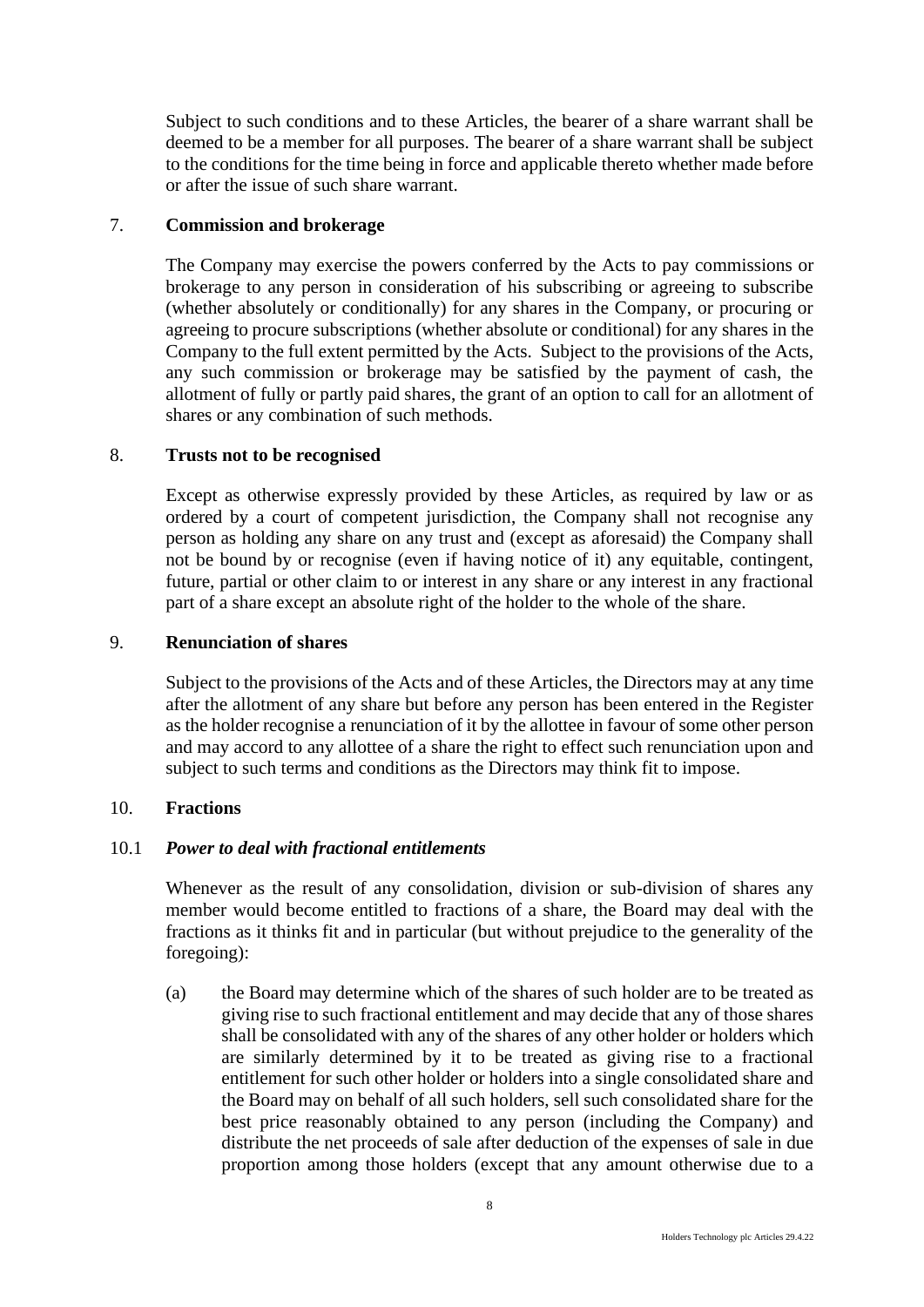holder, being less than £3 or such other sum as the Board may from time to time determine may be retained for the benefit of the Company); or

(b) provided that the necessary unissued shares are available, the Board may issue to such holder, credited as fully paid, by way of capitalisation the minimum number of shares required to round up his holding to an exact multiple of the number of shares to be consolidated into a single share (such issue being deemed to have been effected prior to consolidation), and the amount required to pay up such shares shall be appropriated at the Board's discretion from any of the sums standing to the credit of any of the Company's reserve accounts (including share premium account and capital redemption reserve) or to the credit of profit and loss account and capitalised by applying the same in paying up the share.

# 10.2 *Sale of fractions*

For the purposes of any sale of consolidated shares pursuant to Article 10.1 (Power to deal with fractional entitlements), the Board may in the case of certificated shares authorise some person to execute an instrument of transfer of the shares to or in accordance with the directions of the purchaser or in the case of uncertificated shares exercise any power conferred on it by Article 17.5 (Forfeiture and sale), and the transferee shall not be bound to see to the application of the purchase money in respect of any such sale, nor shall his title to the shares be affected by any irregularity in or invalidity of the proceedings in reference to the sale or transfer and any instrument or exercise shall be effective as if it had been executed or exercised by the holder of the fractional entitlement to which it relates.

# <span id="page-13-0"></span>11. **Purchase of own shares**

# 11.1 *Power to enter into share buy back agreements*

Subject to the provisions of the Companies Acts and to any rights for the time being attached to any shares, the Company may enter into any contract for the purchase of any of its own shares of any class (including any redeemable shares) and any contract under which it may, subject to any conditions, become entitled or obliged to purchase all or any of such shares. Any shares to be so purchased may be selected in any manner whatsoever provided that if at the relevant date proposed for approval of the proposed purchase there shall be in issue any shares of a class entitling the holders to convert into equity share capital of the Company then no such purchase shall take place unless it has been sanctioned by a special resolution passed at a separate general meeting (or meetings if there is more than one class) of the holders of such class of convertible shares.

# 11.2 *Class rights*

Notwithstanding anything to the contrary contained in these Articles, the rights attached to any class of shares shall be deemed not to be varied by anything done by the Company or the Directors pursuant to this Article.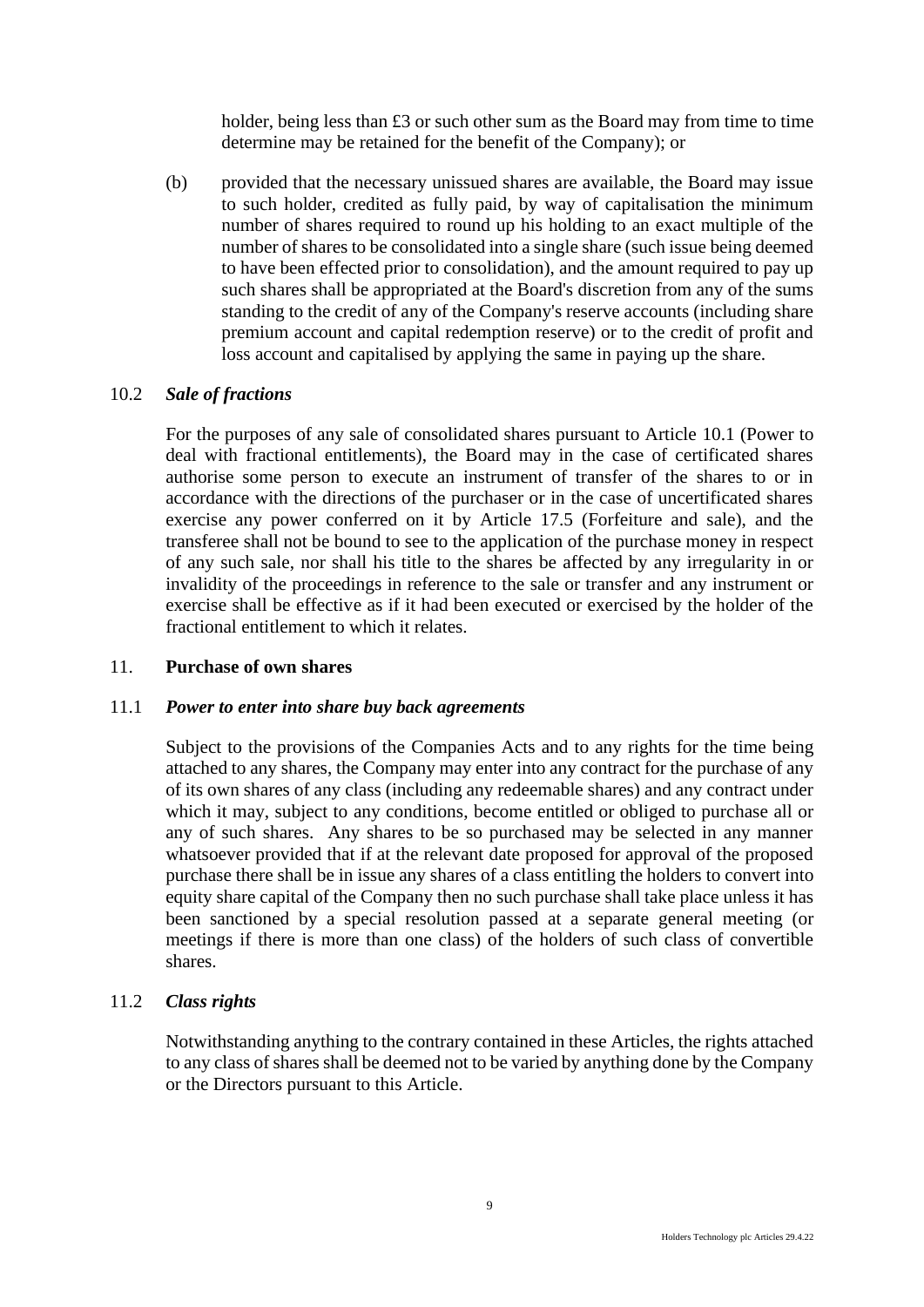# <span id="page-14-0"></span>**B. Variation of class rights**

# <span id="page-14-1"></span>12. **Sanction to variation**

Subject to the provisions of the Acts, if at any time the share capital of the Company is divided into shares of different classes any of the rights for the time being attached to any share or class of shares in the Company (and notwithstanding that the Company may be or be about to be in liquidation) may (unless otherwise provided by the terms of issue of the shares of that class) be varied or abrogated in such manner (if any) as may be provided by such rights or, in the absence of any such provision, either with the consent in writing of the holders of not less than three quarters in nominal value of the issued shares of the class (excluding any shares of that class held as treasury shares) or with the sanction of a special resolution passed at a separate general meeting of the holders of shares of the class duly convened and held as provided in these Articles (but not otherwise). The foregoing provisions of this Article shall apply also to the variation or abrogation of the special rights attached to some only of the shares of any class as if each group of shares of the class differently treated formed a separate class the separate rights of which are to be varied. Subject to the terms of issue or the rights attached to any shares the rights or privileges attached to any class of shares shall be deemed not to be varied or abrogated by the Board resolving that a class of shares is to become or to cease to be a Participating Security.

#### <span id="page-14-2"></span>13. **Class meetings**

Save as provided in the Acts, all the provisions in these Articles as to general meetings shall mutatis mutandis apply to every meeting of the holders of any class of shares save that in the case of a class meeting held in connection with the variation or abrogation of the rights attached to the shares of the class:

- (a) Subject to paragraph (d) below, the quorum at every such meeting shall be not less than two persons holding or representing by proxy at least one-third of the nominal amount paid up on the issued shares of the class (excluding any shares of that class held as treasury shares);
- (b) every holder of shares of the class present in person or by proxy may demand a poll;
- (c) each such holder shall on a poll be entitled to one vote for every share of the class held by him; and
- (d) if at any adjourned meeting of such holders, such quorum as aforesaid is not present, not less than one person holding shares of the class who is present in person or by proxy shall be a quorum.

# <span id="page-14-3"></span>14. **Deemed variation**

Subject to the terms on which any shares may be issued, the rights or privileges attached to any class of shares shall be deemed to be varied or abrogated by the reduction of the capital paid up on such shares or by the allotment of further shares ranking in priority for the payment of a dividend or in respect of capital or howsoever or which confer on the holders voting rights more favourable than those conferred by such first mentioned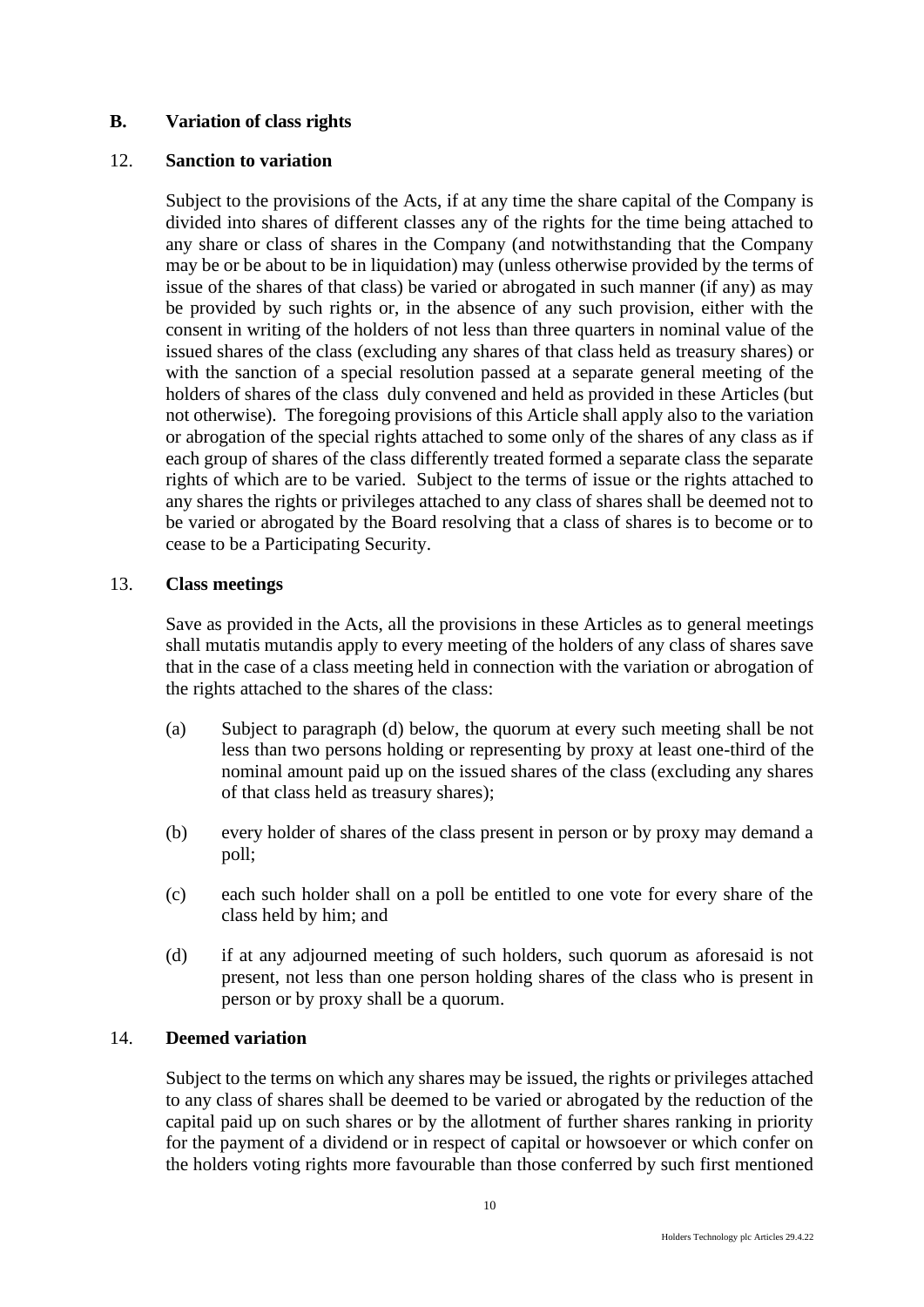shares but shall not be deemed to be varied or abrogated by the creation or issue of any new shares ranking pari passu in all respects (save as to the date from which such new shares shall rank for dividend) with or subsequent to those already issued or by the purchase or redemption by the Company of its own shares in accordance with the provisions of the Acts and these Articles.

# <span id="page-15-0"></span>**C. Share certificates**

### <span id="page-15-1"></span>15. **Right to certificates**

#### 15.1 *Issue of certificates*

On becoming the holder of any certificated share every person (except a financial institution in respect of whom the Company is not by law required to complete and have ready for delivery a certificate) shall be entitled without charge to have issued within two months after allotment or lodgement of a transfer (unless the terms of issue of the shares provide otherwise) one certificate for all the certificated shares of any one class registered in his name and to a separate certificate for each class of certificated shares so registered. Such certificate shall specify the number, class and distinguishing numbers (if any) of the shares in respect of which it is issued and the amount or respective amounts paid up on them and shall be issued either under the Seal (which may be affixed to it or printed on it) or in such other manner having the same effect as if issued under a seal and, having regard to the provisions of the Acts and the rules and regulations applicable to the recognised investment exchange(s) to which the Company's shares are admitted, as the Board may approve.

# 15.2 *Distinguishing numbers*

If and so long as all the issued shares of the Company or all the issued shares of a particular class are fully paid up and rank pari passu for all purposes then none of those shares shall bear a distinguishing number. In all other cases each share shall bear a distinguishing number.

#### 15.3 *Joint holders*

The Company shall not be bound to issue more than one certificate in respect of certificated shares held jointly by two or more persons. Delivery of a certificate to the person first named on the register shall be sufficient delivery to all joint holders.

#### 15.4 *Balancing certificates*

Where a member (other than a financial institution) has transferred part only of the shares comprised in a certificate he shall be entitled without charge to a certificate for the balance of such certificated shares.

#### 15.5 *Restrictions on certificates*

No certificate shall be issued representing certificated shares of more than one class.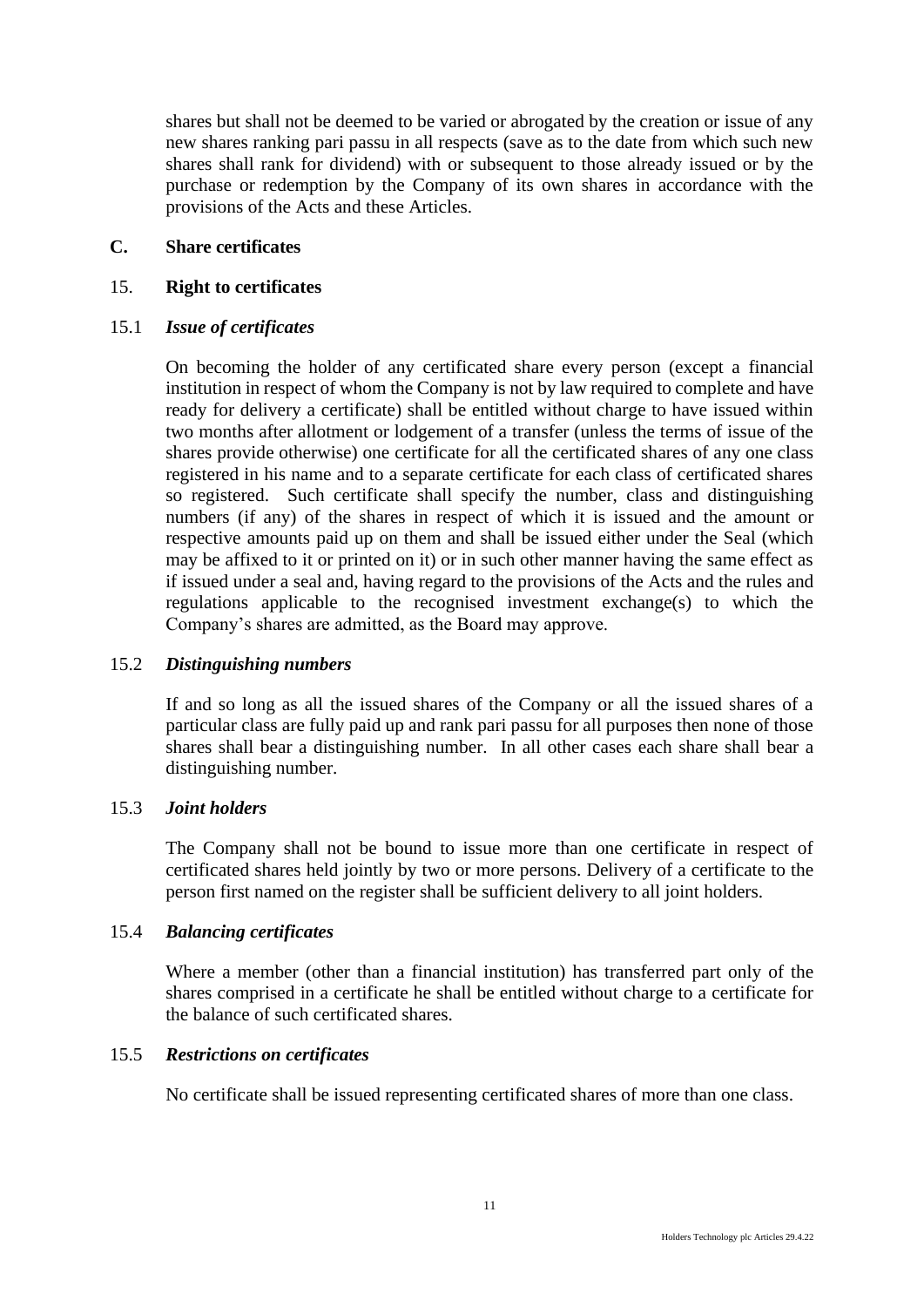# <span id="page-16-0"></span>16. **Replacement certificates**

#### 16.1 *Consolidation of certificates*

Any two or more certificates representing shares of any one class held by any member may at his request be cancelled and a single new certificate for such shares issued in lieu, subject to the payment of such reasonable fee, if any, as the Board may determine, on surrender of the original certificates for cancellation.

#### 16.2 *Splitting share certificates*

If any member shall surrender for cancellation a share certificate representing certificated shares held by him and request the Company to issue in lieu two or more share certificates representing such certificated shares in such proportions as he may specify, the Board may, if it thinks fit, comply with such request subject to the payment of such fee (if any) as it may determine.

### 16.3 *Renewal or replacement*

Share certificates may be renewed or replaced on such terms as to provision of evidence and indemnity (with or without security) and to payment of any exceptional out of pocket expenses (including those incurred by the Company in investigating such evidence and preparing such indemnity and security) as the Board may decide, and on surrender of the original certificate (where it is defaced or worn out) but without any further charge.

#### 16.4 *Joint holders*

In the case of shares held jointly by several persons, any such request as is mentioned in this Article 16 (Replacement certificates) may be made by any one of the joint holders.

# <span id="page-16-1"></span>17. **Uncertificated shares**

# 17.1 *Participating security*

The Board may resolve that a class of shares is to become, or is to cease to be, a Participating Security. Shares of a class shall not be treated as forming a separate class from other shares of the same class as a consequence only of such shares being held in uncertificated form. Any share of a class which is a Participating Security may be changed from an uncertificated share to a certificated share and from a certificated share to an uncertificated share in accordance with the Uncertificated Regulations. For any purpose under these Articles, the Company may treat a member's holding of uncertificated shares and of certificated shares of the same class as if they were separate holdings, unless the Board otherwise decides.

# 17.2 *Application of Articles*

These Articles apply to uncertificated shares of a class which is a Participating Security only to the extent that these Articles are consistent with the holding of such shares in uncertificated form, with the transfer of title to such shares by means of the Uncertificated System and with the Uncertificated Regulations.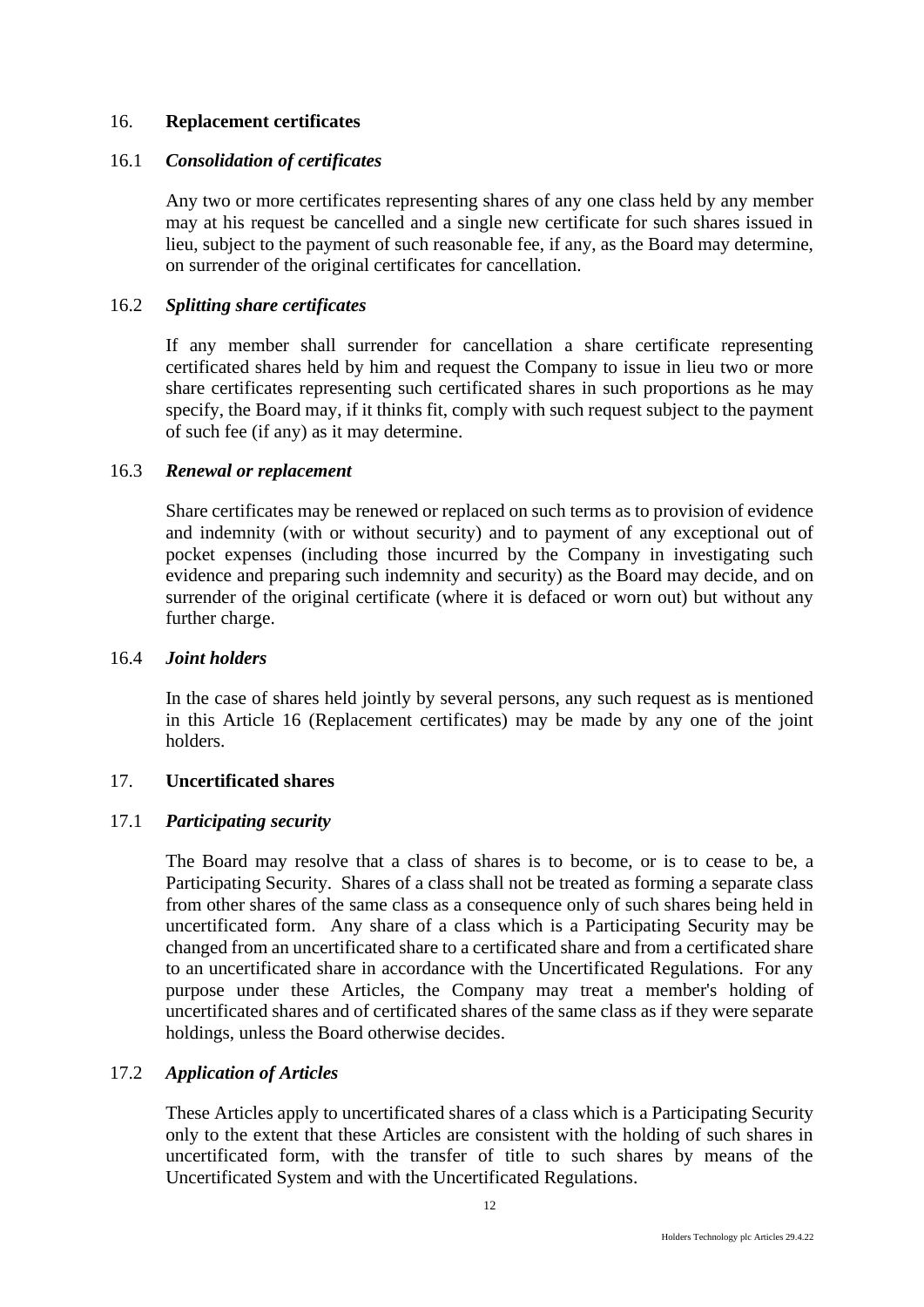# 17.3 *Board regulations*

The Board may lay down regulations not included in these Articles which:

- (a) apply to the issue, holding or transfer of uncertificated shares (in addition to or in substitution for any provisions in these Articles);
- (b) set out (where appropriate) the procedures for conversion and/or redemption of uncertificated shares; and/or
- (c) the Board considers necessary or appropriate to ensure that these Articles are consistent with the Uncertificated Regulations and/or the Operator's rules and practices

such regulations will apply instead of any relevant provisions in these Articles which relate to certificates and the transfer, conversion and redemption of shares or which are not consistent with the Uncertificated Regulations, in all cases to the extent (if any) stated in such regulations. If the Board makes any such regulations, Article 17.2 will (for the avoidance of doubt) continue to apply to these Articles, when read in conjunction with those regulations.

# 17.4 *Instructions via an Uncertificated System*

Any instruction given by means of an Uncertificated System as referred to in these Articles shall be a dematerialised instruction given in accordance with the Uncertificated Regulations, the facilities and requirements of the Uncertificated System and the Operator's rules and practices.

# 17.5 *Forfeiture and sale*

Where the Company is entitled under the Acts, the Operator's rules and practices, these Articles or otherwise to dispose of, forfeit, enforce a lien over or sell or otherwise procure the sale of any shares of a class which is a Participating Security which are held in uncertificated form, the Board may take such steps (subject to the Uncertificated Regulations and to such rules and practices) as may be required or appropriate, by instruction by means of an Uncertificated System or otherwise, to effect such disposal, forfeiture, enforcement or sale including by (without limitation):

- (a) requesting or requiring the deletion of any computer-based entries in the Uncertificated System relating to the holding of such shares in uncertificated form;
- (b) altering such computer-based entries so as to divest the holder of such shares of the power to transfer such shares other than to a person selected or approved by the Company for the purpose of such transfer;
- (c) requiring any holder of such shares, by notice in writing to him, to change his holding of such uncertificated shares into certificated form within any specified period;
- (d) requiring any holder of such shares to take such steps as may be necessary to sell or transfer such shares as directed by the Company;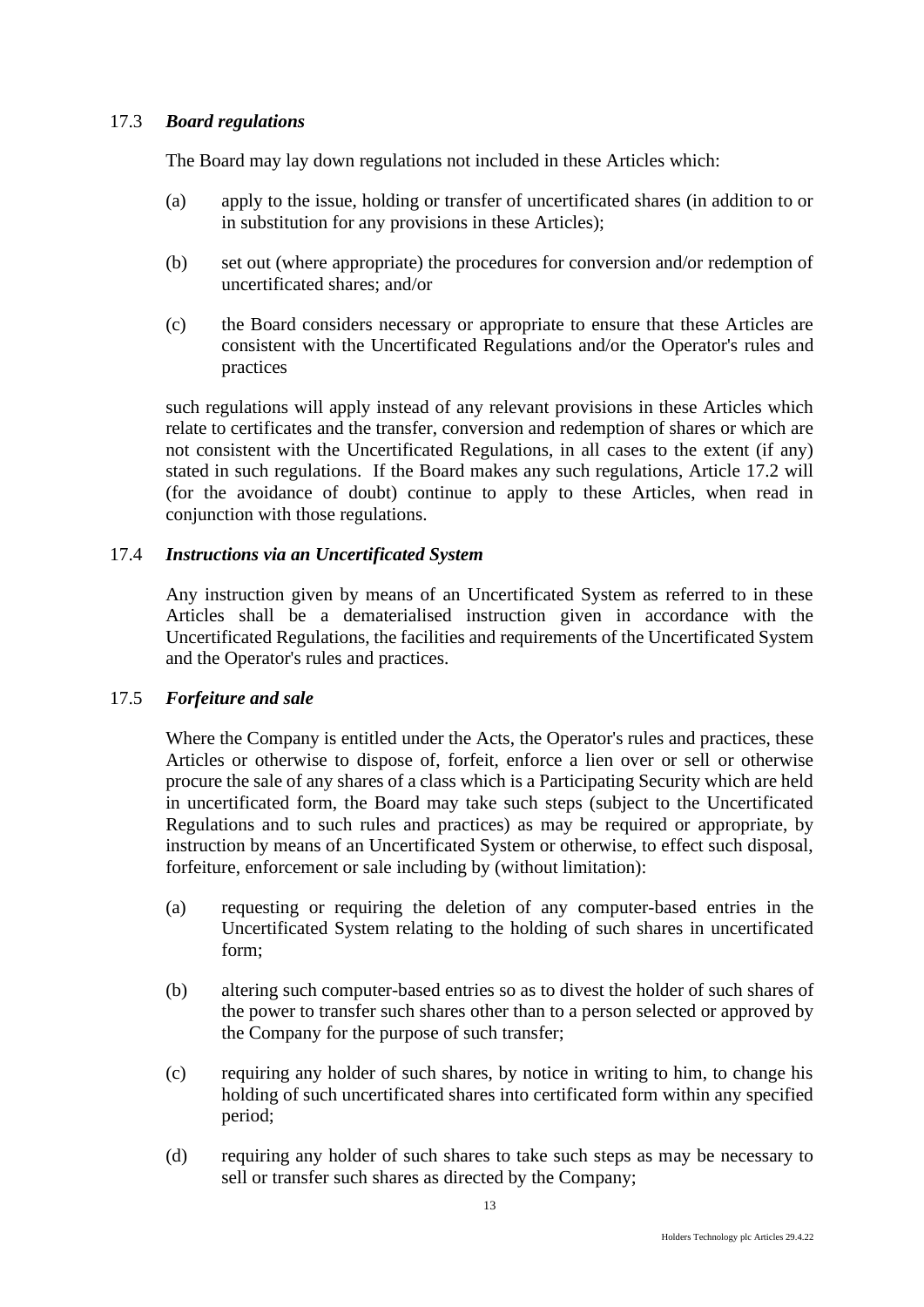- (e) otherwise rectify or change the Register in respect of any such shares in such manner as the Board considers appropriate (including, without limitation, by entering the name of a transferee into the Register as the next holder of such shares); and/or
- (f) appointing any person to take any steps in the name of any holder of such shares as may be required to change such shares from uncertificated form to certificated form and/or to effect the transfer of such shares (and such steps shall be effective as if they had been taken by such holder).

# <span id="page-18-0"></span>**D. Lien on shares**

# <span id="page-18-1"></span>18. **Lien on shares not fully paid**

The Company shall have a first and paramount lien on any of its shares which are not fully paid, but only to the extent and in the circumstances permitted by Section 670, CA2006. The lien shall also extend to all distributions and other moneys from time to time declared or payable in respect of such share. The Board may waive any lien which has arisen and may resolve that any share shall for some limited period be exempt wholly or partially from the provisions of this Article. Unless otherwise determined by the Board, the registration of a transfer of a share shall operate as a waiver of the Company's lien (if any) on that share.

# <span id="page-18-2"></span>19. **Enforcement of lien by sale**

# 19.1 *Power of sale*

The Company may sell in any manner decided by the Board all or any of the shares subject to any lien at such time or times and in such manner as it may determine, save that no sale shall be made until such time as the moneys in respect of which such lien exists or some part of them are or is presently payable, or the liability or engagement in respect of which such lien exists is liable to be presently fulfilled or discharged, and until a demand and notice in writing stating the amount due, or specifying the liability or engagement and demanding payment or fulfilment or discharge of them, and giving notice of intention to sell in default, shall have been served on the holder or the persons (if any) entitled by transmission to the shares and default in payment, fulfilment or discharge shall have been made by him or them for 14 clear days after service of such notice.

# 19.2 *Title*

A statutory declaration in writing that the declarant is a Director or the Secretary of the Company and that a share has been duly forfeited or surrendered or sold to satisfy a lien of the Company on a date stated in the declaration shall be conclusive evidence of the facts stated in it as against all persons claiming to be entitled to the share.

# 19.3 *Perfection of transfer*

For giving effect to any such sale, the Board may in the case of certificated shares authorise some person to execute an instrument of transfer of the shares sold in the name and on behalf of the holder or the persons entitled by transmission in favour of the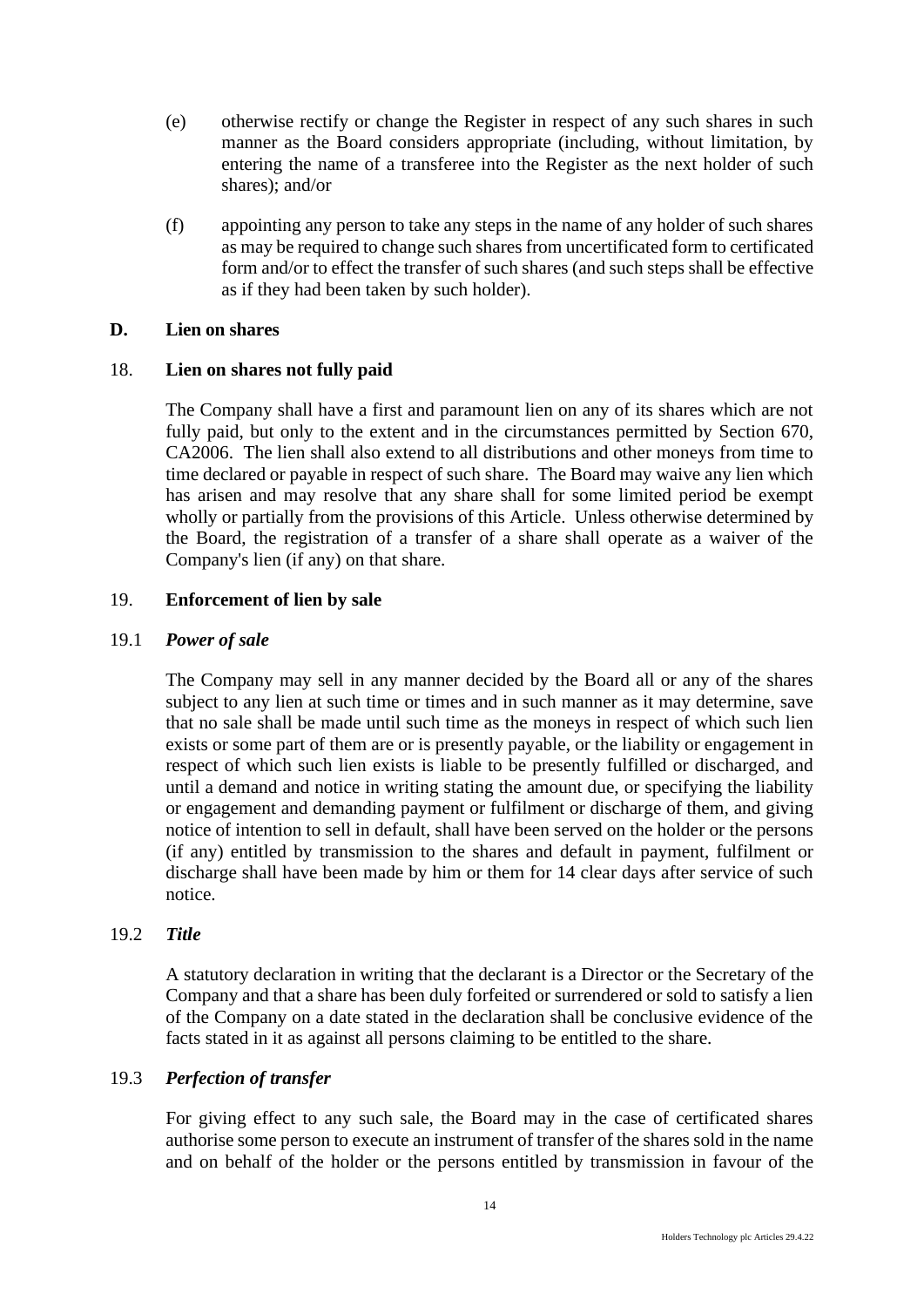purchaser or as the purchaser may direct and in the case of uncertificated shares exercise any power conferred on it by Article 17.5 (Forfeiture and sale) to effect a transfer of the shares. The purchaser shall not be bound to see to the application of the purchase money in respect of any such sale and the title of the transferee to the shares shall not be affected by any irregularity in or invalidity of the proceedings in reference to the sale. Any instrument or exercise shall be effective as if it had been executed or exercised by the holder of, or the person entitled by transmission to the shares to which it relates.

# <span id="page-19-0"></span>20. **Application of proceeds of sale**

The net proceeds of any sale of shares subject to any lien after payment of the costs shall be applied in or towards satisfaction of so much of the amount due to the Company or of the liability or engagement (as the case may be) as is presently payable or is liable to be presently fulfilled or discharged. The balance (if any) shall (in the case of certificated shares) on surrender to the Company for cancellation of the certificate for the shares sold and in all cases subject to a like lien for any moneys not presently payable or any liability or engagement not liable to be presently fulfilled or discharged as existed on the shares before the sale be paid to the holder of (or the person (if any) entitled by transmission to) the shares immediately prior to sale.

#### <span id="page-19-1"></span>**E. Calls on shares**

#### <span id="page-19-2"></span>21. **Calls**

Subject to the terms of allotment of shares, the Board may from time to time make calls on the members in respect of any moneys unpaid on the shares or any class of shares held by them respectively (whether in respect of nominal value or premium) and not payable on a date fixed by or in accordance with the terms of issue provided that no call on any share shall be payable within one month from the date fixed for the payment of the last preceding call. Each member shall (subject to receiving at least 14 clear days' notice specifying when and where payment is to be made and whether or not by instalments) be liable to pay the amount of every call so made on him as required by the notice. A call shall be deemed to have been made at the time when the resolution of the Board authorising such call was passed or (as the case may require) any person to whom power has been delegated pursuant to these Articles serves notice of exercise of such power. A call may be required to be paid by instalments and may before receipt by the Company of any sum due under it be either revoked or postponed in whole or part as regards all or any such members as the Board may determine. A person on whom a call is made shall remain liable notwithstanding the subsequent transfer of the shares in respect of which the call was made. The joint holders of a share shall be jointly and severally liable for the payment of all calls in respect of them.

### <span id="page-19-3"></span>22. **Interest on calls**

If the whole of the sum payable in respect of any call is not paid on or before the day appointed for payment, the person from whom it is due and payable shall pay all reasonable costs, charges and expenses that the Company may have incurred by reason of such non-payment together with interest on the unpaid amount from the day appointed for payment thereof to the time of actual payment at the rate fixed by the terms of the allotment of the share or, if no rate is so fixed, at such rate, not exceeding 15 per cent. per annum, as the Board shall determine and specify in the notice of the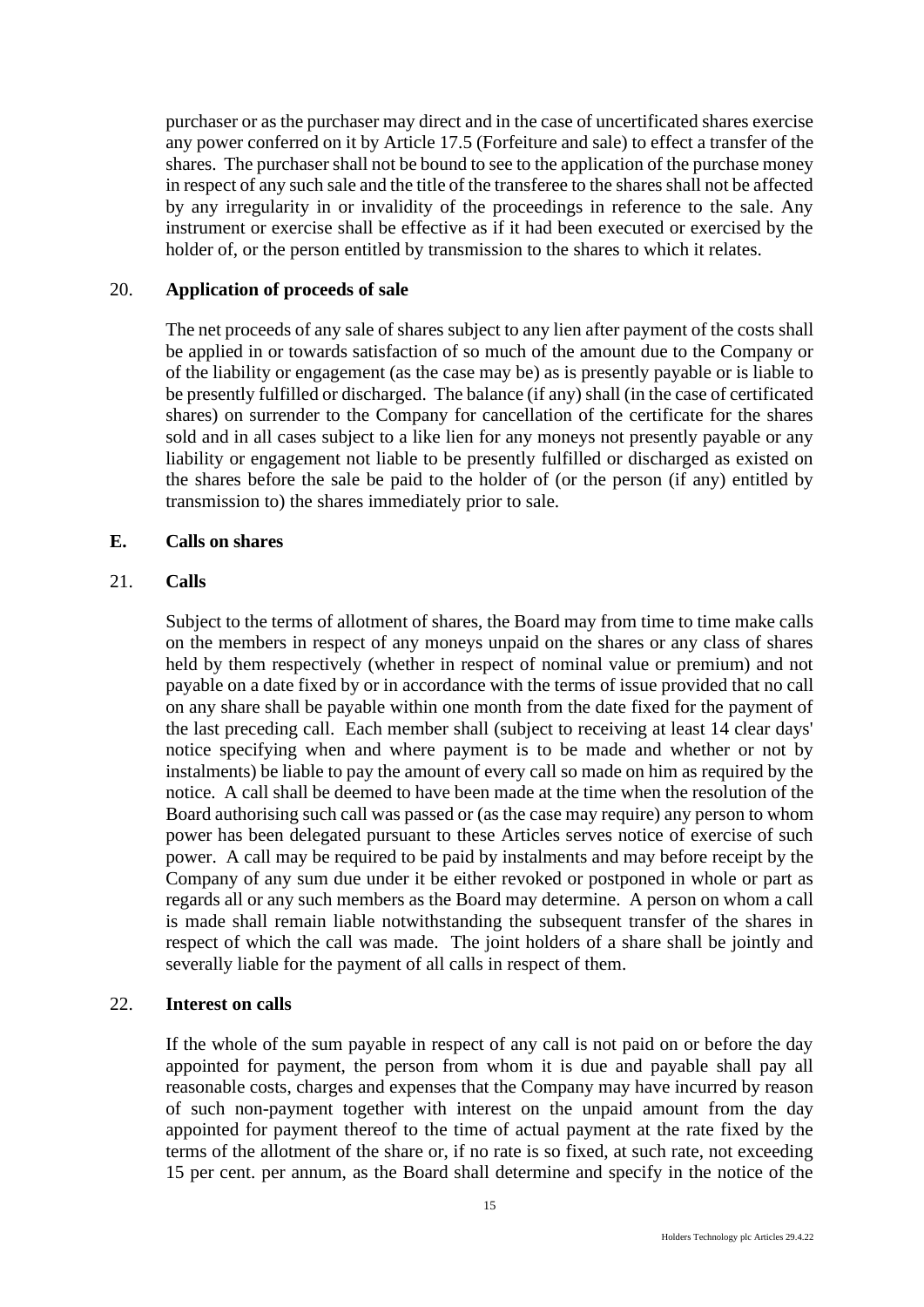call. The Board may waive payment of such costs, charges, expenses or interest in whole or in part.

# <span id="page-20-0"></span>23. **Rights of member when call unpaid**

No member shall be entitled to receive any dividend or to be present and vote at any general meeting either personally or (save as proxy for another member) by proxy, or be reckoned in a quorum or to exercise any other privilege as a member unless and until he shall have paid all calls for the time being due and payable on every share held by him, whether alone or jointly with any other person, together with interest and expenses (if any).

# <span id="page-20-1"></span>24. **Sums due on allotment treated as calls**

Any sum payable in respect of a share on allotment or at any fixed date whether in respect of the nominal value of the share or by way of premium or as an instalment of a call shall for all purposes of these Articles be deemed to be a call duly made, notified and payable on the date on which, by the terms of allotment or in the notice of call, it becomes payable. If it is not paid, the provisions of these Articles shall apply as if such amount had become due and payable by virtue of a call duly made and notified.

# <span id="page-20-2"></span>25. **Power to differentiate**

The Board may make arrangements on the allotment or issue of shares for a difference as between the allottees or holders of such shares in the amount and time of payment of calls.

# <span id="page-20-3"></span>26. **Payment in advance of calls**

The Board may if it thinks fit receive from any member willing to advance it all or any part of the moneys uncalled and unpaid on the shares held by him. Such payment in advance of calls shall extinguish only to that extent the liability on the shares on which it is made. The Company may pay interest on the money paid in advance or so much of it as exceeds the amount for the time being called up on the shares in respect of which such advance has been made at such rate not exceeding 15 per cent. per annum as the Board may decide until and to the extent that it would, but for the advance, become payable. The Board may at any time repay the amount so advanced on giving to such member not less than three months' notice in writing of its intention in that behalf, unless before the expiration of such notice the amount so advanced shall have been called up on the shares in respect of which it was advanced. No sum paid in advance of calls shall entitle the holder of a share in respect of them to any portion of a dividend subsequently declared in respect of any period prior to the date upon which such sum would, but for such payment, become presently payable.

# <span id="page-20-4"></span>**F. Forfeiture of shares**

# <span id="page-20-5"></span>27. **Notice if call not paid**

If any member fails to pay the whole of any call or any instalment of any call on or before the day appointed for payment the Board may at any time serve a notice in writing on such member, or on any person entitled to the shares by transmission, requiring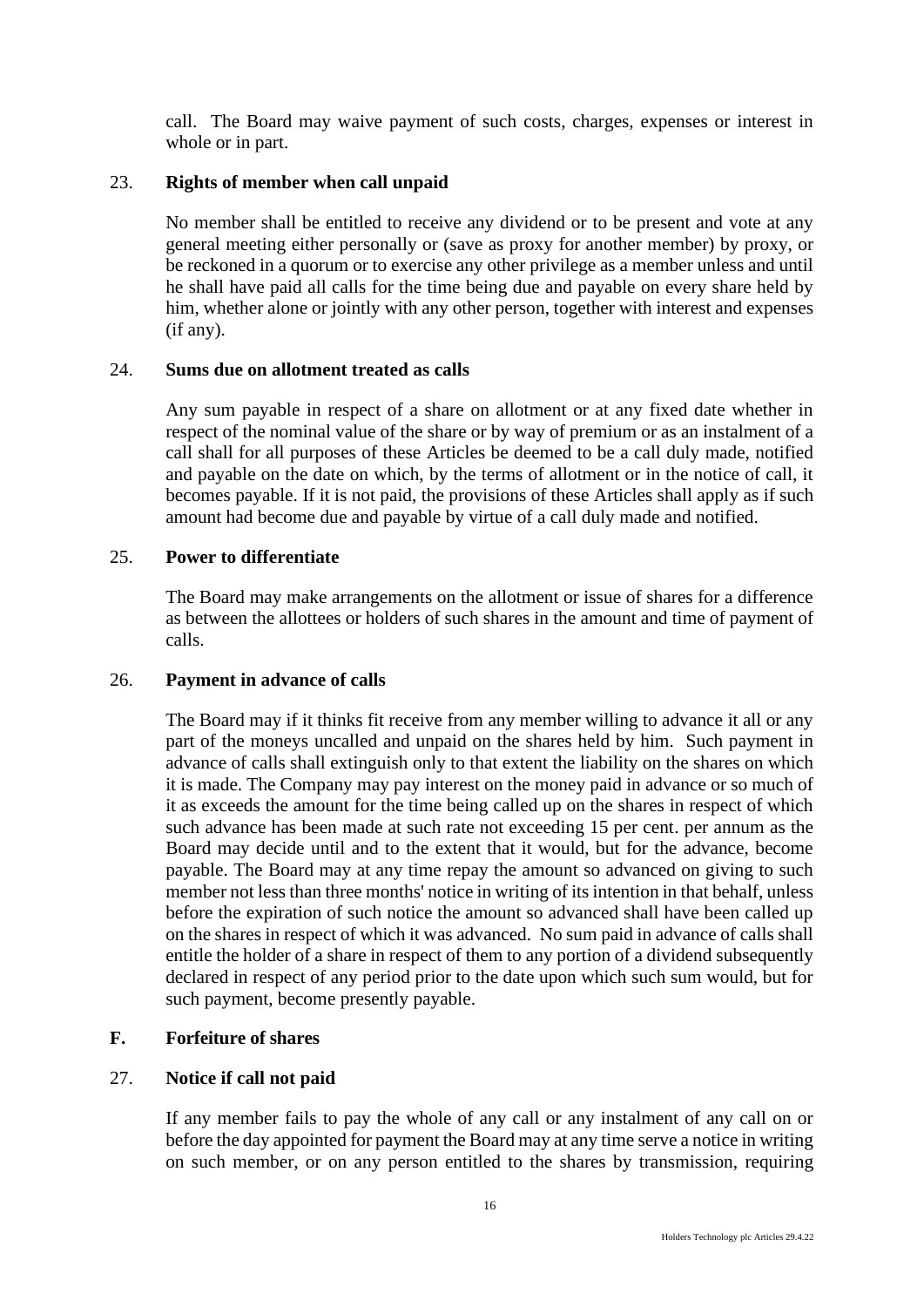payment, on a date not less than 14 clear days from the date of the notice, of the amount unpaid and any interest which may have accrued on it and any reasonable costs, charges and expenses incurred by the Company by reason of such non-payment. The notice shall name the place where the payment is to be made and state that, if the notice is not complied with, the shares in respect of which such call was made will be liable to be forfeited.

### <span id="page-21-0"></span>28. **Forfeiture for non-compliance**

If the notice referred to in Article 27 (Notice if call not paid) is not complied with, any share in respect of which it was given may, at any time before the payment required by the notice has been made, be forfeited by a resolution of the Board to that effect. Such forfeiture shall include all dividends declared or other moneys payable in respect of the forfeited shares and not paid before the forfeiture, and shall be deemed to occur at the time of the passing of the said resolution of the Board.

### <span id="page-21-1"></span>29. **Notice after forfeiture**

When any share has been forfeited notice of the forfeiture shall be served on the person who was before forfeiture the holder of the share or the person entitled to such share by transmission (as the case may be). An entry of such notice having been given and of the forfeiture with the date of it shall forthwith be made in the Register in respect of such share together with a note that dealings are not permitted in the share. However, no forfeiture shall be invalidated by any omission to give such notice or to make such entry as aforesaid.

# <span id="page-21-2"></span>30. **Forfeiture may be annulled**

The Board may at any time before any share so forfeited has been cancelled or sold, reallotted or otherwise disposed of annul the forfeiture, on the terms that payment shall be made of all calls and interest due thereon and all expenses incurred in respect of the share and on such further terms (if any) as the Board shall see fit.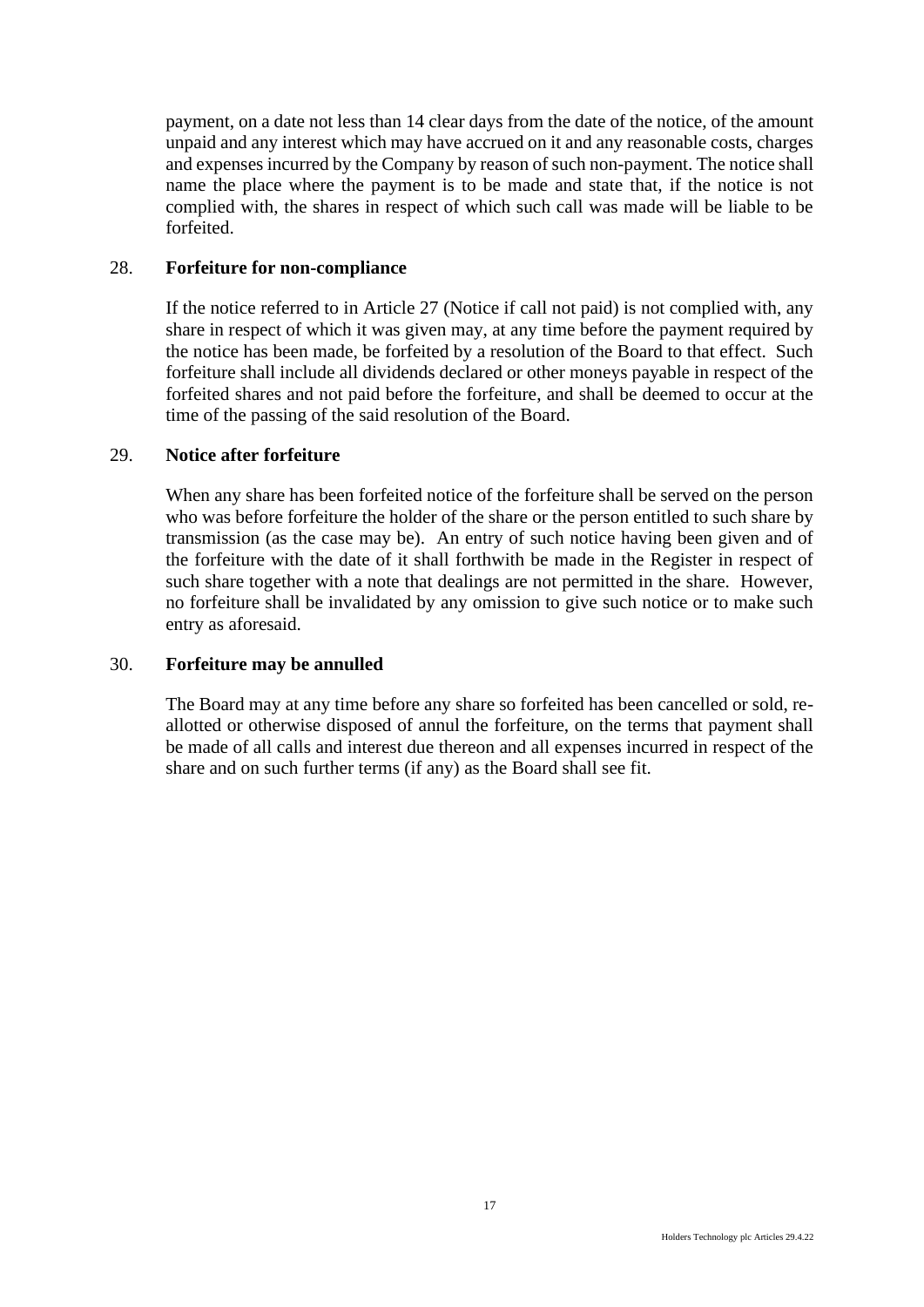# <span id="page-22-0"></span>31. **Surrender**

The Board may accept a surrender of any share liable to be forfeited under these Articles upon such terms and conditions as may be agreed and, subject to any such terms and conditions, a surrendered share shall be treated as if it had been forfeited. In such case, references in these Articles to forfeiture shall include surrender.

# <span id="page-22-1"></span>32. **Disposal of forfeited shares**

Every share which shall be forfeited shall thereupon become the property of the Company. The Company shall not exercise any voting rights in respect of such a share. Subject to the provisions of the Acts, any such share may be sold, re-allotted or otherwise disposed of either to the person who was before forfeiture its holder or entitled to it or to any other person on such terms and in such manner as the Board shall determine and, in the case of re-allotment, whether with or without all or any part of the amount previously paid up on the share being treated as so paid up. The Board may, for the purposes of the disposal in the case of certificated shares, authorise some person to transfer the share in question and may enter the name of the transferee in respect of the transferred share in the Register notwithstanding the absence of any share certificate being lodged in respect of it and may issue a new certificate to the transferee in respect of certificated shares transferred to it. An instrument of transfer executed by that person shall be as effective as if it had been executed by the holder of or the person entitled by transmission to the share. In the case of uncertificated shares the Board may exercise any power conferred on it by Article 17.5 (Forfeiture and sale) to effect a transfer of the shares. The Company may, if the Board considers it just and equitable to do so, receive the consideration (if any) given for the share on its disposal.

# <span id="page-22-2"></span>33. **Effect of forfeiture**

A shareholder whose shares have been forfeited shall cease to be a member in respect of the shares forfeited and shall in the case of a certificated share surrender to the Company for cancellation the certificate for such shares. He shall nevertheless be liable (unless payment is waived in whole or in part by the Directors) to pay to the Company all calls made and not paid on such shares at the time of forfeiture, and interest on them from the date of the forfeiture to the date of payment at the rate at which interest was payable on those amounts before the forfeiture or, if no interest was so payable, at such rate not exceeding 15 per cent. per annum as the Board may determine, in the same manner in all respects as if the shares had not been forfeited, and to satisfy all (if any) claims, demands and liabilities which the Company might have enforced in respect of the shares at the time of forfeiture without any reduction or allowance for the value of the shares at the time of forfeiture or for any consideration received on the disposal.

# <span id="page-22-3"></span>34. **Extinction of claims**

The forfeiture of a share shall include all dividends and other payments or distributions declared in respect of the forfeited shares and not paid or distributed before forfeiture.

# <span id="page-22-4"></span>35. **Evidence of forfeiture**

A statutory declaration by a Director or the Secretary that a share has been forfeited in pursuance of these Articles and stating the date on which it was forfeited shall as against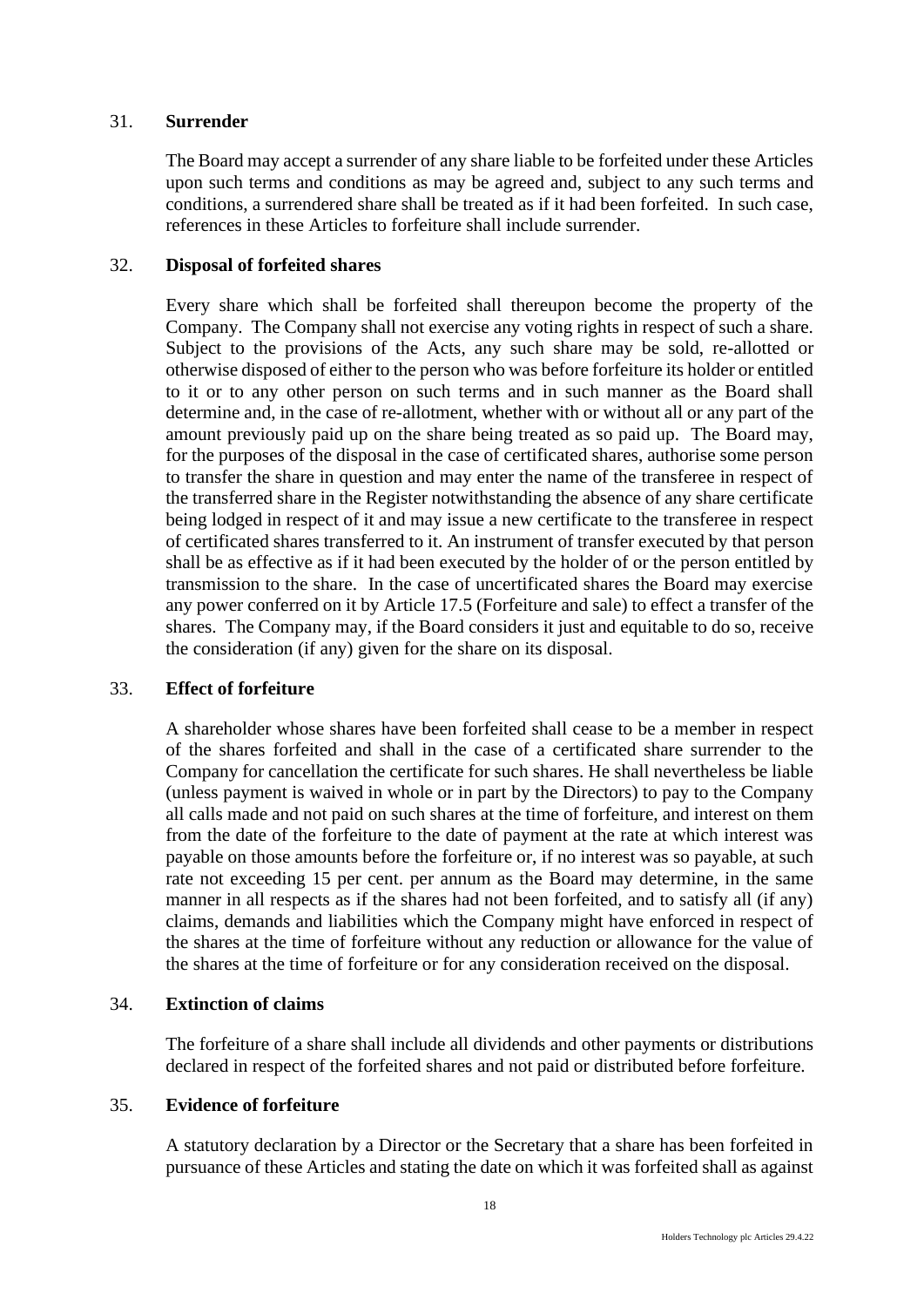all persons claiming to be entitled to the share adversely to its forfeiture, be conclusive evidence of the facts stated in it. The declaration, together with the receipt of the Company for the consideration (if any) given for the share on its sale or disposition and a certificate for the share under the Seal delivered to the person to whom it is sold or disposed of, shall (subject if necessary to the execution of an instrument of transfer) constitute a good title to the share. Subject to the execution of any necessary transfer in the case of a certificated share, such person shall be registered as the holder of the share and shall be discharged from all calls made prior to such sale or disposition and shall not be bound to see to the application of the purchase money or other consideration (if any) nor shall his title to the share be affected by any act, omission or irregularity relating to or connected with the proceedings in reference to the forfeiture or disposal of the share. Such person shall not (except by express agreement with the Company) become entitled to any dividend which might have accrued on the share before the completion of the sale or disposition thereof.

#### <span id="page-23-0"></span>**G. Transfer of shares**

# <span id="page-23-1"></span>36. **Form of transfer**

Each member may transfer all or any of his shares in the case of certificated shares by instrument of transfer in writing in any usual form or in any form approved by the Board or in the case of uncertificated shares without a written instrument in accordance with the Uncertificated Regulations. Any written instrument shall be executed by or on behalf of the transferor and (in the case of a transfer of a share which is not fully paid up) by or on behalf of the transferee. The transferor shall be deemed to remain the holder of such share until the name of the transferee is entered in the Register in respect of it.

# <span id="page-23-2"></span>37. **Right to refuse registration**

# 37.1 *Registration of certificated share transfer*

The Board may in its absolute discretion refuse to register any transfer of a certificated share unless:

- (a) it is in respect of a share which is fully paid up;
- (b) it is in respect of a share on which the Company has no lien;
- (c) it is in respect of only one class of shares;
- (d) it is in favour of a single transferee or not more than four joint transferees;
- (e) it is duly stamped (if so required); and
- (f) it is delivered for registration to the Registered Office, or such other place as the Board may from time to time determine, accompanied (except in the case of a transfer by a financial institution where a certificate has not been issued) by the certificate for the shares to which it relates and such other evidence as the Board may reasonably require to prove the title of the transferor and the due execution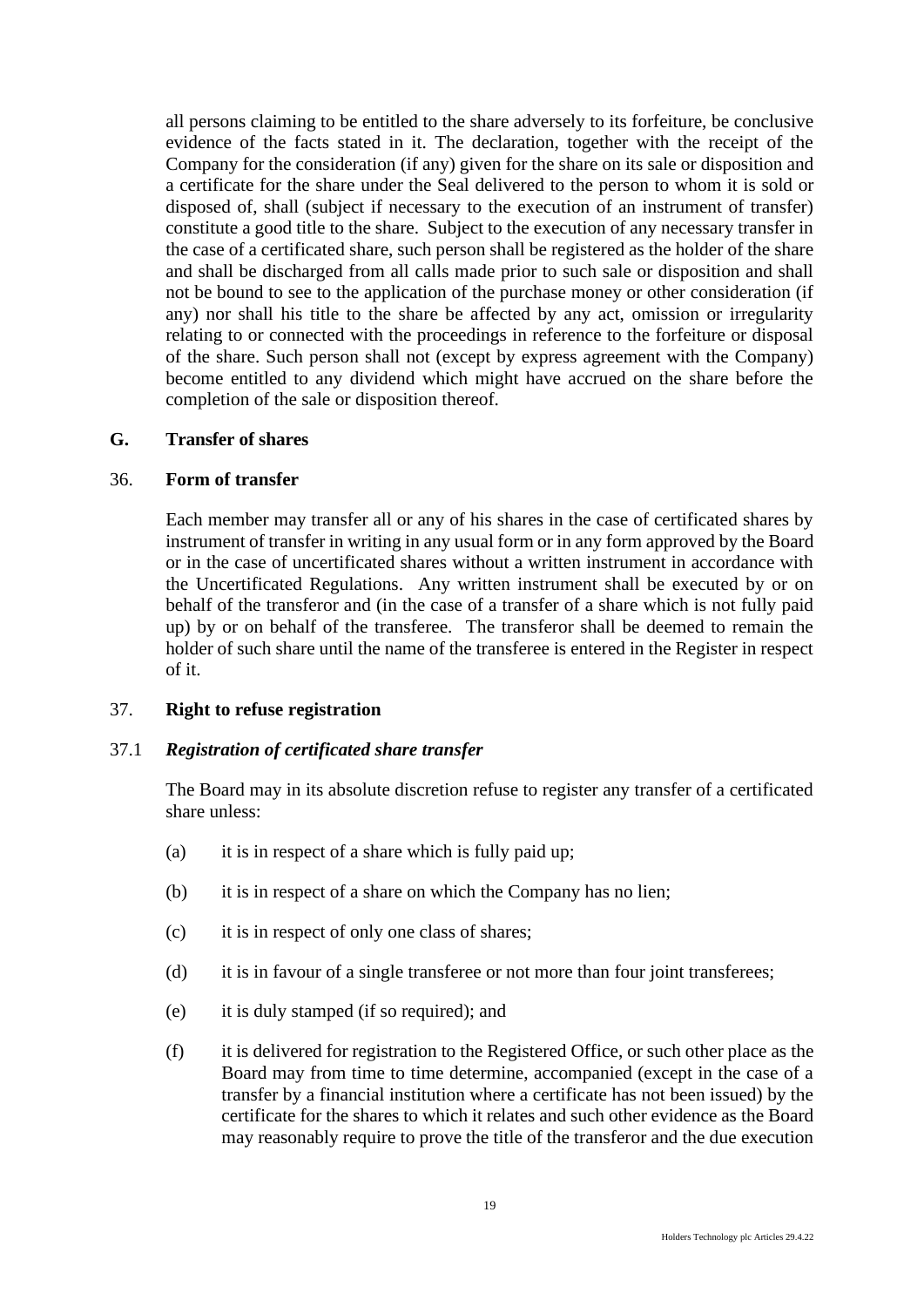by him of the transfer or if the transfer is executed by some other person on his behalf, the authority of that person to do so,

provided that such discretion may not be exercised in such a way as to prevent dealings in such shares from taking place on an open and proper basis.

# 37.2 *Registration of an uncertificated share transfer*

The Board shall register a transfer of title to any uncertificated share or the renunciation or transfer of any renounceable right of allotment of a share which is a Participating Security held in uncertificated form in accordance with the Uncertificated Regulations, except that the Board may refuse (subject to any relevant requirements applicable to the recognised investment exchange(s) to which the shares of the Company are admitted (or to any other stock exchange on which the Company's shares are normally traded)) to register any such transfer or renunciation which is in favour of more than four persons jointly or in any other circumstance permitted by the Uncertificated Regulations.

# 37.3 *Transfers to minors, bankrupts or mentally disordered persons*

No transfer of any share shall be made:

- (a) to a minor; or
- (b) to a bankrupt; or
- (c) to any person who is, or may be, suffering from mental disorder and either:
	- (i) has been admitted to hospital in pursuance of an application for admission for treatment under the Mental Health Act 1983 or any similar statute relating to mental health (whether in the United Kingdom or elsewhere); or
	- (ii) an order has been made by any court having jurisdiction (whether in the United Kingdom or elsewhere) in matters concerning mental disorder for his detention or for the appointment of a receiver, curator bonis or other person to exercise powers with respect to his property or affairs,

and the Directors shall refuse to register the purported transfer of a share to any such person.

# <span id="page-24-0"></span>38. **Notice of and reasons for refusal**

If the Board refuses to register a transfer of a share it shall, within two months after the date on which the transfer was lodged with the Company, send notice of the refusal to the transferee together with its reasons for the refusal. Any instrument of transfer which the Board refuses to register shall (except in the case of suspected fraud) be returned to the person depositing it. All instruments of transfer which are registered may be retained by the Company.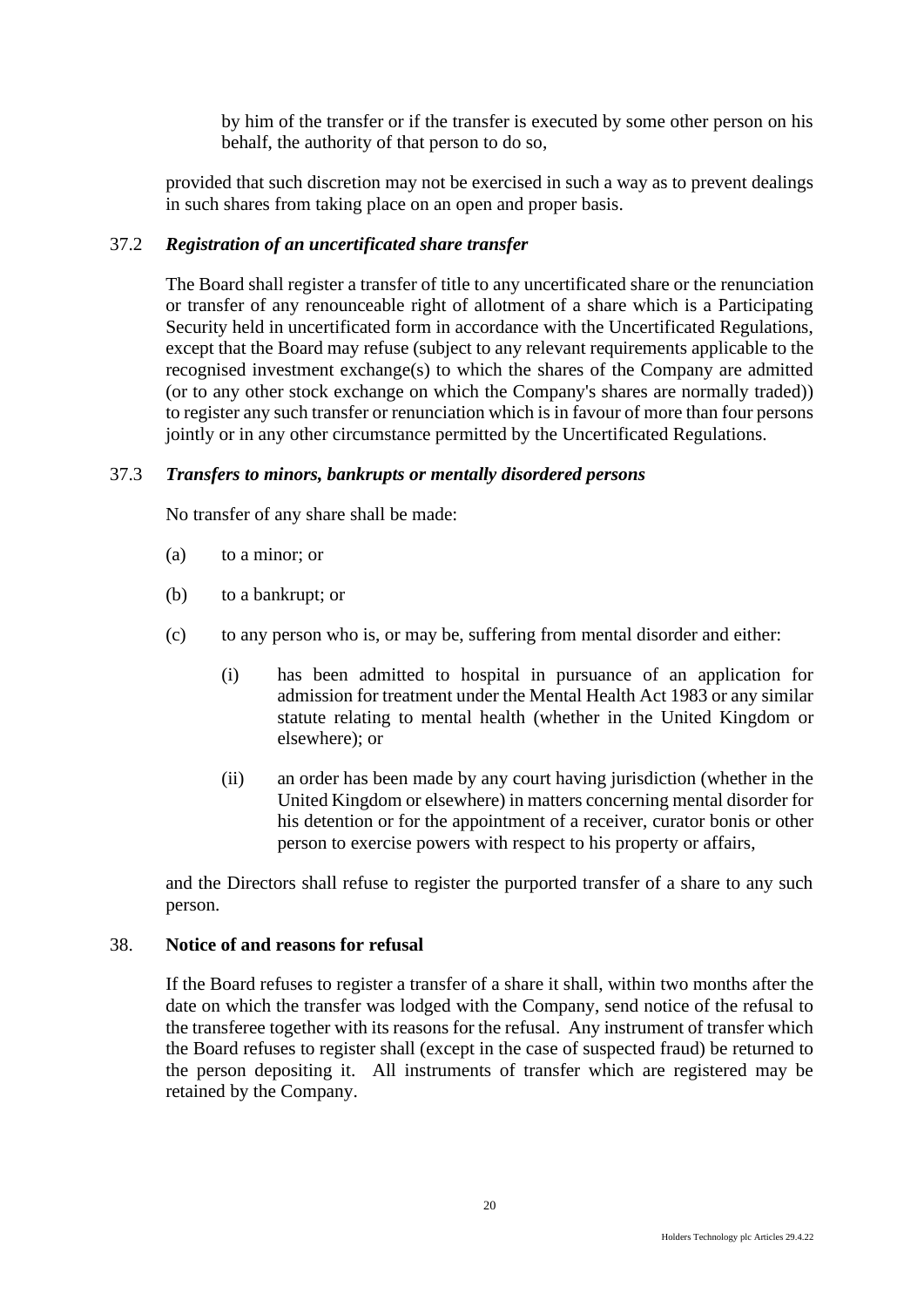### <span id="page-25-0"></span>39. **No fees on registration**

No fee shall be charged for registration of a transfer or on the registration of any probate, letters of administration, certificate of death or marriage, power of attorney, notice or other instrument relating to or affecting the title to any shares or otherwise for making any entry in the Register affecting the title to any shares.

#### <span id="page-25-1"></span>40. **Recognition of renunciation of allotment of shares**

Nothing in these Articles shall preclude the Board from recognising a renunciation of the allotment of any share by the allottee in favour of some other person.

#### <span id="page-25-2"></span>**H. Transmission of shares**

#### <span id="page-25-3"></span>41. **On death**

If a member dies the survivors or survivor where he was a joint holder and his executors or administrators where he was a sole or the only survivor of joint holders, shall be the only persons recognised by the Company as having any title to his shares. Nothing in these Articles shall release the estate of a deceased member from any liability in respect of any share which has been solely or jointly held by him.

#### <span id="page-25-4"></span>42. **Election of person entitled by transmission**

Any person entitled to a share by transmission, may, on such evidence as to his title being produced as the Board may reasonably require, elect either to become registered as a member or to have some person nominated by him registered as a member. If he elects to become registered himself he shall give written notice signed by him to the Company to that effect. If he elects to have some other person registered he shall, in the case of a certificated share, execute an instrument of transfer of such shares to that person and, in the case of an uncertificated share, either procure that all appropriate instructions are given by means of the Uncertificated System to effect the transfer of such share to such person or change the uncertificated share to certificated form and then execute an instrument of transfer of such share to such person. All the provisions of these Articles relating to the transfer of shares shall apply to the notice, instrument of transfer or instructions (as the case may be) as if it were an instrument of transfer executed or instructions given by the member and his death, bankruptcy or other event had not occurred and any notice or transfer were executed by such member. Where the entitlement of a person to a share in consequence of the death or bankruptcy of a member or of any other event giving rise to its transmission by operation of law is proved to the satisfaction of the Board, the Board shall, within two months after proof, cause the entitlement of that person to be noted in the Register.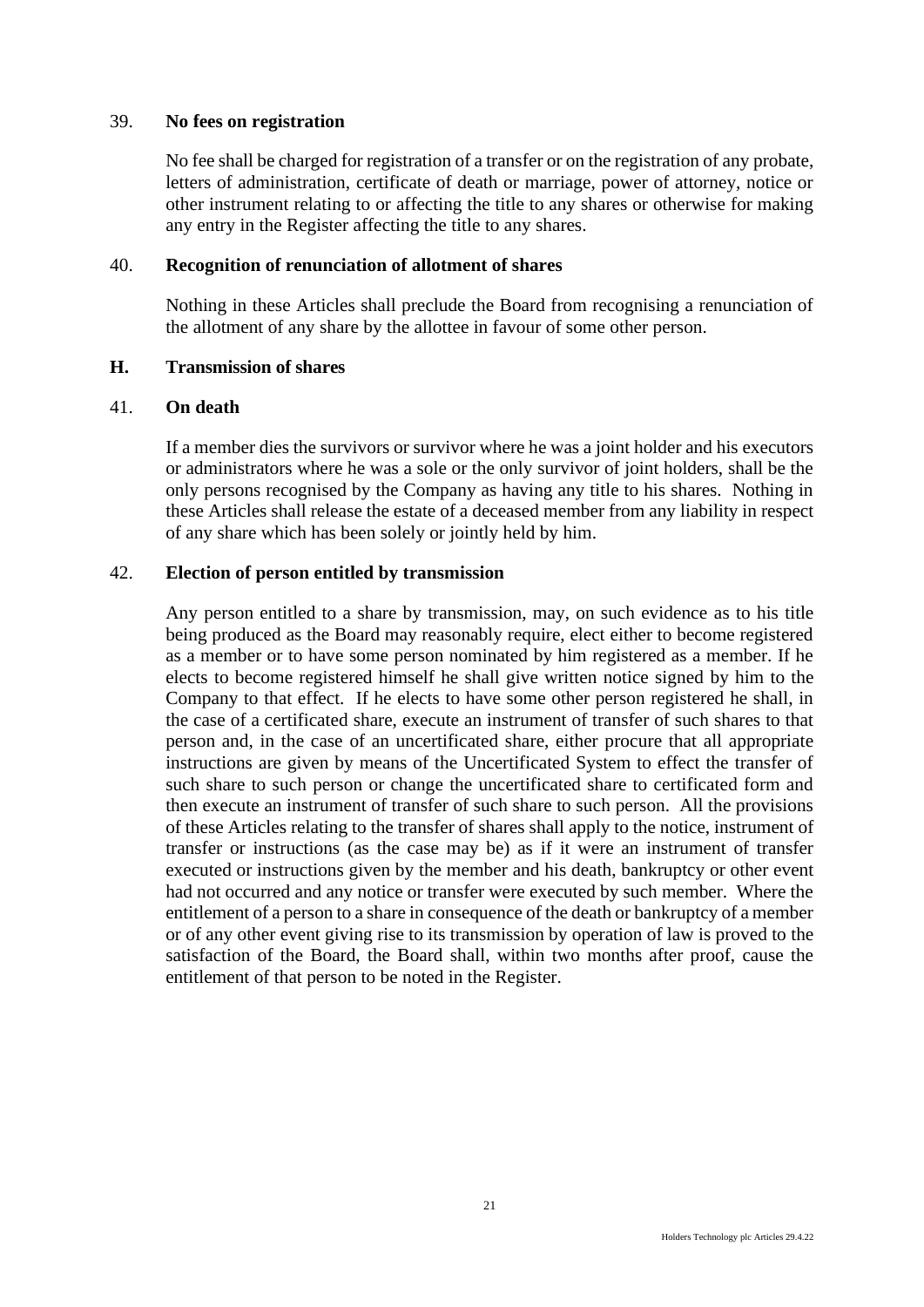# <span id="page-26-0"></span>43. **Rights on transmission**

Where a person is entitled to a share by transmission, the rights of the holder in relation to such share shall cease. However, the person so entitled may give a good discharge for any dividends and other moneys payable in respect of it and shall have the same rights to which he would be entitled if he were the holder of the share except that he shall not before he is registered as the holder of the share be entitled in respect of it to give notice of or to attend or vote at any meeting of the Company or at any separate meeting of the holders of any class of shares of the Company. The Board may at any time give notice requiring any such person to elect either to be registered himself or to transfer the share. If the notice is not complied with within 60 days the Board may thereafter withhold payment of all dividends and other moneys payable in respect of such share until the requirements of the notice have been complied with.

# <span id="page-26-1"></span>**I. General meetings**

# <span id="page-26-2"></span>44. **Annual general meetings**

Subject to the provisions of the Acts, annual general meetings shall be held at such time and place (including, for a combined physical and electronic general meeting, the electronic platform) as the Board may determine.

# <span id="page-26-3"></span>45. **Convening of general meeting**

The Board may convene a general meeting whenever it thinks fit. A general meeting shall also be convened by the Board on a member's requisition in accordance with Sections 303 and 304, CA2006, in default, may be convened by members requisitioning such meeting in accordance with Section 305, CA2006. At any general meeting convened no business shall be transacted except that proposed by the Board or by the members as the case may be. If there are not within the United Kingdom sufficient members of the Board to convene a general meeting, any Director or any member of the Company may call a general meeting.

# <span id="page-26-4"></span>46. **Notice of general meetings**

# 46.1 *Length of notice*

A general meeting of the Company (other than an adjourned meeting) shall be called by notice of:

- (a) in the case of an annual general meeting, at least 21 clear days; and
- (b) in any other case, at least 14 clear days.

# 46.2 *Short notice*

Subject to the provisions of the Acts, and notwithstanding that it is convened by shorter notice than that specified in this Article 46, a general meeting shall be deemed to have been duly convened if it is so agreed:

(a) in the case of an annual general meeting by all the members entitled to attend and vote at the meeting; and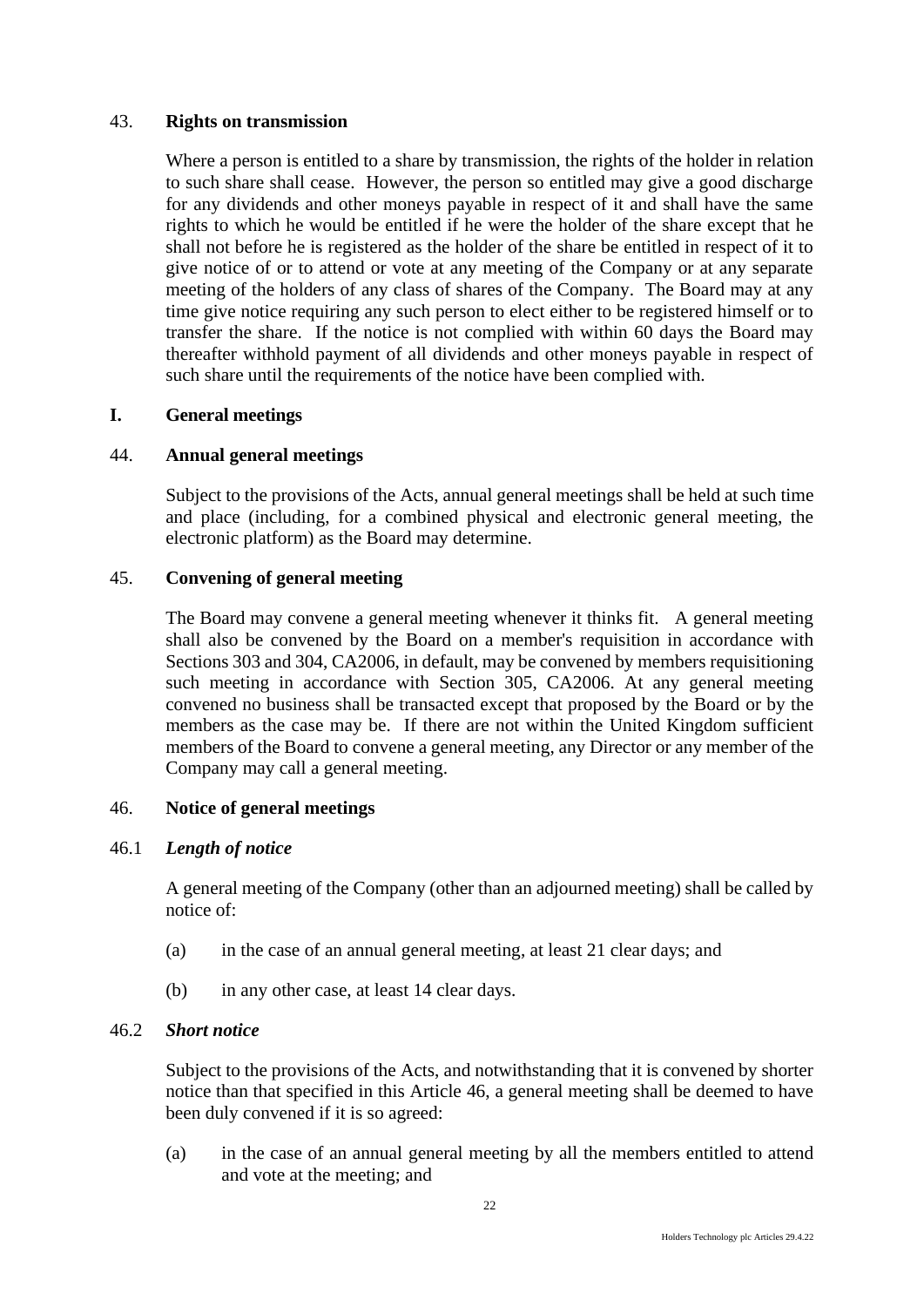(b) in the case of any other general meeting by a majority in number of the members having a right to attend and vote at the meeting being a majority who together hold not less than 95 per cent in nominal value of the shares giving that right (excluding any shares in the Company held as treasury shares).

# 46.3 *Form of notice*

Every notice convening a general meeting shall specify:

- (a) the place and (if applicable for a combined physical and electronic general meeting) electronic platform, the date and the time of the meeting;
- (b) in the case of special business, the general nature of that business;
- (c) if the meeting is convened to consider a special resolution, the text of the resolution and intention to propose the resolution as a special resolution;
- (d) with reasonable prominence that a member entitled to attend and vote is entitled to appoint another person (who does not have to be a member) as his proxy to exercise all or any rights of his to attend, speak and vote at the meeting and that a member may appoint more than one proxy in relation to the meetings (provided that each proxy is appointed to exercise the rights attached to a different share or shares held by him) and shall also specify any more extensive rights (if any) conferred by these Articles to appoint more than one proxy; and
- (e) in the case of notice convening an annual general meeting only, the notice shall specify that the meeting will be an annual general meeting.

# 46.4 *Manner in which notice to be given*

Subject to the provisions of these Articles, notice of a general meeting of the Company may be given:

- (a) in hard copy form;
- (b) in electronic form; or
- (c) by means of a website

or partly by one such means and partly by another and the provisions of Articles 153 to 161 (inclusive) (*Communications*) shall apply accordingly.

# 46.5 *Sending documents relating to meetings in electronic form*

Subject to any conditions or limitations specified in the notice, where the Company has given an electronic address in a notice calling a meeting, any document or information relating to proceedings at the meeting may be sent by electronic means to that address.

# 46.6 *Publication of notice of meeting on website*

If (to the extent permitted by these Articles, the Acts or otherwise) the Company gives notice of a meeting by means of a website, it shall notify each member of the presence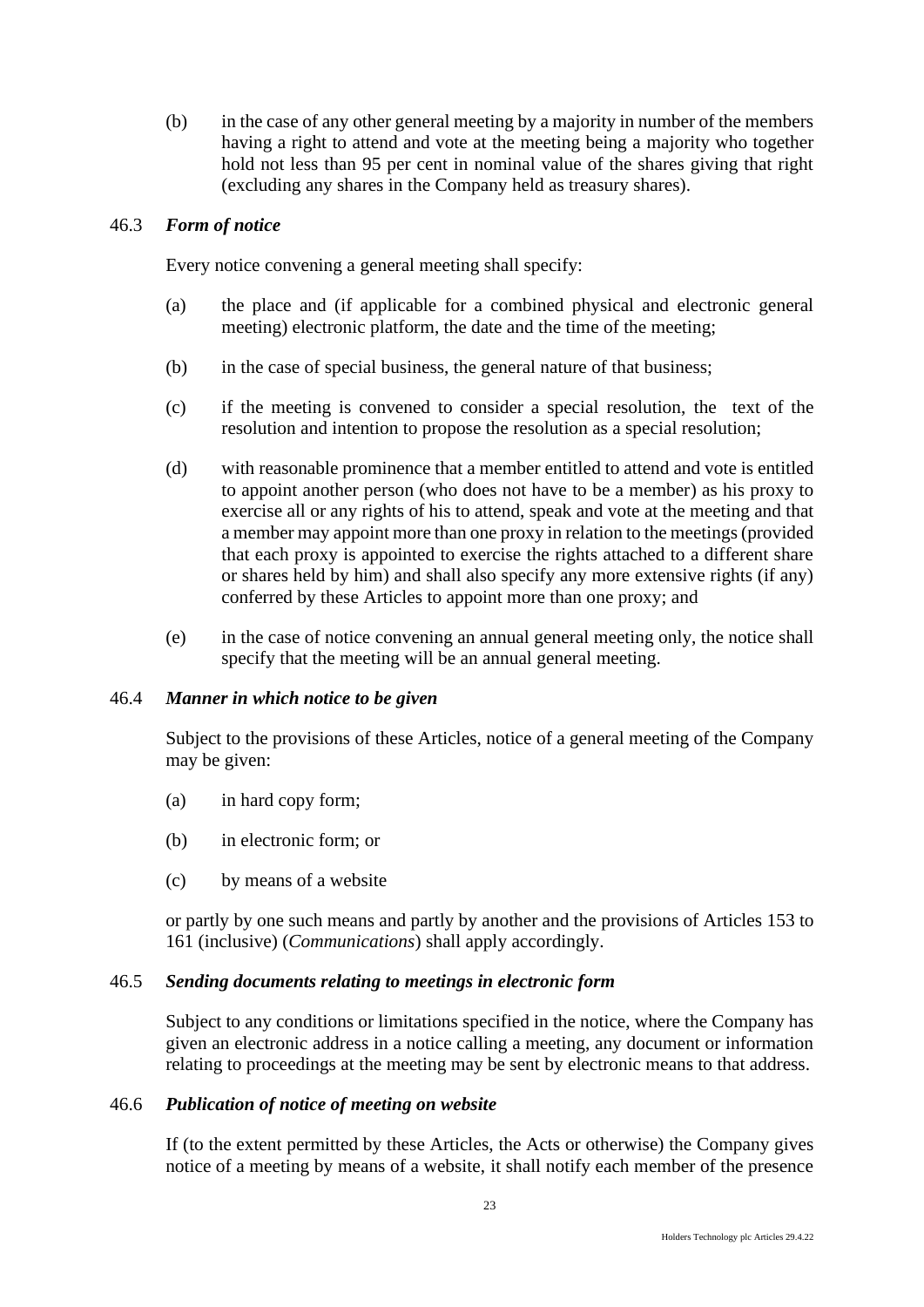of the notice on the website and such notification shall (in addition to any other notification requirements regarding communication by means of a website provided pursuant to Article 155.4 (*Notification of availability on website*), by the Acts or otherwise):

- (a) state that it concerns a notice of a company meeting;
- (b) specify the place, date and time of the meeting; and
- (c) state whether the meeting will be an annual general meeting,

and the notice of the meeting shall be available on the website throughout the period beginning with the date of the notification and ending with the conclusion of the meeting.

#### 46.7 *Entitlement to receive notice*

The notice shall be given to the members (other than any who under the provisions of these Articles or of any restrictions imposed on any shares are not entitled to receive notice from the Company), to the Directors and to the Auditors and if more than one for the time being, to each of them.

# <span id="page-28-0"></span>47. **Accidental failure to give notice of resolution or meeting**

The accidental failure to give notice of a general meeting or, in cases where it is intended that it be sent out with the notice, an instrument of proxy, or to give notice of a resolution intended to be moved at a general meeting to, or the non-receipt of any of them by, any person or persons entitled to receive the same shall not invalidate the proceedings at that meeting and shall be disregarded for the purpose of determining whether the notice of the meeting, instrument of proxy or resolution were duly given.

#### <span id="page-28-1"></span>48. **Special business**

All business that is transacted at a general meeting shall be deemed special, except the following transactions at an annual general meeting :

- (a) the declaration of dividends;
- (b) the receipt and consideration of the annual accounts and the reports of the Directors and the Auditors and other documents required to be attached or annexed to the accounts;
- (c) the election or re-election of Directors;
- (d) the fixing of the Directors fees pursuant to Article 92 (Directors' fees); and
- (e) the re-appointment of the Auditors retiring (unless they were last appointed otherwise than by the Company in general meeting) and the fixing of the remuneration of the Auditors or the determination of the manner in which such remuneration is to be fixed.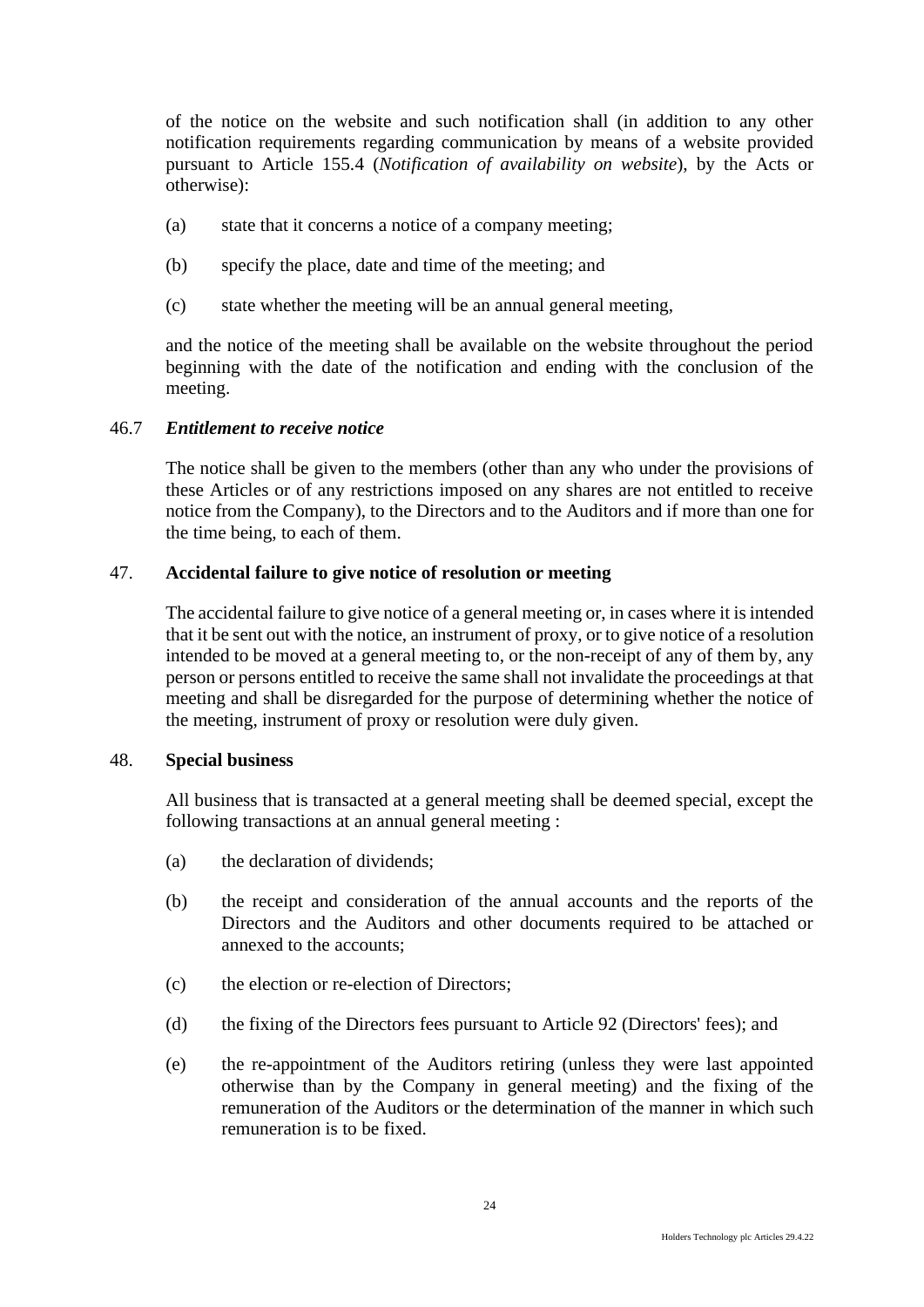# <span id="page-29-0"></span>**J. Proceedings at general meetings**

# <span id="page-29-1"></span>49. **Quorum**

No business shall be transacted at any general meeting unless a quorum is present when the meeting proceeds to business but the absence of a quorum shall not preclude the choice or appointment of a Chairman which shall not be treated as part of the business of the Meeting. Subject to the provisions of Article 50 (If quorum not present), two persons entitled to attend and to vote on the business to be transacted, each being a member present in person or a proxy for a member or a duly authorised representative of a corporation which is a member, shall be a quorum.

# <span id="page-29-2"></span>50. **If quorum not present**

If within 15 minutes (or such longer interval not exceeding one hour as the Chairman in his absolute discretion thinks fit) from the time appointed for the holding of a general meeting a quorum is not present, or if during a meeting such a quorum ceases to be present, the meeting, if convened on the requisition of members, shall be dissolved. In any other case, the meeting shall stand adjourned to the same day in the next week at the same time and place (including, for a combined physical and electronic general meeting, electronic platform), or to such other day and at such time and place (including, for a combined physical and electronic general meeting, electronic platform) as the Chairman (or, in default, the Board) may determine, being not less than 14 nor more than 28 days thereafter. If at such adjourned meeting a quorum is not present within 15 minutes from the time appointed for holding the meeting one member present in person or by proxy or (being a corporation) by a duly authorised representative shall be a quorum. If no such quorum is present or, if during the adjourned meeting a quorum ceases to be present, the adjourned meeting shall be dissolved. The Company shall give at least seven clear days' notice of any meeting adjourned through lack of quorum (where such meeting is adjourned to a day being not less than 14 nor more than 28 days thereafter).

# <span id="page-29-3"></span>51. **Security and meeting place arrangements**

# 51.1 *Searches*

The Board may direct that members, proxies or duly authorised representatives wishing to attend any general meeting should submit to such searches or other security arrangements or restrictions as the Board shall consider appropriate in the circumstances and shall be entitled in its absolute discretion to refuse entry to such general meeting to any member, proxy or duly authorised representative who fails to submit to such searches or otherwise to comply with such security arrangements or restrictions.

# 51.2 *Inadequate meeting place*

If it appears to the Chairman that the meeting place specified in the notice convening the meeting is inadequate to accommodate all members entitled and wishing to attend, the meeting shall nevertheless be duly constituted and its proceedings valid provided that the Chairman is satisfied that adequate facilities are available to ensure that any member who is unable to be accommodated is nonetheless able to participate in the business for which the meeting has been convened and to hear and see all persons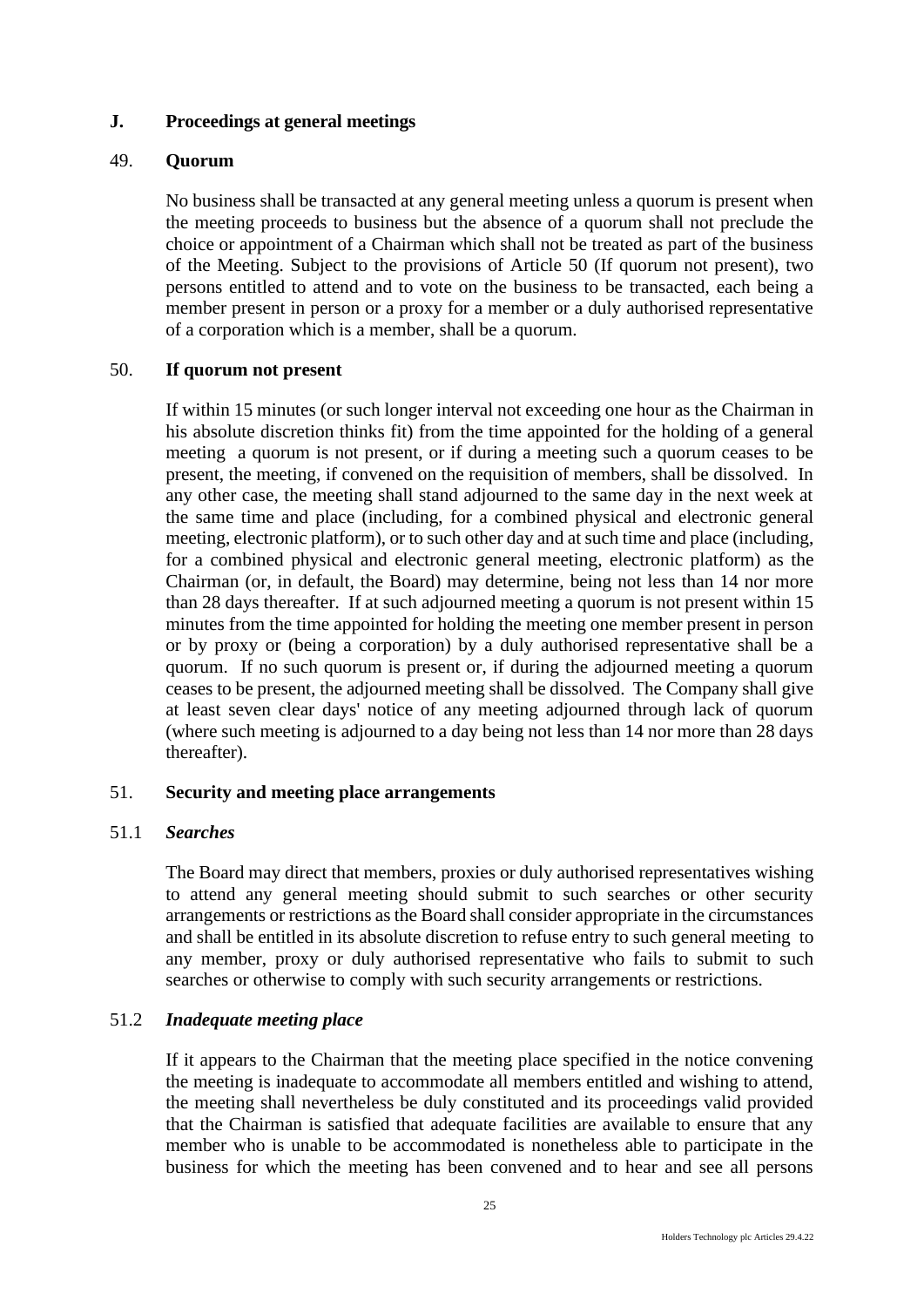present who speak (whether by the use of microphones, loud-speakers, audio-visual communications equipment or otherwise), whether in the meeting place or elsewhere, and to be heard and seen by all other persons so present in the same manner.

# <span id="page-30-0"></span>52. *Principal meeting place*

- 52.1 For the purposes of these Articles, any general meeting taking place shall be treated as taking place where the Chairman of the meeting presides (the "principal meeting place").
- 52.2 A member present in person or by proxy at any location other than the principal meeting place may be counted in the quorum and may exercise all rights that they would have been able to exercise if they were present at the principal meeting place.
- 52.3 The Directors may make and change from time to time such arrangements as they shall in their absolute discretion consider appropriate to:
	- (a) ensure that all members and proxies for members wishing to attend the meeting can do so;
	- (b) ensure that all persons attending the meeting are able to participate in the business of the meeting; and
	- (c) ensure the safety of persons attending the meeting and the orderly conduct of the meeting.
- 52.4 If there is a failure of communication equipment or any other failure in the arrangements for participation in the meeting at more than one place, the Chairman may adjourn the meeting in accordance with Article 55. Such an adjournment will not affect the validity of such meeting, or any business conducted at such meeting up to the point of adjournment, or any action taken pursuant to such meeting.

# <span id="page-30-1"></span>53. **Chairman**

The Chairman of the Board shall preside as Chairman at every general meeting of the Company. If there be no such Chairman or if at any meeting he shall not be present within 15 minutes after the time appointed for holding the meeting or shall be unwilling to act as Chairman, the Deputy Chairman (if any) of the Board shall if present and willing to act preside as Chairman at such meeting. If no Chairman or Deputy Chairman shall be so present and willing to act, the Directors present shall choose one of their number to act or, if there be only one Director present, he shall be Chairman if willing to act. If no Director is willing to act as Chairman of the meeting or, if no Director is present within 15 minutes of the time appointed for holding the meeting, the members present and entitled to vote shall choose one of their number to be Chairman of the meeting.

# <span id="page-30-2"></span>54. **Director may attend and speak**

A Director shall notwithstanding that he is not a member be entitled to attend and speak at any general meeting and at any separate meeting of the holders of any class of shares of the Company. The Chairman may invite any person to attend and speak at any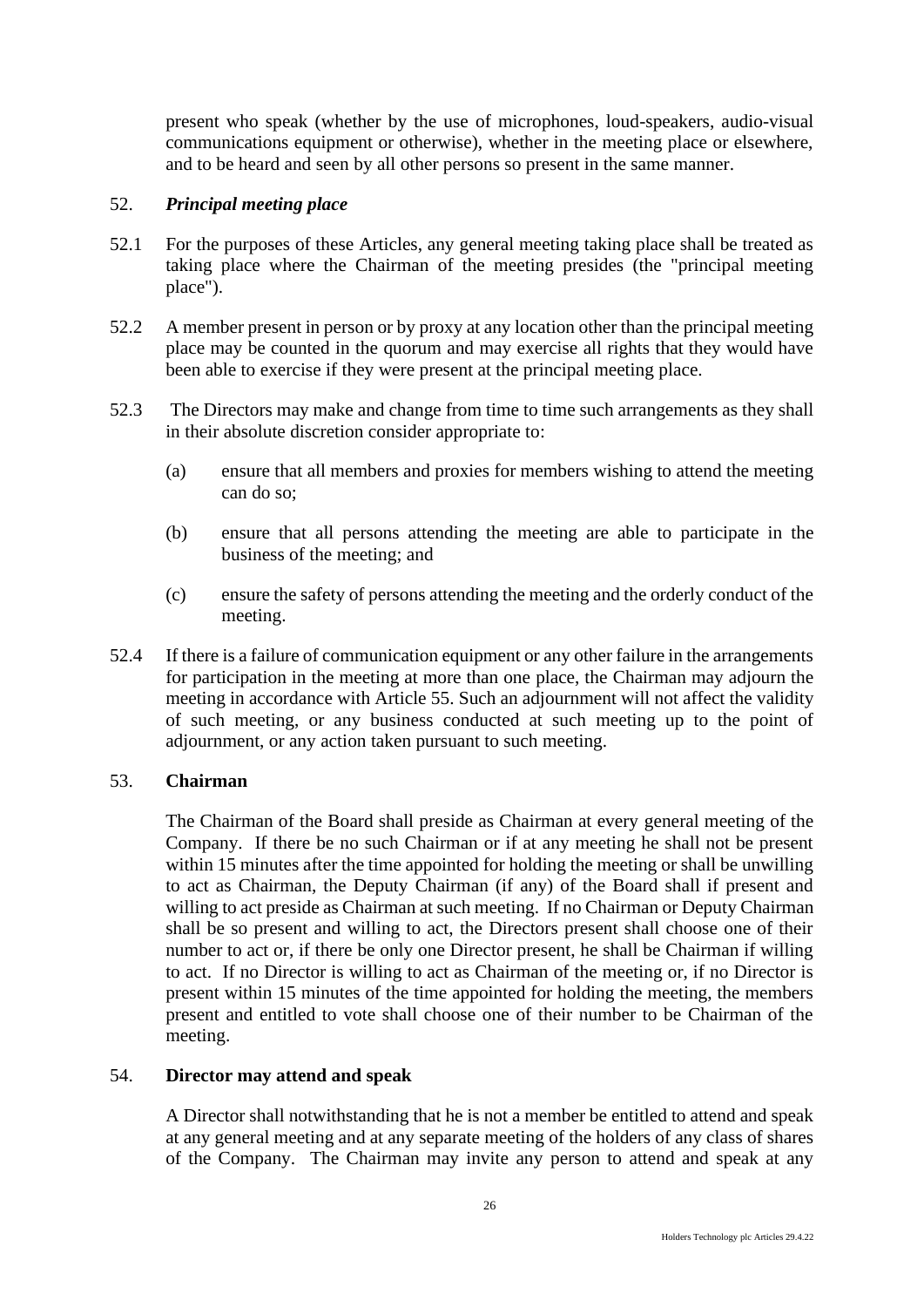general meeting of the Company whom the Chairman considers to be equipped by knowledge or experience of the Company's business to assist in the deliberations of the meeting.

### <span id="page-31-0"></span>55. **Power to adjourn**

The Chairman of the general meeting may, with the consent of a meeting at which a quorum is present, and shall if so directed by the meeting, adjourn any meeting from time to time (or indefinitely) and from place to place as he shall determine. However, without prejudice to any other power which he may have under these Articles or at common law the Chairman may, without the need for the consent of the meeting, interrupt or adjourn any meeting from time to time and from place to place or for an indefinite period if he is of the opinion that it has become necessary to do so in order to secure the proper and orderly conduct of the meeting or to give all persons entitled to do so a reasonable opportunity of speaking and voting at the meeting or to ensure that the business of the meeting is otherwise properly disposed of.

# <span id="page-31-1"></span>56. **Notice of adjourned meeting**

Where a meeting is adjourned for 14 days or more the Board shall fix the date, time and place for the adjourned meeting and at least seven clear days' notice, specifying the place, the date and time of the adjourned meeting and the general nature of the business to be transacted, shall be given in the same manner as in the case of an original meeting. Save as aforesaid, no member shall be entitled to any notice of an adjournment or of the business to be transacted at any adjourned meeting.

# <span id="page-31-2"></span>57. **Business of adjourned meeting**

No business shall be transacted at any adjourned meeting other than the business which might properly have been transacted at the meeting from which the adjournment took place.

#### <span id="page-31-3"></span>58. **Combined physical and electronic general meetings**

- 58.1 The Directors may decide to hold a general meeting as a combined physical and electronic general meeting and, in such case, shall provide details of the means for members to attend and participate in the meeting, including the physical place or places of meeting and the electronic platforms to be used.
- 58.2 The Directors and the chair of a combined physical and electronic general meeting may make any arrangement and impose any requirement or restriction as is:
	- (a) necessary to ensure the identification of those taking part and the security of the electronic communication; and
	- (b) proportionate to achieving these objectives.
- 58.3 All resolutions put to members at a combined physical and electronic general meeting shall be voted on by a poll in accordance with Articles 60 to 64.
- 58.4 Persons seeking to attend or participate in a combined physical and electronic general meeting via an electronic platform shall be responsible for ensuring that they have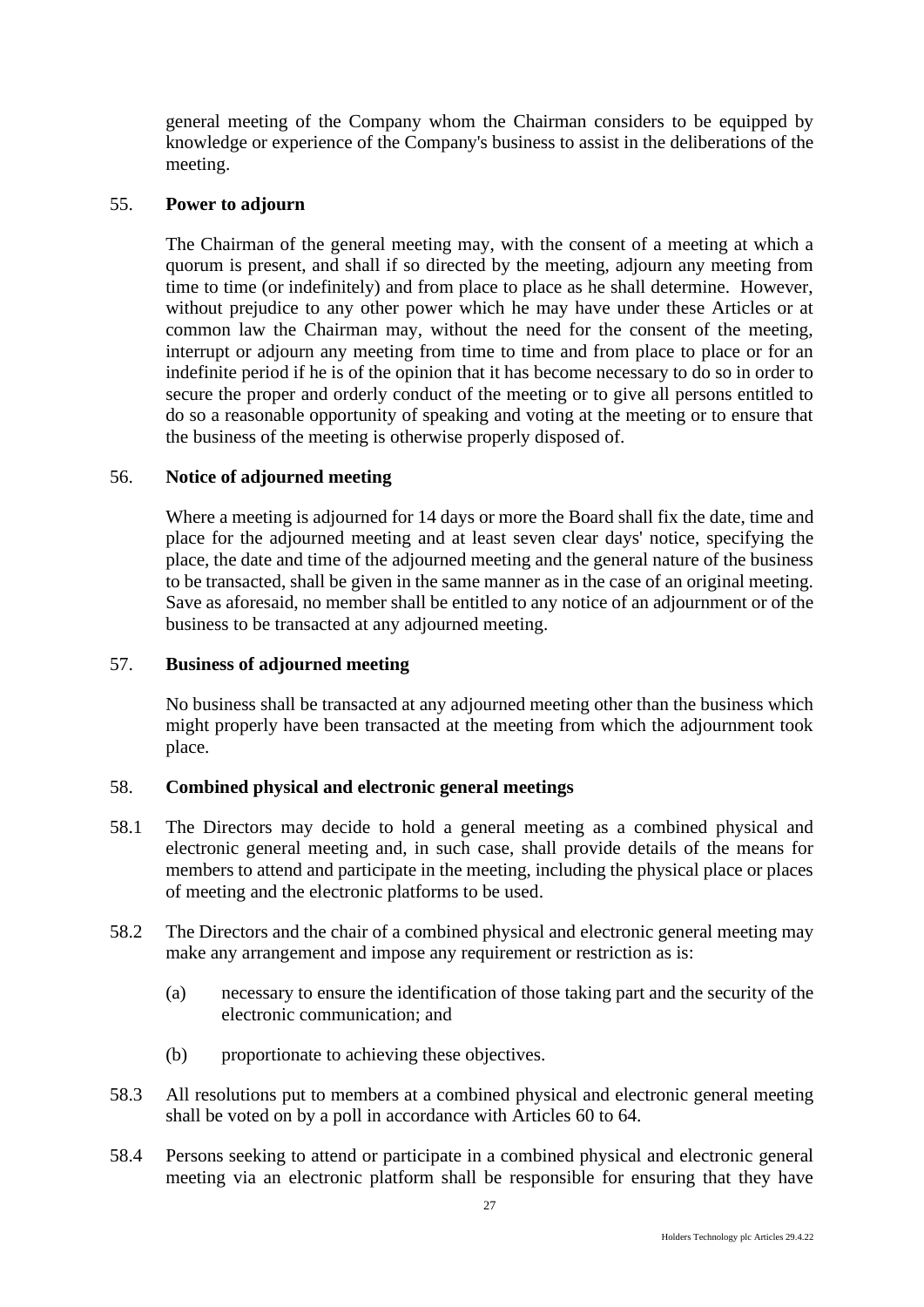access to the facilities (including, without limitation, systems, equipment and connectivity) which are necessary to enable them to attend or participate in such general meeting. Any failure of such facilities will not affect the validity of such general meeting or any business conducted at such general meeting or any action taken pursuant to such general meeting.

# <span id="page-32-0"></span>59. **Attendance at and participation in general meetings**

- 59.1 In determining whether persons are attending or participating in a general meeting, it is immaterial whether any two or more persons attending it are in the same place as each other or how they are able to communicate with each other.
- 59.2 Two or more persons who are not in the same place as each other attend a general meeting if their circumstances are such that if they have (or were to have) rights to speak or vote at that meeting, they are (or would be) able to exercise them.
- 59.3 The Directors may make whatever arrangements they consider appropriate to enable those attending a general meeting to exercise their rights to speak or vote at it.
- 59.4 A person is able to exercise the right to speak at a general meeting when that person is in a position to communicate, during the meeting, information and opinions which that person has on the business of the meeting.
- 59.5 A person is able to exercise the right to vote at a general meeting when:
	- (a) that person is able to vote, during the meeting, on resolutions put to the vote at the meeting; and
	- (b) that person's vote can be taken into account in determining whether or not such resolutions are passed at the same time as the votes of all the other persons attending the meeting.

# <span id="page-32-1"></span>**K. Voting**

# <span id="page-32-2"></span>60. **Method of voting**

- 60.1 At any general meeting which is held only as a physical general meeting, a resolution put to the vote of the meeting shall be decided on a show of hands unless (before or immediately after the declaration of the result of the show of hands or on the withdrawal of any other demand for a poll) a poll is duly demanded. Subject to the provisions of the Acts, a poll may be demanded by:
	- (a) the Chairman of the meeting; or
	- (b) by at least five members present in person or by proxy having the right to vote on the resolution; or
	- (c) a member or members present in person or by proxy representing not less than one tenth of the voting rights of all the members having the right to vote at on the resolution; or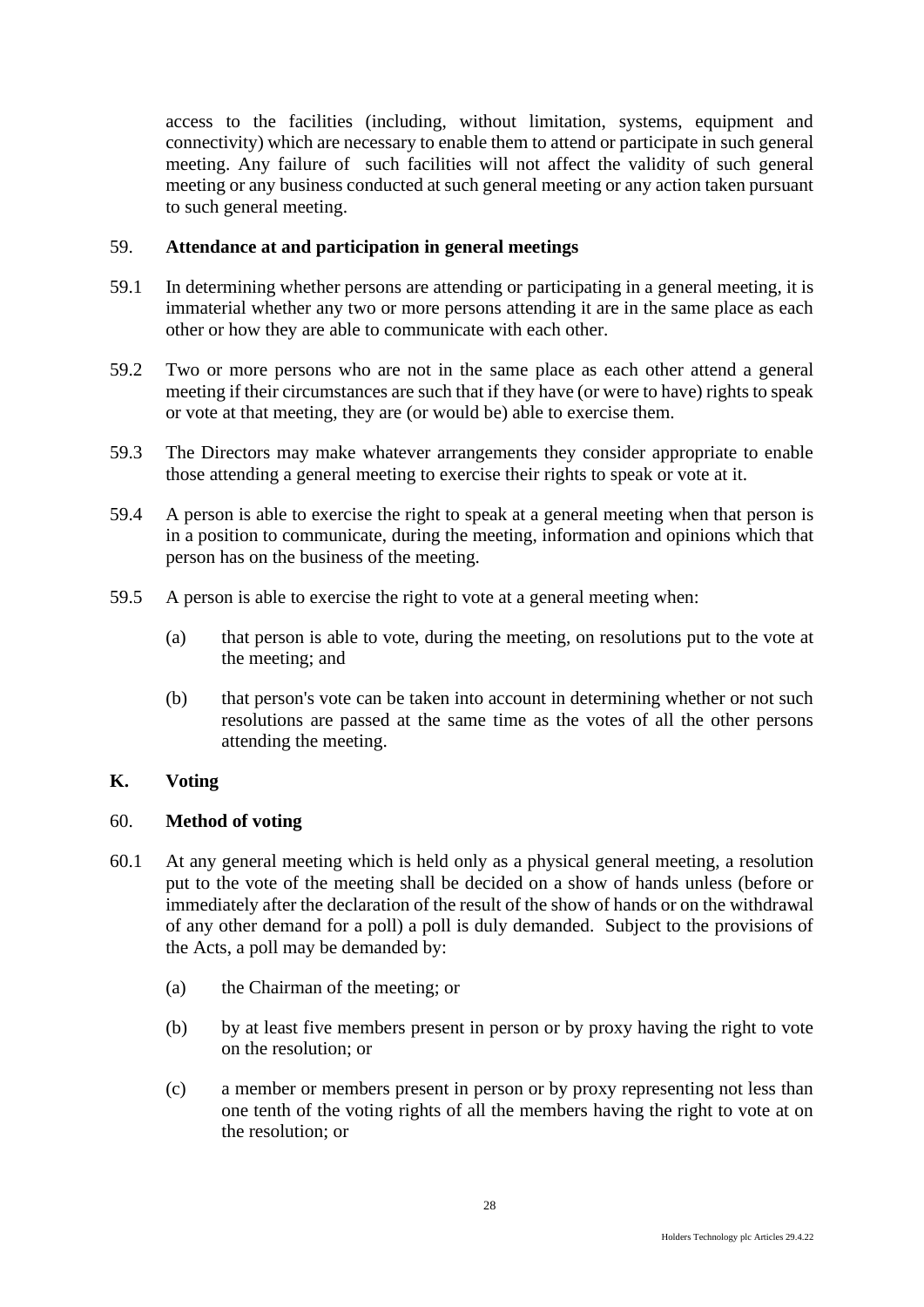(d) a member or members present in person or by proxy holding shares in the Company conferring a right to vote on the resolution being shares on which an aggregate sum has been paid up equal to not less than one tenth of the total sum paid up on all the shares conferring that right,

and a demand for a poll by a person as proxy for a member counts:

(a) for the purposes of paragraph (b) above, as a demand by the member;

(b) for the purposes of paragraph (c) above, as a demand by a member representing the voting rights that the proxy is authorised to exercise; and

(c) for the purposes of paragraph (d) above, as a demand by a member holding the shares to which those rights are attached.

60.2 At a general meeting which is held as a combined physical and electronic general meeting, a resolution put to the vote of the meeting shall be decided on a poll, and any such poll will be deemed to have been validly demanded at the time fixed for holding the meeting to which it relates.

# <span id="page-33-0"></span>61. **Chairman's declaration conclusive on show of hands**

Unless a poll is duly demanded and the demand is not withdrawn a declaration by the Chairman of the meeting that a resolution has on a show of hands been carried or carried unanimously or by a particular majority or lost or not carried by a particular majority shall be conclusive, and an entry to that effect in the book containing the minutes of proceedings of the Company shall be conclusive evidence thereof, without proof of the number or proportion of the votes recorded in favour of or against such resolution.

# <span id="page-33-1"></span>62. **Objection to error in voting**

No objection shall be raised to the qualification of any voter or to the counting of or failure to count any vote except at the meeting or adjourned meeting at which the vote objected to is given or tendered or at which the error occurs. Any objection or error shall be referred to the Chairman of the meeting and shall only vitiate the decision of the meeting on any resolution if the Chairman decides that it is of sufficient magnitude to vitiate the resolution or may otherwise have affected the decision of the meeting. The decision of the Chairman on such matters shall be final and conclusive.

# <span id="page-33-2"></span>63. **Amendment to resolutions**

If an amendment shall be proposed to any resolution under consideration but shall in good faith be ruled out of order by the Chairman of the meeting, any error in such ruling shall not invalidate the proceedings on the substantive resolution. In the case of a resolution duly proposed as a special resolution no amendment to it (other than a mere clerical amendment to correct a patent error) may in any event be considered or voted on. In the case of a resolution duly proposed as an ordinary resolution, no amendment to it (other than a mere clerical amendment to correct a manifest error) may be considered or voted upon unless notice of such proposed amendment is given to the Registered Office at least 48 hours prior to the time appointed for holding the relevant meeting or adjourned meeting or (in the absence of any such notice) the Chairman of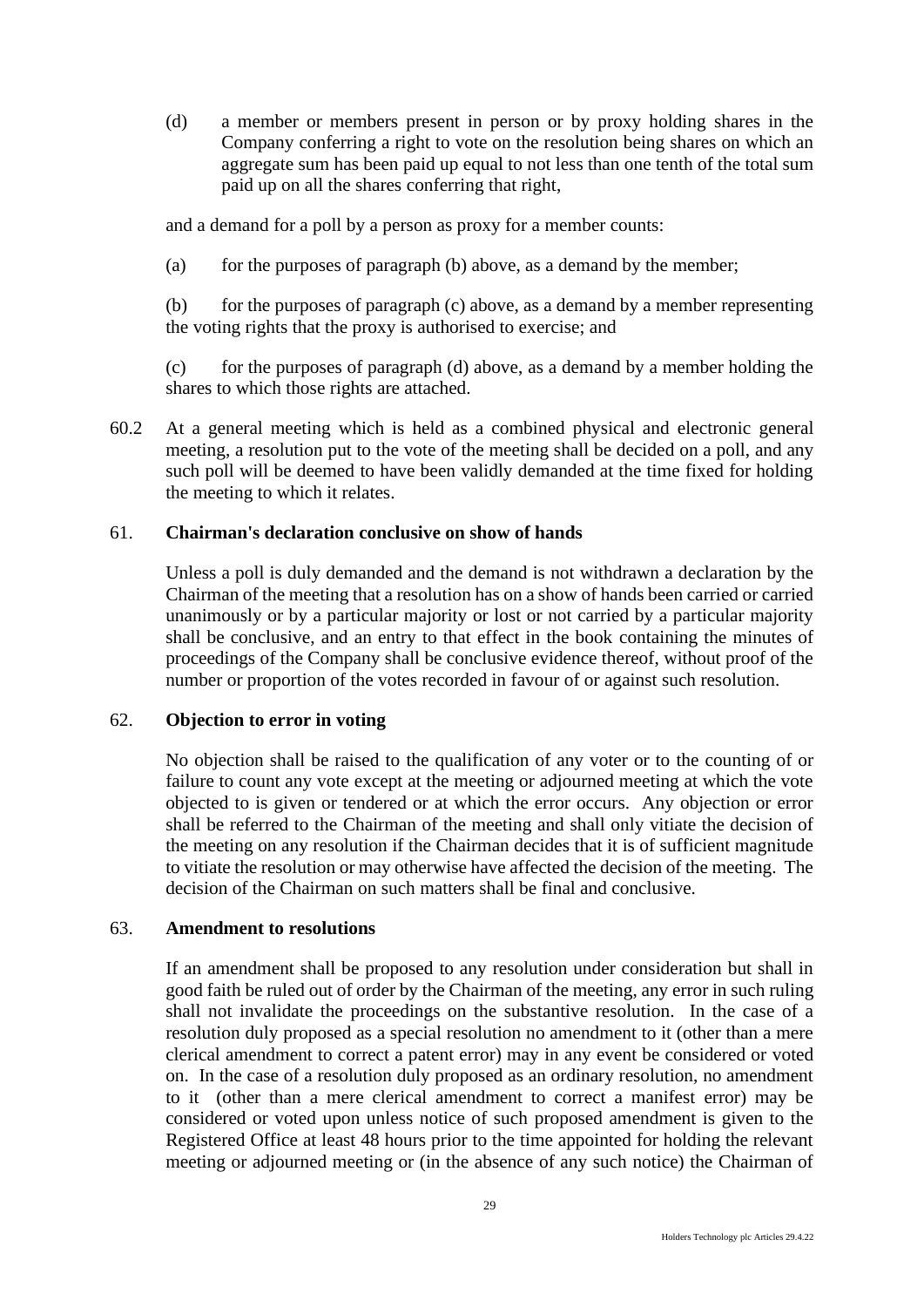the meeting in his absolute discretion rules that the amendment is fit for consideration at the meeting.

# <span id="page-34-0"></span>64. **Procedure on a poll**

# 64.1 *Timing of poll*

Any poll duly demanded on the election of a Chairman of a meeting or on any question of adjournment shall be taken forthwith. A poll duly demanded on any other matter shall be taken in such manner (including the use of ballot or voting papers or tickets or by electronic means, or any combination thereof) and at such time and place (including, for a combined physical and electronic general meeting, electronic platform), not being more than 30 days from the date of the meeting or adjourned meeting at which the poll as demanded, as the Chairman shall direct. The Chairman may, and if so directed by the meeting shall, appoint scrutineers who need not be members and may adjourn the meeting to some place (including, for a combined physical and electronic general meeting, electronic platform) and time fixed by him for the purpose of declaring the result of the poll. No notice need be given of a poll not taken immediately if the time and place (including, for a combined physical and electronic general meeting, electronic platform) at which it is to be taken are announced at the meeting at which it is demanded. In any other case at least seven clear days' notice shall be given specifying the time and place (including, for a combined physical and electronic general meeting, electronic platform) at which the poll is to be taken. The result of the poll shall be deemed to be the resolution of the meeting at which the poll was demanded.

# 64.2 *Continuance of the meeting*

The demand for a poll shall not prevent the continuance of the meeting for the transaction of any business other than the question on which a poll has been demanded. If a poll is demanded before the declaration of the result on a show of hands and the demand is duly withdrawn the meeting shall continue as if the demand had not been made.

# 64.3 *Withdrawal of demand for a poll*

The demand for a poll may before the poll is taken, be withdrawn, but only with the consent of the Chairman. A demand so withdrawn shall validate the result of a show of hands declared before the demand was made. If a demand is withdrawn, the persons entitled in accordance with Article 57 (Method of voting) may demand a poll.

# 64.4 *Voting on a poll*

On a poll votes may be given in person or by proxy or (in the case of a corporate member) by a duly authorised representative. A member entitled to more than one vote need not, if he votes, use all his votes or cast all the votes he uses in the same way.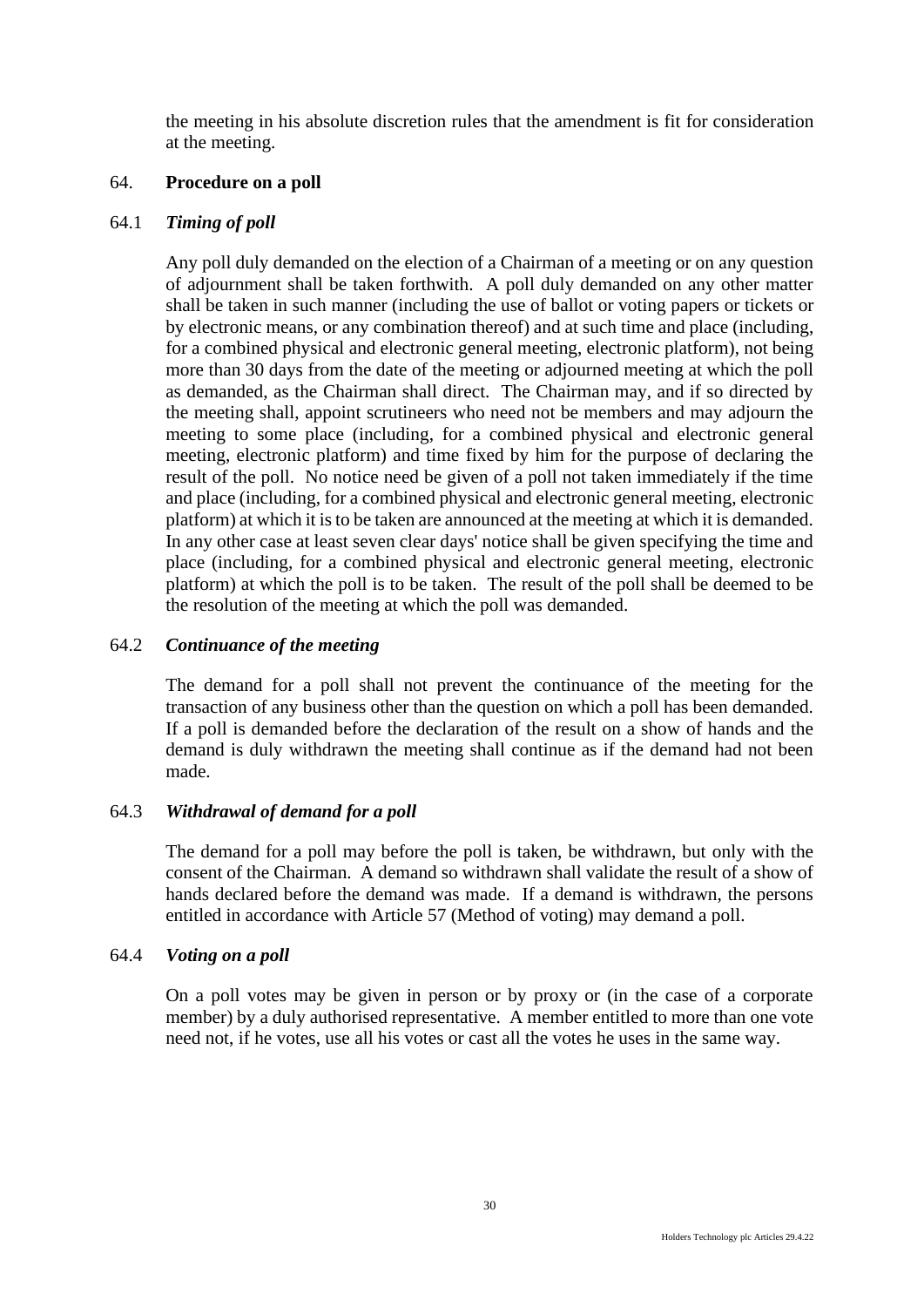# <span id="page-35-0"></span>65. **Votes of members**

# 65.1 *Joint holders*

If two or more persons are joint holders of a share, then in voting on any question the vote of the senior who tenders a vote, whether in person or by proxy, shall be accepted to the exclusion of the votes of the other joint holders. For this purpose seniority shall be determined by the order in which the names of the holders stand in the Register.

# 65.2 *Receivers and other persons*

Where in England or elsewhere a receiver or other person (by whatever name called) has been appointed by any court claiming jurisdiction in that behalf to exercise powers with respect to the property or affairs of any member on the ground (however formulated) of mental disorder, the Board may in its absolute discretion on or subject to production of such evidence of the appointment as the Board may require, permit such receiver or curator bonis or other person authorised by a court or official, to vote in person or, on a poll, by proxy on behalf of such member at any general meeting. Evidence to the satisfaction of the Board of the authority of the person claiming to exercise the right to vote shall be deposited at the Registered Office or at such other place as is specified in accordance with these Articles for the deposit of instruments of proxy not less than 48 hours before the time appointed for holding the meeting or adjourned meeting at which the right to vote is to be exercised and in default the right to vote shall not be exercisable.

# <span id="page-35-1"></span>66. **Casting vote**

In the case of an equality of votes, whether on a show of hands or on a poll, the Chairman of the meeting at which the show of hands takes place or at which the poll was demanded shall not be entitled to a second or casting vote in addition to any other vote that he may have.

# <span id="page-35-2"></span>67. **Restriction on voting rights for unpaid calls etc**.

No member shall, unless the Board otherwise determines, be entitled to vote at a general meeting or at any separate meeting of the holders of any class of shares either in person or by proxy in respect of any share held by him or to exercise any right as a member unless all calls or other sums presently payable by him in respect of that share in the Company have been paid to the Company.

# <span id="page-35-3"></span>68. **Voting by proxy**

# 68.1 *Any person may be appointed as proxy*

Any person (whether a member of the Company or not) may be appointed to act as a proxy. Deposit of an instrument of proxy shall not preclude a member from attending, speaking and voting in person at the meeting in respect of which the proxy is appointed or at any adjournment of it.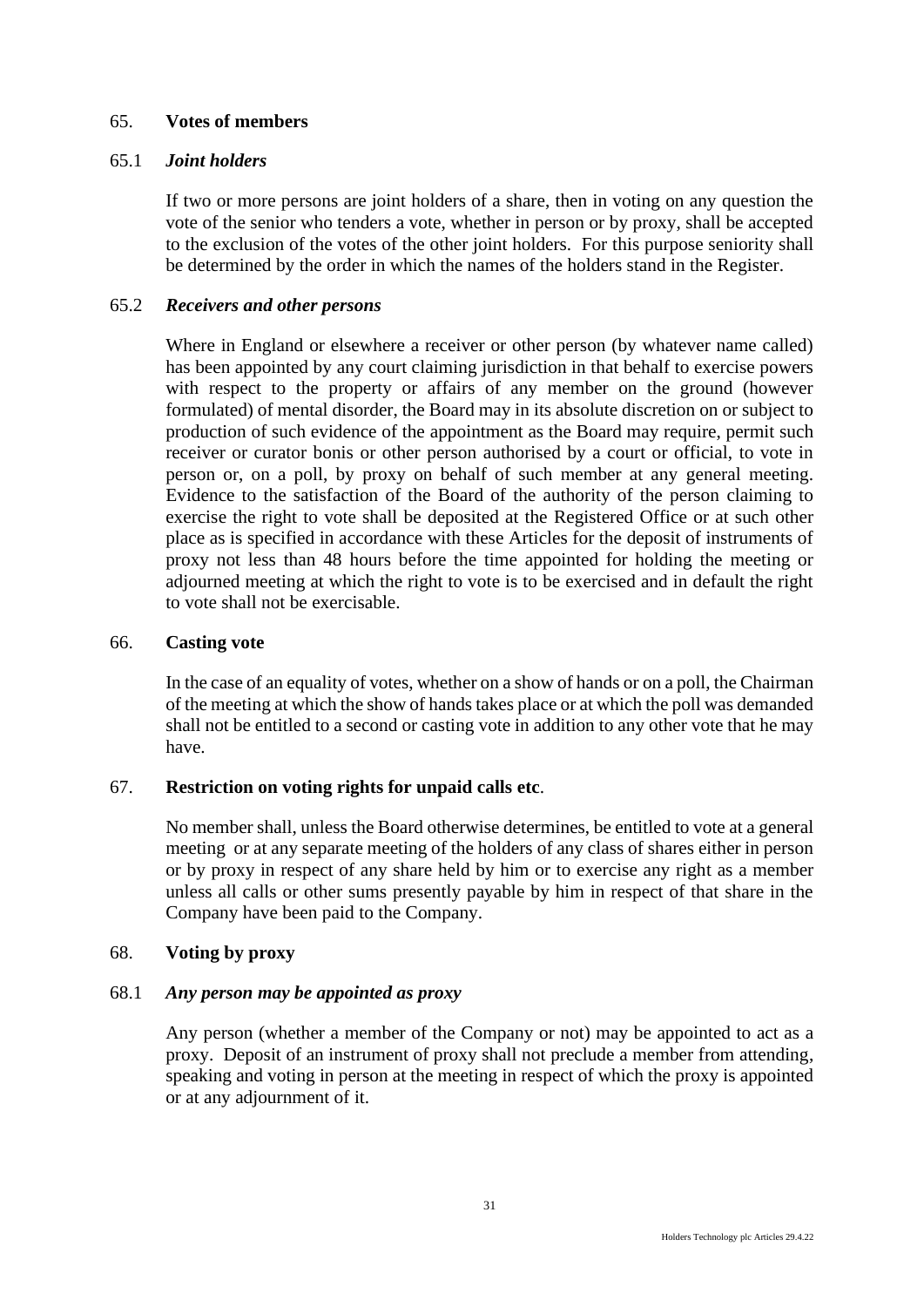### 68.2 *Proxy to vote in accordance with instructions*

In accordance with Section 324A, CA2006 but subject to the provisions of the Acts, a proxy shall vote in accordance with any instructions given by the member by whom the proxy is appointed. The Company shall be under no obligation to ensure or otherwise verify that any vote(s) cast by a proxy are done so in accordance with any such instructions given by the member by whom such proxy is appointed. In the event that a vote cast by such proxy is not done so in accordance with the instructions of the member by whom such proxy is appointed, such vote shall not be deemed to be invalid.

# 68.3 *Discretionary votes where proxy appointed by more than one member*

On a vote on a resolution on a show of hands, where a proxy is appointed by more than one member (provided that, where some only of those members by whom the proxy is appointed instruct the proxy to vote in a particular way, those members all instruct such proxy to vote in the same way on a resolution (either "for" or "against")) such proxy shall be entitled to cast a second vote the other way in relation to any discretionary vote(s) given to him by other members by whom such proxy is appointed.

### 69. **Form of proxy**

The appointment of a proxy shall:

- (a) be in any common form or in such other form as the Board may approve under the hand of the appointor or of his attorney duly authorised in writing or if the appointor is a corporation under its common seal or under the hand of some officer or attorney duly authorised in that behalf;
- (b) be deemed (subject to any contrary direction contained in the same) to confer authority to demand or join in demanding a poll and to vote (whether on a show of hands or a poll) on any resolution or amendment of a resolution put to the meeting for which it is given, as the proxy thinks fit;
- (c) be deemed (subject to any contrary direction contained in the same) to confer the right to speak at the meeting to which it relates (including any adjournment of it);
- (d) unless the contrary is stated in it be valid as well for any adjournment of the meeting as for the meeting to which it relates; and
- (e) where it is stated to apply to more than one meeting, be valid for all such meetings as well as for any adjournment of any such meetings.

# 70. **Deposit of proxy**

Subject to Article 71 (Electronic Address - proxies*)*, the appointment of a proxy and the power of attorney or other authority (if any) under which it is signed, or a copy of such authority certified notarially or in some other way approved by the Board shall:

(a) be sent or supplied in hard copy form, or (subject to any conditions and limitations which the Directors may specify) in electronic form, to the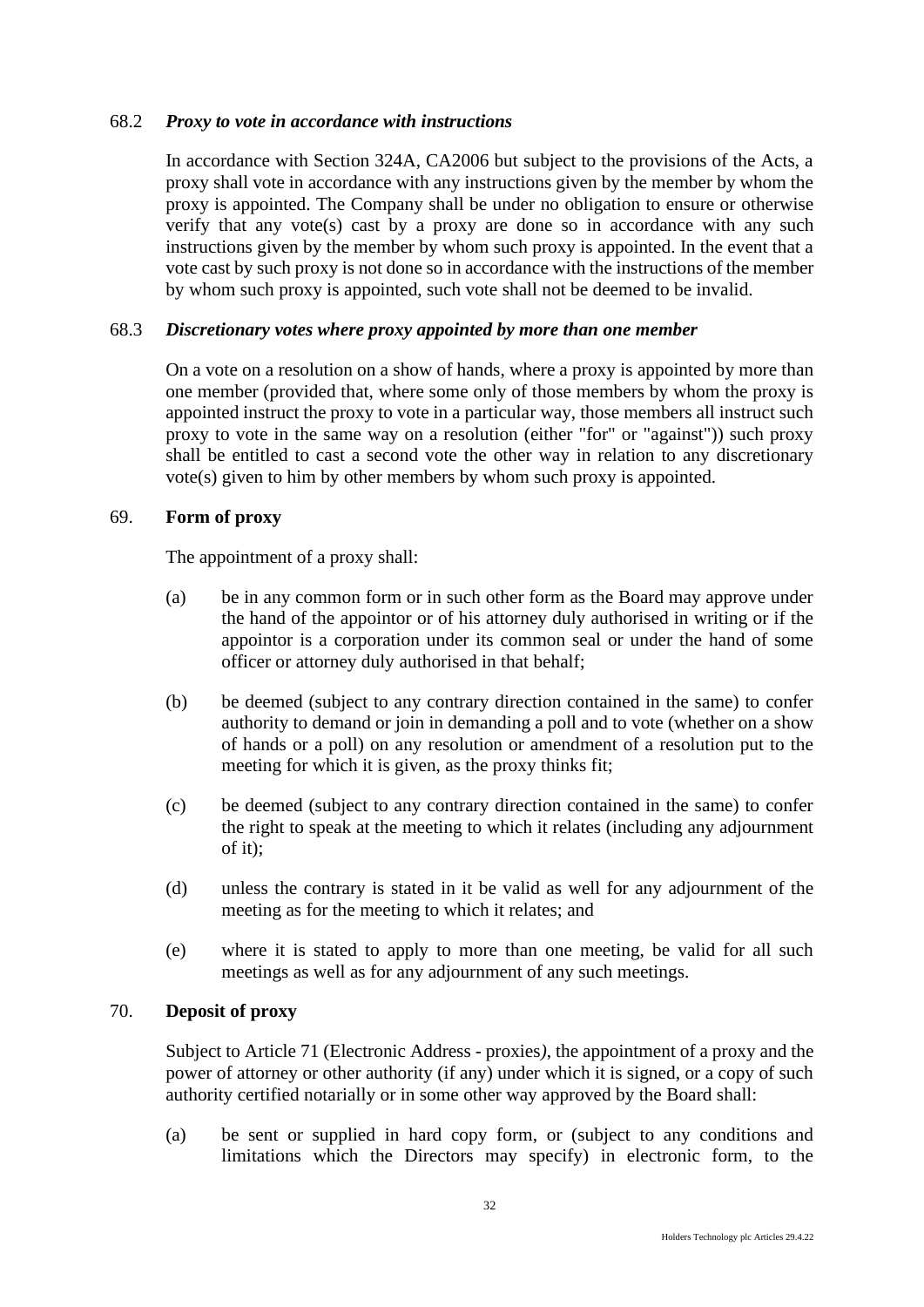Registered Office or such other address (including electronic address) as is specified in:

- (i) the notice convening the meeting; or
- (ii) any instrument of proxy sent out by the Company in relation to the meeting; or
- (iii) any invitation contained in electronic form to appoint a proxy issued by the Company in relation to the meeting,

be received at such address not less than 48 hours before the time for holding the meeting or adjourned meeting at which the person named in the appointment proposes to vote; or

- (b) in the case of a poll taken more than 48 hours after it is demanded be deposited as aforesaid after the poll has been demanded and not less than 24 hours before the time appointed for the taking of the poll; or
- (c) where the poll is not taken forthwith but is taken not more than 48 hours after it was demanded, be delivered at the meeting at which the poll was demanded to the Chairman of the meeting;

and an appointment of a proxy not deposited, delivered or received in a manner so permitted shall be invalid. The Board may at its discretion treat a faxed or other machine made copy of a written instrument or any document or information sent or supplied in electronic form appointing a proxy as such an appointment for the purpose of this article. No appointment of a proxy shall be valid after the expiry of 12 months from the date named in it as the date of its execution except at an adjourned meeting or on a poll demanded at a meeting or an adjourned meeting in cases where the meeting was originally held within 12 months from such date.

## 71. **Electronic Address – proxies**

Subject to and in accordance with Section 333(2), CA2006, where the Company has given an electronic address in an instrument of proxy sent out by the Company in relation to the meeting or in an invitation to appoint a proxy issued by the Company in relation to the meeting, any document or information relating to proxies for that meeting (including, but not limited to the appointment of a proxy in relation to the meeting, any document necessary to show the validity of, or otherwise relating to, the appointment of a proxy or notice of termination of the authority of a proxy) may be sent by electronic means to that address (subject to any conditions or limitations contained in the notice relating to the meeting).

# 72. **More than one proxy may be appointed**

(a) A member may appoint more than one proxy in relation to a meeting provided that each proxy is appointed to exercise the rights attached to a different share or shares held by the member.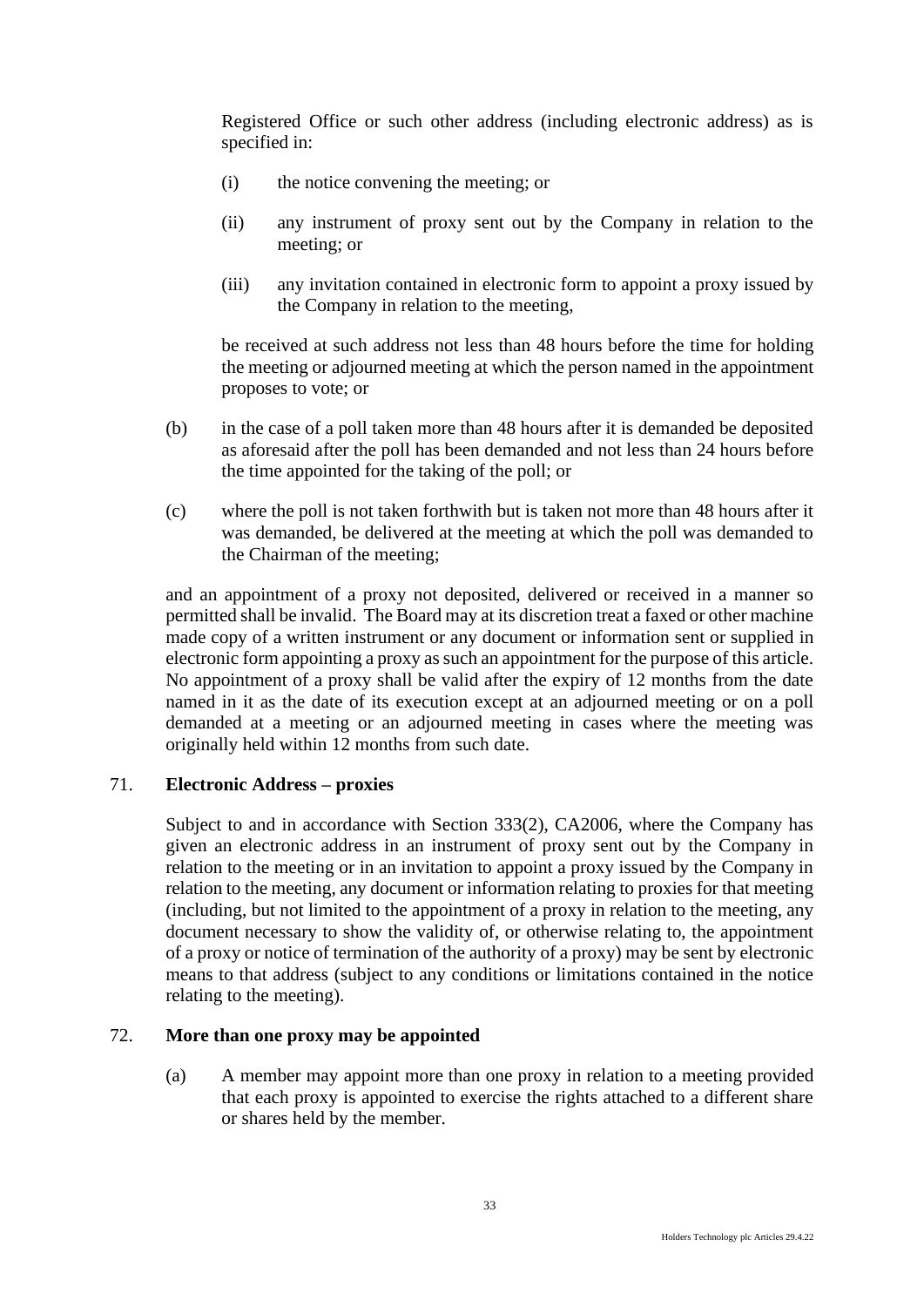(b) When two or more valid but differing appointments of proxy are delivered in respect of the same share for use at the same meeting and in respect of the same matter, the one which is last validly delivered (regardless of its date or of the date of its execution) shall be treated as replacing and revoking the other or others as regards that share. If the Company is unable to determine which appointment was last validly delivered, none of them shall be treated as valid in respect of that share.

# 73. **Board may supply proxy cards**

The Board shall at the expense of the Company send by post or otherwise forms of appointment of proxy (reply-paid or otherwise) with the notice convening any general meeting to members entitled to vote at the meeting. Such forms of appointment of proxy shall provide for voting both for and against all resolutions to be proposed at the meeting other than the resolutions relating to the procedure of the meeting. The accidental omission to send an appointment of proxy or the non receipt of it by any member entitled to attend and vote at a meeting shall not invalidate the proceedings at that meeting.

### 74. **Revocation of proxy**

The validity of a vote given or poll demanded in accordance with the terms of an appointment of a proxy or the validity of anything done by a proxy acting as duly appointed Chairman, or any decision determining whether a proxy counts in a quorum at a meeting, shall not be affected notwithstanding the death or mental disorder of the principal or the revocation of the appointment of the proxy, or of the authority under which the appointment of the proxy was executed or the transfer of the share in respect of which the appointment of the proxy is given unless notice in writing of such death, mental disorder, revocation or transfer shall have been received by the Company , (in any form and manner permitted for the sending or supplying of appointments of proxy pursuant to these Articles), at the Registered Office, or at such other address (including electronic address) as has been appointed for the sending or supplying of appointments of proxy:

- (a) at least 48 hours (excluding, in the calculation of such time period, any part of a day that is not a working day) before the commencement of the meeting or adjourned meeting;
- (b) in the case of a poll to be taken more than 48 hours after it was demanded, at least 24 hours (excluding, in the calculation of such period, any part of a day that is not a working day) before the time appointed for the taking of the poll at which the instrument of proxy is used; or
- (c) in the case of a poll to be taken not more than 48 hours after it was demanded, the time at which it was demanded.

# 75. **Corporate representative**

A corporation (whether or not a company within the meaning of the Acts) which is a member may, by resolution of its directors or other governing body, authorise such person or person(s) as it thinks fit to act as its representative (or as the case may be, representatives) at any meeting of the Company or at any separate meeting of the holders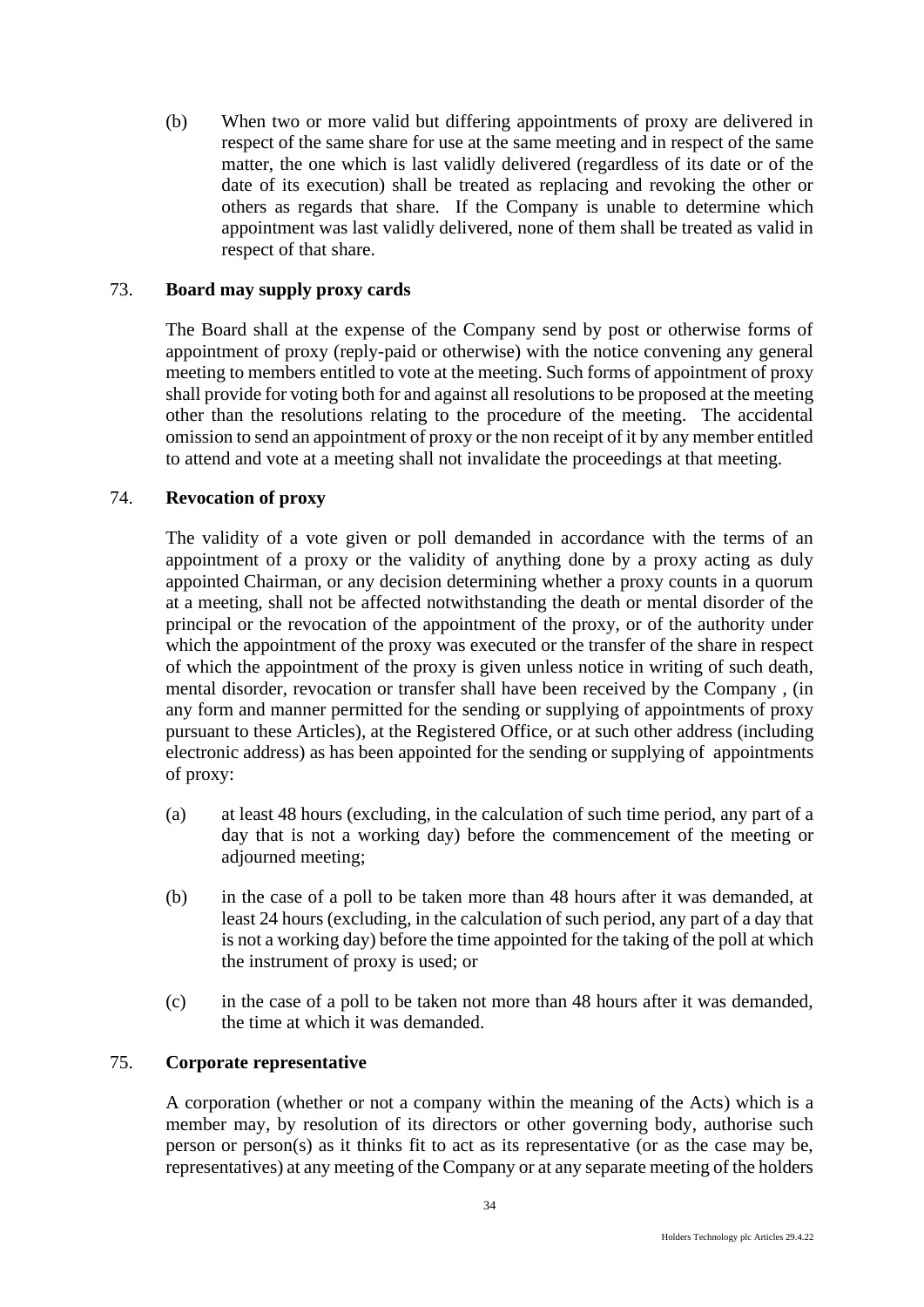of any class of shares. The corporation shall for the purposes of these Articles be deemed to be present in person at any such meeting if a person (or persons) so authorised is (or are) present at it and all references to attendance and voting in person shall be construed accordingly. The Company shall be under no obligation to ensure or otherwise verify that any vote(s) cast by a corporate representative are done so in accordance with any such instructions given by the member by whom such corporate representative is appointed. In the event that a vote cast by such corporate representative is not done so in accordance with the instructions of the member by whom such corporate representative is appointed such vote shall not be deemed to be invalid.

#### 76. **Failure to disclose interests in shares**

#### 76.1 *Disenfranchisement notice*

If a member, or any other person appearing to be interested in shares held by that member, has been issued with a Section 793 notice and has failed in relation to any shares (the **"default shares"**) which expression shall include any further shares which are issued in respect of such shares unless a separate notice is issued in respect of such further shares) to give the Company the information thereby required within the prescribed period from the date of service of the Section 793 notice, or, in purported compliance with such notice, has made a statement which is false or inadequate in a material particular, then the Board may at least 14 days after service of the section 793 notice serve on the holder of such default shares a notice (in this Article called a **"disenfranchisement notice"**) whereupon the following sanctions shall apply:

#### (a) *Voting*

the member shall not with effect from the service of the disenfranchisement notice be entitled in respect of the default shares to be present or to vote (either in person or by representative or proxy) at any general meeting of the Company or at any separate meeting of the holders of any class of shares of the Company or on any poll or to exercise any other right conferred by membership in relation to any such meeting or poll; and

### (b) *Dividends and transfers*

where the default shares represent at least 0.25 per cent. in nominal value of their class:

- (i) any dividend or other money payable in respect of the shares shall be withheld by the Company, which shall not have any obligation to pay interest on it and the member shall not be entitled to elect pursuant to Article 143 (Payment of scrip dividends) to receive shares instead of that dividend; and
- (ii) subject in the case of uncertificated shares to the Uncertificated Regulations no transfer, other than an approved transfer, of any shares held by the member shall be registered unless the member is not himself in default as regards supplying the information required and the member proves to the satisfaction of the Board that no person in default as regards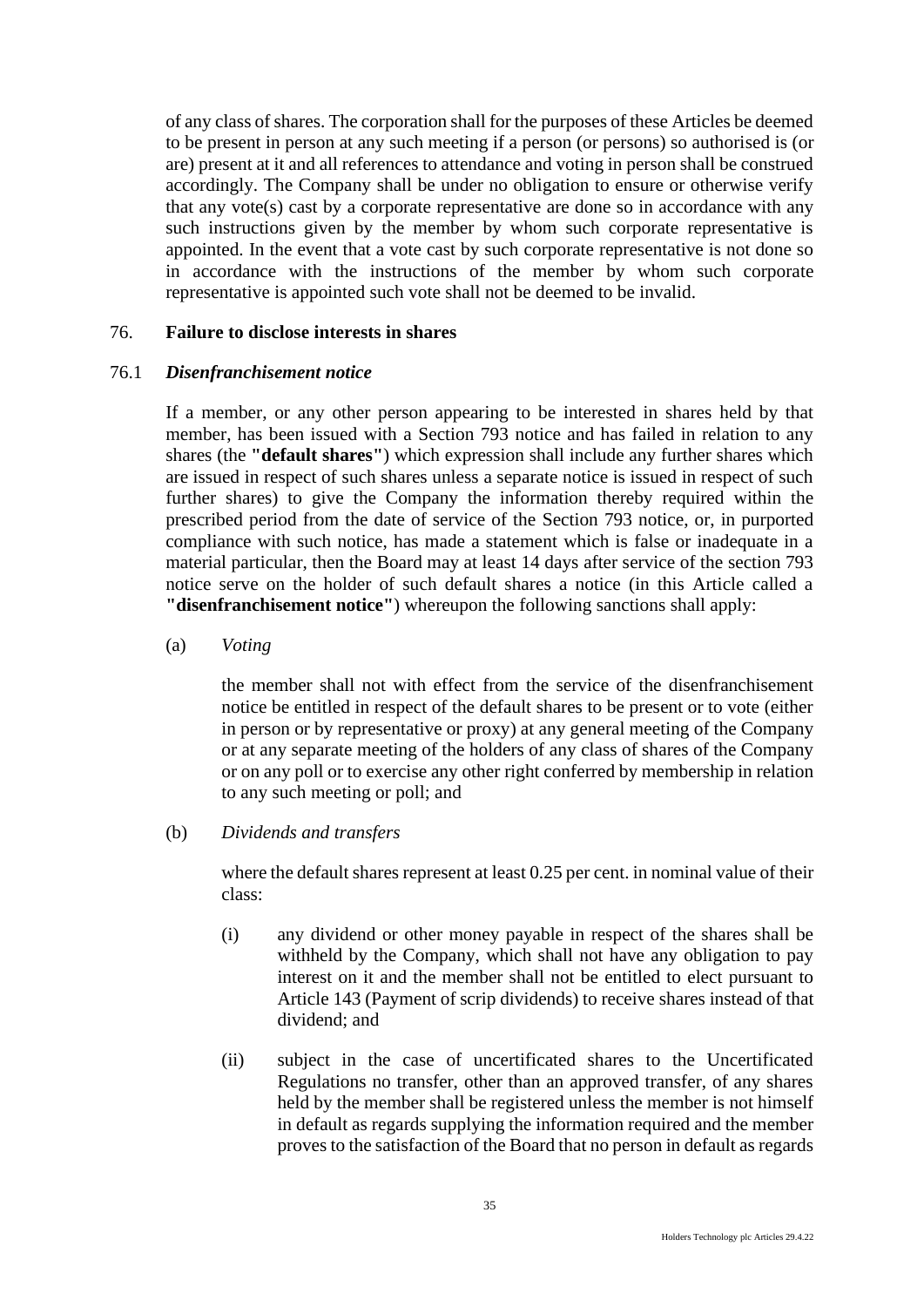supplying such information is interested in any of the shares which are the subject of the transfer.

### 76.2 *Withdrawal notice*

The Company may at any time withdraw a disenfranchisement notice by serving on the holder of the shares to which the same relates a notice in writing to that effect (a **"withdrawal notice"**).

#### 76.3 *Cessation of sanctions*

Where the sanctions under Article 76.1 (Disenfranchisement notice) apply in relation to any shares they shall cease to have effect:

- (a) if the shares are transferred by means of an approved transfer;
- (b) at the end of the period of one week (or such shorter period as the Board may determine) following receipt by the Company of the information required by the notice mentioned in Article 76.1 (Disenfranchisement notice*)* and the Board being fully satisfied that such information is full and complete; or
- (c) on the date on which a withdrawal notice is served by the Company.

#### 76.4 *Service of disenfranchisement notice*

Where on the basis of information obtained from a member in respect of any share held by him the Company issues a Section 793 notice to any other person it shall at the same time send a copy of the notice to the member but the accidental omission to do so, or the non-receipt by the member of the copy, shall not invalidate or otherwise affect the application of Article 76.1 (Disenfranchisement notice).

## 76.5 *Certificated form*

The Board may:

- (a) give notice in writing to any member holding default shares in uncertificated form requiring the member to change his holding of such shares from uncertificated form into certificated form within a specified period and then to hold such default shares in certificated form for so long as the default subsists; and
- (b) appoint any person to take any steps, by instruction by means of an Uncertificated System or otherwise, in the name of any holder of default shares as may be required to change such shares from uncertificated form into certificated form (and such steps shall be effective as if they had been taken by such holder).

#### 76.6 *Definitions*

For the purposes of this Article 76: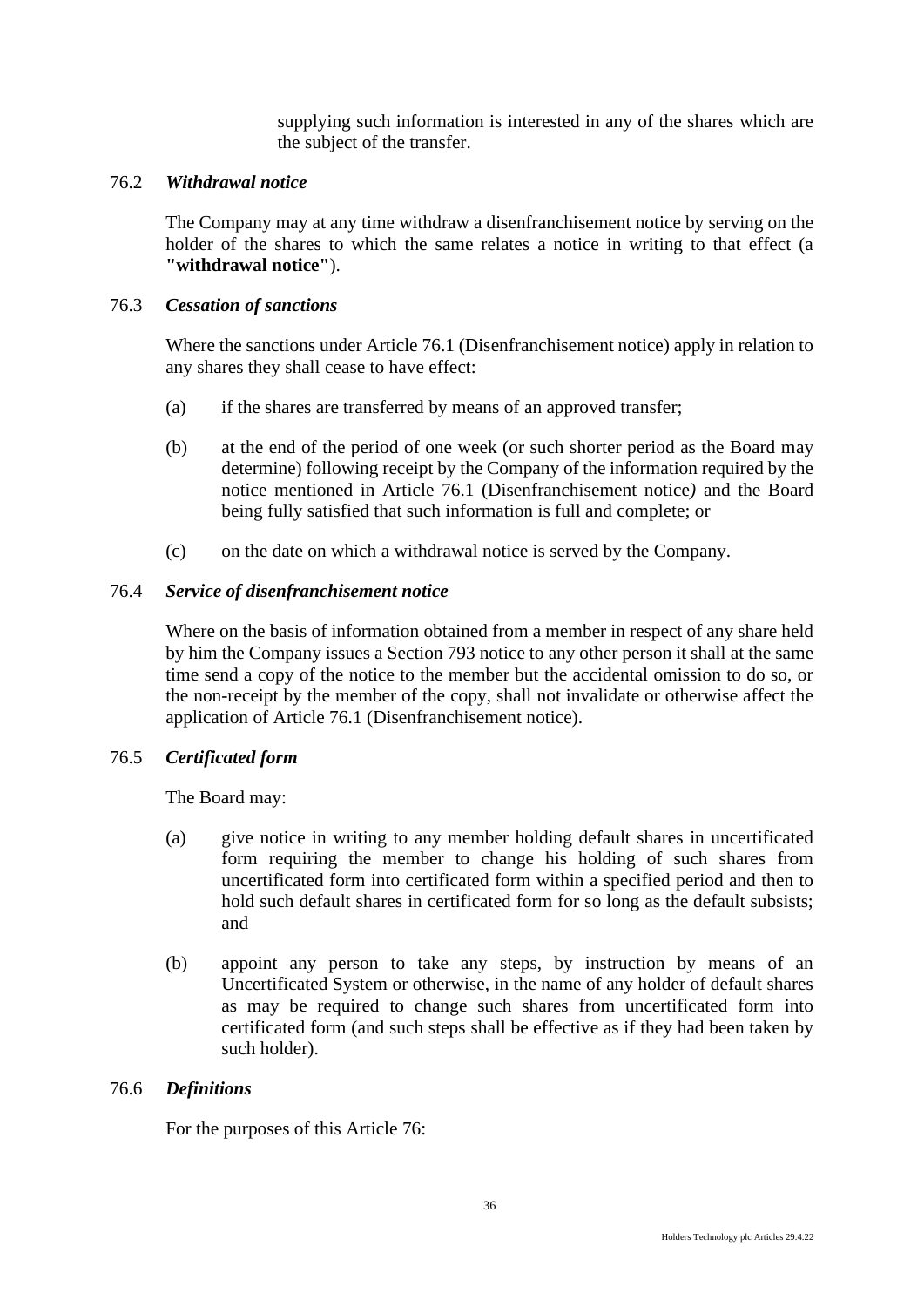- (a) a person other than the member holding a share shall be treated as appearing to be interested in that share if the member has informed the Company that the person is or may be so interested or if the Company (after taking account of any information obtained from the member or, pursuant to a section 793 notice, from anyone else) knows or has reasonable cause to believe that the person is, or may be, so interested;
- (b) **"interested"** shall be construed in accordance with Sections 820 to 825 (inclusive) CA2006;
- (c) reference to a person having failed to give the Company the information required by a notice or being in default as regards supplying such information includes reference:
	- (i) to his having failed or refused to give all or any part of it; and
	- (ii) to his having given information which he knows to be false in a material particular or having recklessly given information which is false in a material particular;

### 76.7 *Section 794 powers*

Nothing contained in this Article 76 shall be taken to limit the powers of the Company under Section 794, CA2006.

#### **L. Untraced members**

### 77. **Power of sale**

### 77.1 *Untraceable members*

The Company shall be entitled to sell at the best price reasonably obtainable any share of a member or any share to which a person is entitled by transmission if and provided that:

- (a) during the period of 12 years prior to the date of the publication of the advertisements referred to in paragraph (b) (or if published on different dates, the earlier or earliest of them) no cheque, order or warrant in respect of such share sent by the Company through the post in a pre-paid envelope addressed to the member or to the person entitled by transmission to the share at his address on the Register or other last known address given by the member or person to which cheques, orders or warrants in respect of such share are to be sent has been cashed and the Company has received no communications in respect of such share from such member or person provided that during such period of 12 years at least three cash dividends (whether interim or final) in respect of the shares in question have become payable and no such dividend during that period has been claimed by the person entitled to it;
- (b) on or after expiry of the said period of 12 years the Company has given notice of its intention to sell such share by advertisements in both a national daily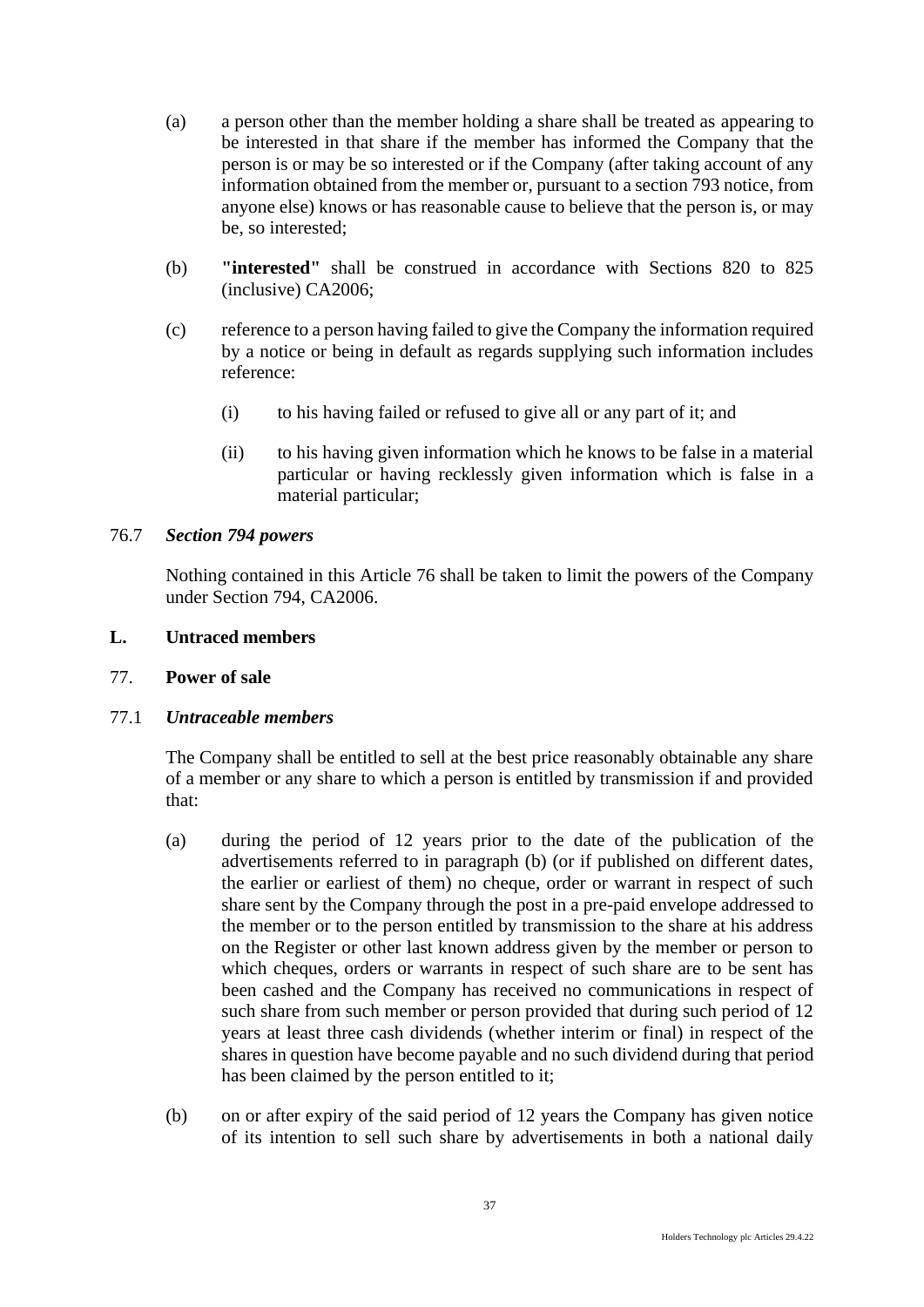newspaper published in the United Kingdom and in a newspaper circulating in the area in which the last known address of such member or person appeared;

- (c) the said advertisements, if not published on the same day, shall have been published within 30 days of each other;
- (d) during the further period of three months following the date of publication of the said advertisements (or, if published on different dates, the later or latest of them) and prior to the exercise of the power of sale the Company has not received any communication in respect of such share from the member or person entitled by transmission; and
- (e) the Company has given notice in accordance with the regulations of the relevant regulatory authority of its intention to make such sale and shall, if appropriate, have obtained the approval of the relevant regulatory authority to the proposed form of the said advertisement, if shares of the class concerned are admitted to a securities list and/or a recognised investment exchange.

# 77.2 *Perfection of transfer*

To give effect to any sale of shares pursuant to this Article 77 the Board may in the case of certificated shares authorise some person to transfer the shares in question and may enter the name of the transferee in respect of the transferred shares in the Register notwithstanding the absence of any share certificate being lodged in respect of it and may issue a new certificate to the transferee and in the case of uncertificated shares exercise any power conferred on it by Article 17.5 (Forfeiture and sale) to effect a transfer of the shares. The purchaser shall not be bound to see to the application of the purchase moneys in respect of any such sale nor shall his title to the shares be affected by any irregularity or invalidity in the proceedings relating to the sale or transfer. Any instrument or exercise shall be effective as if it had been executed or exercised by the holder of or the person entitled by transmission to the shares to which it relates.

## 77.3 *Additional shares*

If during the period of 12 years referred to in Article 77.1 (Untraceable members) or during any period ending on the date when all the requirements of paragraphs (a) to (d) of Article 77.1 have been satisfied, any additional shares have been issued in respect of those held at the beginning of such period or of any previously so issued during such period and all the requirements of paragraphs (b) to (d) of Article 77.1 have been satisfied in regard to such additional shares the Company shall also be entitled to sell the additional shares.

#### 78. **Application of proceeds of sale**

The Company shall account to the member or other person entitled to such share for the net proceeds of such sale by carrying all moneys in respect of it to a separate account. The Company shall be deemed to be a debtor to and not a trustee for such member or other person in respect of such moneys. Moneys carried to such separate account may either be employed in the business of the Company or invested in such investments as the Board may from time to time think fit. No interest shall be payable to such member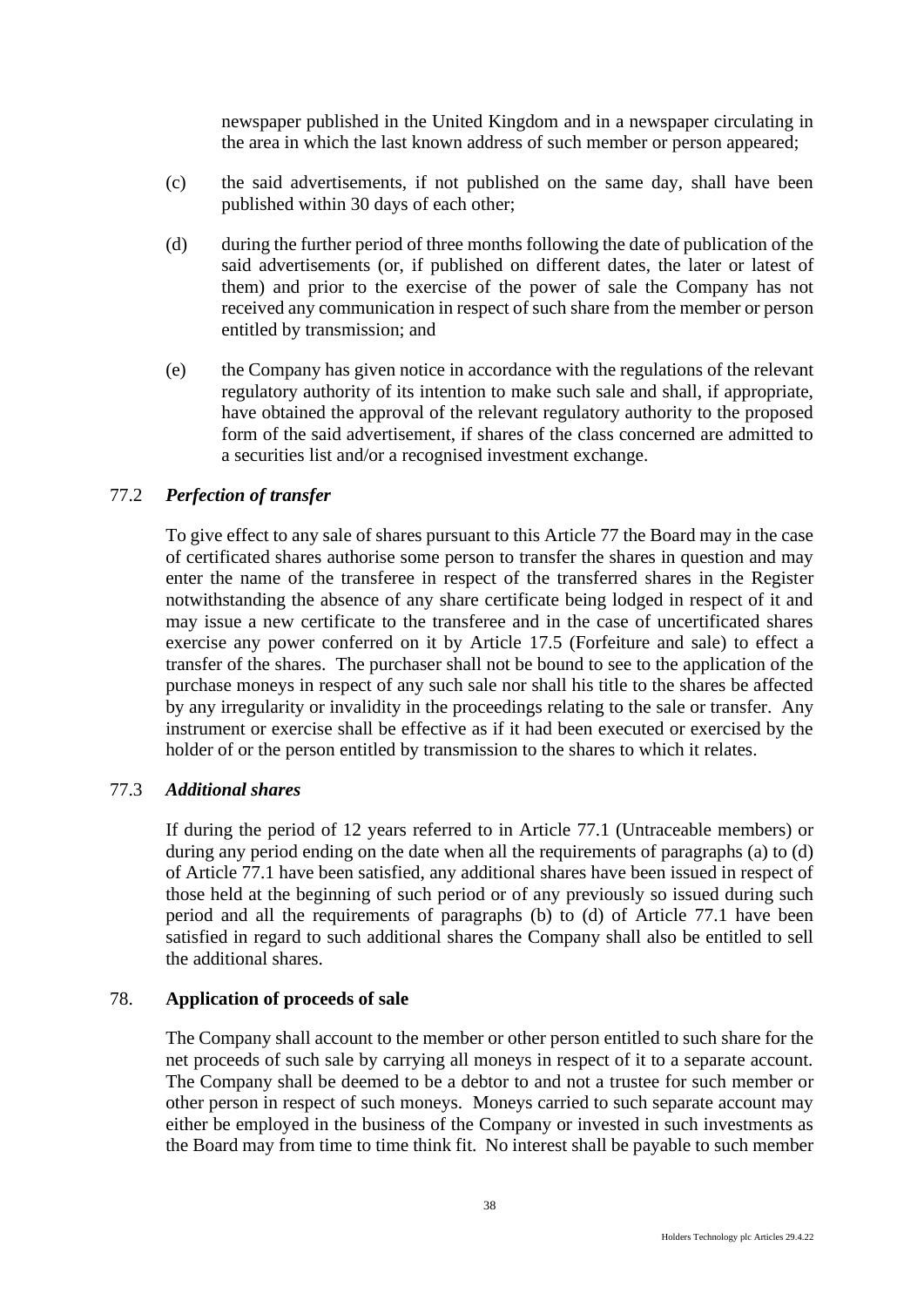or other person in respect of such moneys and the Company shall not be required to account for any money earned on them.

# **M. Appointment, retirement and removal of Directors**

# 79. **Number of Directors**

Unless and until otherwise determined by the Company by ordinary resolution the number of Directors (other than any alternate Directors) shall be not less than two or more than seven.

# 80. **Power of Company to appoint Directors**

Subject to the provisions of these Articles and to the Acts, the Company may by ordinary resolution appoint a person who is willing to act to be a Director, either to fill a vacancy, or as an addition to the existing Board, and may also determine the rotation in which any additional Directors are to retire, but the total number of Directors shall not exceed any maximum number fixed in accordance with these Articles.

# 81. **Power of Board to appoint Directors**

Without prejudice to the power of the Company to appoint any person to be a Director pursuant to these Articles, the Board shall subject to the provisions of the Acts, have power at any time to appoint any person who is willing to act as a Director, either to fill a vacancy or as an addition to the existing Board, but the total number of Directors shall not exceed any maximum number fixed in accordance with these Articles. Any Director so appointed shall hold office only until the annual general meeting of the Company next following such appointment and shall then be eligible for re-election but shall not be taken into account in determining the number of Directors who are to retire by rotation at that meeting. If not re-appointed at such annual general meeting , he shall vacate office at that meeting in accordance with provisions on the timing of retirement set out in Article 83.4 (*Timing of retirement)*.

### 82. **Eligibility of new Directors**

No person other than a Director retiring at the meeting (whether by rotation or otherwise) shall be appointed or re-appointed a Director at any general meeting unless:

- (a) he is recommended by the Board; or
- (b) not less than seven nor more than 35 clear days before the date appointed for the meeting notice duly executed by a member (other than the person to be proposed) qualified to vote at the meeting has been given to the Company of the intention to propose that person for appointment or re-appointment stating the particulars which would if he were so appointed or re-appointed be required to be included in the Company's register of directors together with notice executed by that person of his willingness to be appointed or re-appointed is lodged at the Registered Office.

### 83. **Share qualification**

A Director shall not be required to hold any shares of the Company.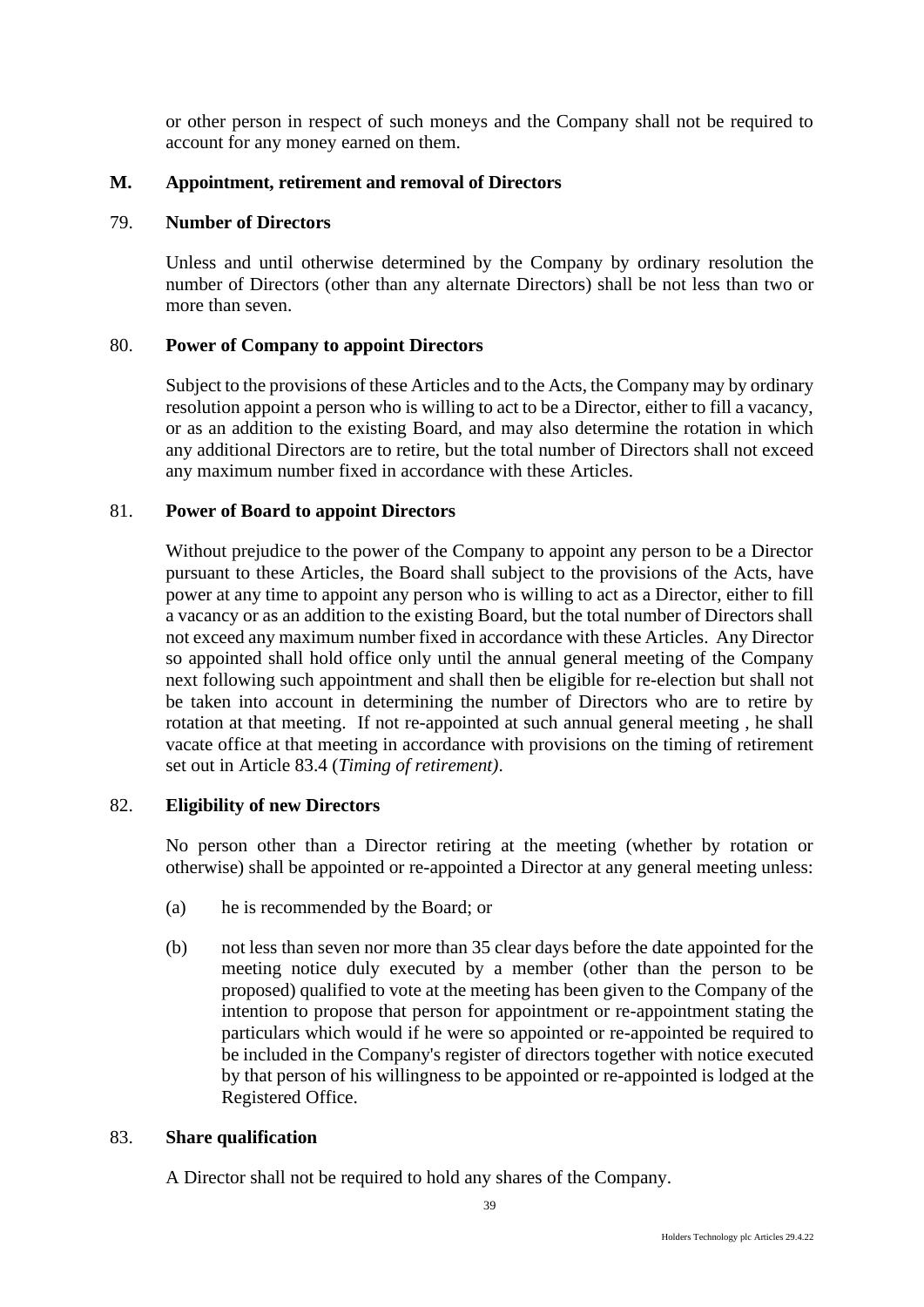#### 84. **Resolution for appointment**

A resolution for the appointment of two or more persons as Directors by a single resolution shall not be moved unless an ordinary resolution that it shall be so proposed has first been agreed to by the meeting without any vote being given against it and any resolution moved in contravention of this provision shall be void. For the purpose of this Article, a resolution for approving a person's appointment or for nominating a person for appointment as a Director shall be treated as a resolution for his appointment.

# 85. **No retirement on account of age**

Subject to the requirements of the Acts, no person is incapable of being appointed or reappointed a director by reason of his age.

#### 86. **Retirement by rotation**

86.1 At every annual general meeting one third of the Directors who are subject to retirement by rotation or, if their number is not three or a multiple of three, the number nearest to but not exceeding one third shall retire from office by rotation provided that if there is only one Director who is subject to retirement by rotation, he shall retire.

#### 86.2 *Identity of directors*

Subject to the provisions of the Acts, the Directors to retire by rotation shall include (so far as is necessary to obtain the number required) any Director who wishes to retire and not to offer himself for re-election. Any further Directors so to retire shall be those of the other Directors subject to retirement by rotation who have been longest in office since their last appointment or re-appointment, but, as between persons who became or were last re-appointed Directors on the same day, those to retire shall (unless they otherwise agree among themselves) be determined by lot. A Director who retires (whether by rotation or otherwise) shall be eligible for re-election and may, if willing to act, be re-appointed. The Directors to retire on each occasion (both as to numbers and identity) shall be determined by the composition of the Directors at the date of the notice convening the annual general meeting and no Director shall be required to retire or be relieved from retiring or be retired by reason of any change in the number or identity of the Directors after the date of the notice but before the close of the meeting.

#### 86.3 *Re-appointment*

If the Company, at the meeting at which a Director retires by rotation, does not fill the vacancy created by his retirement, the retiring Director shall, if willing to act, be deemed to have been re-appointed unless at the meeting it is expressly resolved not to fill the vacancy or unless a resolution for the reappointment of the Director is put to the meeting and lost or if the retiring Director has given notice in writing to the Company that he is unwilling to be re-elected or where the default in filling the vacancy is due to the moving of a resolution in contravention of Article 84 (Resolution for Appointment) or where such Director has attained any retirement age applicable to him as a Director.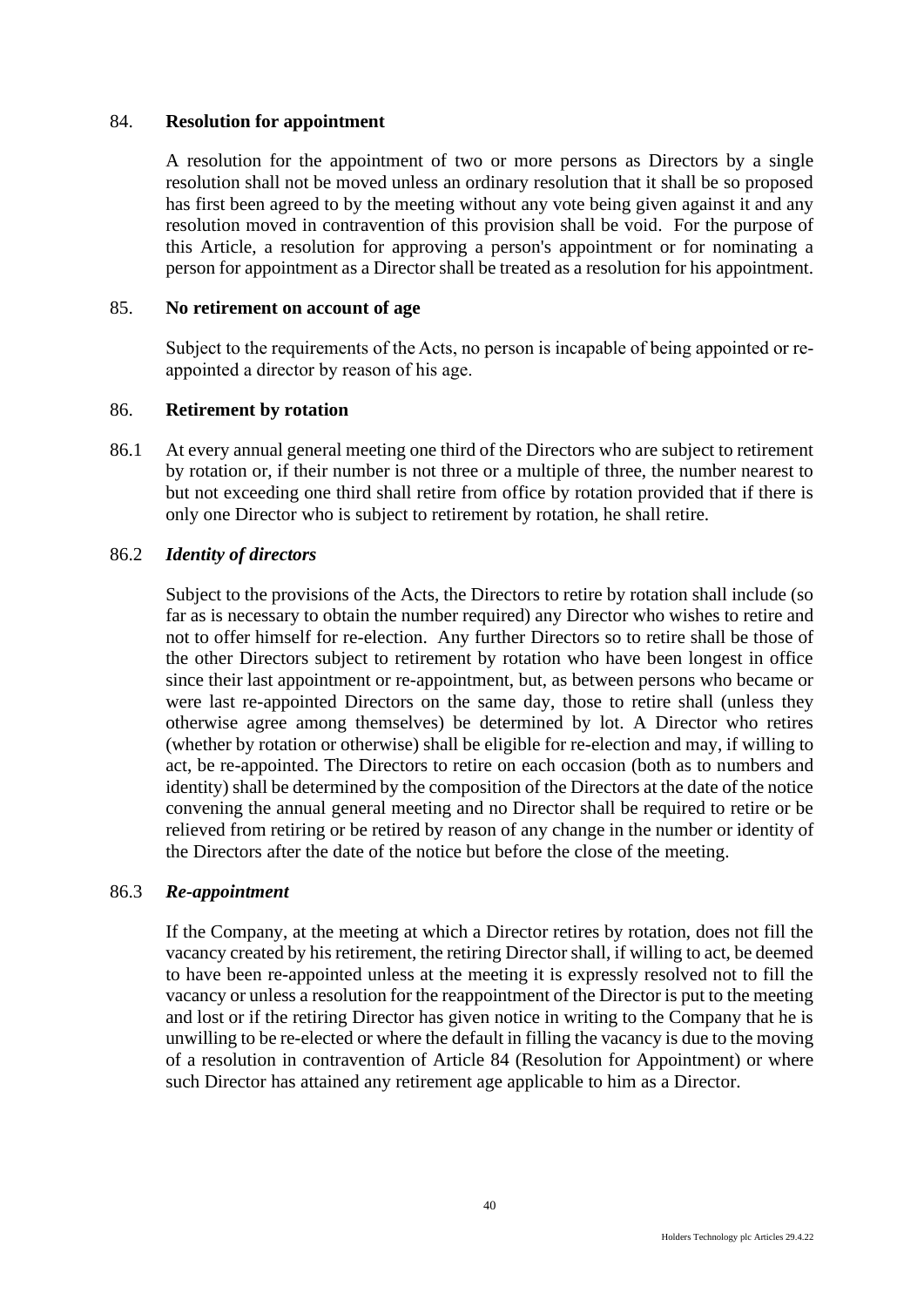### 86.4 *Timing of retirement*

The retirement of any Director retiring at a general meeting in accordance with this Article shall not have effect until the conclusion of the meeting except where a resolution is passed to elect some other person in the place of the retiring Director or a resolution for his re-election is put to the meeting and lost in which case the retirement shall take effect at the time of election of his replacement or the time of the losing of that resolution as the case may be. A retiring Director who is re-elected or deemed to have been re-elected will continue in office without a break.

### 87. **Removal by ordinary resolution**

The Company may by ordinary resolution of which special notice has been given in accordance with Section 312, CA2006 remove any Director before the expiration of his period of office notwithstanding anything in these Articles or in any agreement between the Company and such Director and, without prejudice to any claim for damages which he may have for breach of any contract of service between him and the Company, may (subject to these Article and the provisions of the Acts) by ordinary resolution (of which special notice has been given in accordance with Section 312, CA2006) appoint another person at that meeting who is willing to act to be a Director in his place. Any person so appointed shall be treated, for the purposes of determining the time at which he or any other Director is to retire by rotation, as if he had become a Director on the day on which the person in whose place he is appointed was last appointed or re-appointed a Director. In default of such appointment the vacancy arising upon the removal of a Director from office may be filled by a casual vacancy.

### 88. **Vacation of office by Director**

Without prejudice to any provisions for retirement contained in these Articles the office of a Director shall be vacated if:

- (a) he resigns by notice in writing delivered to the Secretary at the Registered Office or tendered at a Board meeting in which event he shall vacate that office on the service of that notice on the Company or at such later time as is specified in the notice or he offers in writing to resign from his office and the Directors resolve to accept such offer; or
- (b) he ceases to be a Director by virtue of any provision of the Acts, is removed from office pursuant to these Articles or becomes prohibited by law from being a Director; or
- (c) he becomes bankrupt, has an interim receiving order made against him, makes any arrangement or compounds with his creditors generally or applies to the Court for an interim order under Section 253, Insolvency Act 1986 in connection with a voluntary arrangement under that Act; or
- (d) an order is made by any court of competent jurisdiction (whether in the United Kingdom or elsewhere) on the ground (howsoever formulated) of mental disorder for his detention or for the appointment of a guardian or receiver or other person to exercise powers with respect to his property or affairs or he is admitted to hospital in pursuance of an application for admission for treatment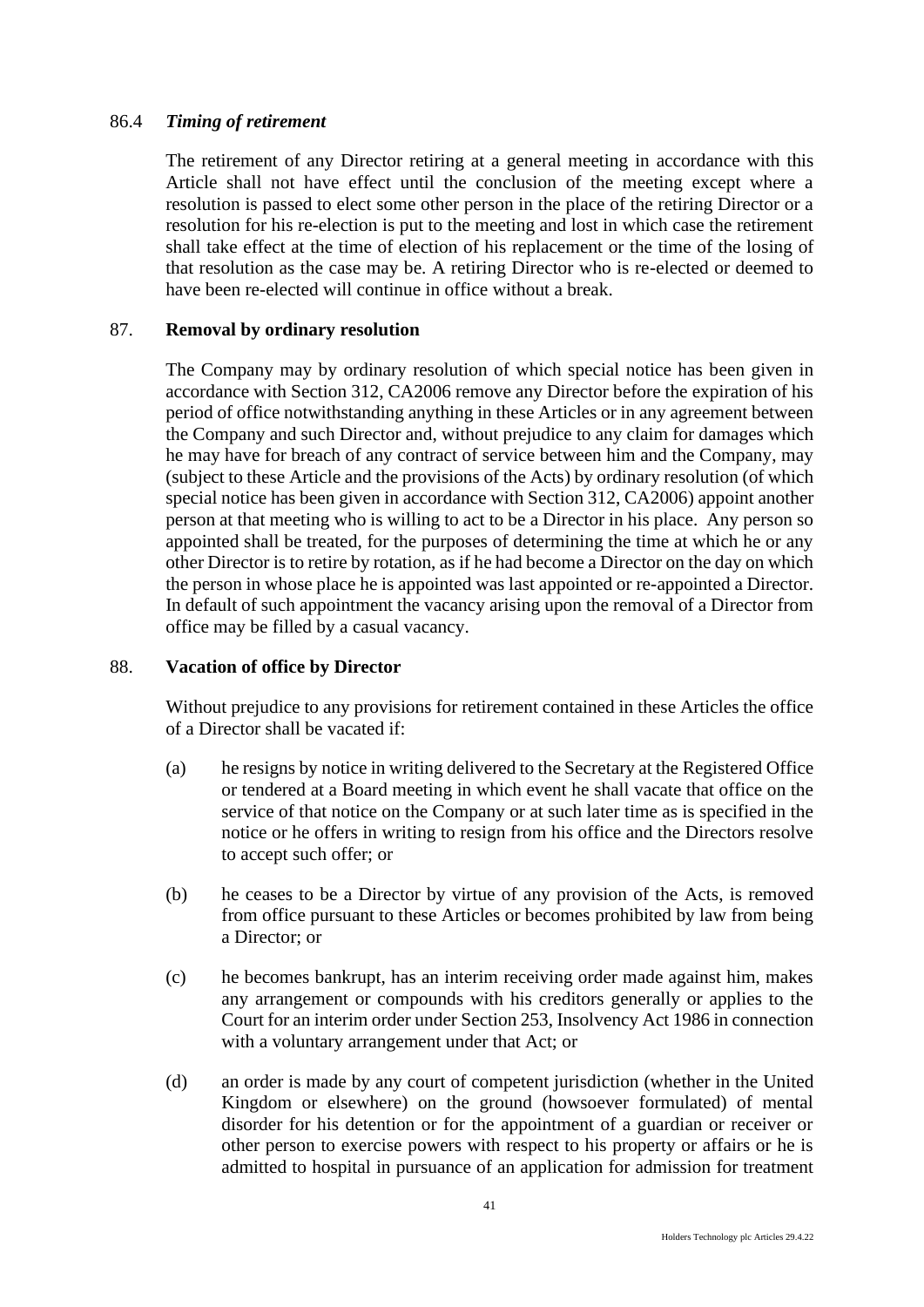under any statute for the time being in force in the United Kingdom relating to mental disorder or, in any other territory, in pursuance of an application for admission under analogous legislation or regulations and the Board resolves that his office be vacated; or

- (e) he shall be absent, without the permission of the Board from Board meetings for six consecutive months (whether or not an alternate Director appointed by him attends) and the Board resolves that his office be vacated; or
- (f) he is requested to resign by notice in writing addressed to him at his address as shown in the register of Directors and signed by all the other Directors (without prejudice to any claim for damages which he may have for breach of any contract between him and the Company); or
- (g) he is convicted of an indictable offence and the Directors shall resolve that it is undesirable in the interests of the Company that he remains a Director of the Company; or
- (h) the conduct of that Director (whether or not concerning the affairs of the Company) is the subject of an investigation by an inspector appointed by the Secretary of State or by the Serious Fraud Office (or any successor body or body equivalent in any foreign jurisdiction thereto) and the Board shall resolve that it is undesirable that he remains a Director; or
- (i) notice is given to terminate his contract of employment or engagement with the Company where he is in breach of such contract; or
- (j) he has been disqualified from acting as a Director.

### 89. **Resolution as to vacancy conclusive**

A resolution of the Board declaring a Director to have vacated office under the terms of Article 88 (Vacation of office by Director) shall be conclusive as to the fact and grounds of vacation stated in the resolution.

# **N. Alternate Directors**

### 90. **Appointments**

### 90.1 *Identity of appointee*

Each Director (other than an alternate Director) may (subject to the provisions of the Acts) by notice in writing under his hand delivered to the Secretary at the Registered Office or at a meeting of the Directors or in any other manner approved by the Board appoint any other Director or any person approved for that purpose by the Board and willing to act to be his alternate and may in like manner remove from office an alternate Director so appointed by him.

## 90.2 *Method of appointment*

No appointment of an alternate Director shall be effective until his consent to act as a Director in the form prescribed by the Acts has been received at the Registered Office.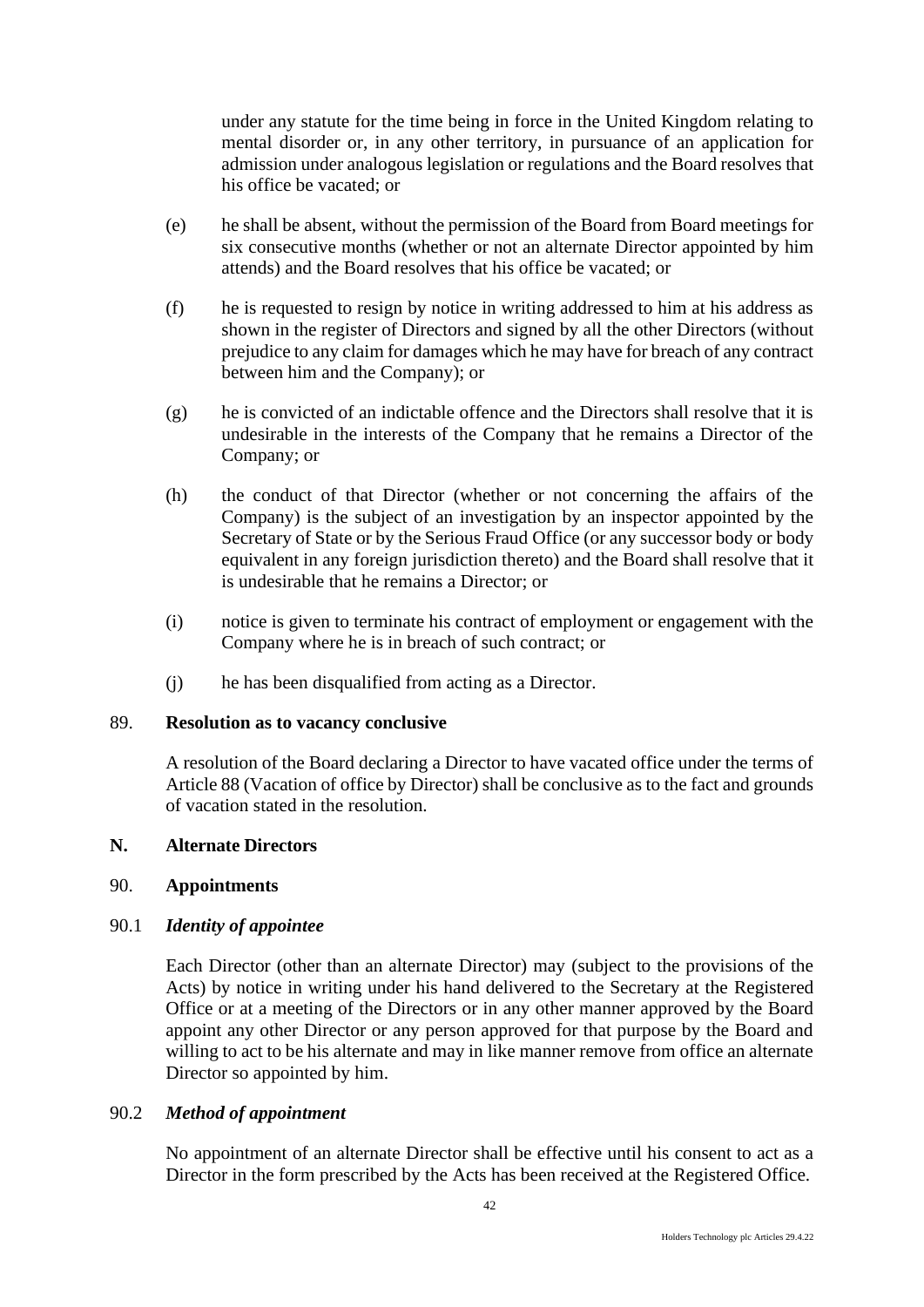## 90.3 *Nature of alternate*

An alternate Director need not hold a share qualification and shall not be counted in reckoning any maximum number of Directors allowed by these Articles.

# 91. **Participation in Board meetings**

# 91.1 *Right to participate*

Every alternate Director shall (subject to his giving to the Company an address within the United Kingdom at which notices may be served on him) be entitled to receive notice of all meetings of the Board and all committees of the Board of which his appointor is a member and, in the absence from such meetings of his appointor, to attend and vote at such meetings and to exercise all the powers, rights, duties and authorities of his appointor as a Director. A Director acting as alternate Director shall have a separate vote at Board meetings for each Director for whom he acts as alternate Director, in addition to his own vote (if any), but he shall count as only one person for the purpose of determining whether a quorum is present.

# 91.2 *Alternate's authority*

Execution by an alternate Director of any resolution in writing of the Directors or of a committee of the Directors shall, unless the notice of his appointment provides to the contrary, be as effective as execution by his appointor. To such extent as the Directors may from time to time determine in relation to any committees of the Directors the foregoing provisions of this paragraph shall also apply mutatis mutandis to any meeting of any such committee of which his appointor is a member.

### 92. **Alternate Director responsible for own acts**

### 92.1 *Responsibility for defaults*

Every person acting as an alternate Director shall be an officer of the Company, shall alone be responsible to the Company for his own acts and defaults and shall not be deemed to be the agent of the Director appointing him.

### 92.2 *Status of alternate*

Save as otherwise provided in these Articles, an alternate Director shall be subject in all respects to the provisions of these Articles relating to Directors and shall be deemed for all purposes to be a Director.

## 93. **Interests of alternate Director**

An alternate Director shall be entitled to contract and be interested in and benefit from contracts or arrangements with the Company and to be repaid expenses and to be indemnified to the same extent mutatis mutandis as if he were a Director. However, he shall not, unless the Company by ordinary resolution otherwise determines, be entitled to receive from the Company any fees for his services as alternate except only such part (if any) of the fee payable to his appointor as such appointor may by notice in writing to the Company direct. Subject to this Article, the Company shall pay to an alternate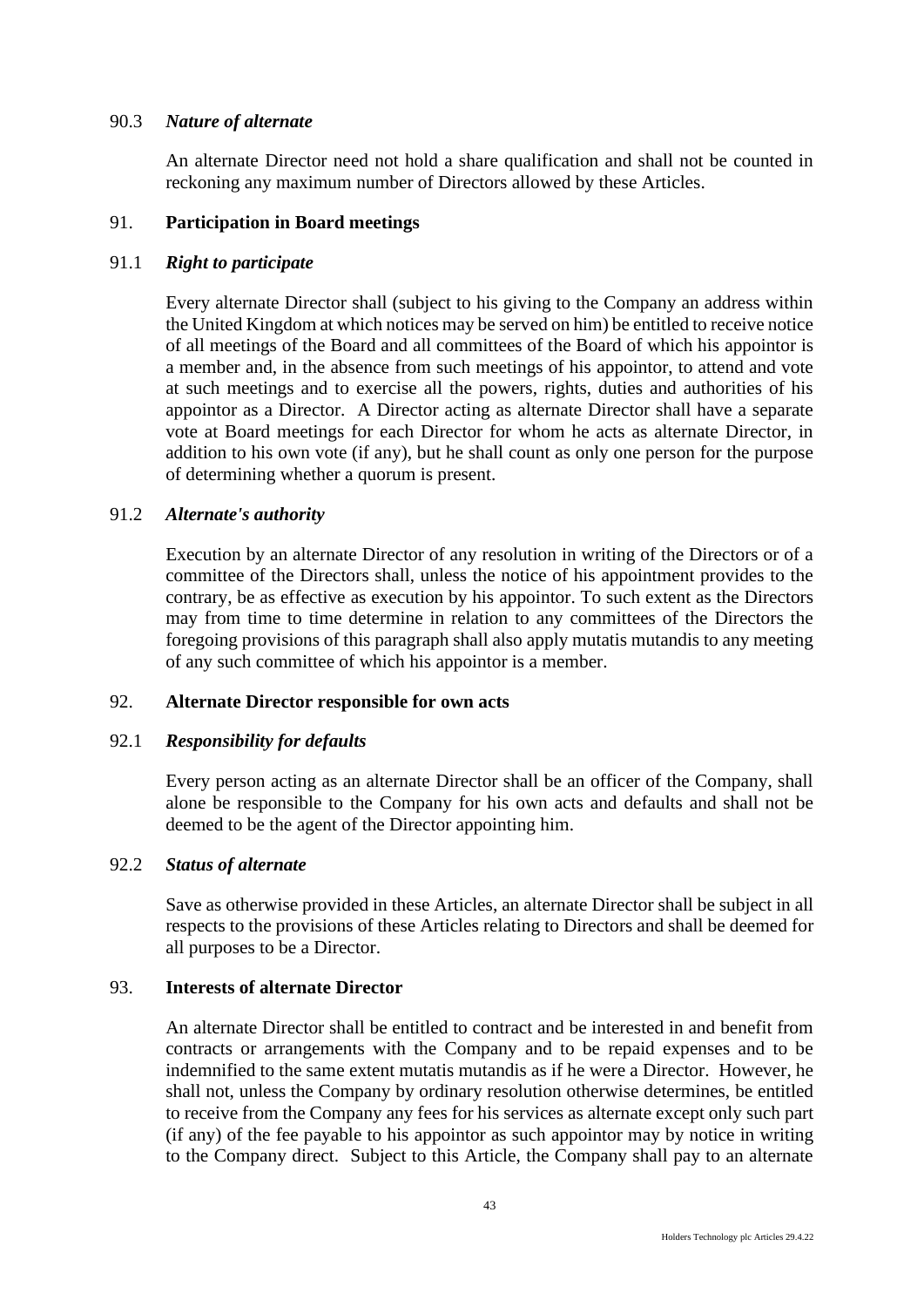Director such expenses as might properly have been paid to him if he had been a Director.

# 94. **Revocation of appointment**

An alternate Director shall cease to be an alternate Director for his appointor:

- (a) if his appointor revokes his appointment; or
- (b) if his appointor ceases for any reason to be a Director, provided that if any Director retires by rotation or otherwise but is re-appointed or deemed to be reappointed at the same meeting at which he retires, any valid appointment of an alternate Director which was in force immediately before his retirement shall remain in force; or
- (c) if any event happens in relation to him which, if he were a Director otherwise appointed, would cause him to vacate office.

# **O. Directors' remuneration, expenses and pensions**

#### 95. **Directors' fees**

The Directors (other than alternate Directors) shall be entitled to receive by way of fees for their services as Directors such sum as the Board may from time to time determine (not exceeding £200,000 per annum or such other sum as the Company in general meeting shall from time to time determine). Such sum (unless otherwise directed by the resolution of the Company by which it is voted) shall be divided among the Directors in such proportions and in such manner as the Board may determine or in default of such determination, equally (except that in such event any Director holding office for less than the whole of the relevant period in respect of which the fees are paid shall only rank in such division in proportion to the time during such period for which he holds office). Any fees payable pursuant to this Article shall be distinct from any salary, remuneration or other amounts payable to a Director pursuant to any other provisions of these Articles and shall accrue from day to day.

### 96. **Expenses**

Each Director shall be entitled to be repaid all reasonable travelling, hotel and other expenses properly incurred by him in or about the performance of his duties as Director, including any expenses incurred in attending meetings of the Board or any committee of the Board or general meetings or separate meetings of the holders of any class of shares or of debentures of the Company.

# 97. **Additional remuneration**

If by arrangement with the Board any Director shall perform or render any special duties or services outside his ordinary duties as a Director and not in his capacity as a holder of employment or executive office, he may be paid such reasonable additional remuneration (whether by way of a lump sum or by way of salary, commission, participation in profits or otherwise) as the Board may from time to time determine.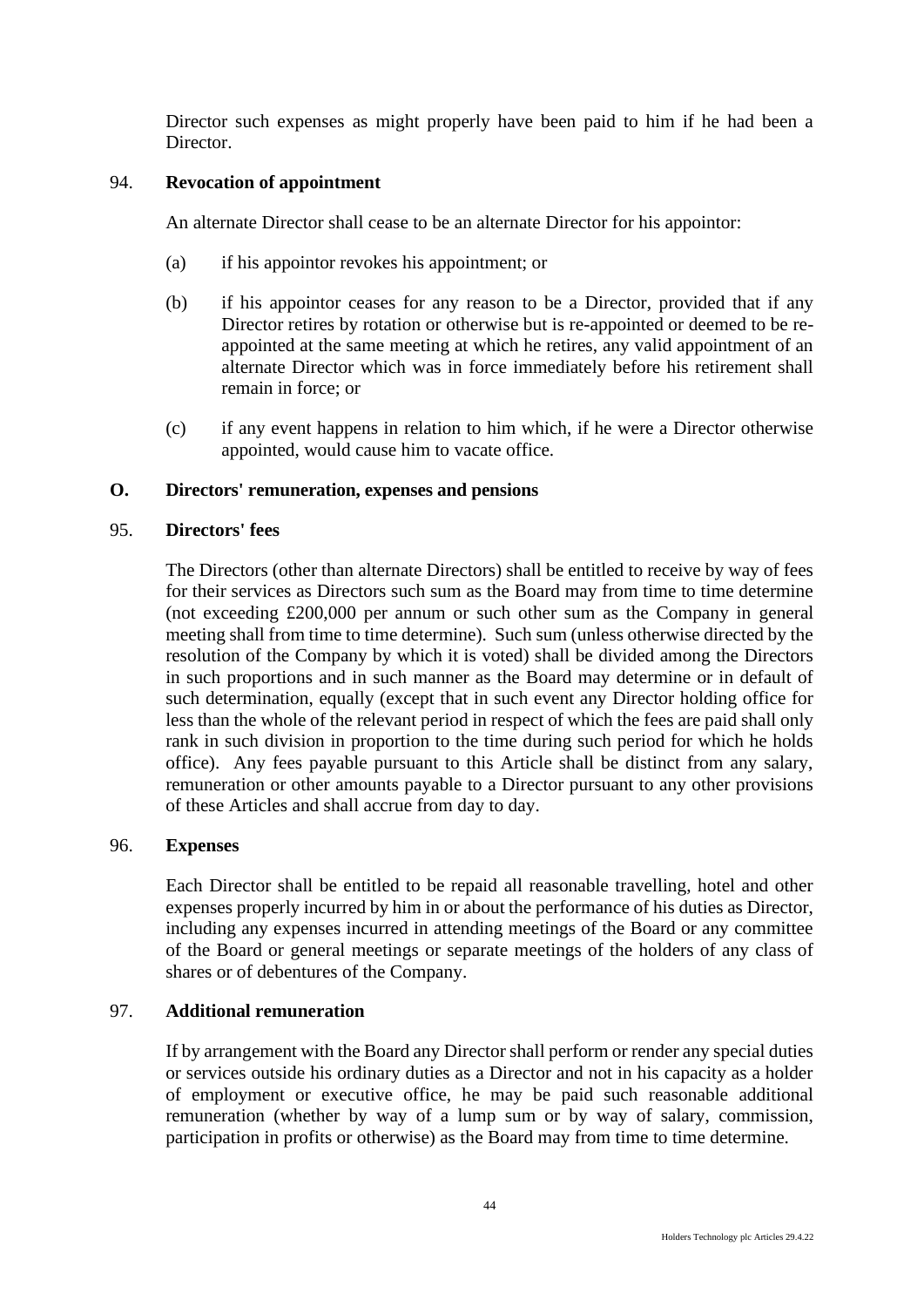#### 98. **Remuneration of executive Directors**

The salary or remuneration of any Director appointed to hold any employment or executive office in accordance with the provisions of these Articles may be either a fixed sum of money or may altogether or in part be governed by business done or profits made or otherwise determined by the Board and may be in addition to or in lieu of any fee payable to him for his services as Director pursuant to these Articles.

#### 99. **Pensions and other benefits**

The Board may exercise all the powers of the Company to provide pensions or other retirement or superannuation benefits and to provide death or disability benefits or other allowances or gratuities (whether by insurance or otherwise) for or to institute and maintain any institution, association, society, club, trust, other establishment or profit sharing, share incentive, share purchase or employees' share scheme calculated to advance the interests of the Company or to benefit any person who is or has at any time been a Director of the Company or any company which is a subsidiary company of or allied to or associated with the Company or any such subsidiary or any predecessor in business of the Company or of any such subsidiary and for any member of his family (including a spouse or former spouse) and any person who is or was dependent on him. For such purpose the Board may establish, maintain, subscribe and contribute to any scheme, institution, association, club, trust or fund and pay premiums and, subject to the provisions of the Acts, lend money or make payments to, guarantee or give an indemnity in respect of, or give any financial or other assistance in connection with, any of the aforesaid matters or bodies. The Board may procure any of such matters to be done by the Company either alone or in conjunction with any other person. Any Director or former Director shall be entitled to receive and retain for his own benefit any pension or other benefit provided under this Article and shall not be obliged to account for it to the Company.

### **P. Powers and duties of the Board**

#### 100. **Powers of the Board**

Subject to the provisions of the Acts and these Articles and to any directions given by special resolution of the Company, the business of the Company shall be managed by the Board, which may exercise all the powers of the Company whether relating to the management of the business or not. No alteration of the Articles and no such direction given by the Company shall invalidate any prior act of the Board which would have been valid if such alteration had not been made or such direction had not been given. Provisions contained elsewhere in these Articles as to any specific power of the Board shall not be deemed to limit the general powers given by this Article.

#### 101. **Powers of Directors being less than minimum number**

If the number of Directors is less than the minimum for the time being prescribed by these Articles the remaining Director or Directors shall act only for the purposes of appointing an additional Director or Directors to make up such minimum or of convening a general meeting of the Company for the purpose of making such appointment. If there is no Director or Directors able or willing to act, any two members may summon a general meeting for the purpose of appointing Directors. Subject to the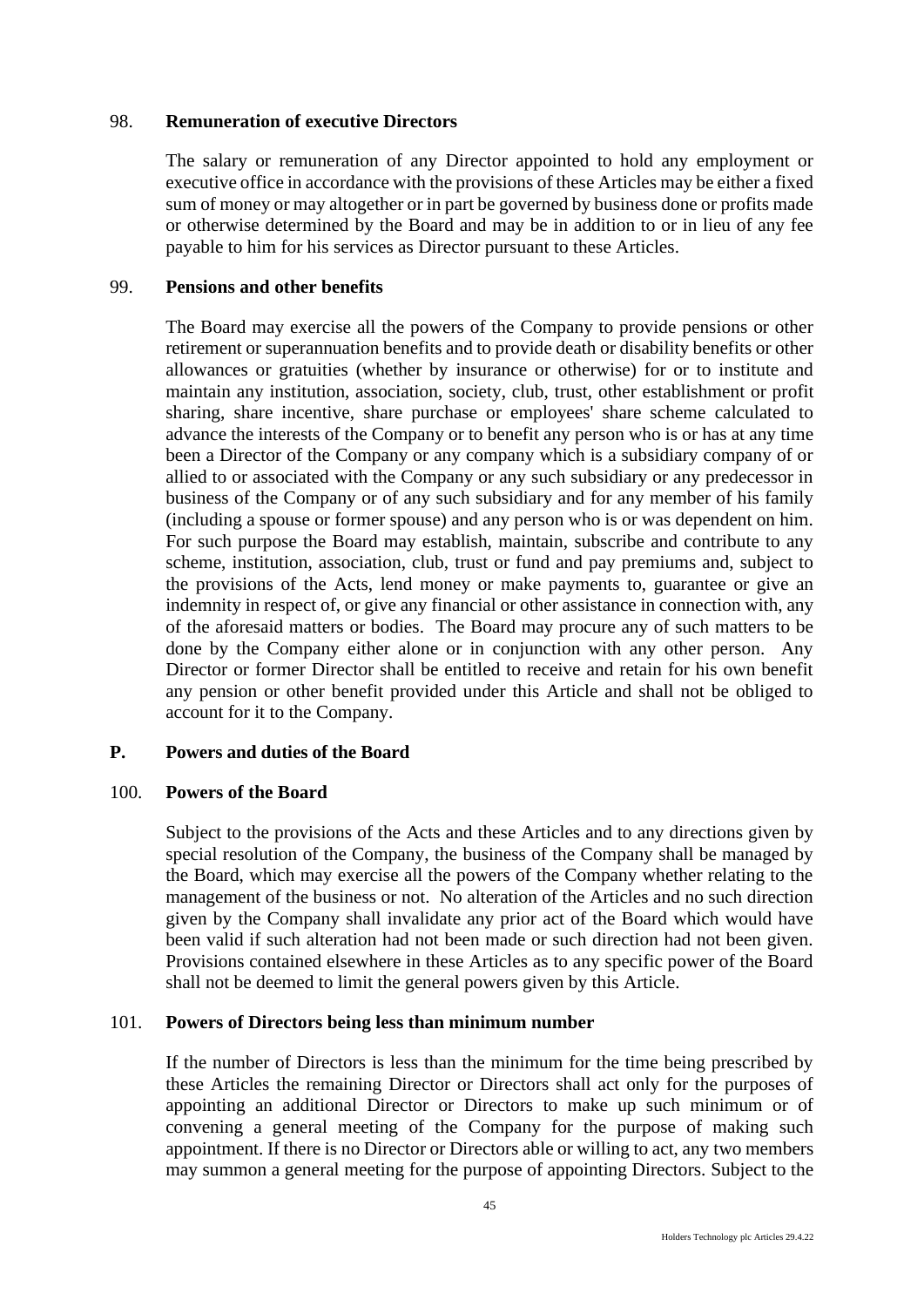provisions of these Articles, any additional Director so appointed shall hold office only until the dissolution of the annual general meeting of the Company next following such appointment unless he is re-elected during such meeting.

#### 102. **Powers of executive Directors**

The Board may from time to time:

- (a) delegate or entrust to and confer on any Director holding executive office (including a Managing Director) such of its powers, authorities and discretions (with power to sub- delegate) for such time on such terms and subject to such conditions as it thinks fit; and
- (b) revoke, withdraw, alter or vary all or any of such powers.

#### 103. **Delegation to committees**

#### 103.1 *Constituting committees*

The Board may delegate any of its powers, authorities and discretions (with power to sub-delegate) for such time on such terms and subject to such conditions as it thinks fit to any committee consisting of one or more Directors and (if thought fit) one or more other persons provided that:

- (a) a majority of the members of a committee shall be Directors; and
- (b) no resolution of a committee shall be effective unless a majority of those present when it is passed are Directors or alternate Directors.

Any committee so formed may exercise its power to sub-delegate by sub-delegating to any person or persons (whether or not a member or members of the Board or of the committee).

### 103.2 *Powers of committee*

The Board may confer such powers either collaterally with or to the exclusion of and in substitution for all or any of the powers of the Board in that respect and may from time to time revoke, withdraw, alter or vary any of such powers and discharge any such committee in whole or in part. Insofar as any power, authority or discretion is so delegated any reference in these Articles to the exercise by the Board of such power, authority or discretion shall be construed as if it were a reference to the exercise of such power, authority or discretion by such committee. Subject to any terms and conditions expressly imposed by the Board, the proceedings of a committee with two or more members shall be governed by such of these Articles as regulate the proceedings of the Board so far as they are capable of applying.

### 104. **Local management**

The Board may establish any local group or divisional boards or agencies for managing any of the affairs of the Company in any specified locality either in the United Kingdom or elsewhere and may appoint any persons to be members of such local or divisional board or any managers or agents, may fix their remuneration and remove any person so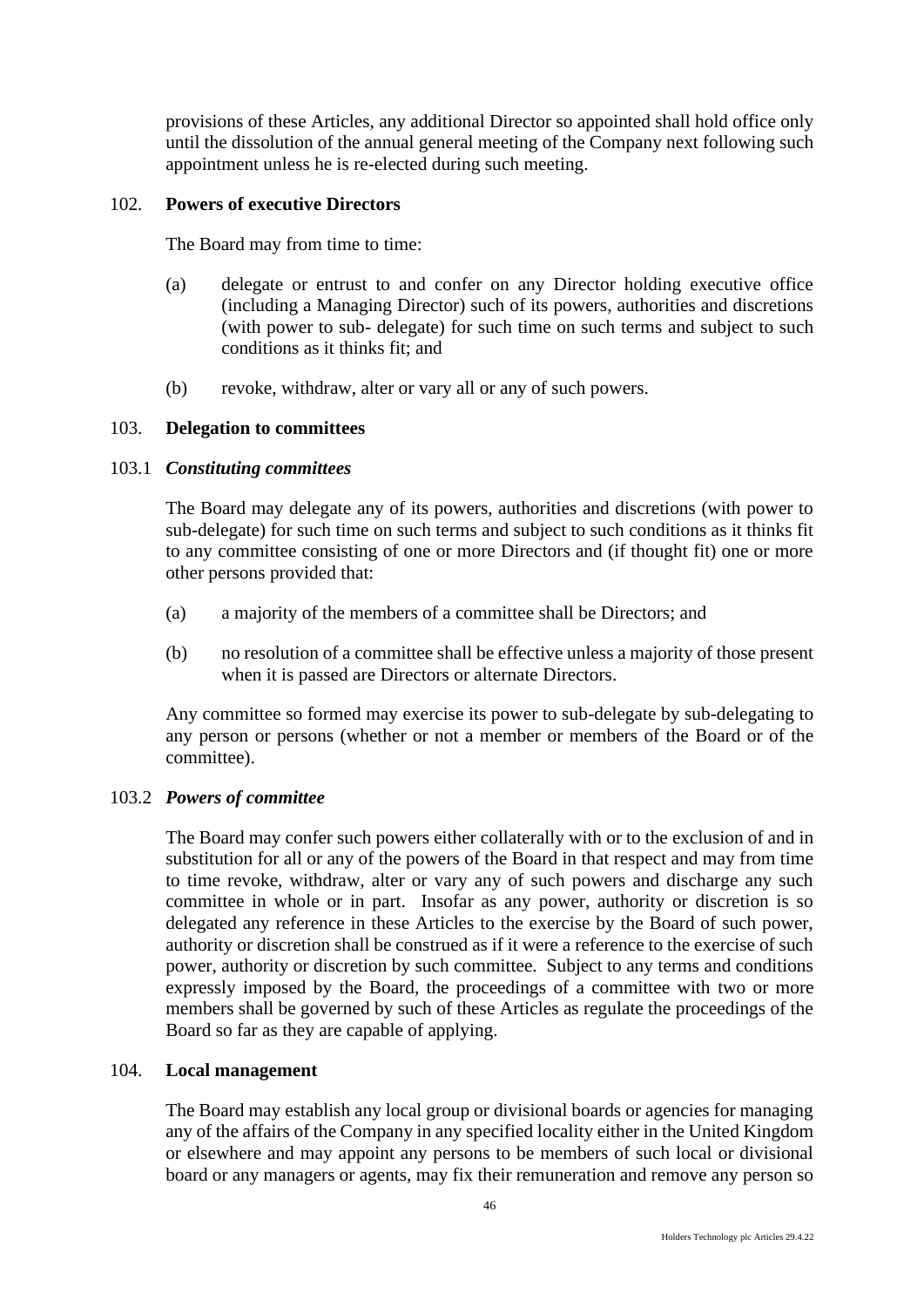appointed. The Board may delegate to any local group or divisional board manager or agent so appointed any of its powers, authorities and discretions other than the power to borrow and make calls (with power to sub-delegate) and may authorise the members for the time being of any such local or divisional board or any of them to fill any vacancies and to act notwithstanding vacancies, and any such appointment or delegation may be made for such time on such terms and subject to such conditions as the Board may think fit. The Board may confer such powers either collectively with or to the exclusion of and in substitution for all or any of the powers of the Board in that respect and may from time to time revoke, withdraw, alter or vary all or any of such powers. Subject to any terms and conditions expressly imposed by the Board, the proceedings of any local group or divisional board or agency with two or more members shall be governed by such of these Articles as regulate the proceedings of the Board so far as they are capable of applying.

### 105. **Power of attorney**

The Board may by power of attorney or otherwise appoint any company, firm, person or persons (including registrars) to be the agent or attorney of the Company and may delegate to any such agent or attorney or any fluctuating body of persons, whether nominated directly or indirectly by the Directors, any of its powers, authorities and discretions (with power to sub-delegate), in each case for such purposes and for such time, on such terms (including as to remuneration) and subject to such conditions as it thinks fit. The Board may confer such powers either collaterally with, or to the exclusion of and in substitution for, all or any of the powers of the Board in that respect and may from time to time revoke, withdraw, alter or vary any of such powers. Any such appointment or power of attorney may contain such provisions for the protection and convenience of persons dealing with any such agent or attorney as the Board may think fit and may also authorise any such agent or attorney to sub-delegate all or any of the powers, authorities and discretions vested in him.

#### 106. **Associate Directors**

The Board may appoint any person (not being a Director) to any office or employment having a designation or title including the word "director" or attach to any existing office or employment with the Company such designation or title and may define, limit, vary or restrict the powers, authorities and discretions of persons so appointed and may terminate any such appointment subject to any contract between him and the Company or the use of such designation or title. The inclusion of the word "director" in the designation or title of any such office or employment shall not imply that such person is or is deemed to be or is empowered in any respect to act as a Director or a member of any committee of the Board of Directors for any of the purposes of the Acts or these Articles.

#### 107. **Exercise of voting power**

The Board may exercise or cause to be exercised the voting power conferred by the shares in any other company held or owned by the Company or any power of appointment to be exercised by the Company in such manner in all respects as it thinks fit (including the exercise of the voting power or power of appointment in favour of the appointment of any Director as a director or other officer or employee of such company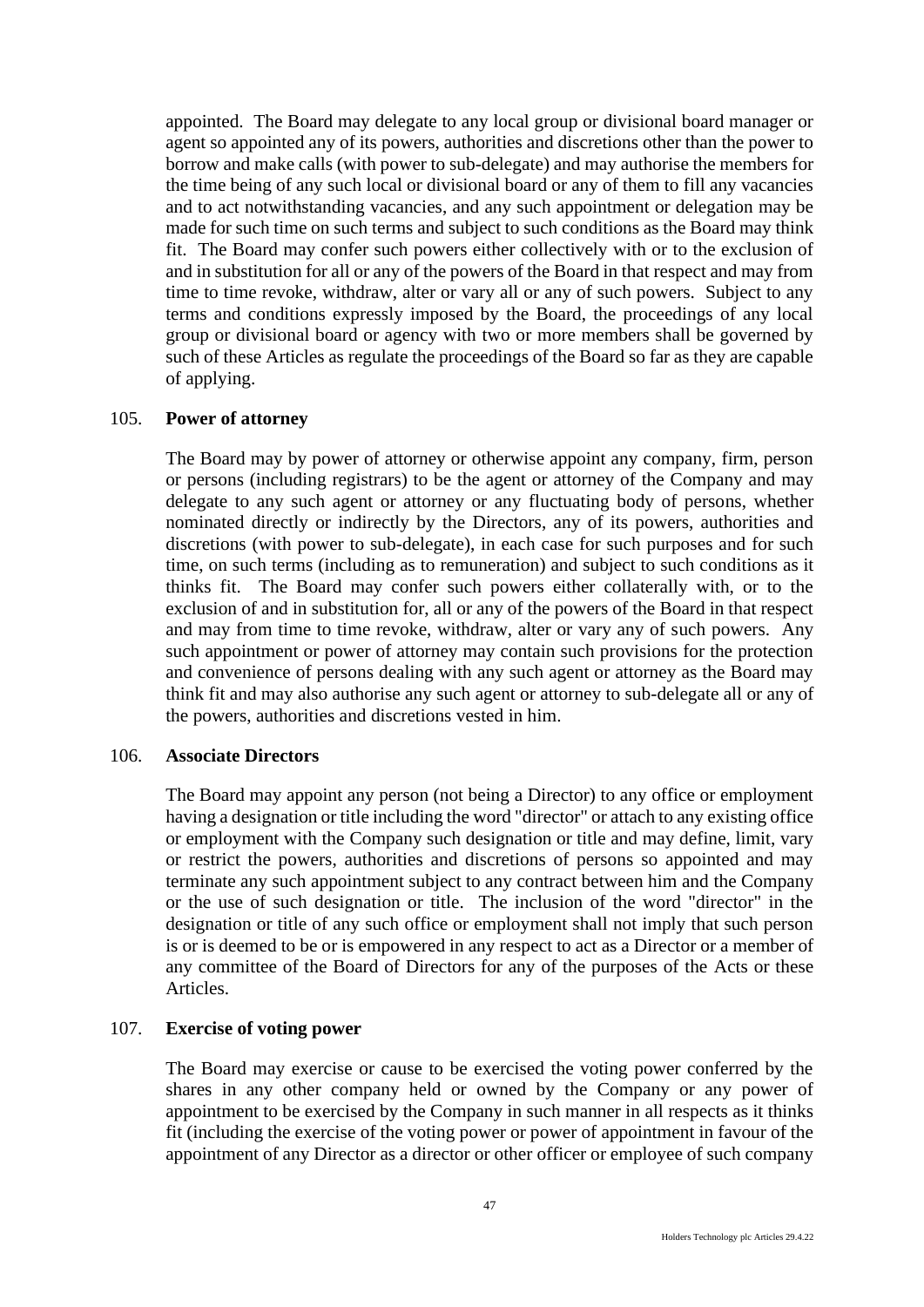or in favour of the payment of remuneration to the directors, officers or employees of such company).

# 108. **Provision for employees**

The Board may exercise any power conferred on the Company by the Acts to make provision for the benefit of persons employed or formerly employed by the Company or any of its subsidiaries in connection with the cessation or the transfer to any person of the whole or part of the undertaking of the Company or that subsidiary. Any payments to be made by pursuant to any power exercised under this Article shall be made in accordance with Section 247, CA2006.

### 109. **Overseas registers**

Subject to the provisions of the Acts and the Uncertificated Regulations, the Board may exercise the powers conferred on the Company with regard to the keeping of an overseas branch register and may make and vary such regulations as it thinks fit respecting the keeping of any such register.

#### 110. **Borrowing powers**

#### 110.1 *Directors' powers*

Subject as herein provided and to the provisions of the Acts, the Directors may exercise all the powers of the Company to borrow money, to guarantee, to indemnify and to mortgage or charge its undertaking, property, assets (present and future) and uncalled capital or any part or parts thereof and to issue debentures and other securities, whether outright or as collateral security for any debt, liability or obligation of the Company or of any third party.

### 110.2 *Limitation on borrowing powers*

The Board shall restrict the borrowings of the Company and exercise all voting and other rights and powers of control exercisable by the Company in respect of its subsidiary undertakings so as to secure (and as regards its subsidiary undertakings in so far as it can secure by such exercise) that the aggregate principal amount at any one time outstanding in respect of moneys borrowed by the Group (exclusive of moneys borrowed by one Group Company from another and after deducting cash deposited) shall not at any time without the previous sanction of an ordinary resolution of the Company exceed an amount equal to three times the Adjusted Capital and Reserves.

### 110.3 *Definitions*

For the purposes only of this Article 110:

- (a) the **"Adjusted Capital and Reserves"** means a sum equal to the aggregate from time to time of:
	- (i) the amount paid up (or credited as or deemed to be paid up) on the issued share capital of the Company; and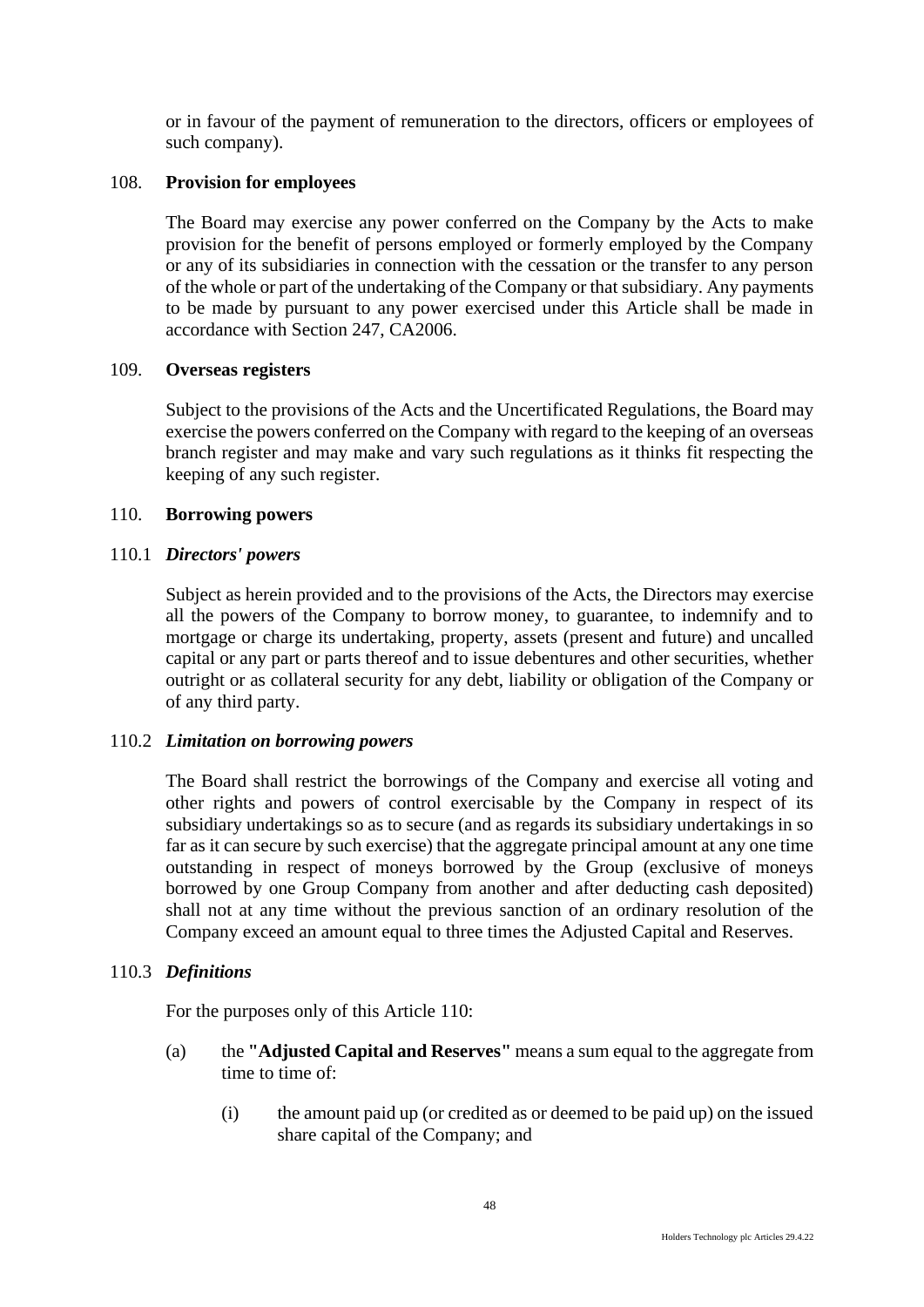(ii) the amount outstanding to the credit of the capital and revenue reserves of the Group, whether or not distributable (including without limitation any share premium account, capital redemption reserve fund, or revaluation reserve and credit or debit balance on any other reserve) after adding thereto or deducting therefrom any balance standing to the credit or debit of the profit and loss account of the Group;

all as shown in the relevant balance sheet of the Group but after:

- (iii) making such adjustments as may be appropriate to reflect:
	- (A) any variation in the amount of the paid up share capital, the share premium account or the capital redemption reserve or any such reserves since the date of the relevant balance sheet and so that for the purpose of making such adjustments:
		- if any issue or proposed allotment of shares by the Company for cash has been underwritten, then such shares shall be deemed to have been allotted and the amount (including the premium) of the subscription monies payable in respect thereof (not being monies payable later than six months after the date of allotment) shall be deemed to have been paid up to the extent so underwritten on the date when the issue of such shares was underwritten (or, if such underwriting was conditional, the date on which it became unconditional); and
		- subject as aforesaid, share capital (including any premium) shall be deemed to have been paid up as soon as it has been unconditionally agreed to be subscribed or taken up (within six months of such agreement) by any person;
	- (B) any variation since the date of the relevant balance sheet in the interests of the Company in its subsidiary undertakings or of the companies comprising the Group; and
	- (C) where the calculation is required for the purposes of or in connection with a transaction under or in connection with which any company is to become or cease to be a subsidiary undertaking, such adjustments as would be appropriate if such transactions had been carried into effect;
- (iv) excluding (so far as not already excluded):
	- (A) amounts attributable to the proportion of the issued equity share capital of any subsidiary undertaking which is not attributable directly or indirectly to the Company; and
	- (B) any sum set aside for taxation (including deferred taxation);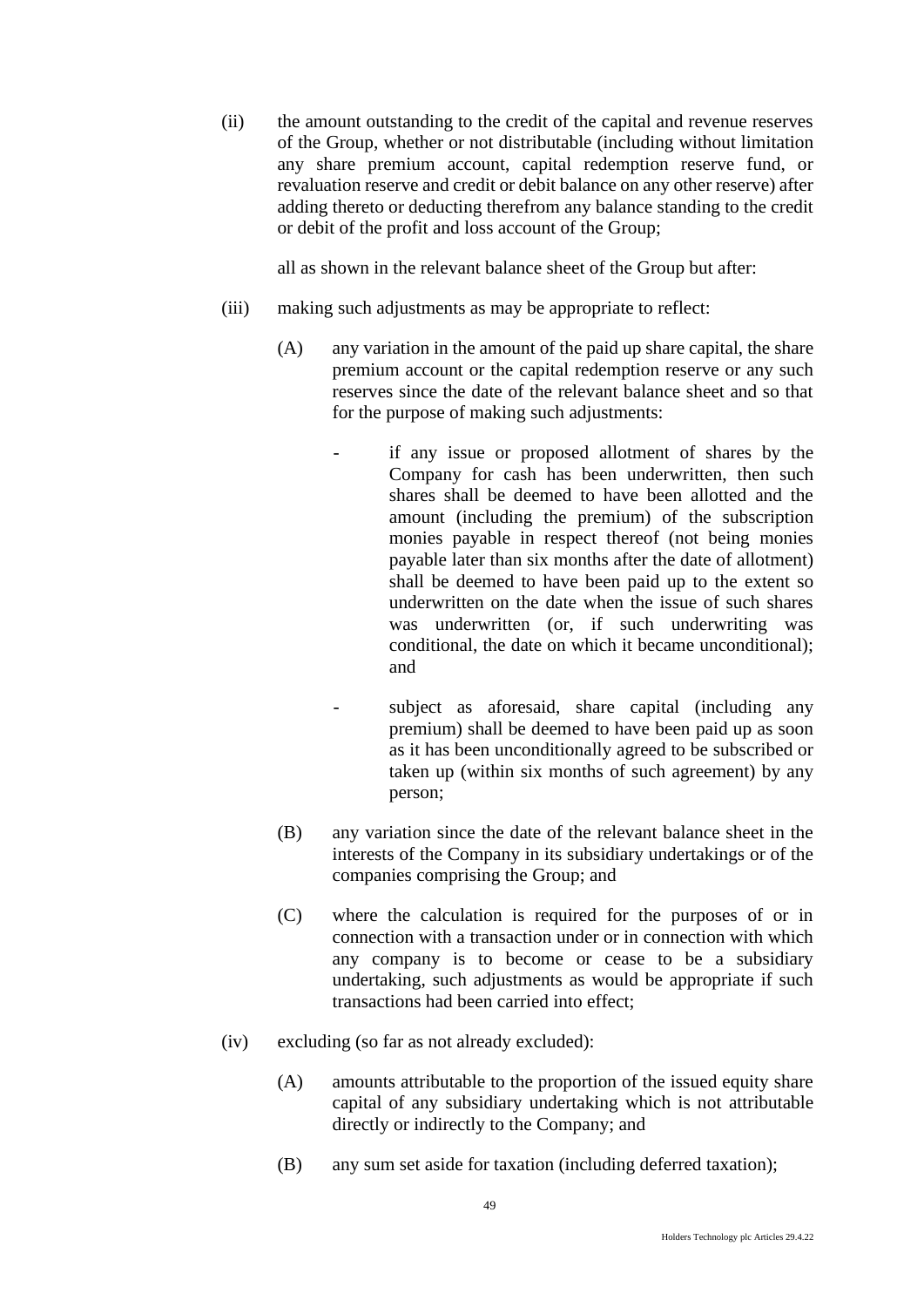- (v) deducting:
	- (A) sums equivalent to the book values of goodwill (other than goodwill arising on consolidation) and other intangible assets shown in the relevant balance sheet; and
	- (B) the amount of any distribution declared, recommended or made by any Group Company to a person other than a Group Company out of profits accrued up to and including the date of (and not provided for in) the relevant balance sheet;
- (b) "**cash deposited**" means an amount equal to the aggregate of the amounts beneficially owned by Group Companies which are deposited for the time being with any bank or other person (not being a Group Company) and which are repayable to any Group Company on demand or within three months of such demand subject, in the case of amounts deposited by a partly-owned subsidiary, to the exclusion of a proportion thereof equal to the proportion of its issued equity share capital which is not attributable, directly or indirectly, to the Company;
- (c) "**moneys borrowed**" include not only moneys borrowed but also the following except in so far as otherwise taken into account:
	- (i) the nominal amount of any issued and paid up share capital and the principal amount of any debenture or borrowings of any person together with any fixed or minimum premium payable on redemption, the beneficial interest in which or right to repayment to which is not for the time being owned by a Group Company but the payment or repayment of which is the subject of a guarantee or indemnity by a Group Company or is wholly (or to the extent part secured, partly) secured on the assets or the undertaking of a Group Company;
	- (ii) the principal amount raised by any Group Company by acceptances or under any acceptance credit opened on its behalf by any bank or acceptance house (not being a Group Company) other than acceptances and acceptance credits relating to the purchase of goods or services in the ordinary course of trading and outstanding for six months or less;
	- (iii) the principal amount of any debenture (whether secured or unsecured) of any Group Company beneficially owned otherwise than by a Group Company;
	- (iv) the nominal amount of any preference (or other non-equity) share capital of any subsidiary beneficially owned otherwise than by a Group Company;
	- (v) any fixed or minimum premium payable on final repayment of any borrowing or deemed borrowing (but any premium payable on final repayment of an amount not to be taken into account as moneys borrowed shall not be taken into account); and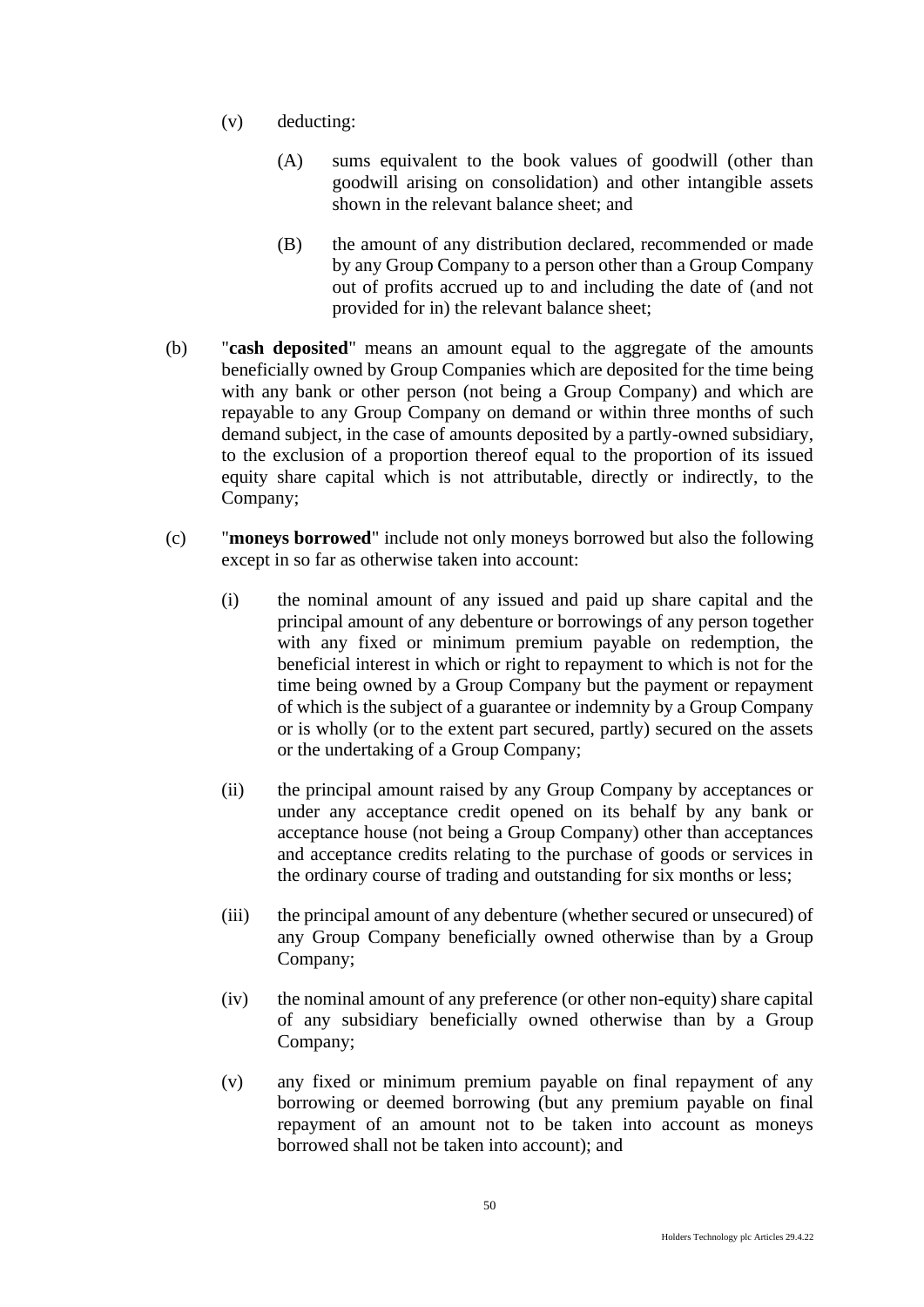(vi) any fixed amount in respect of a hire-purchase agreement or of a finance lease payable in either case by a Group Company which would be shown at the material time as an obligation in a balance sheet prepared in accordance with the accounting principles used in the preparation of the relevant balance sheet (and for the purpose of this sub-paragraph (vi) "**finance lease**" means a contract between a lessor and a Group Company as lessee or sub-lessee where substantially all the risks and rewards of the ownership of the asset leased or sub-leased are to be borne by that company and "**hire-purchase agreement**" means a contract of hirepurchase between a hire-purchase lender and a Group Company as hirer):

but do not include:

- (vii) moneys borrowed by any Group Company for the purpose of repaying within six months of being first borrowed the whole or any part of any moneys borrowed and then outstanding (including any premium payable on final repayment) of that or any other Group Company pending their application for such purpose within that period;
- (viii) moneys borrowed by any Group Company for the purpose of financing any contract in respect of which any payment of the price receivable under the contract by that or any other Group Company is guaranteed or insured by the Export Credits Guarantee Department or by any other institution fulfilling a similar function up to an amount equal to but not exceeding that part of the price receivable under the contract which is so guaranteed or insured;
- (ix) an amount equal to the moneys borrowed of any company outstanding immediately after it becomes a Group Company provided that it became a Group Company during the six months preceding the calculation;
- (x) an amount equal to the amount secured on an asset immediately after it was acquired by a Group Company provided that it was acquired during the six months preceding the calculation;
- (xi) notwithstanding sub-paragraphs (i) to (vi) above, the proportion of moneys borrowed by a Group Company (and not owing to another Group Company) which is equal to the proportion of its issued equity share capital not attributable directly or indirectly to the Company;
- (xii) amounts borrowed or raised which are for the time being deposited with HM Revenue & Customs or any other body designated by any relevant legislation or order in connection with import deposits or any similar government scheme to the extent that a member of the Group retains an interest therein;

and in sub-paragraphs (vii) to (xii) above references to amounts of moneys borrowed include references to amounts which, but for the exclusion under those sub-paragraphs, would fall to be included;

51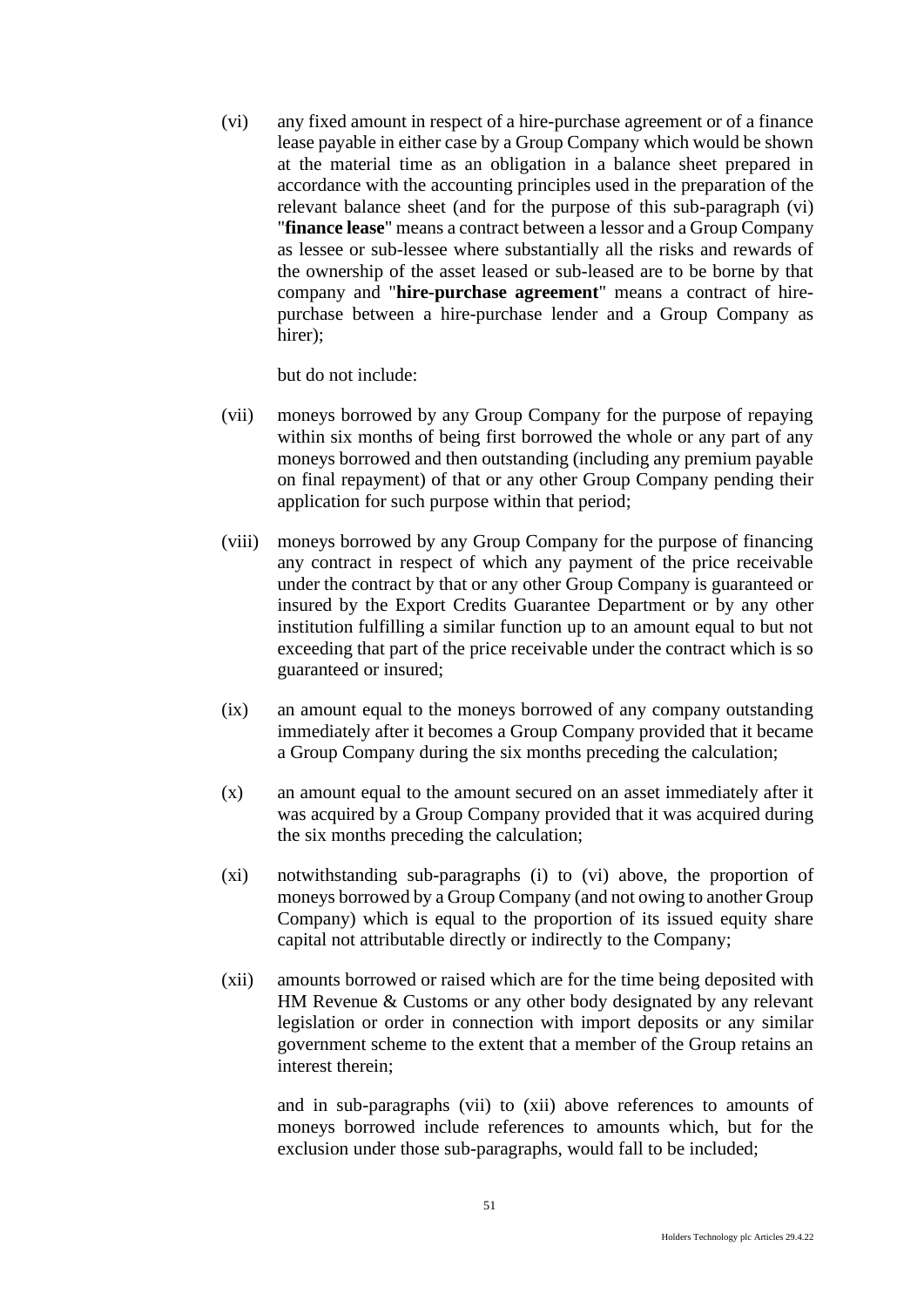- (d) there shall be credited against the amount of any moneys borrowed any cash deposited with any bank or other person (whether on current account or otherwise) not being a Group Company and which is repayable to any Group Company on demand or within three months of any demand;
- (e) for the avoidance of doubt it is hereby expressly provided that for the purposes of the limit set out in Article 110.2 the following sums shall be deemed not to be moneys borrowed of the Group:
	- (i) any and all sums retained by any member of the Group (or their agent or nominee) under the terms of any contract or other arrangement relating to the construction of capital projects where the retention is made for the purposes of securing satisfactory completion and entry into service of the project for so long as and to the extent that any member of the Group is entitled to retain such sums under the relevant contract or arrangement;
	- (ii) sums advanced or paid to any member of the Group (or their agent or nominee) by customers of any member of the Group as pre-payments or progress payments or payments on account or by way of deposit or security in respect of any products or services or any guarantees or indemnities given by any member of the Group or under any sales contracts or settlements systems; and
	- (iii) sums which otherwise would fall to be treated as borrowed moneys of any member of the Group which were treated with the concurrence of the Auditors and in accordance with any current Statement of Standard Accounting Practice or other accountancy principle or practice generally accepted for the time being in the United Kingdom in the latest audited balance sheet of the relevant member of the Group on which such consolidation was based as otherwise than borrowed moneys of that member of the Group or sums which were incurred after the date of the latest audited balance sheet and, in the reasonable opinion of the Board, would have been so treated had they been outstanding at that date.
- (f) "**relevant balance sheet**" means the latest published audited consolidated balance sheet of the Group, but where the Company has no subsidiaries it means the balance sheet and profit and loss account of the Company and, where the Company has subsidiaries but there are no consolidated accounts of the Group, it means the respective balance sheets and profit and loss accounts of the companies comprising the Group;
- (g) "**equity share capital**" shall be construed in relation to a subsidiary undertaking without a share capital in the same manner as "shares" are defined in relation to an undertaking without a share capital under Section 1161(2)(a) and (b), CA2006.

### 110.4 *Currency conversion*

When the aggregate amount borrowed required to be taken into account for the purposes of this Article 110 on any particular day is being ascertained any of such moneys denominated or repayable in a currency other than sterling shall if not subject to a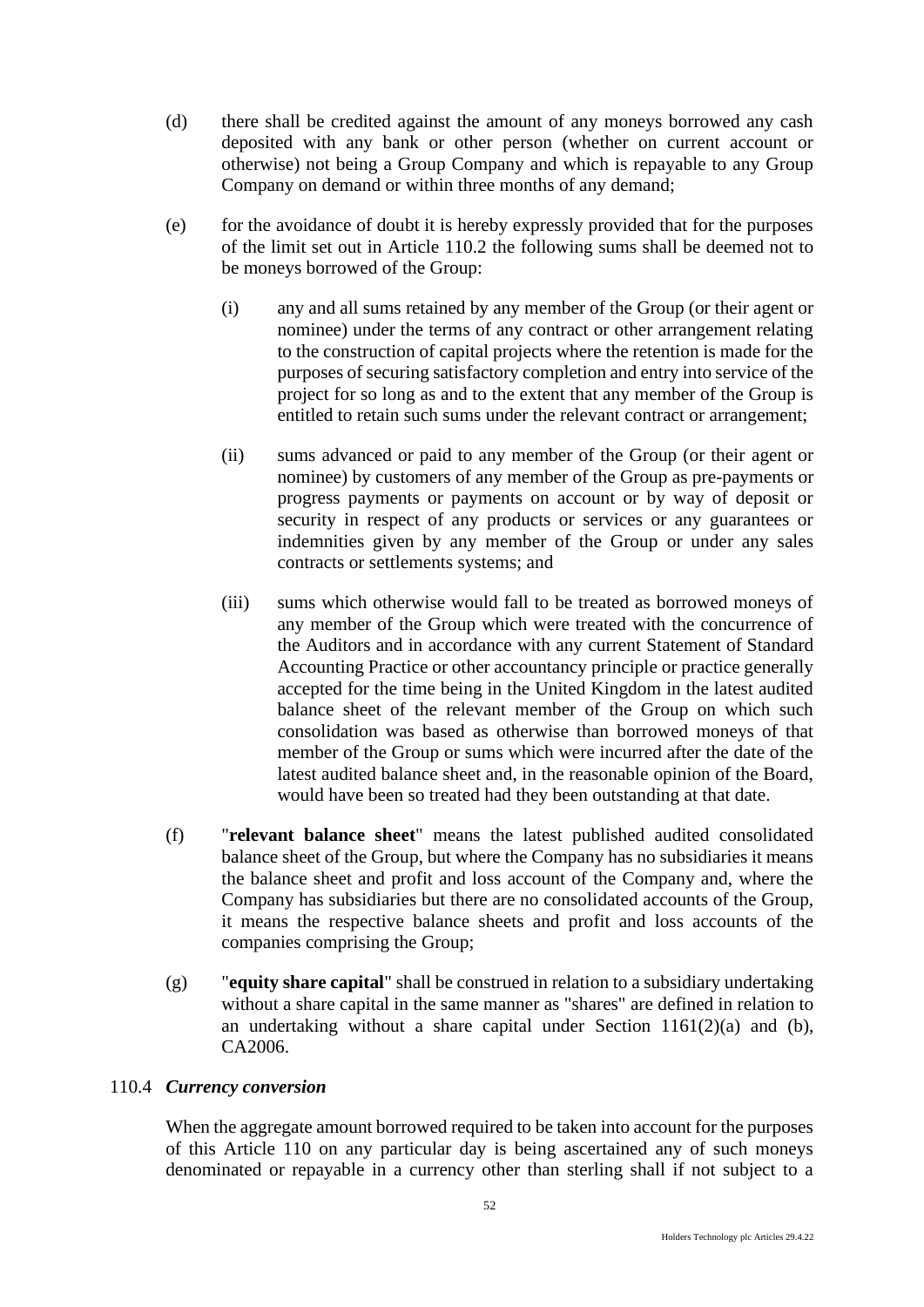contract or arrangement determining the rate of exchange be converted for the purpose of calculating the sterling equivalent either:

- (a) with the exception of Excepted Foreign Currency Borrowings (as hereinafter defined), at the rate of exchange prevailing at the material time in London provided that the moneys comprising such borrowing shall be translated (if thereby such sterling amount would be less) at the option of the Company at the rate of exchange prevailing in London six months before such time. For the purposes of this sub-paragraph the rate of exchange shall be taken as the middle market rate as at the close of business in London on the relevant day or, if such day is not a business day, on the last business day before the day in question;
- (b) in the case of any Excepted Foreign Currency Borrowings, at the rate of exchange which would be applicable to the moneys comprising such borrowing on their repayment to the extent that such rate of exchange is fixed under any Exchange Cover Scheme (as hereinafter defined) in connection with such moneys borrowed provided that where it is not possible to determine the rate of exchange applicable at the time of repayment of any such moneys borrowed they shall be translated into sterling under the terms of the applicable Exchange Cover Scheme on such basis as may be agreed with or determined by the Auditors or, if this is agreed by the Auditors not to be practicable, in accordance with the provisions of sub-paragraph (a) above;

For the purpose of this Article 110.4:

- (i) "**Excepted Foreign Current Borrowings**" means moneys borrowed denominated or repayable in a currency other than sterling which have the benefit of an Exchange Cover Scheme and "**Exchange Cover Scheme**" means any exchange cover scheme, forward currency contract, currency option, back to back loan, swap or other arrangement taken out or entered into to reduce the risks associated with fluctuations in exchange rates; and
- (ii) where under the terms of any borrowing the amount of money which would be required to discharge the principal amount of moneys borrowed in full if it failed to be repaid (whether at the option of the company borrowing the same or by reason of default) at such material time is less than the amount which would otherwise be taken into account in respect of such moneys borrowed for the purposes of this Article, the amount of such moneys borrowed to be taken into account shall be such lesser amount.

### 110.5 *Certification*

A report or certificate of the Auditors as to the amount of the Adjusted Capital and Reserves or the amount of moneys borrowed falling to be taken into account for the purposes of this Article 110 or to the effect that the limit imposed by this Article 110 has not been or will not be exceeded at any particular time or times or as a result of any particular transaction or transactions shall be conclusive evidence of the amount or of that fact.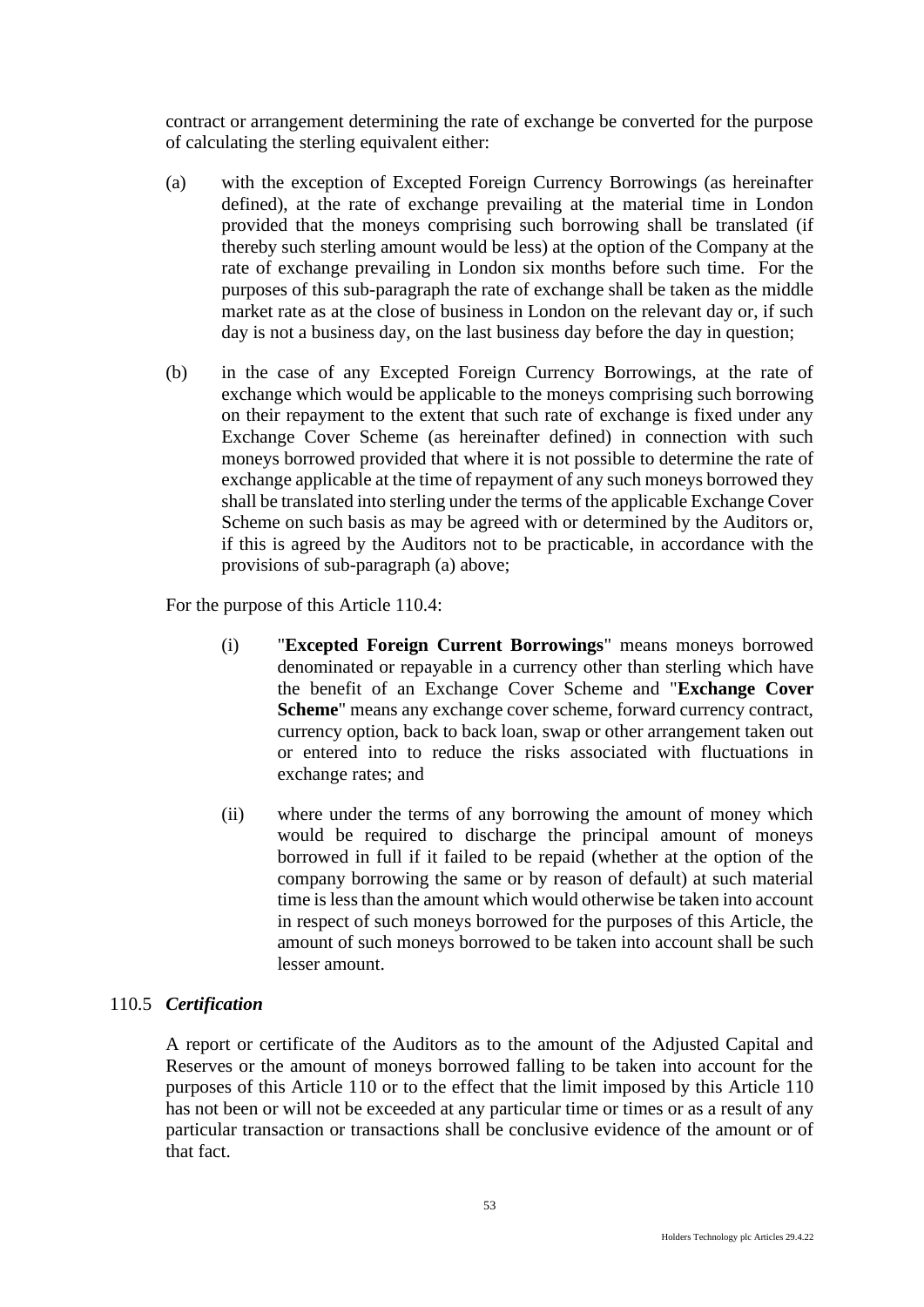#### 110.6 *Bona fide estimate*

Nevertheless for the purposes of this Article the Directors may at any time act in reliance on a bona fide estimate of the amount of the Adjusted Capital and Reserves and if in consequence the limit set out in Article 110.2 is inadvertently exceeded, an amount borrowed equal to the excess may be disregarded until the expiration of three months after the date on which by reason of a determination of the Auditors or otherwise the Directors become aware that such a situation has or may have arisen.

### 110.7 *Exceeding limits*

No debt incurred or security given in respect of moneys borrowed in excess of the limit imposed by this Article 110 shall be invalid or ineffectual except in the case of express notice to the lender or recipient of the security at the time when the debt was incurred or security given that the limit had been or would thereby be exceeded but no lender or other person dealing with the Company shall be concerned to see or enquire whether such limit is observed.

#### 110.8 *Duty to exercise independent judgment*

No Director shall be in breach of his duty to exercise independent judgment pursuant to Section 173, CA2006 if acting in any way authorised by these Articles, which act may otherwise infringe such duty.

#### **Q. Proceedings of Directors and committees**

#### 111. **Board meetings**

Subject to the provisions of these Articles, the Board may meet for the despatch of business, adjourn and otherwise regulate its proceedings as it thinks fit.

#### 112. **Notice of Board meetings**

One Director may and the Secretary at the request of a Director shall summon a Board meeting at any time. Notice of a Board meeting shall be deemed to be properly given to a Director if is given to him personally or by word of mouth or sent in writing to him at his last known address or any other address given by him to the Company for this purpose. A Director may waive the requirement that notice be given to him of any Board meeting either prospectively or retrospectively. It shall not be necessary to give notice of a Board meeting to a Director who is absent from the United Kingdom unless he has requested the Board in writing that notices of Board meetings shall during his absence be given to him at any address in the United Kingdom notified to the Company for this purpose or by telephone at any address outside the United Kingdom where he has notified the Company of the relevant telephone number for such purpose but he shall not in such event be entitled to a longer period of notice than if he had been present in the United Kingdom.

#### 113. **Quorum**

Subject to Section 175(6), CA2006 and the provisions of Article 120 (*Board authorisation of conflicts of interest)* the quorum necessary for the transaction of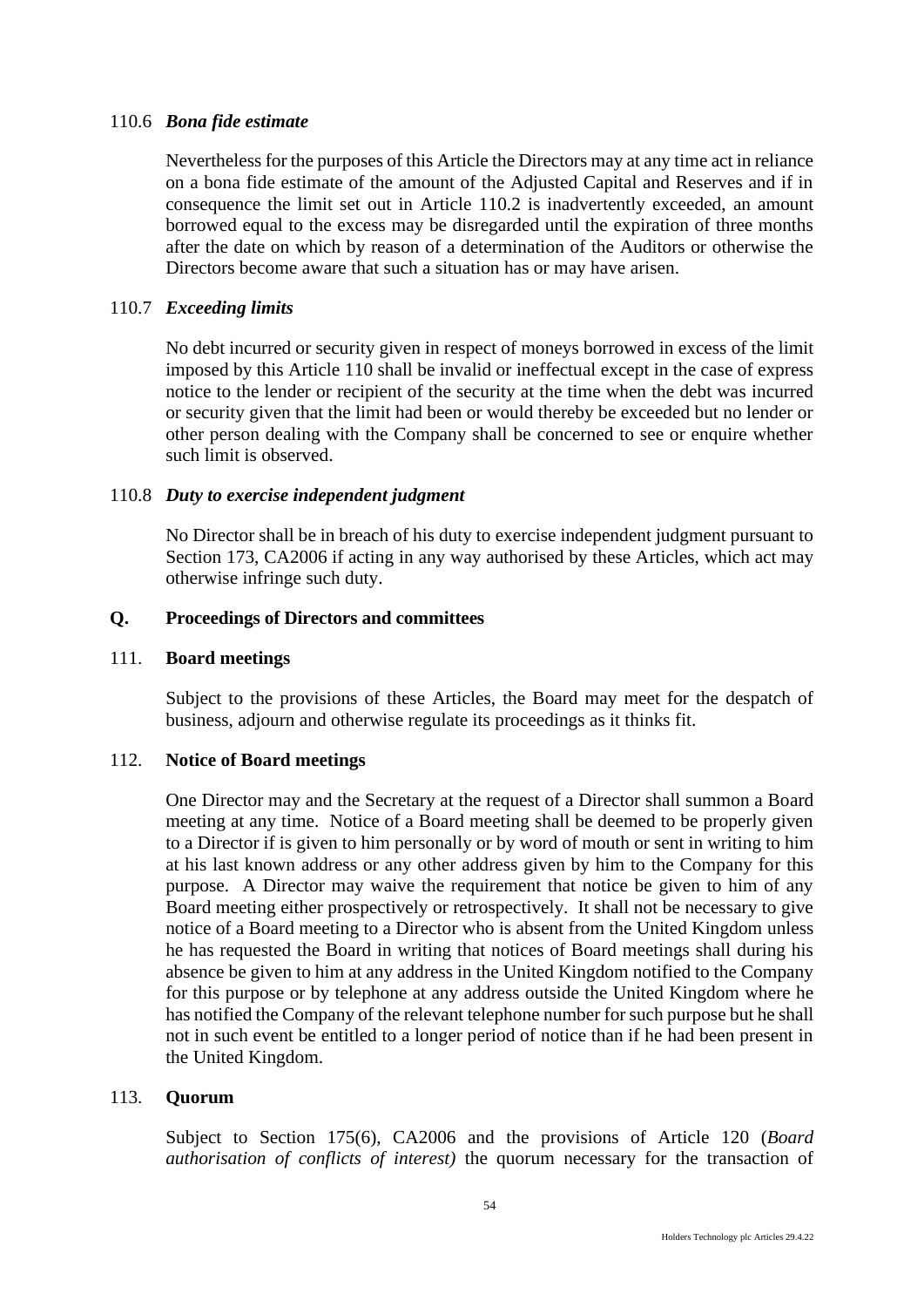business may be determined by the Board and until otherwise determined shall be two persons, each being a Director or an alternate Director. A person who holds office only as an alternate Director shall only be counted in the quorum if his appointor is not present. A Director or other person who is present at a meeting of the Board in more than one capacity (that is to say as both Director and an alternate Director or as an alternate for more than one Director) shall not be counted as two or more for these purposes unless at least one other Director or alternate Director is also present. A duly convened meeting of the Board at which a quorum is present shall be competent to exercise all or any of the authorities, powers and discretions for the time being vested in or exercisable by the Board. Any Director who ceases to be a Director at a meeting of the Directors may continue to be present and to act as a Director and be counted in the quorum until the termination of the meeting of the Directors if no Director objects and if otherwise a quorum of Directors would not be present.

#### 114. **Chairman of Board and other offices**

#### 114.1 *Appointment of Chairman*

The Board shall appoint any Chairman, joint Chairman or Deputy Chairman of the Board and shall determine the period for which he is or they are to hold office and may at any time remove him or them from office. If no such Chairman or Deputy Chairman is elected or if at any meeting neither a Chairman nor a Deputy Chairman is present within five minutes of the time appointed for holding it, the Directors present shall choose one of their number to be Chairman of such meeting. In the event of two or more Joint Chairmen or in the absence of a Chairman, two or more Deputy Chairmen being present, the Joint Chairman or Deputy Chairman to act as Chairman of the meeting shall be decided by those Directors present. Any Chairman or Deputy Chairman may also hold executive office under the Company.

### 114.2 *Chief Executive*

Subject to the provisions of the Acts, the Directors may appoint one or more of their number to any office or employment under the Company (including, but without limitation, that of Chief Executive, Managing Director or Joint Managing Director but not including that of auditor), and may enter into an agreement or arrangement with any Director for his employment by the Company or for the provision by him of any services outside the scope of the ordinary duties of a Director and may also permit any person appointed to be a Director to continue in any office or employment held by him before he was so appointed. Any such appointment, agreement or arrangement may be made for such period and upon such terms as the Directors determine.

#### 114.3 *Delegation of powers*

Without prejudice to the generality of the foregoing the Directors may entrust to and confer upon any Director holding any such office or employment any of the powers exercisable by them as Directors with power to sub-delegate upon such terms and conditions and with such restrictions as they think fit and either collaterally with or to the exclusion of their own powers, authorities and discretions, and may from time to time revoke, withdraw, alter or vary all or any of such powers but no person dealing in good faith and without notice of the revocation or variation shall be affected by it.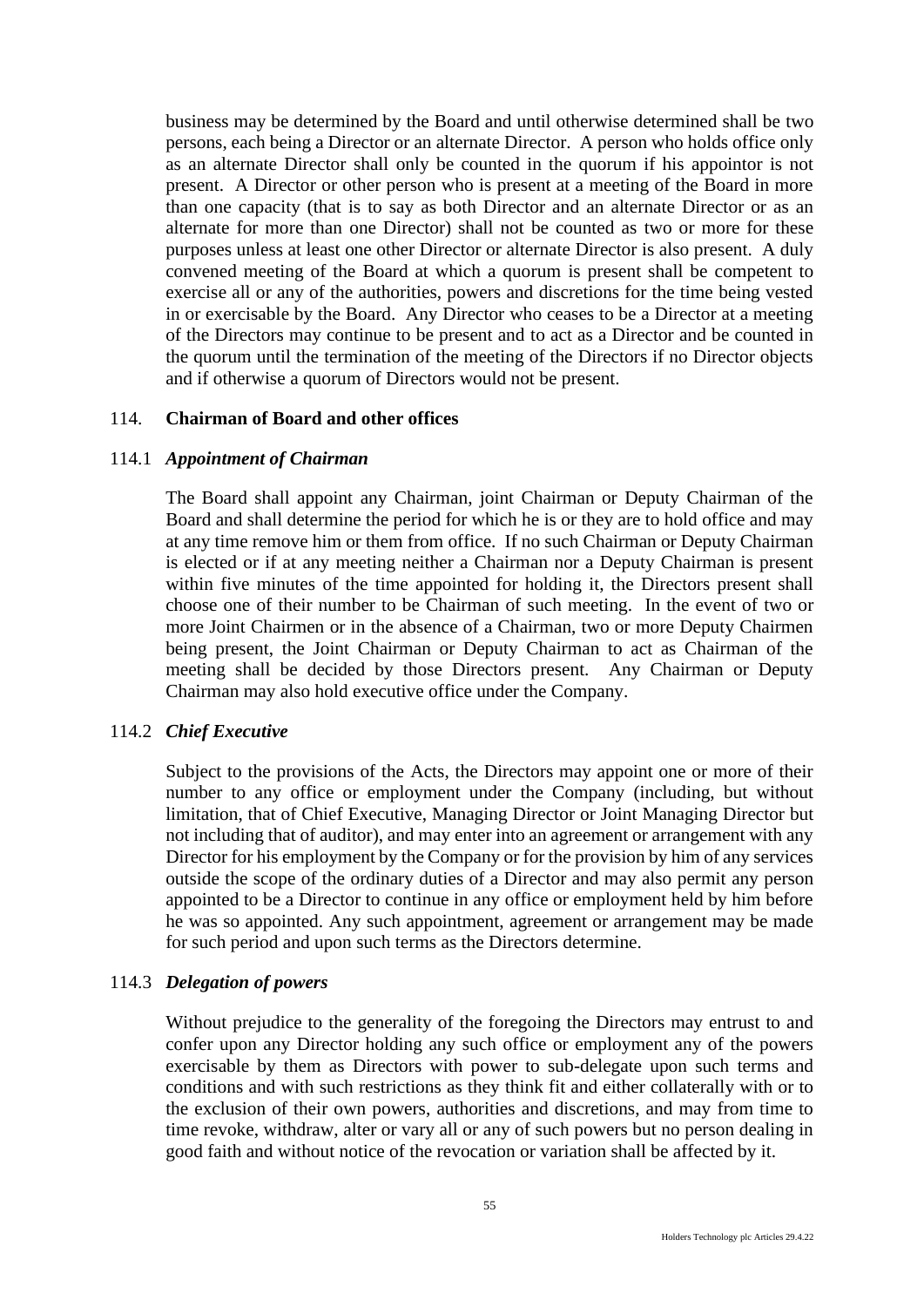# 114.4 *Removal from position*

The Directors may also (without prejudice to any claim for damages for breach of any agreement between the Director and the Company) remove a Director from any such office and appoint another in his place.

### 114.5 *Cessation of position on ceasing to be a director*

A Director appointed to the office of Chairman, Deputy Chairman, Managing Director, Chief Executive or any other executive office shall automatically and immediately cease to hold that office if he ceases to hold the office of Director from any cause, but he shall not (unless any agreement between him and the Company shall otherwise provide) cease to hold his office as a Director by reason only of his ceasing to be Chairman, Deputy Chairman, Managing Director, Chief Executive of the Company or to hold any other such executive office, as the case may be.

#### 115. **Voting**

Subject to Section 175(6), CA2006 and Article 120 (*Board authorisation of conflicts of interest)*, questions arising at any meeting shall be determined by a majority of votes. In the case of an equality of votes the Chairman of that meeting shall have a second or casting vote. A Director who is also an alternate director shall be entitled in the absence of his appointor to a separate vote on behalf of his appointor in addition to his own vote and an alternate director who is appointed by two or more Directors shall be entitled to a separate vote on behalf of each of his appointors, in their absence.

#### 116. **Participation by telephone and electronic mail**

Any Director or his alternate may validly participate in a meeting of the Board or a committee of the Board through the medium of conference telephone or electronic mail or similar form of communication equipment provided that all persons participating in the meeting are able to hear and speak to each other throughout such meeting or are able to receive communications from each of the other Directors participating in the meeting. A person so participating shall be deemed to be present in person at the meeting and shall accordingly be counted in a quorum and be entitled to vote. Such a meeting shall be deemed to take place where the largest group of those participating is assembled or if there is no group which is larger than any other group where the Chairman of the meeting then is. Subject to the provisions of the Acts, all business transacted in such manner by the Board or a committee of the Board shall for the purpose of these Articles be deemed to be validly and effectively transacted at a meeting of the Board or a committee of the Board notwithstanding that two or fewer than two Directors or alternate Directors are physically present at the same place.

### 117. **Resolution in writing**

A resolution in writing executed by all the Directors for the time being entitled to receive notice of a Board meeting and not being less than a quorum or by all the members of a committee of the Board for the time entitled to receive notice of such committee meeting and not being less than a quorum of that committee shall be as valid and effective for all purposes as a resolution duly passed at a meeting of the Board (or committee as the case may be). Such a resolution: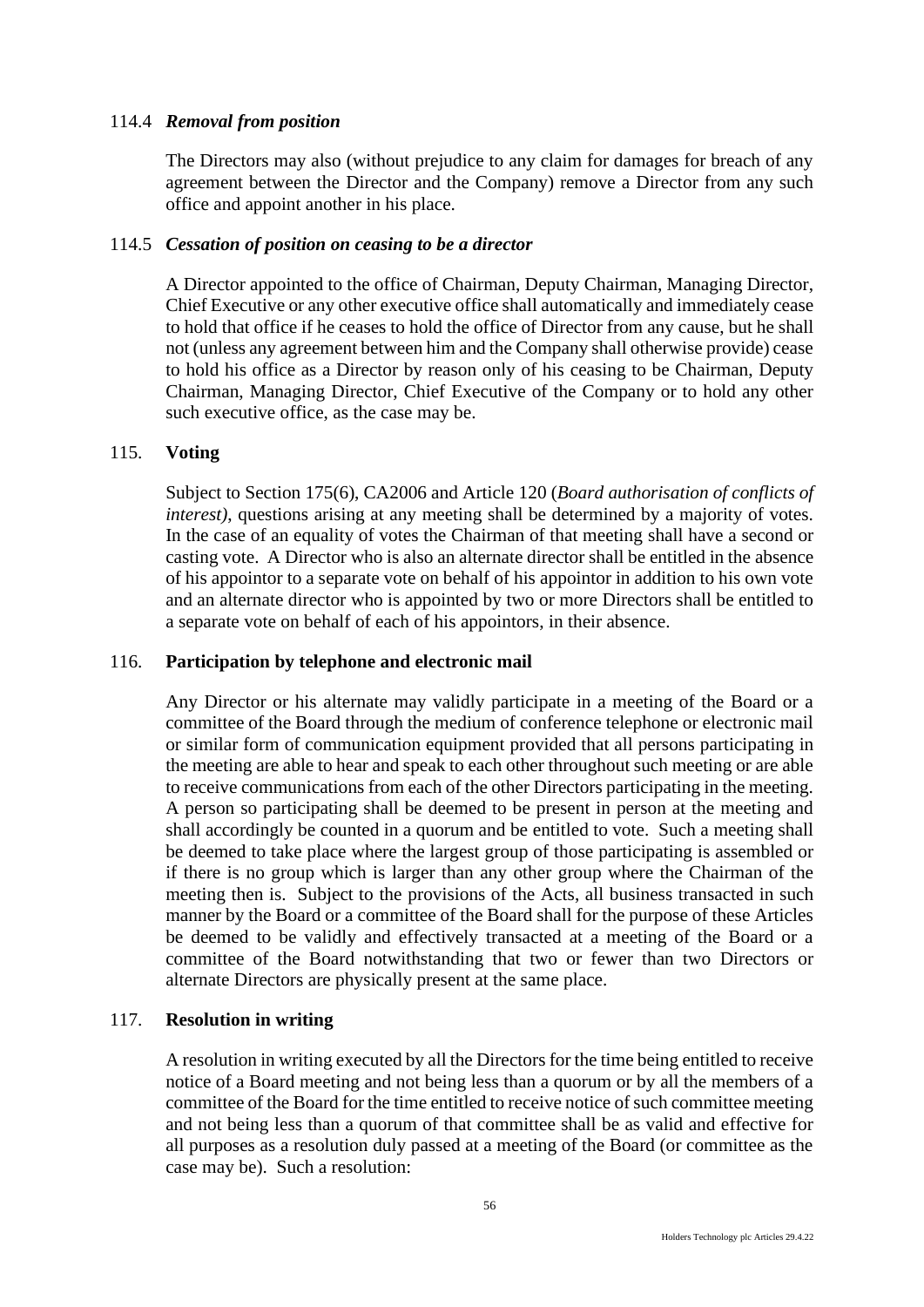- (a) may consist of several documents in the same form each executed by one or more of the Directors or members of the relevant committee, including executions evidenced in electronic form;
- (b) need not be signed by an alternate Director if it is signed by the Director who appointed him; and
- (c) if signed by an alternate Director need not also be signed by his appointor.

For such a resolution to be effective it shall not be necessary for it to be signed by a Director who is prohibited by these Articles from voting thereon or by his alternate.

# 118. **Minutes of proceedings**

### 118.1 *Contents of minutes*

The Board shall cause minutes to be made in books kept for the purpose of recording all orders, resolutions and proceedings of every meeting of the Board, of a committee of the Board, of the Company or of the holders of any class of shares or debentures of the Company including:

- (a) all appointments of officers and committees made by the Board and of any such officer's salary or remuneration; and
- (b) the names of Directors present at every such meeting.

#### 118.2 *Evidence of proceedings*

Any such minutes if purporting to be signed by the Chairman of the meeting at which the proceedings were held or by the Chairman of the next succeeding meeting or the Secretary, shall be prima facie evidence of the matters stated in such minutes without any further proof.

### 119. **Validity of proceedings**

All acts done by a meeting of the Board or of any committee of the local board or agency or by any person acting as a Director, alternate Director or member of a committee, local board or agency shall, as regards all persons dealing in good faith with the Company notwithstanding that it is afterwards discovered that there was some defect in the appointment of any person or persons acting as aforesaid or that they or any of them were or was disqualified from holding office or not entitled to vote or had in any way vacated their or his office or that the delegation to such committee, local board or agency had been annulled, varied or revoked, be as valid as if every such person had been duly appointed, and was duly qualified and had continued to be a Director alternate Director or member and had been entitled to vote or as if the delegation had continued in full force and effect.

# **R. Directors' interests**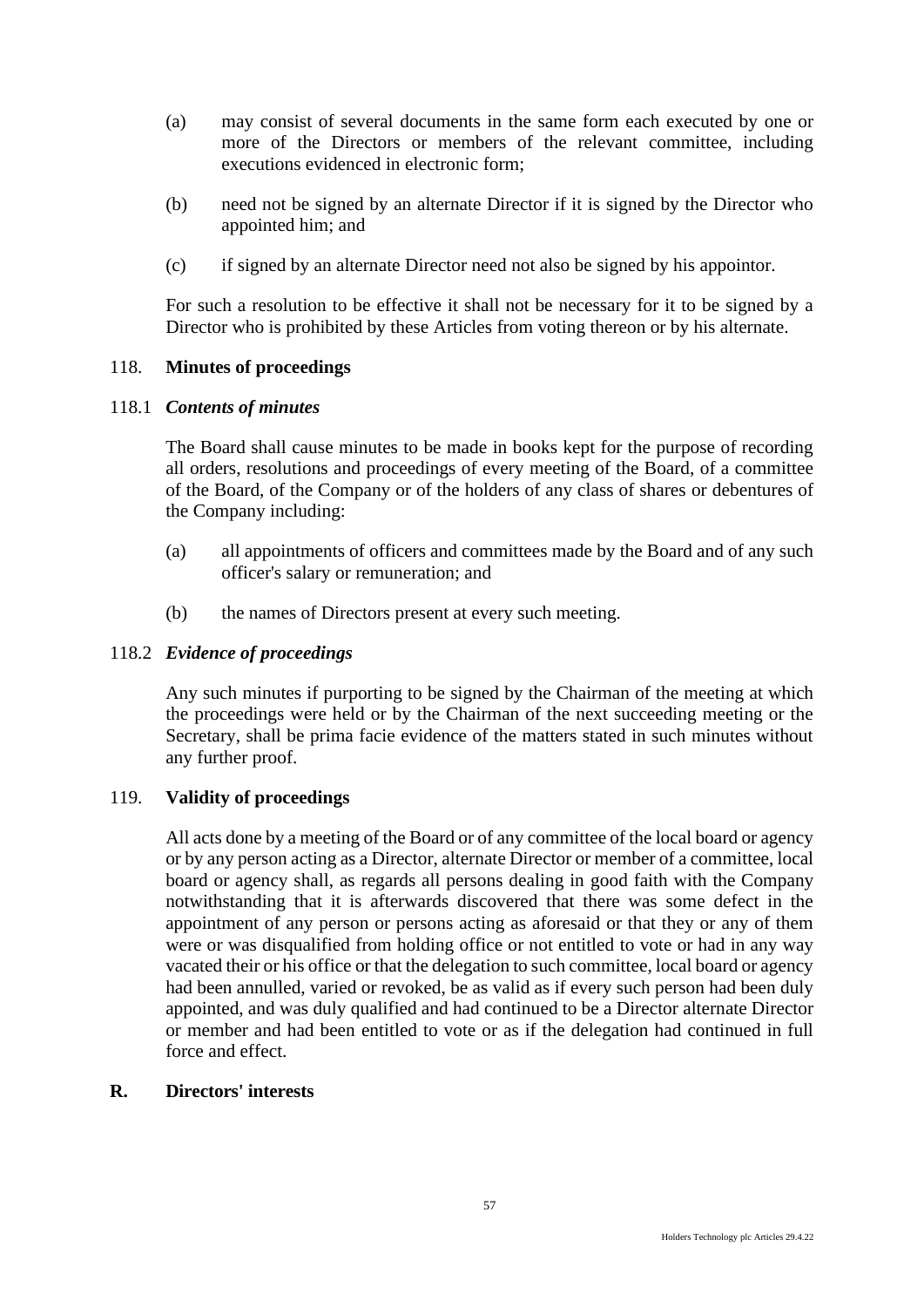### 120. **Board authorisation of conflicts of interest**

#### 120.1 *Power to authorise*

Subject to and in accordance with the CA2006 and the provision of this Article 120 (*Board authorisation of conflicts of interest*), the Directors may authorise any Relevant Situation, including without limitation, the continuing performance by the Conflicted Director of his duties and the acceptance of or continuing in any office, employment or position in addition to that of his office as a Director.

#### 120.2 *Provisions relating to authorisation*

- (a) Any authorisation under Article 120.1 (Power to authorise) shall be effective only if:
	- (i) the Relevant Situation arose on or after 1 October 2008;
	- (ii) any requirement as to the quorum at any meeting of the Directors at which the matter is considered is met without counting either the Conflicted Director or any other interested Director; and
	- (iii) the matter or situation was agreed to and any relevant resolution was passed without counting the votes of the Conflicted Director and without counting the votes of any other interested Director (or such matter or situation would have been so agreed and such relevant resolution would have been so passed if their votes had not been counted); and
	- (iv) the Conflicted Director has disclosed in writing all material particulars of the matter, office, employment or position which relates to the Relevant Situation which could reasonably be expected to influence the decision of the Independent Directors as to whether to authorise such matter, office, employment or position which relates to the Relevant Situation and the continuing performance of the Conflicted Director of his duties and/or the terms of such authorisation.
- (b) Subject to the provisions of paragraph (a) any request for authorisation received from a Conflicted Director may be dealt with and resolved upon by the Independent Directors in such manner as any other matter may be considered and resolved upon by the Directors in accordance with these Articles.
- (c) Any authorisation made in accordance with this Article 120 may be made on such terms and subject to such conditions and/or limitations as the Independent Directors may, in their absolute discretion determine (including, without limitation, excluding the Conflicted Director and any other interested director from certain Board meetings, withholding from him or them certain Board or other papers and/or denying him or them access to certain confidential Company information) and such terms and limitations may be imposed at the time of or after the authorisation and may be subsequently varied or terminated.
- (d) In considering any request for authorisation in respect of a Relevant Situation, the Independent Directors shall be entitled to exclude the Conflicted Director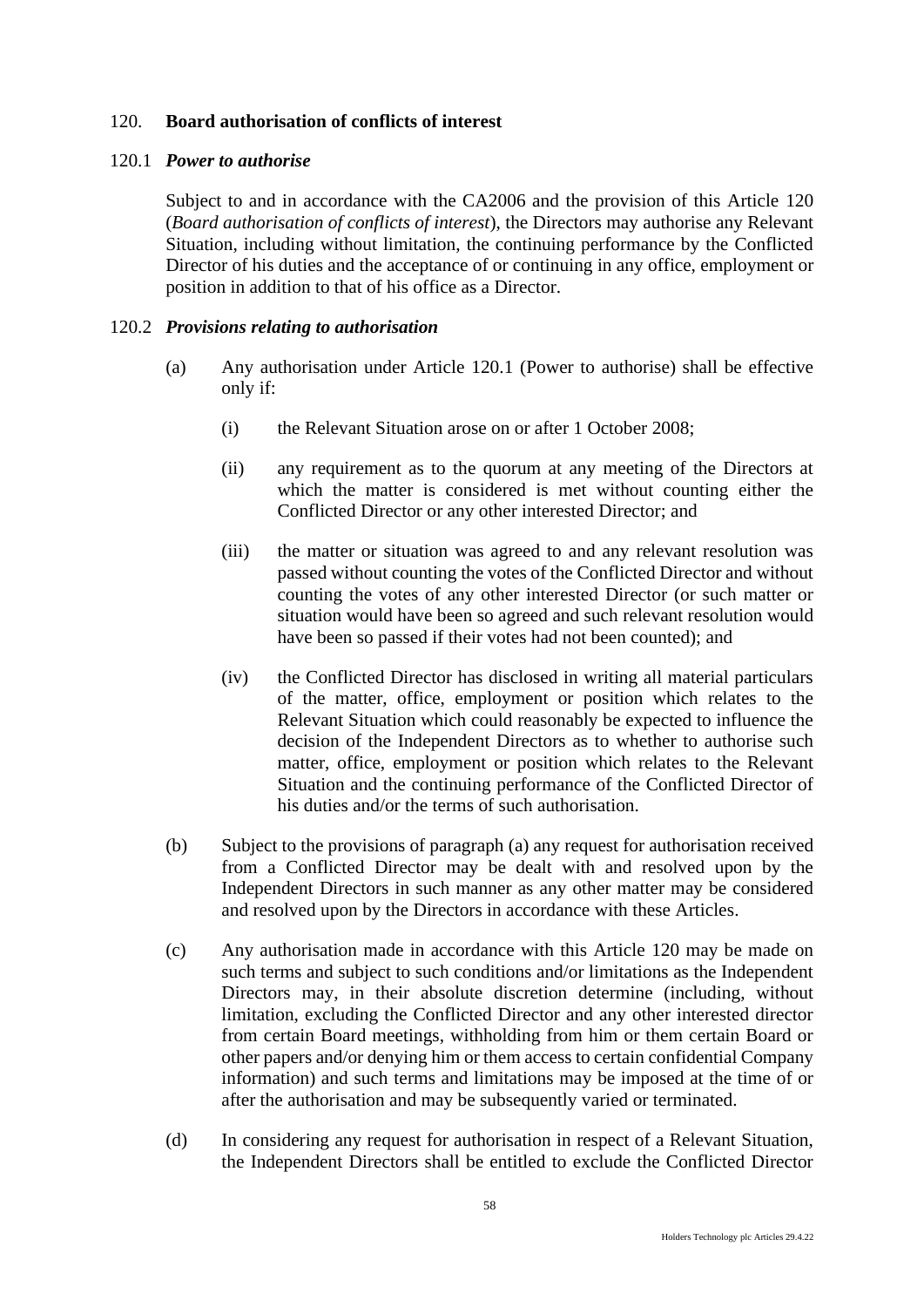from any meeting or other discussion (whether oral or written) concerning the authorisation of such Relevant Situation and they shall also be entitled to withhold from such Conflicted Director any Board or other papers concerning the authorisation of such Relevant Situation.

# 120.3 *Confidential information, absenting from Board meetings and receipt of Board papers etc*

If a matter, office, employment or position relating to a Relevant Situation is authorised by the Independent Directors in accordance with the provisions of this Article 120, the Conflicted Director (for long as he reasonably believes such Relevant Situation subsists):

- (a) shall not be required to disclose to the Company (including the Board or any committee of it) any confidential information relating to such matter, office, employment or position which he obtains or has obtained otherwise than in his capacity as a Director, if to make such disclosure would give rise to a breach of duty or breach of obligation of confidence owed by him to another person in relation to such matter, office, employment or position;
- (b) shall be entitled to absent himself from all or any meetings of the Board (or any committee of it) at which anything relating to such matter, office, employment or position will or may be discussed; and
- (c) shall be entitled to make such arrangements as he thinks fit not to receive documents or information (including, without limitation, Board papers (or those of any committee of it)) relating to any such matter, office, employment or position and/or for such documents or information to be received and read by a professional adviser on his behalf,

and in so doing, such Conflicted Director shall not be in breach of any general duty he owes to the Company pursuant to Sections 171 to 177 (inclusive), CA2006 and the provisions of this Article 120.3 shall be without prejudice to any equitable principle or rule of law which may excuse the Conflicted Director from disclosing information or attending meetings or receiving documents or information, in circumstances where such disclosure, attendance or receipt would otherwise be required under these Articles.

# 120.4 *Exceptions to requirement for authorisation*

It shall not be necessary for a Conflicted Director to seek any authorisation under this Article 120 if:

- (a) the Relevant Situation cannot reasonably be regarded as likely to give rise to a conflict of interest;
- (b) the conflict of interest arises in relation to a proposed or existing transaction or arrangement with the Company in which the Conflicted Director is in any way, directly or indirectly, interested; or
- (c) the provisions of Chapter 4, Part 10, CA2006 apply to the Relevant Situation and either approval is given in accordance with the relevant provision(s) of that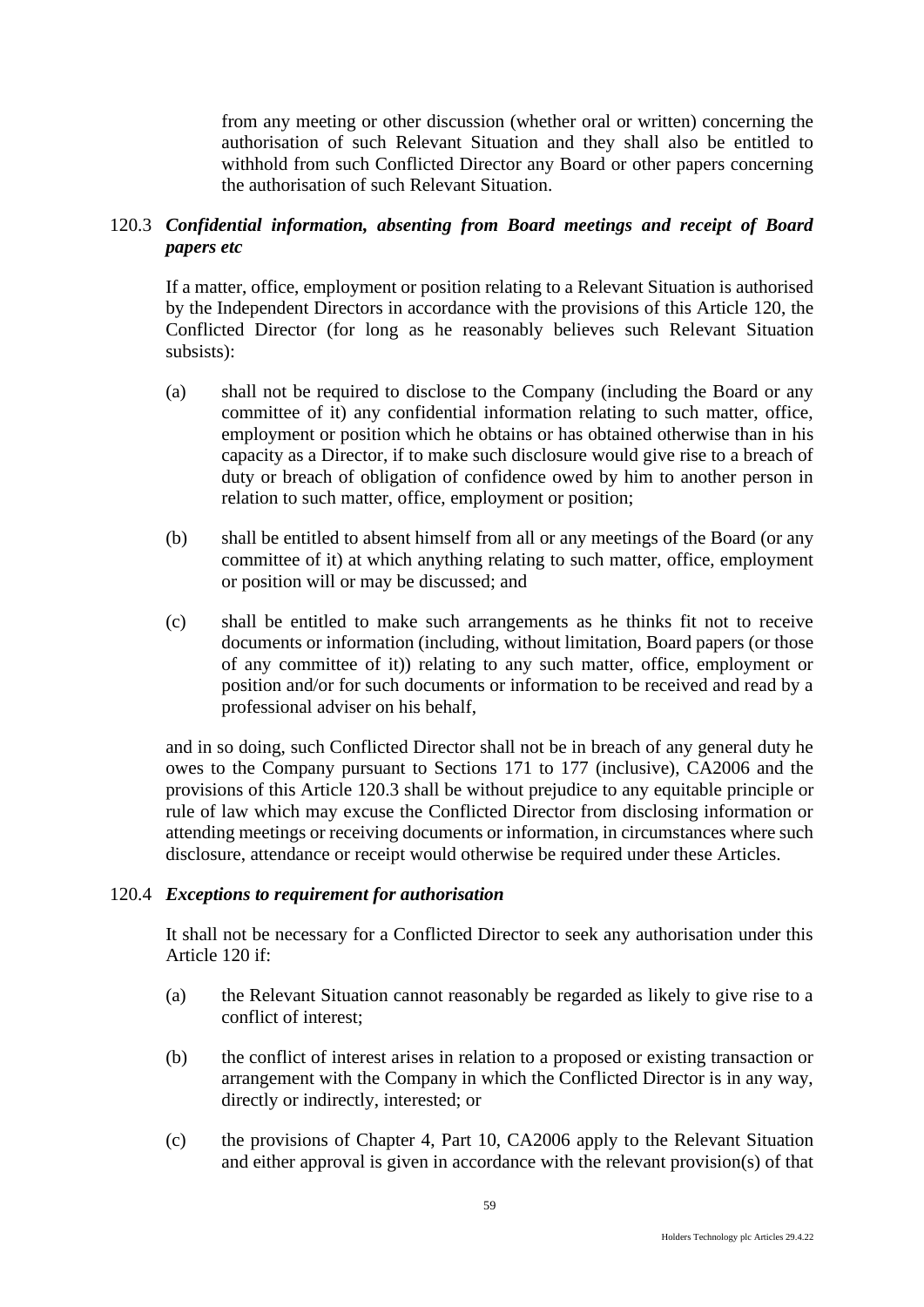Chapter or any such approval is not required (as determined in accordance with the relevant provision of that Chapter).

### 121. **Director may have interests**

Subject to the provisions of the Acts and provided that Article 119 (Disclosure of interests to Board) is complied with, a Director, notwithstanding his office:

- (a) may be a party to, or otherwise interested in any contract, transaction, proposal or arrangement with the Company or in which the Company is otherwise interested, either in regard to his tenure of any office or place of profit or as vendor, purchaser or otherwise;
- (b) may hold any other office or place of profit under the Company (except that of Auditor or of auditor of a subsidiary of the Company) in conjunction with the office of Director and may act by himself or through his firm in a professional capacity for the Company and in any such case on such terms as to remuneration and otherwise as the Remuneration Committee may arrange either in addition to or in lieu of any remuneration provided for by any other Article;
- (c) may be a member of or a director or other officer, or employed by, or a party to any transaction or arrangement with or otherwise interested in, any body corporate promoted by or promoting the Company or in which the Company is otherwise interested or as regards which the Company has any powers of appointment; and
- (d) shall not, by reason of his office, be liable to account to the Company for any dividend, profit, remuneration, superannuation payment or other benefit which he derives from:
	- (i) any matter, office, employment or position which relates to a Relevant Situation authorised in accordance with Article 120 (Board authorisation of conflicts of interest); or
	- (ii) any office, employment, contract, arrangement, transaction or proposal or other interest permitted pursuant to paragraphs (a) to (c) (inclusive) of this Article 121,

and no contract, arrangement, transaction or proposal shall be avoided on the grounds of any Director having any such interest or receiving any such dividend, profit, remuneration, superannuation, payment or other benefit authorised in accordance with Article 120 (Board authorisation of conflicts of interest) or permitted pursuant to paragraphs (a) to (c) (inclusive) of this Article 121 and the receipt of any such dividend, profit, remuneration, superannuation, payment or other benefit so authorised or permitted shall not constitute a breach of the duty not to accept benefits from third parties as set out in section 176, CA2006.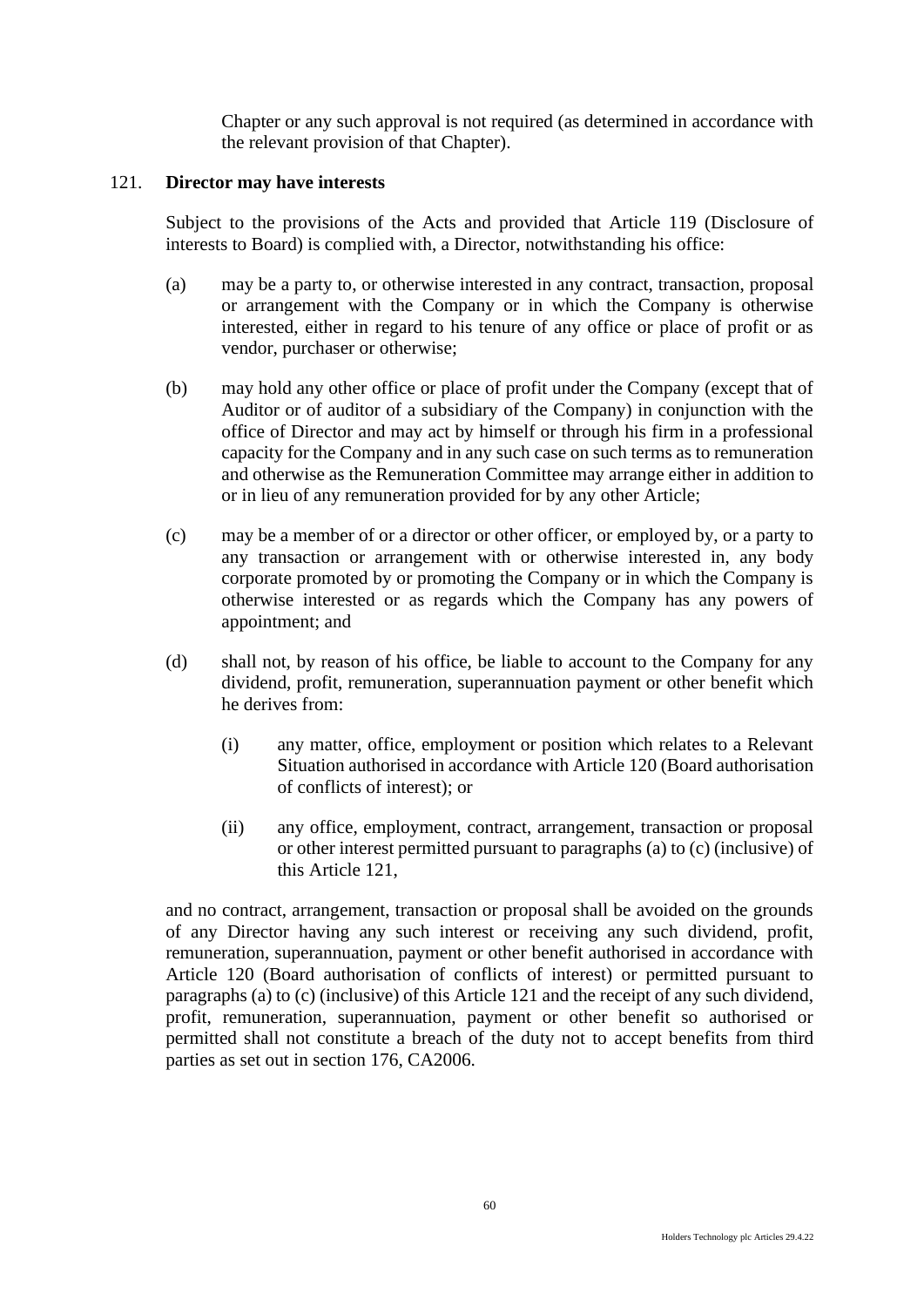#### 122. **Disclosure of interests to Board**

## 122.1 *Declaration of interest other than in relation to transactions or arrangements with the Company*

A Director shall declare the nature and extent of his interest in a Relevant Situation to the other Directors and any such declaration shall be made in accordance with the provisions of Articles 122.4 to 122.6 (inclusive).

#### 122.2 *Declaration of interest in a proposed transaction or arrangement with the Company*

If a Director is in any way, directly or indirectly, interested in a proposed transaction or arrangement with the Company, he must declare the nature and extent of that interest to the other Directors and any such declaration shall be made in accordance with the provisions of Articles 122.4 to 122.6 (inclusive).

#### 122.3 *Declaration of interest in an existing transaction or arrangement with the Company*

If a Director is in any way, directly or indirectly, interested in a transaction or arrangement which has already been entered into by the Company, he must declare the nature and extent of his interest to the other Directors (unless the interest has already been declared under Article 122.2 (Declaration of interest in a proposed transaction or arrangement with the Company) and any such declaration shall be made in accordance with the provisions of Articles 122.4 to 122.6 (inclusive).

#### 122.4 *Method of declarations of interest*

- (a) The declaration of interest must (in the case of Article 122.3 (Declaration of interest in an existing transaction or arrangement with the Company)) and may, but need not (in the case of Article 122.1 (Declaration of interest other than in relation to transactions or arrangements with the Company) or Article 122.2 (Declaration of interest in a proposed transaction or arrangement with the Company), be made:
	- (i) at a meeting of the Directors or
	- (ii) by notice to the Directors in accordance with:
		- (A) Section 184, CA2006 (notice in writing); or
		- (B) Section 185, CA2006 (general notice).
- (b) If any declaration of interest made pursuant to Articles 122.1 to 122.3 (inclusive) proves to be, or becomes, inaccurate or incomplete, a further declaration must be made.

#### 122.5 *Timing of declarations of interest*

(a) Any declaration of interest required by Article 122.1 (Declaration of interest other than in relation to transactions or arrangements with the Company) must be made as soon as is reasonably practicable. Failure to comply with this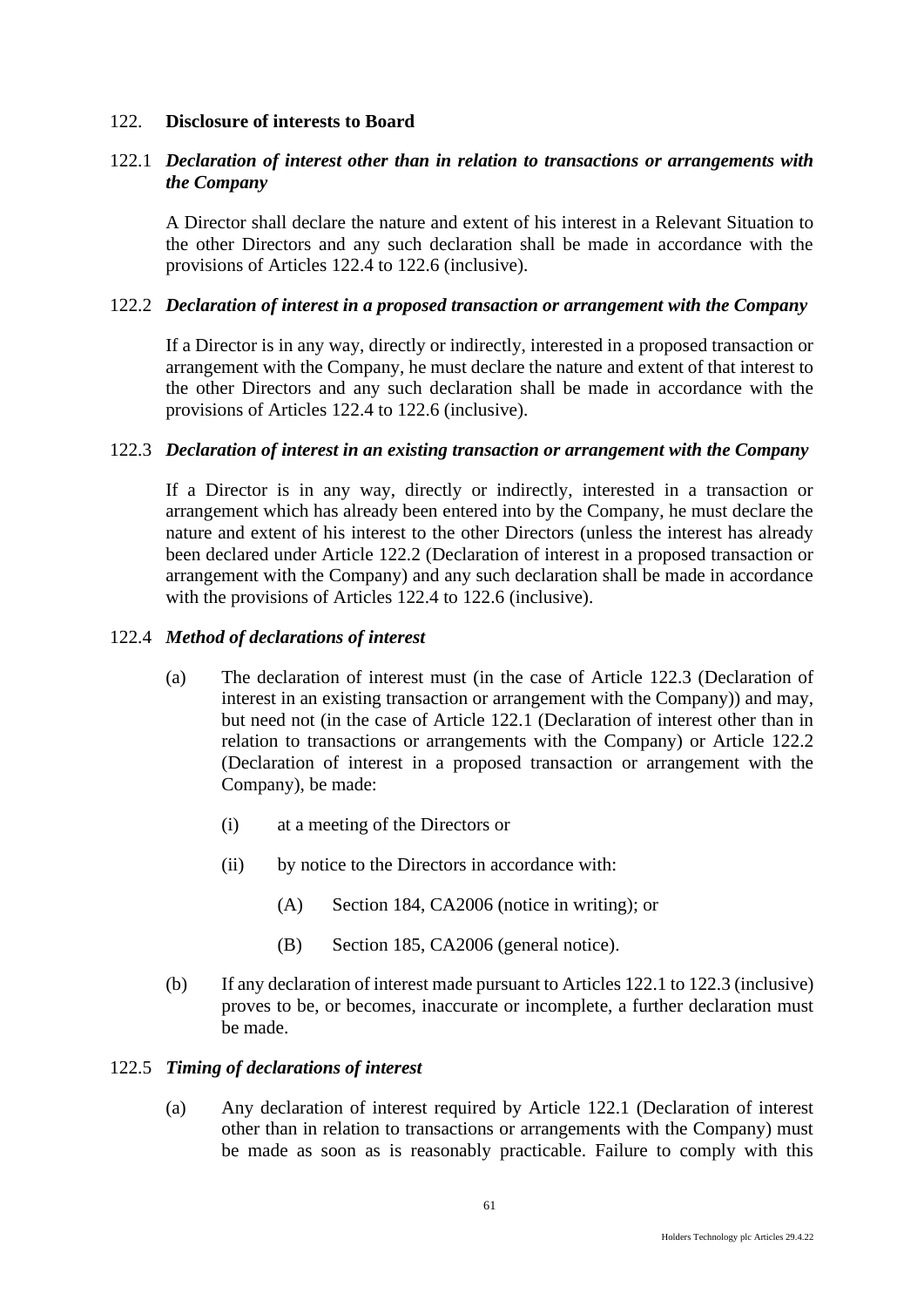requirement does not affect the underlying duty to make the declaration of interest.

- (b) Any declaration of interest required by Article 122.2 (Declaration of interests in a proposed transaction or arrangement with the Company) must be made before the Company enters into the transaction or arrangement.
- (c) Any declaration of interest required by Article 122.3 (Declaration of interest in an existing transaction or arrangement with the Company) above must be made as soon as is reasonably practicable. Failure to comply with this requirement does not affect the underlying duty to make the declaration of interest.

### 122.6 *Exceptions to requirement for declaration of interest*

No declaration of interest is required under this Article 122:

- (a) in relation to an interest of which the Director is not aware, or where the Director is not aware of the transaction or arrangement in question. For this purpose, a Director is treated as being aware of matters of which he ought reasonably to be aware;
- (b) if the interest cannot reasonably be regarded as likely to give rise to a conflict of interest;
- (c) if, or to the extent that, the other Directors are already aware of it (and for this purpose the other Directors are treated as aware of anything of which they ought reasonably to be aware); or
- (d) if, or to the extent that, it concerns terms of his service contract that have been or are to be considered:
	- (i) by a meeting of the Directors; or
	- (ii) by a committee of the Directors appointed for the purpose under these Articles.

### 123. **Interested Director not to vote or count for quorum**

Save as provided in this Article 120, a Director shall not vote on or be counted in the quorum in relation to any resolution of the Board or of a committee of the Board concerning any transaction or arrangement with the Company in which he has an interest which may reasonably be regarded as likely to give rise to a conflict of interest, unless the resolution relates to one of the matters set out in the following sub-paragraphs in which case (subject to the terms of any authorisation granted pursuant to Article 120 (Board authorisation of conflicts of interest)) he shall be entitled to vote and be counted in the quorum:

(a) the giving to him of any guarantee, security or indemnity in respect of money lent or obligations incurred by him at the request of or for the benefit of the Company or any of its subsidiary undertakings;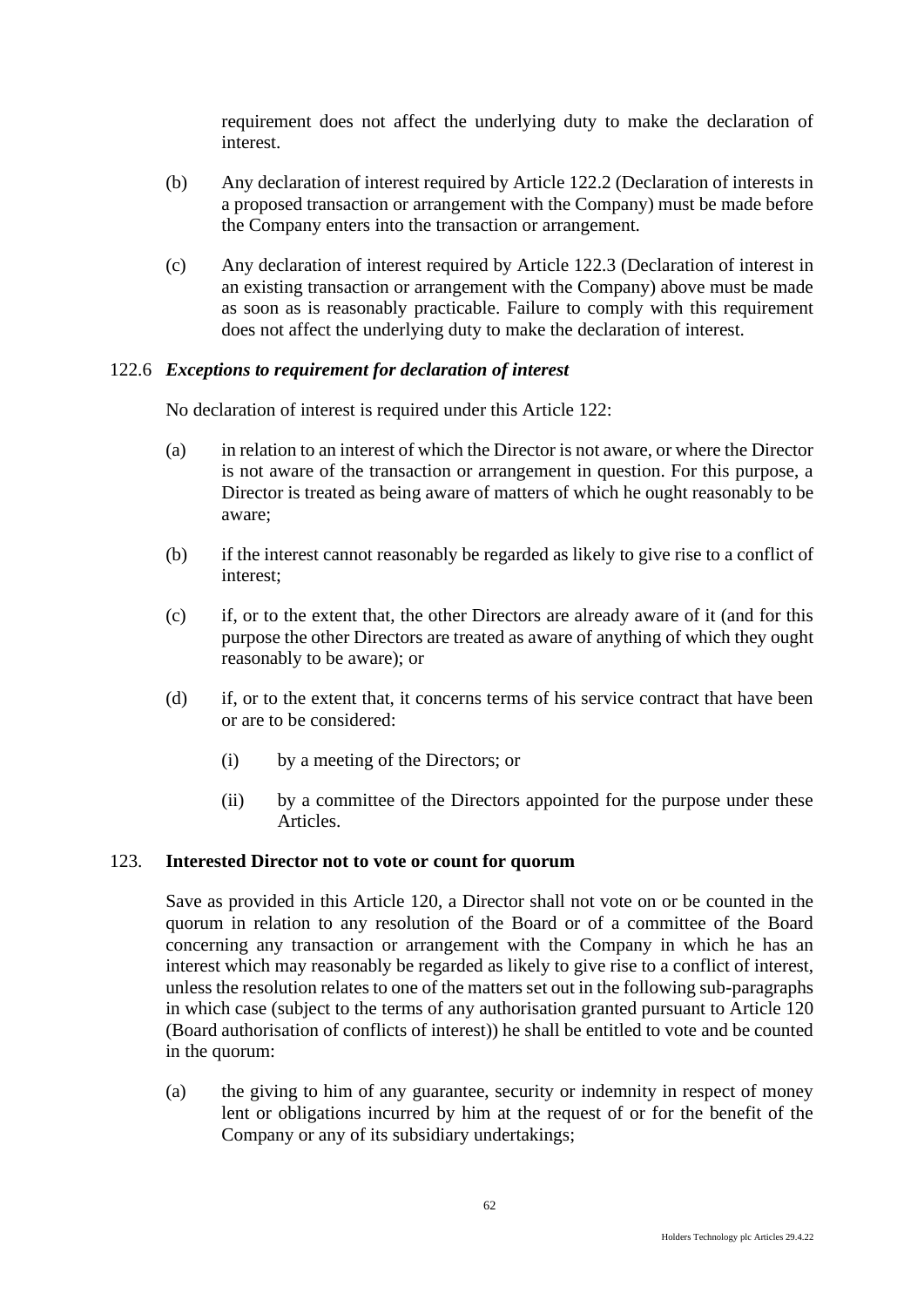- (b) the giving to a third party of any guarantee, security or indemnity in respect of a debt or obligation of the Company or any of its subsidiary undertakings for which he himself has assumed responsibility in whole or in part either alone or jointly with others, under a guarantee or indemnity or by the giving of security;
- (c) where the Company or any of its subsidiary undertakings is offering securities in which offer the Director is or may be entitled to participate as a holder of securities or in the underwriting or sub-underwriting of which the Director is to participate;
- (d) relating to another company in which he and any persons connected with him do not to his knowledge hold an interest in shares (as that term is used in Sections 820 to 825 (inclusive), CA2006) representing one per cent or more of either any class of the equity share capital, or the voting rights, in such company;
- (e) relating to an arrangement for the benefit of the employees of the Company or any of its subsidiary undertakings which does not award him any privilege or benefit not generally awarded to the employees to whom such arrangement relates;
- (f) concerning insurance which the Company proposes to maintain or purchase for the benefit of Directors or for the benefit of persons including Directors;
- (g) the funding of expenditure by one or more Directors in defending proceedings against him or them or doing anything to enable such Director(s) to avoid incurring such expenditure provided that such funding is consistent with, or no more beneficial to him than the provisions of these Articles (and provided always such funding is permitted pursuant to the provisions of the Acts); or
- (h) the giving of an indemnity or indemnities in favour of one or more Directors which is/are consistent with, or no more beneficial to him than any such indemnities provided pursuant these Articles (and provided always such indemnities are permitted pursuant to the provisions of the Acts).

## 124. **Director's interest in own appointment**

A Director shall not vote or be counted in the quorum on any resolution of the Board or committee of the Board concerning his own appointment (including fixing or varying the terms of his appointment or its termination) as the holder of any office or place of profit with the Company or any company in which the Company is interested. Where proposals are under consideration concerning the appointment (including fixing or varying the terms of appointment or termination) of two or more Directors to offices or places of profit with the Company or any company in which the Company is interested, such proposals may be divided and a separate resolution considered in relation to each Director. In such case each of the Directors concerned (if not otherwise debarred from voting under these Articles) shall be entitled to vote (and be counted in the quorum) in respect of each resolution except that concerning his own appointment.

#### 125. **Chairman's ruling conclusive on Director's interest**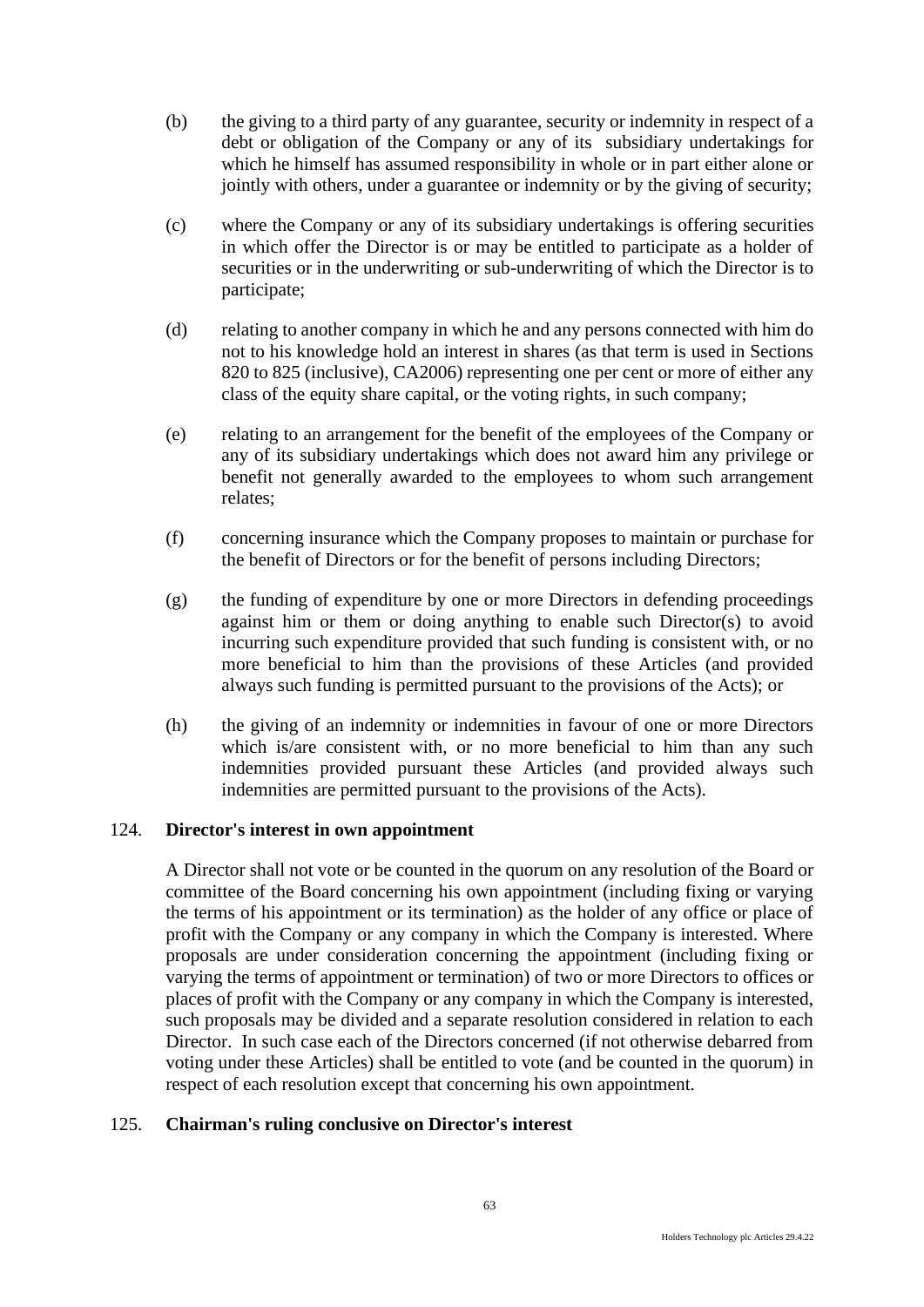If any question arises at any meeting of the Board or any committee of the Board as to whether an interest of a Director (other than the Chairman's interest) shall reasonably be regarded as likely to give rise to a conflict of interest or as to the entitlement of any Director (other than the Chairman) to vote or be counted in a quorum and such question is not resolved by his voluntarily agreeing to abstain from voting or being counted in the quorum such question (unless the Director concerned is the Chairman in which case Article 126 (Director's resolution conclusive on Chairman's interest) shall apply) shall before the conclusion of the meeting be referred to the Chairman of the meeting. The Chairman's ruling in relation to the Director concerned shall be final and conclusive except in a case where the nature or extent of the interest of the Director has not been fairly disclosed and provided that any such question shall, for the purposes of disclosure of such interests in the accounts of the company, be finally and conclusively decided by a majority of the Directors (other than the Director concerned).

### 126. **Directors' resolution conclusive on Chairman's interest**

If any question arises at any meeting of the Board or any committee of the Board as to whether an interest of the Chairman shall reasonably be regarded as likely to give rise to a conflict of interest or as to the entitlement of the Chairman to vote or be counted in a quorum and such question is not resolved by his voluntarily agreeing to abstain from voting or being counted in the quorum, such question shall before the conclusion of the meeting be decided by resolution of the Directors or committee members present at the meeting (excluding the Chairman) whose majority vote shall be final and conclusive except in a case where the nature or extent of the interest of the Director has not been fairly disclosed and provided that any such question shall, for the purposes of disclosure of such interests in the accounts of the company, be finally and conclusively decided by a majority of the Directors (other than the Director concerned).

#### 127. **Exercise by the Company of voting powers**

The Board may exercise the voting power conferred by the shares in any company held or owned by the Company in such manner in all respects as it thinks fit (including the exercise thereof in favour of any resolution appointing the Directors or any of them directors of such company, or voting or providing for the payment of remuneration to the directors of such company).

# 128. **Alternate Directors**

For the purposes of Articles 120 to 126 (inclusive), in relation to an alternate Director, an interest of his appointor shall be treated as an interest of the alternate Director without prejudice to any interest which the alternate Director otherwise has.

#### **S. The Seal**

### 129. **Application of Seal**

#### 129.1 *Use of seal*

The Seal shall be used only by the authority of a resolution of the Board or of a committee of the Board so authorised. The Board may determine whether any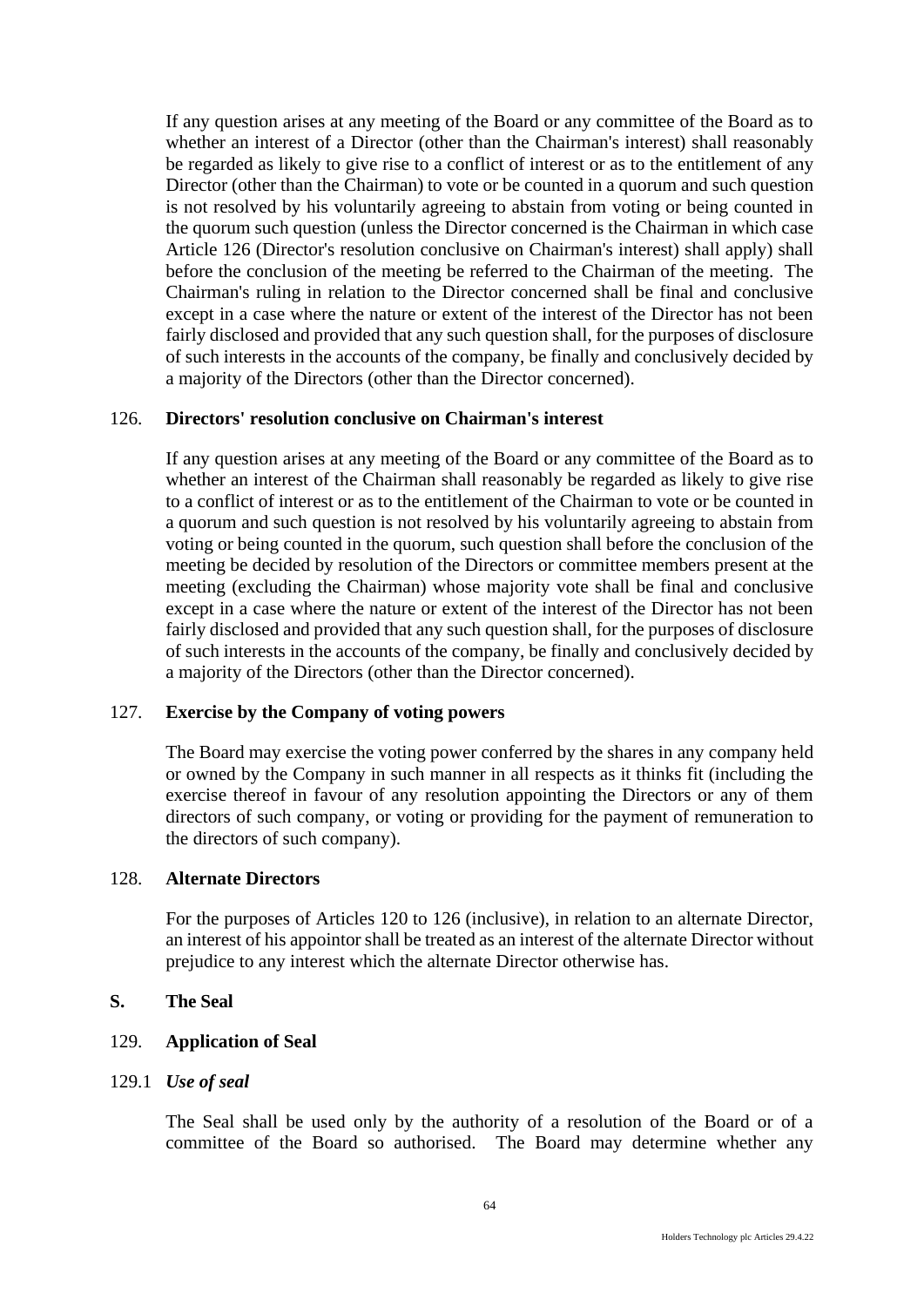instrument to which the Seal is affixed shall be signed and if it is to be signed who shall sign it. Unless otherwise so determined:

- (a) share certificates and warrants and subject to the provisions of any instrument constituting them, certificates issued under the Seal in respect of any debentures or other securities but excluding letters of allotment or scrip certificates shall be executed by the Board but the Board may by resolution determine that any signatures may be affixed to or printed (including by means of a fax of the signature of any person to be applied by any mechanical or electronic means in place of that person's actual signature) on any such certificate by any means approved by the Board or that such certificates need not bear any signature; and
- (b) every other instrument to which the Seal is affixed shall be signed by a Director and the Secretary or by two Directors or by any other person appointed by the Board for the purpose.

# 129.2 *Certificates and share warrants*

Every certificate or share warrant shall be issued under the Seal or in such other manner as the Board having regard to the terms of issue, the Acts and the regulations applicable to the securities list(s) and recognised investment exchange(s) to which the shares of the Company are admitted. All references in these Articles to the Seal shall be construed accordingly.

### 130. **Deed without sealing**

A document signed by:

- (a) a Director and by the Secretary;
- (b) two Directors; or
- (c) by a Director in the presence of a witness who attests the signature,

and expressed (in whatever form of words) to be executed by the Company as a deed shall have the same effect as if it were executed under the Seal, provided that no instrument shall be so signed which makes it clear on its face that it is intended by the person or persons making it not to have effect as a deed without the authority of a resolution of the Board or of a committee of the Board authorised in that behalf. An instrument or document which is executed by the Company as a deed shall not be deemed to be delivered by the Company solely as a result of it having been executed by the Company.

# 131. **Official seal for use abroad**

Subject to the provisions of the Acts, the Company may have an official seal for use in any place abroad and the Company may by an instrument executed by the Company appoint any agent or committee abroad to be the duly authorised agent or committee of the Company for the purpose of affixing and using such official seal or any seal and may impose such restrictions on the use thereon as it may think fit.

### **T. Secretary**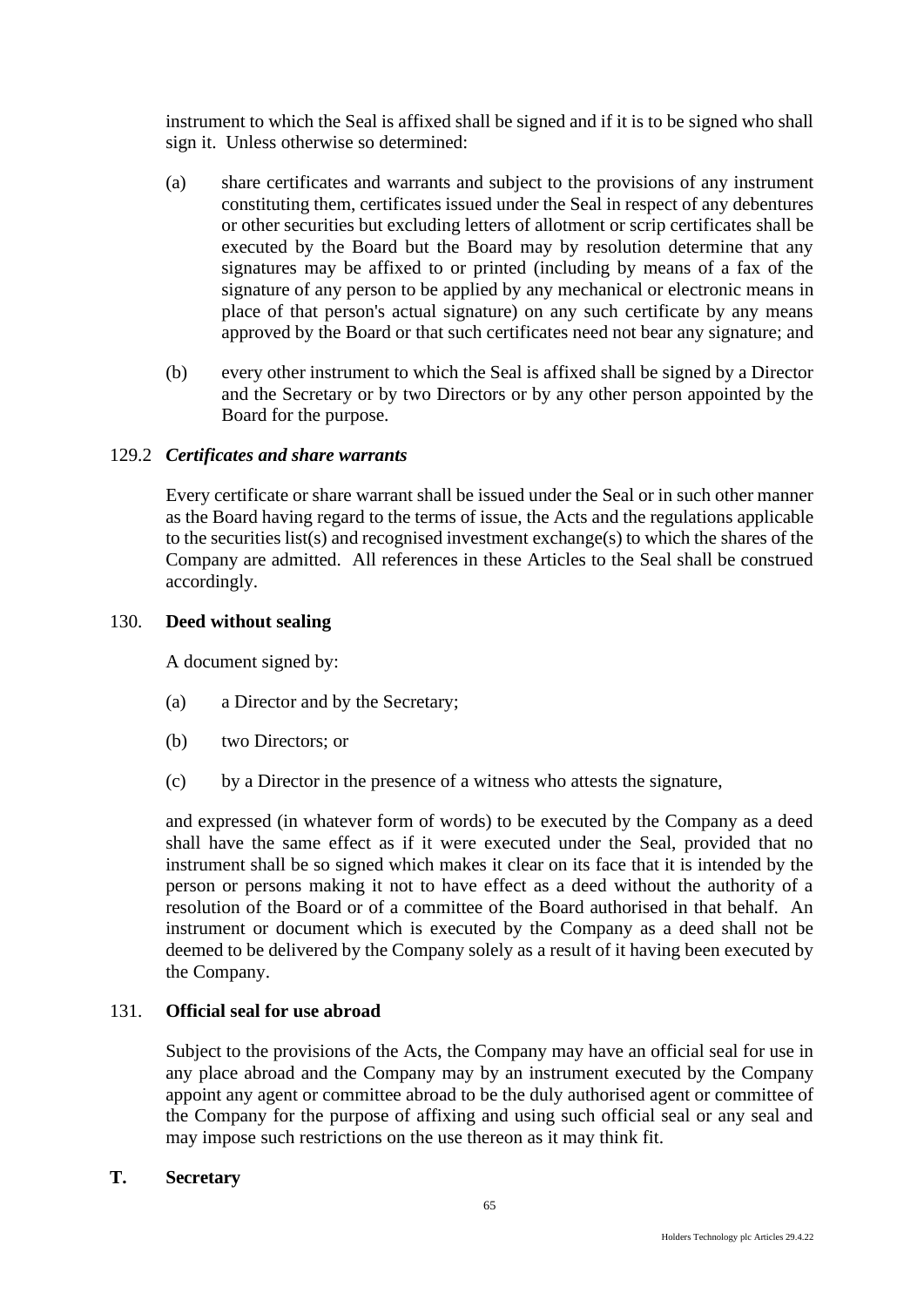## 132. **The Secretary**

# 132.1 *Board's power of appointment*

Subject to the provisions of the Acts, the Board shall appoint a Secretary or joint secretaries and shall have power to appoint one or more persons to be an assistant or deputy secretary at such remuneration and on such terms and conditions as it thinks fit and any Secretary so appointed may be removed by the Board but without prejudice to any claim for damages for breach of any contract of services between him and the Company.

# 132.2 *Limitations on person who may be appointed a secretary*

No person shall be appointed to hold office as Secretary who is:

- (a) the sole Director of the Company; or
- (b) a corporation the sole director of which is the sole Director of the Company; or
- (c) the sole director of a corporation which is the sole Director of the Company

# 132.3 *Limitations where a Director is also a secretary*

Any provision of the Acts or of these Articles requiring or authorising a thing to be done by or to a Director and the Secretary shall not be satisfied by its being done by or to the same person acting both as Director and as or in place of the Secretary.

# **U. Dividends and other payments**

### 133. **Declaration of dividends**

Subject to the provisions of the Acts and of these Articles, the Company may by ordinary resolution declare that out of profits available for distribution dividends be paid to members according to their respective rights and interests in the profits of the Company available for distribution. However, no dividend shall exceed the amount recommended by the Board.

### 134. **Interim dividends**

Subject to the provisions of the Acts, the Board may declare and pay such interim dividends (including any dividend payable at a fixed rate) as appear to the Board to be justified by the profits of the Company available for distribution and the position of the Company. If at any time the share capital of the Company is divided into different classes, the Board may pay such interim dividends on shares which rank after shares conferring preferential rights with regard to dividend as well as on shares conferring preferential rights unless at the time of payment any preferential dividend is in arrears. Provided that the Board acts in good faith it shall not incur any liability to the holders of shares conferring preferential rights for any loss that they may suffer in consequence of the declaration of, or by the lawful payment of any interim dividend on any shares ranking after those with preferential rights.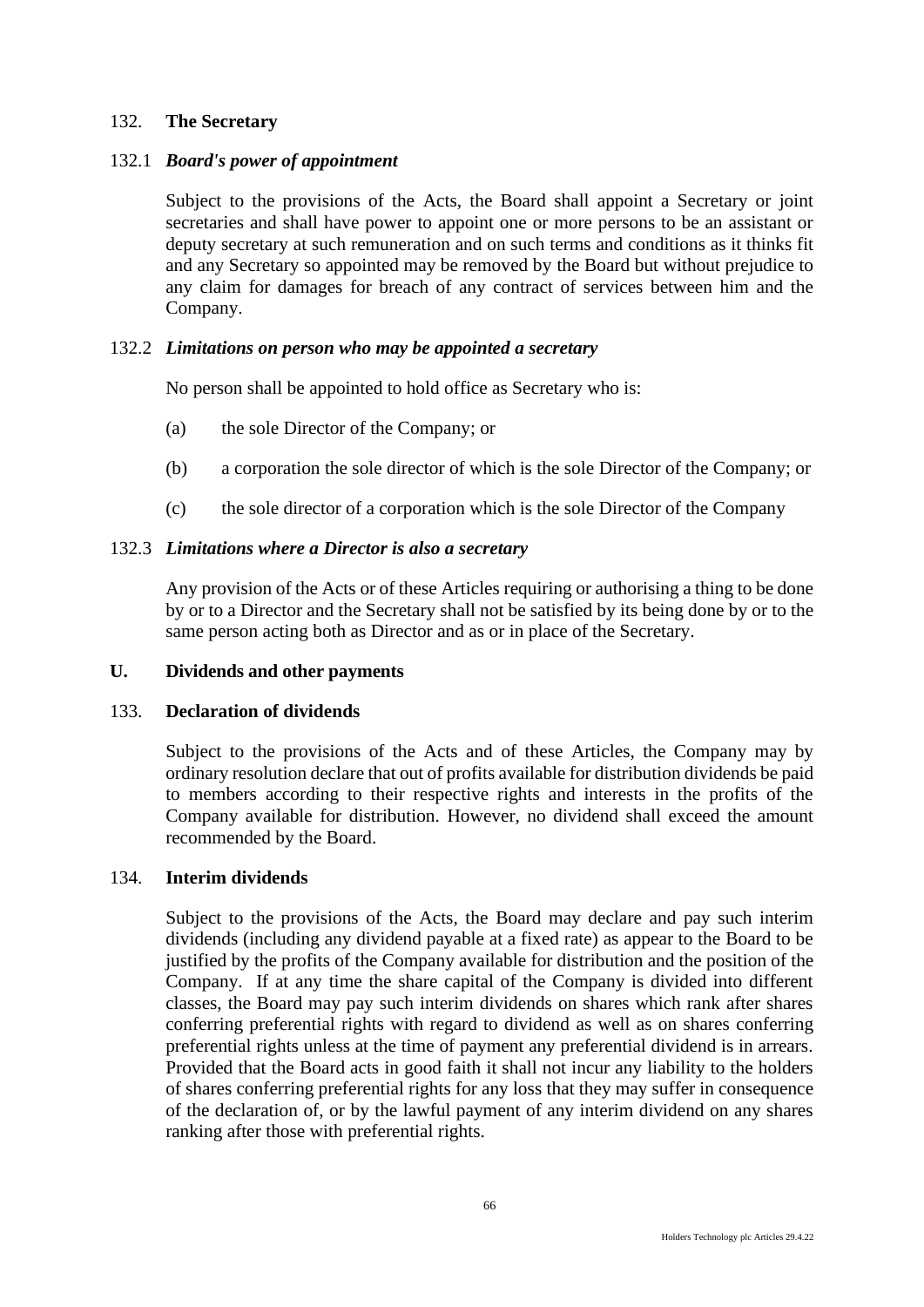# 135. **Entitlement to dividends**

## 135.1 *Accrual of dividends*

Except as otherwise provided by the rights attached to shares, all dividends shall be declared and paid according to the amounts paid up (otherwise than in advance of calls) on the shares on which the dividend is paid. Subject as aforesaid, all dividends shall be apportioned and paid pro rata according to the amounts paid up or credited as paid up on the shares during any portion or portions of the period in respect of which the dividend is paid but if any share is issued on terms providing that it shall rank for dividend as from a particular date or be entitled to dividends declared after a particular date it shall rank for or be entitled to dividends accordingly.

# 135.2 *Payment of dividends*

All dividends and interest shall be paid (subject to any lien of the Company) to those members whose names shall be on the register at the date at which such dividend shall be declared or at the date at which such interest shall be payable respectively, or at such other date as the Company by ordinary resolution or the Board may determine, notwithstanding any subsequent transfer or transmission of shares.

### 135.3 *Shares passing by transmission*

The Board may pay the dividends or interest payable on shares in respect of which any person is by transmission entitled to be registered as holder to such person upon production of such certificate and evidence as would be required if such person desired to be registered as a member in respect of such shares.

### 136. **Calls or debts may be deducted from dividends**

The Board may deduct from any dividend or other money payable to any member on or in respect of a share all such sums as may be due from him to the Company on account of calls or otherwise in relation to the shares of the Company.

# 137. **Distribution in specie**

The Company in general meeting may, on the recommendation of the Board, by ordinary resolution direct that payment of any dividend declared may be satisfied wholly or partly by the distribution of assets, and in particular, of fully paid up shares or debentures of any other company or in any one or more of such ways. Where any difficulty arises in regard to such distribution the Board may settle it as it thinks fit. In particular, the Board may:

- (a) issue fractional certificates or authorise any person to sell and transfer any fractions or disregard fractions altogether;
- (b) fix the value for distribution of such assets or any part of them and determine that cash payments may be made to any members on the footing of the value so fixed, in order to adjust the rights of members; and
- (c) vest any such assets in trustees on trust for the persons entitled to the dividend.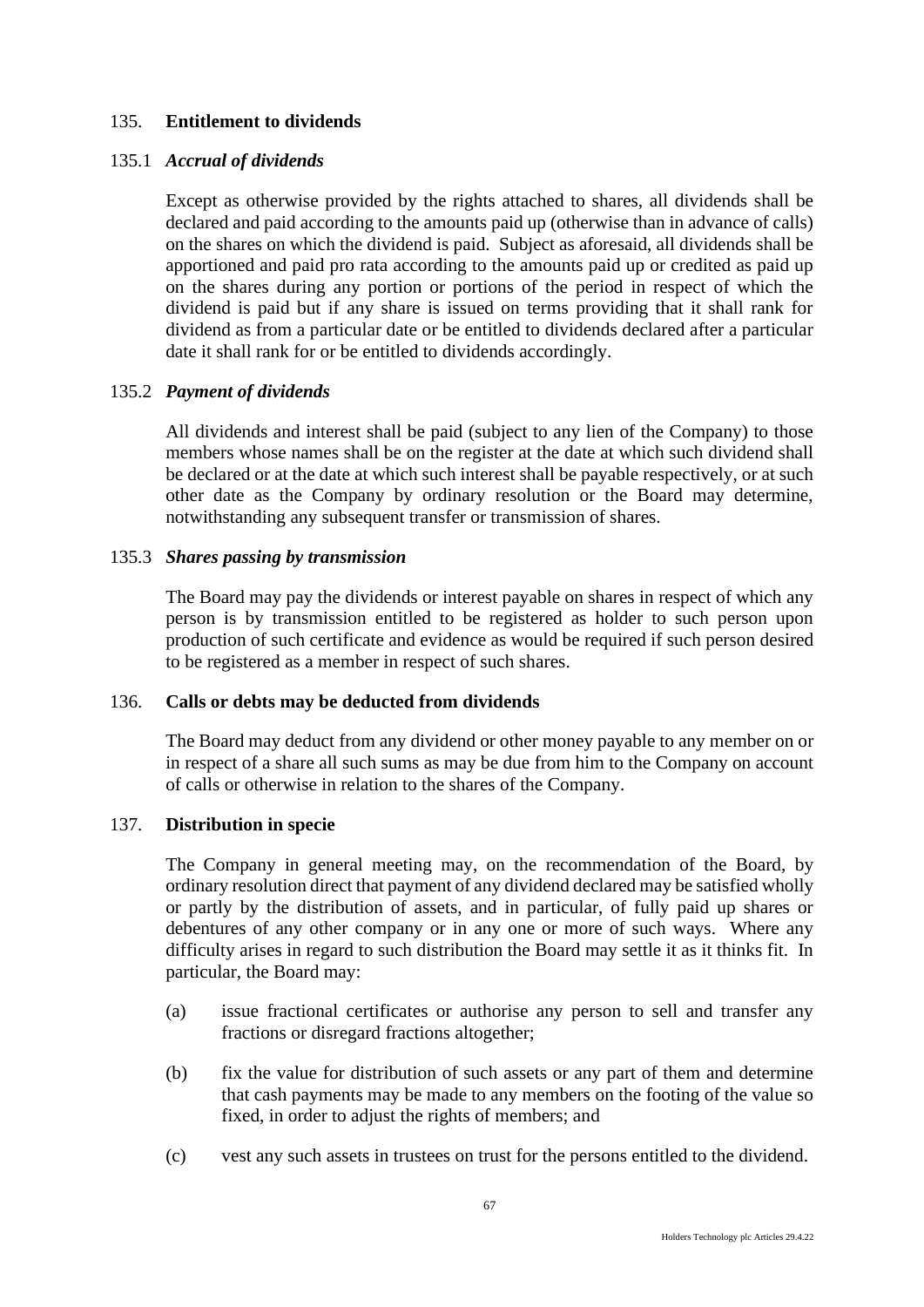### 138. **Dividends not to bear interest**

Unless otherwise provided by the rights attached to the share no dividend or other moneys payable by the Company or in respect of a share shall bear interest as against the Company.

### 139. **Method of payment**

### 139.1 *General provisions*

The Company may pay any dividend, interest or other sum payable in respect of a share in cash or by direct debit, bank transfer, cheque, dividend warrant or money order (or in respect of any uncertificated share through the Uncertificated System) and may send it by post or other delivery service to the registered address of the member or person entitled to it (or if two or more persons are holders of the share or are jointly entitled to it by reason of the death or bankruptcy of the member or otherwise by operation of law to the registered address of such of those persons as is first named in the Register) or to such person and such address as such member or person or persons may direct in writing. Every cheque, warrant or order is sent at the risk of the person entitled to the money represented by it and shall be made payable to the order of the person or persons entitled or, where an authority in that behalf shall have been received by the Company in such form as the Company shall consider sufficient, to such other person as the person or persons entitled may direct in writing. Payment of the cheque, warrant or order to the person entitled or the person specified in such authority shall be a good discharge to the Company. If any such cheque, warrant or order has or shall be alleged to have been lost, stolen or destroyed the Board may at the request of the person entitled to it issue a replacement cheque, warrant or order, subject to compliance with such conditions as to evidence and indemnity and the payment of out of pocket expenses of the Company in connection with the request as the Board may think fit. Any joint holder or other person jointly entitled to a share may give an effective receipt for any dividend or other moneys payable in respect of such share. Any such dividend, interest or other sum may also be paid by any other method as the Board considers appropriate. If the payment is made on behalf of the Company through the Uncertificated System the Company shall not be responsible for any default in accounting for such payment to the member or other person entitled to such payment by a bank or other financial intermediary of which the member or other person is a customer for settlement purposes in connection with the Uncertificated System.

## 139.2 *Payment in currencies other than sterling*

The Board may, at its discretion, make provisions to enable such member as the Board shall from time to time determine to receive dividends duly declared in a currency or currencies other than sterling. For the purposes of the calculation of the amount receivable in respect of any dividend, the rate of exchange to be used to determine the foreign currency equivalent of any sum payable as a dividend shall be such market rate selected by the Board as it shall consider appropriate at the close of business in London on the date which is the business day last preceding:

(a) in the case of a dividend to be declared by the Company in general meeting, the date on which the Board publicly announces its intention to recommend that specific dividend; and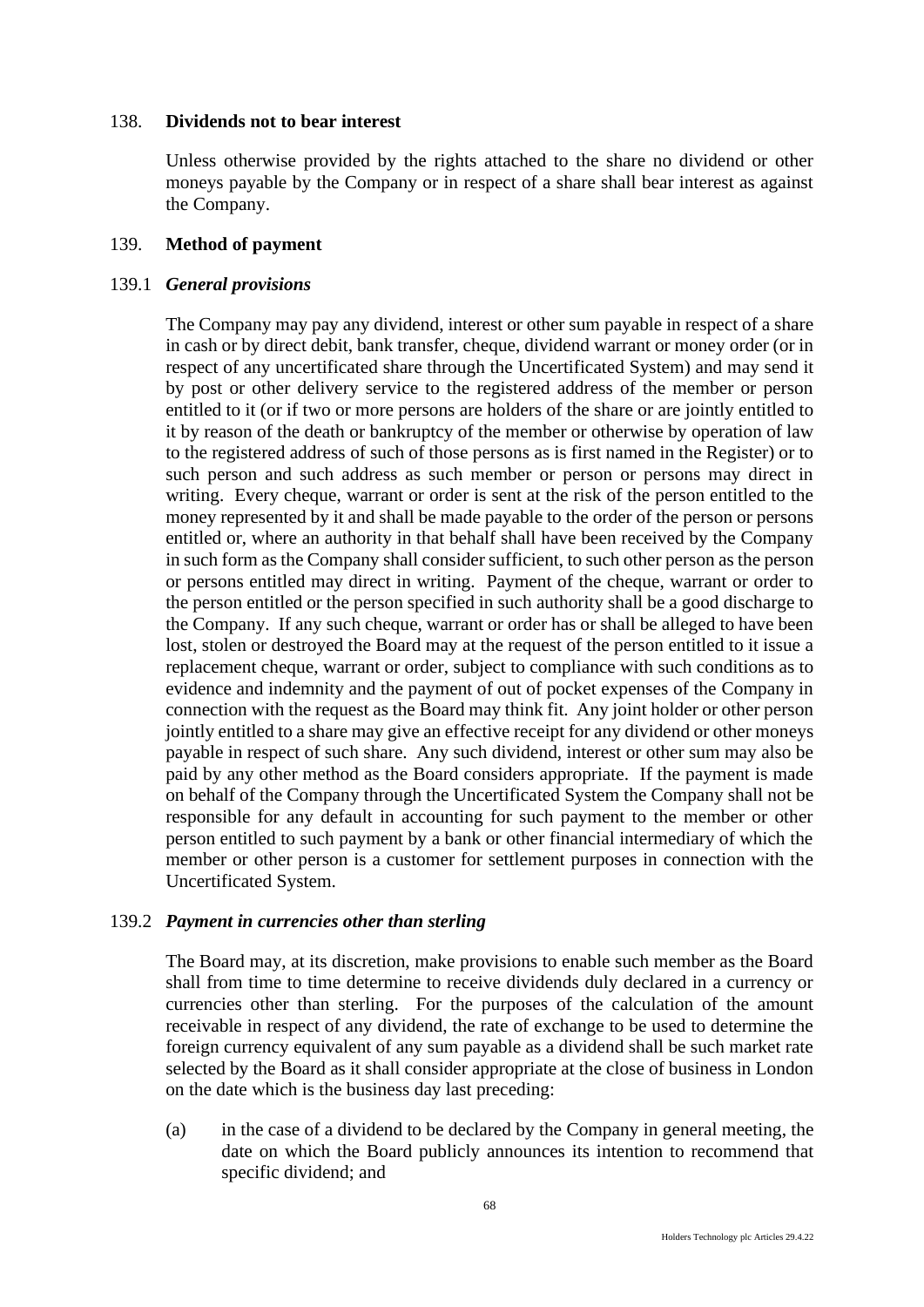(b) in the case of any other dividend, the date on which the Board publicly announces its intention to pay that specific dividend, provided that where the Board considers the circumstances to be appropriate it shall determine such foreign currency equivalent by reference to such market rate or rates or the mean of such market rates prevailing at such time or times or on such other date or dates, in each case falling before the time of the relevant announcement, as the Board may select.

# 139.3 *Payments through the Uncertificated System*

The Board may:

- (a) lay down procedures for making any payments in respect of uncertificated shares through the Uncertificated System;
- (b) allow any holder of uncertificated shares to elect to receive or not to receive any such payment through the Uncertificated System; and
- (c) lay down procedures to enable any such holder to make, vary or revoke any such election;

The Company may make, or procure the making of, any payment in respect of a member's uncertificated shares through the Uncertificated System in accordance with any authority given to the Company to do so (whether in writing, through the Uncertificated System or otherwise) by or on behalf of the member in a form satisfactory to the Board. The making of such payment in accordance with such authority shall be a good discharge to the Company.

## 140. **Uncashed dividends**

If cheques, warrants or orders for dividends or other sums payable in respect of a share sent by the Company to the person entitled thereto by post are returned to the Company undelivered or left uncashed on two consecutive occasions the Company shall not be obliged to send any further dividends or other moneys payable in respect of that share due to that person until he notifies the Company of an address to be used for the purpose.

## 141. **Unclaimed dividends**

All dividends, interest or other sum payable and unclaimed for 12 months after having become payable may be invested or otherwise made use of by the Board for the benefit of the Company until claimed and the Company shall not be constituted a trustee in respect thereof. All dividends unclaimed for a period of 12 years after having become due for payment shall (if the Board so resolves) be forfeited and shall revert to the Company.

### 142. **Waiver of dividends**

The waiver in whole or in part of any dividend on any share by any document (whether or not under seal) shall be effective only if such document is signed by the shareholder (or the person entitled to the share in consequence of the death, bankruptcy or mental disorder of the holder or otherwise by operation of law) and delivered to the Company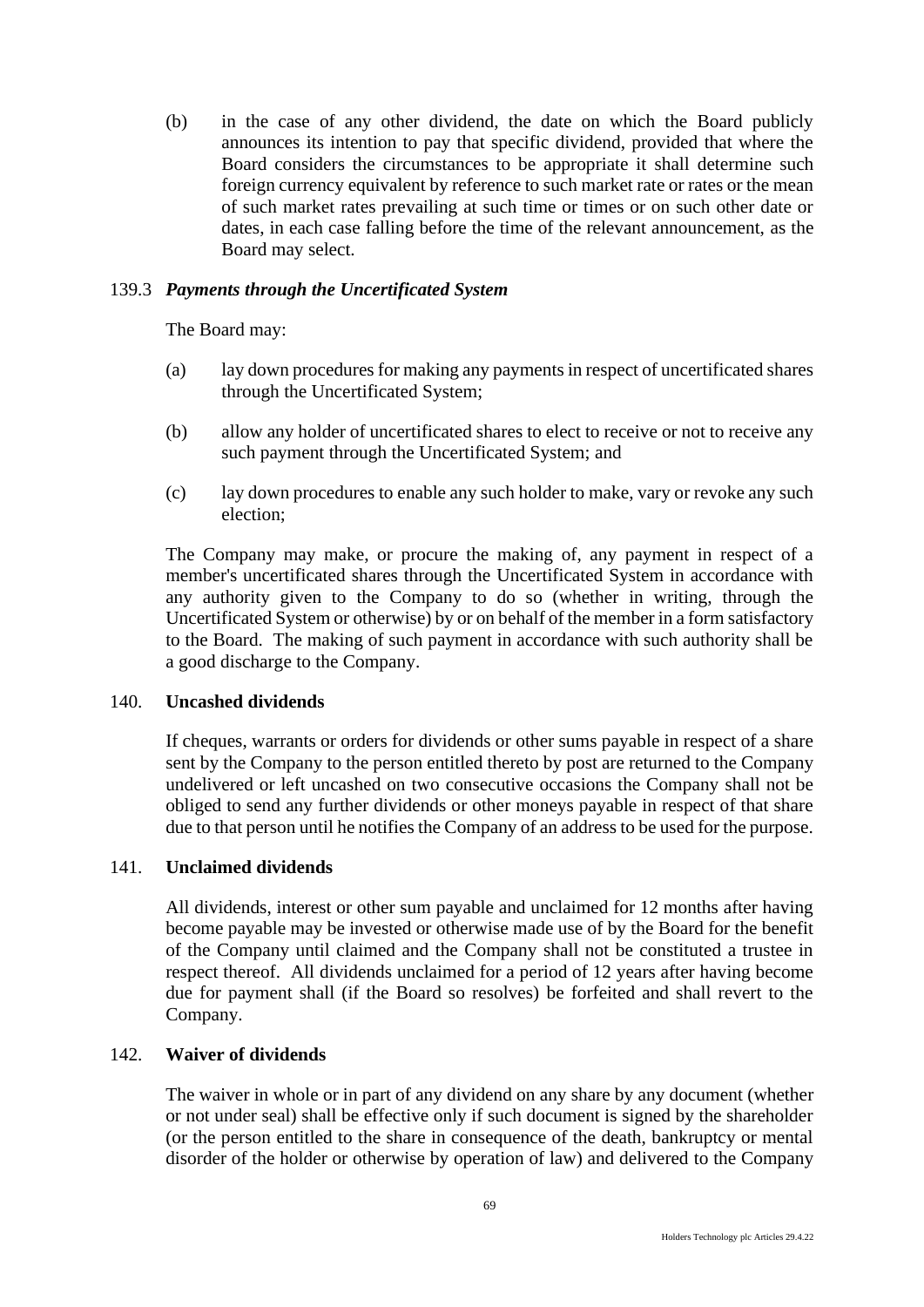and only if or to the extent that the same is accepted as such or acted upon by the Company.

# 143. **Payment of scrip dividends**

## 143.1 *Authority to pay scrip dividends*

The Board may with the prior authority of an ordinary resolution of the Company and subject to such conditions as the Board may determine, provided that the Company has sufficient unissued shares and undistributed profits or reserves to give effect to it, offer to any holders of Ordinary Shares the right to elect to receive Ordinary Shares credited as fully paid, in whole or in part instead of cash in respect of the whole or some part (to be determined by the Board) of any dividend specified by the ordinary resolution. The following provisions shall apply:

- (a) the said resolution may specify a particular dividend, or may specify all or any dividends declared within a specified period or periods but such period may not end later than the beginning of the fifth annual general meeting following the date of the meeting at which such resolution is passed;
- (b) the entitlement of each holder of Ordinary Shares to new Ordinary Shares shall be such that the relevant value of the entitlement shall, unless the Board otherwise determines, be as nearly as possible equal to the cash amount (disregarding any tax credit) of the dividend that such holder would have received by way of dividend. For this purpose "**relevant value**" shall be calculated by reference to the average of the middle market quotations for the Ordinary Shares on the London Stock Exchange, as derived from the Daily Official List, for the day on which the Ordinary Shares are first quoted "ex" the relevant dividend and the four subsequent dealing days, or in such other manner as the Board may determine on such basis as it considers to be fair and reasonable. A certificate or report by the Auditors as to the amount of the relevant value in respect of any dividend shall be conclusive evidence of that amount and in giving such a certificate or report the Auditors may rely on advice or information from such brokers or other sources of information as they think fit;
- (c) no fractions of a share shall be allotted and the Directors may make such provision as they think fit for dealing with the case of shares otherwise becoming distributable in fractions including provisions whereby, in whole or in part, the benefit of the fractional entitlements accrues to the Company rather than to the members concerned;
- (d) the Directors may specify a minimum number of Ordinary Shares in respect of which the right of election may be exercised;
- (e) the Board shall, after determining the basis of allotment, notify the holders of Ordinary Shares in writing of the right of election offered to them and specify the procedure to be followed and place at which and the latest time by which (being at least 21 clear days after the despatch of the notice) elections must be lodged in order to be effective. A form of election lodged in respect of a particular dividend in relation to which the Directors have announced their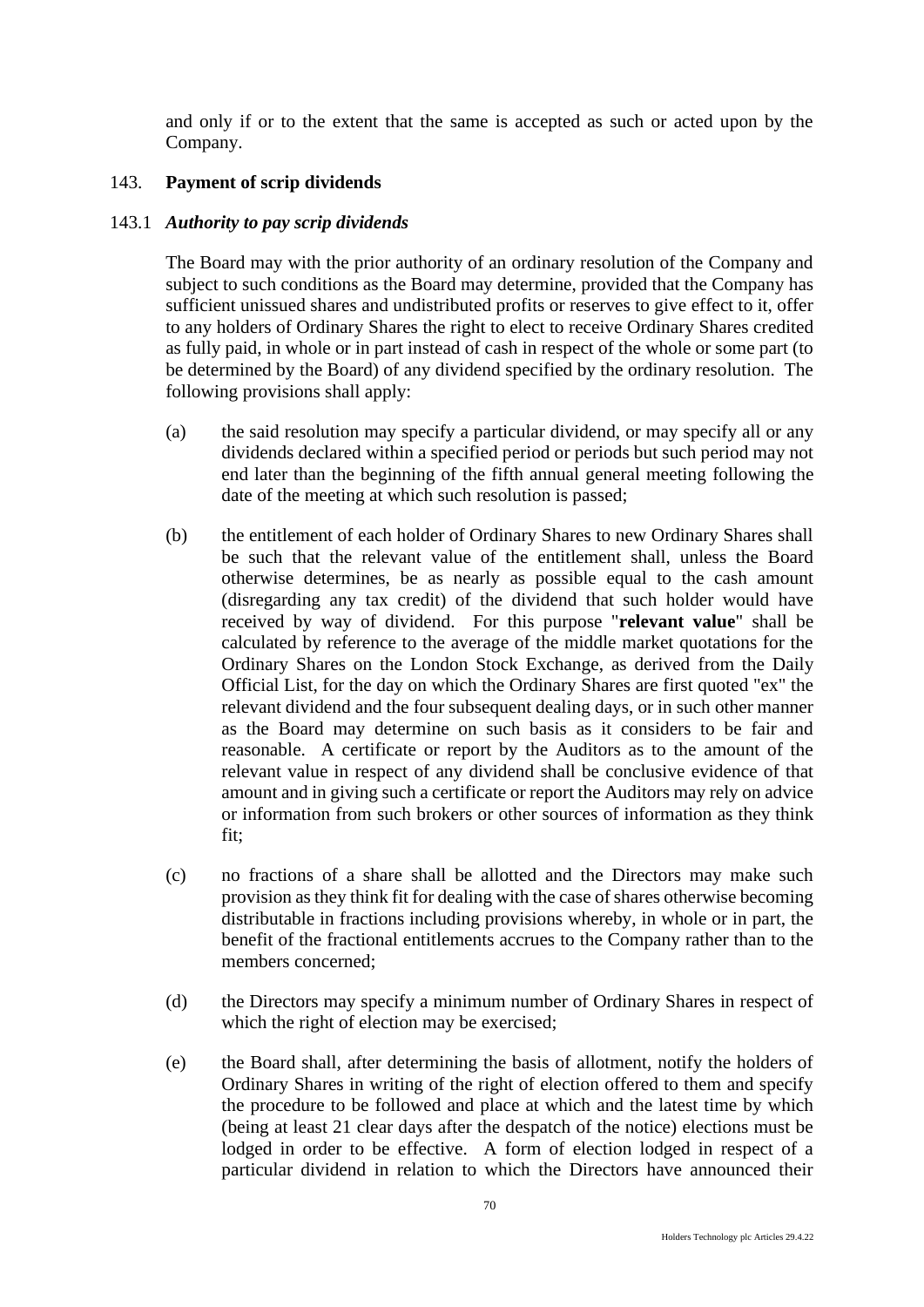intention to offer elections may not be revoked as regards the said dividend unless prior to the latest time specified by the Directors for lodgement of elections in respect of the said dividend written notice of revocation is lodged at the place specified by the Directors as aforesaid;

- (f) the Board may exclude from any offer or impose any restrictions on any holders of Ordinary Shares or any Ordinary Shares on which dividends are payable in foreign currency as they think necessary or desirable where the Board considers that the making of the offer to them or in respect of such shares would or might involve the contravention of the laws of any territory or that such exclusions or restrictions are necessary or expedient;
- (g) the Board may determine that every duly effected election in respect of any Ordinary Shares shall be binding on every successor in title to their holder;
- (h) the dividend (or that part of the dividend in respect of which a right of election has been offered) shall not be payable on Ordinary Shares in respect of which an election has been duly made (the **"elected Ordinary Shares**") and instead additional Ordinary Shares shall be allotted to the holders of the elected Ordinary Shares on the basis of allotment determined as aforesaid. For such purpose the Board may capitalise out of any amount for the time being standing to the credit of any reserve or fund (including any share premium account or capital redemption reserve) or of any of the profits which could otherwise have been applied in paying dividends in cash as the Board may determine, a sum equal to the aggregate nominal amount of the additional Ordinary Shares to be allotted on that basis and apply it in paying up in full the appropriate number of unissued Ordinary Shares for allotment and distribution to the holders of the elected Ordinary Shares on that basis. A Board resolution capitalising any part of such reserve or fund or profits shall have the same effect as if such capitalisation had been declared by ordinary resolution of the Company in accordance with Article 145 (Capitalisation of reserves) and in relation to any such capitalisation the Board may exercise all the powers conferred on them by Article 145 (Capitalisation of reserves) without need of such ordinary resolution;
- (i) the additional Ordinary Shares so allotted shall rank pari passu in all respects with each other and with the fully paid Ordinary Shares in issue on the record date for the dividend in respect of which the right of election has been offered except that they will not rank for any dividend or other distribution or other entitlement (including the relevant dividend and the share election in lieu of such dividend) which has been declared, paid or made by reference to such record date or any earlier record date; and
- (j) the Board may terminate, suspend or amend any offer of the right to elect to receive Ordinary Shares in lieu of any cash dividend at any time (whether temporarily or otherwise) and shall not proceed with any election unless the Company has sufficient unissued shares authorised for issue and sufficient reserves or funds that may be capitalised to give effect to it after the basis of allotment is determined.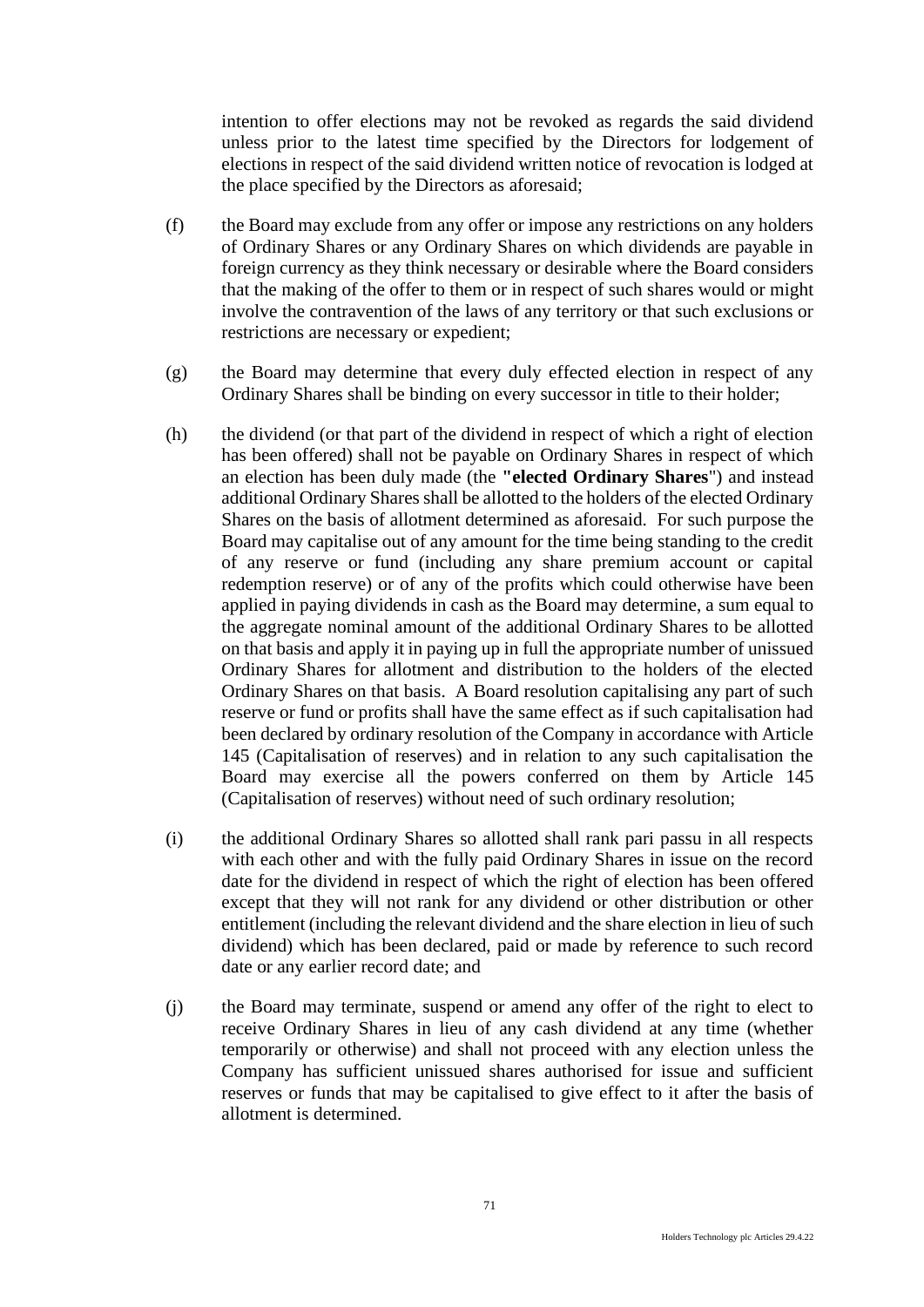## 143.2 *Election mandates*

The Board may also from time to time establish or vary a procedure for election mandates, under which a holder of Ordinary Shares may elect to receive Ordinary Shares credited as fully paid instead of cash in respect of all or certain future rights offered to that holder under this Article until the election mandate is revoked in accordance with any such procedure.

## 143.3 *Admission of shares*

The Company shall apply to the relevant regulatory authority for the additional Ordinary Shares so allotted to be admitted to the recognised investment exchange(s) and securities list(s) to which the Company's existing issued Ordinary Shares are admitted.

#### 143.4 *Directors' powers*

The Directors shall have power to do all acts and things as they consider necessary or expedient to give effect to this Article.

### 144. **Reserves**

The Board may, before recommending any dividend (whether preferential or otherwise) carry to reserves out of the profits of the Company such sums as it thinks fit. All sums standing to reserves may be applied from time to time, at the discretion of the Board, for any other purpose to which the profits of the Company may properly be applied and pending such application may either be employed in the business of the Company or be invested in such investments as the Board thinks fit and so that it shall not be necessary to keep any investment constituting the reserve separate or distinct from any other investment of the Company. The Board may divide the reserve into such special funds as it thinks fit and may consolidate into one fund any special fund or any part of any special fund into which the reserve may have been divided as it thinks fit. Any sum which the Board may carry to reserve out of the unrealised profit of the Company shall not be mixed with any reserve to which profits available for distribution have been carried. The Board may also, without placing the same to reserve, carry forward any profit which it may think prudent not to distribute.

## 145. **Capitalisation of reserves**

The Board may with the authority of an ordinary resolution of the Company:

- (a) subject as provided in this Article, resolve to capitalise any profits of the Company not required for paying any preferential dividend (whether or not they are available for distribution) or any sum standing to the credit of any reserve or fund of the Company which is available for distribution or standing to the credit of share premium account or capital redemption reserve or other undistributable reserve;
- (b) appropriate the sum resolved to be capitalised on the date specified in the resolution to the holders of Ordinary Shares in proportion to the nominal amount of the shares (whether or not fully paid) held by them respectively which would entitle them to participate in a distribution of that sum if the shares were fully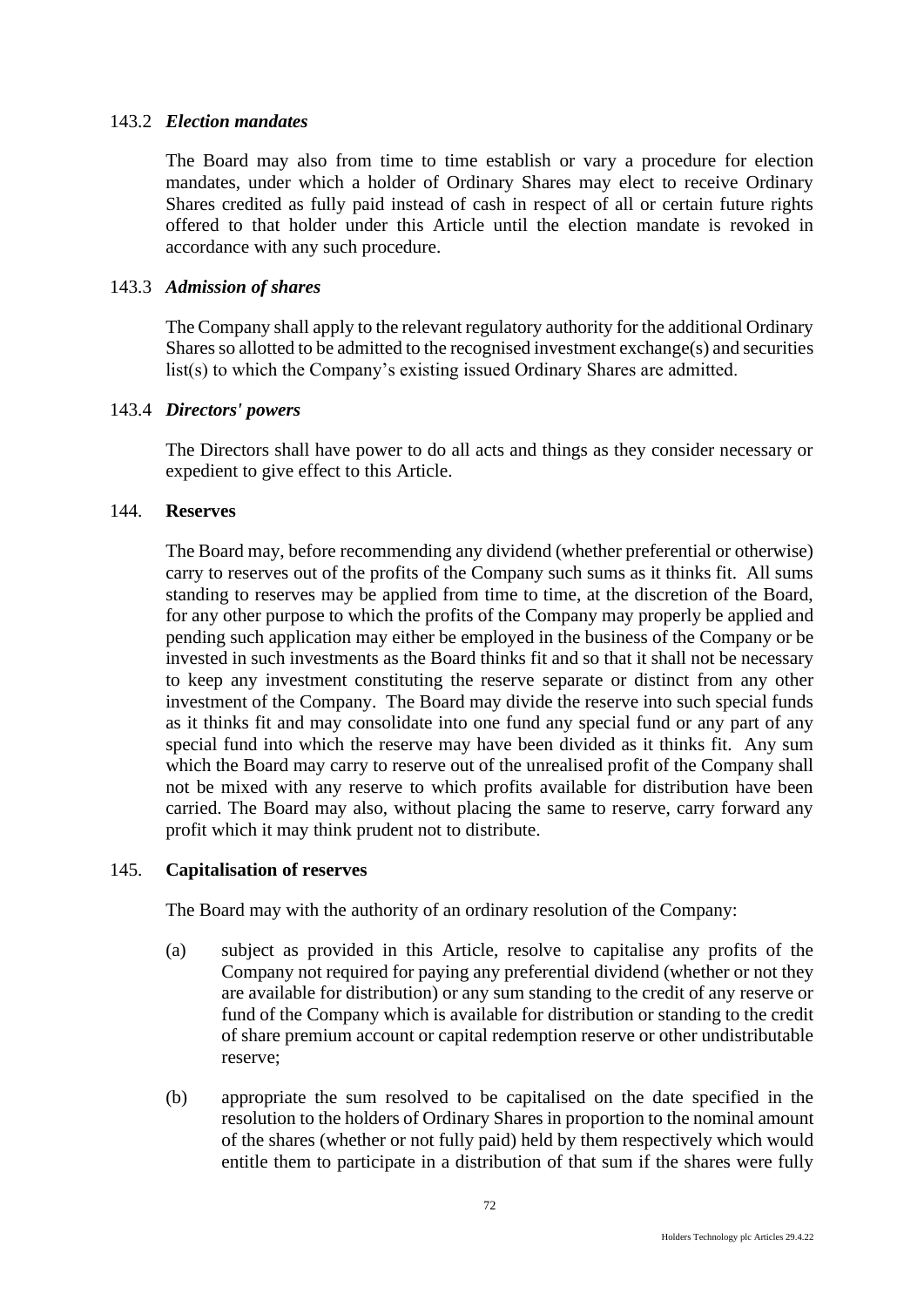paid and the sum was then distributable and was distributed by way of dividend, and apply such sum on their behalf either in or towards paying up the amount, if any, for the time being unpaid on any share held by them respectively and/or in paying up in full unissued shares or debentures of the Company of a nominal amount equal to that sum and allot the shares or debentures credited as fully paid to those holders of Ordinary Shares or as they may direct in those proportions or partly in one way and partly in the other provided that:

- (i) the share premium account, the capital redemption reserve, any other undistributable reserve and any profits which are not available for distribution may, for the purposes of this Article, only be applied in paying up unissued shares to be allotted to holders of Ordinary Shares credited as fully paid; and
- (ii) in a case where any sum is applied in paying amounts for the time being unpaid on any shares of the Company or in paying up in full debentures of the Company, the amount of the net assets of the Company at that time is not less than the aggregate of the called up share capital of the Company and its undistributable reserves as shown in the latest audited accounts of the Company or such other accounts as may be relevant and would not be reduced below that aggregate by the payment of it;
- (c) resolve that any shares so allotted to any member in respect of a holding by him of any partly paid shares shall, so long as such shares remain partly paid, rank for dividends only to the extent that such partly paid shares rank for dividends;
- (d) make such provision by the issue of fractional certificates (or by ignoring fractions or by accruing the benefit of it to the Company rather than to the holders of Ordinary Shares concerned) or by payment in cash or otherwise as it thinks fit in the case of shares or debentures becoming distributable in fractions;
- (e) authorise any person to enter on behalf of all the holders of Ordinary Shares concerned into an agreement with the Company providing for either:
	- (i) the allotment to them respectively, credited as fully paid up, of any shares or debentures to which they may be entitled on such capitalisation; or
	- (ii) the payment up by the Company on behalf of such holders by the application to it of their respective proportions of the reserves or profits resolved to be capitalised of the amounts or any part of the amounts remaining unpaid on their existing shares

(any agreement made under such authority being effective and binding on all such holders); and

(f) generally do all acts and things required to give effect to such resolution.

# 146. **Record dates**

Notwithstanding any other provision of these Articles but subject always to the provisions of the Acts and without prejudice to the rights attached to any shares, the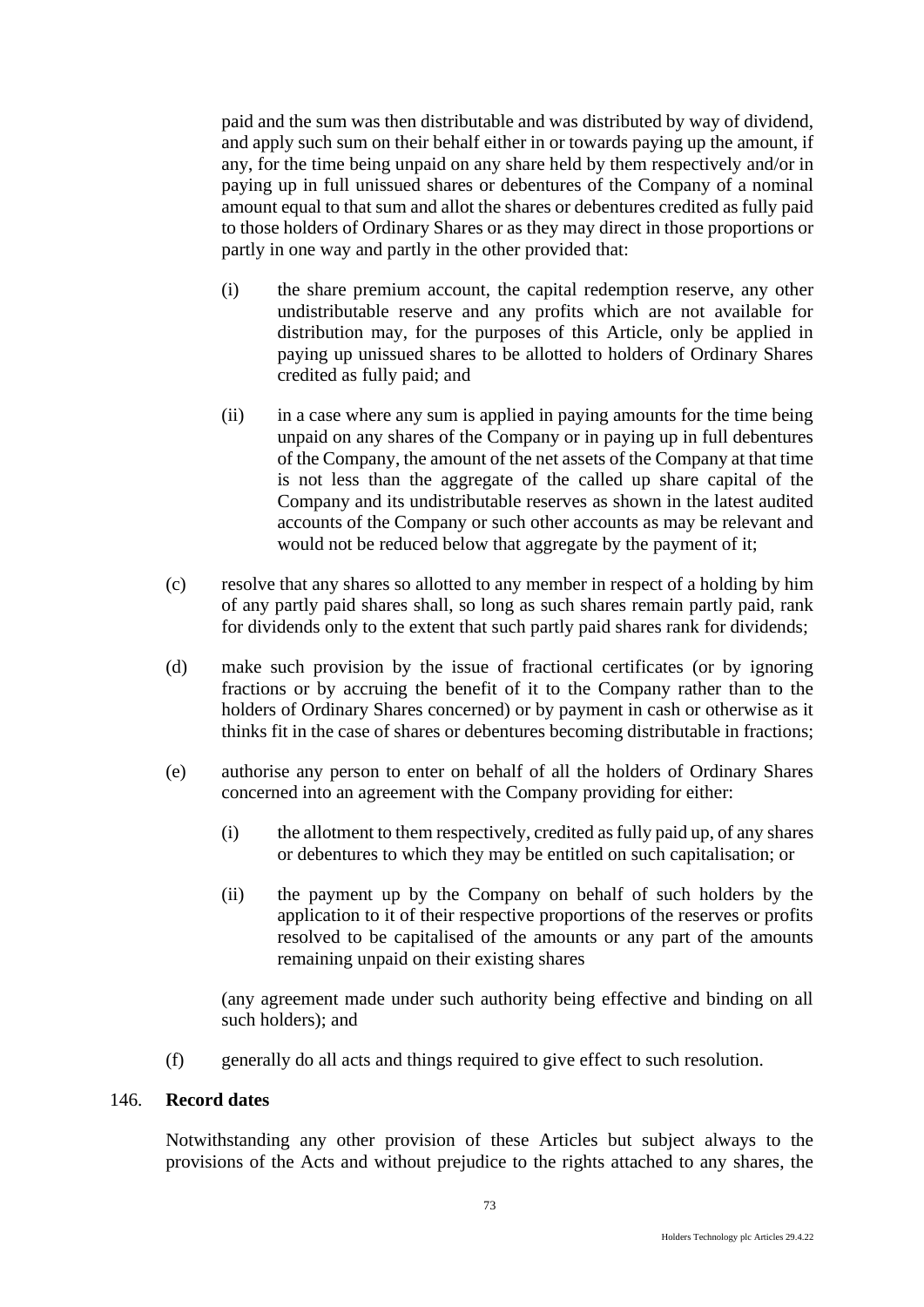Company or the Board may fix any date (the **"record date"**) as the date at the close of business (or such other time as the Board may determine) on which persons registered as the holders of shares or other securities shall be entitled to receipt of any dividend, distribution, interest, allotment, issue, notice, information, document or circular. Such record date may be on or at any time within six months before any date on which such dividend, distribution, interest, allotment, issue, notice, information, document or circular is declared, paid or made but without prejudice to the rights inter se in respect of the same of transfers and transferees of any such shares or other securities. In the absence of a record date being fixed, entitlement to any dividend, distribution, allotment or issue shall be determined by reference to the date on which the dividend is declared or the distribution, allotment or issue is made.

## **V. Accounts**

## 147. **Accounting records**

The Board shall cause accounting records to be kept in accordance with the provisions of the Acts and shall keep such other books and registers as are necessary to comply with the provisions of the Acts.

### 148. **Inspection of records**

The accounting records shall be kept at the registered office or (subject to the provisions of the Acts) at such other place in United Kingdom as the Board thinks fit. No member (other than a Director) shall have any right to inspect any accounting record or other document of the Company unless he is authorised to do so by statute, by order of the Court, by the Board or by ordinary resolution of the Company. Such records shall always be open for inspection by officers of the Company.

#### 149. **Accounts to be sent to members**

Except as provided in Article 150 (Summary financial statements), a printed copy of the Directors' and Auditor's reports accompanied by printed copies of the annual accounts (including every document required by law to be comprised in them or annexed or attached to them) shall not less than 21 clear days before the meeting before which they are to be laid, be delivered or sent by post to every member and holder of debentures of the Company and to the Auditors and to every other person who is entitled to receive notice of general meetings. However, this Article shall not require a copy of those documents to be sent to any person who under the provisions of these Articles is not entitled to receive notices from the Company or of whose address the Company is unaware or to any holder of debentures of whose address the Company is unaware or to more than one of the joint holders of any shares or debentures. Any member to whom such documents are sent shall be entitled to receive a further copy, free of charge, on application at the office. If all or any of the shares in or debentures of the Company are listed or dealt in on any stock exchange, there shall at the same time be forwarded to the secretary of that stock exchange such number of copies of each of those documents as the regulations of that stock exchange may require.

#### 150. **Summary financial statements**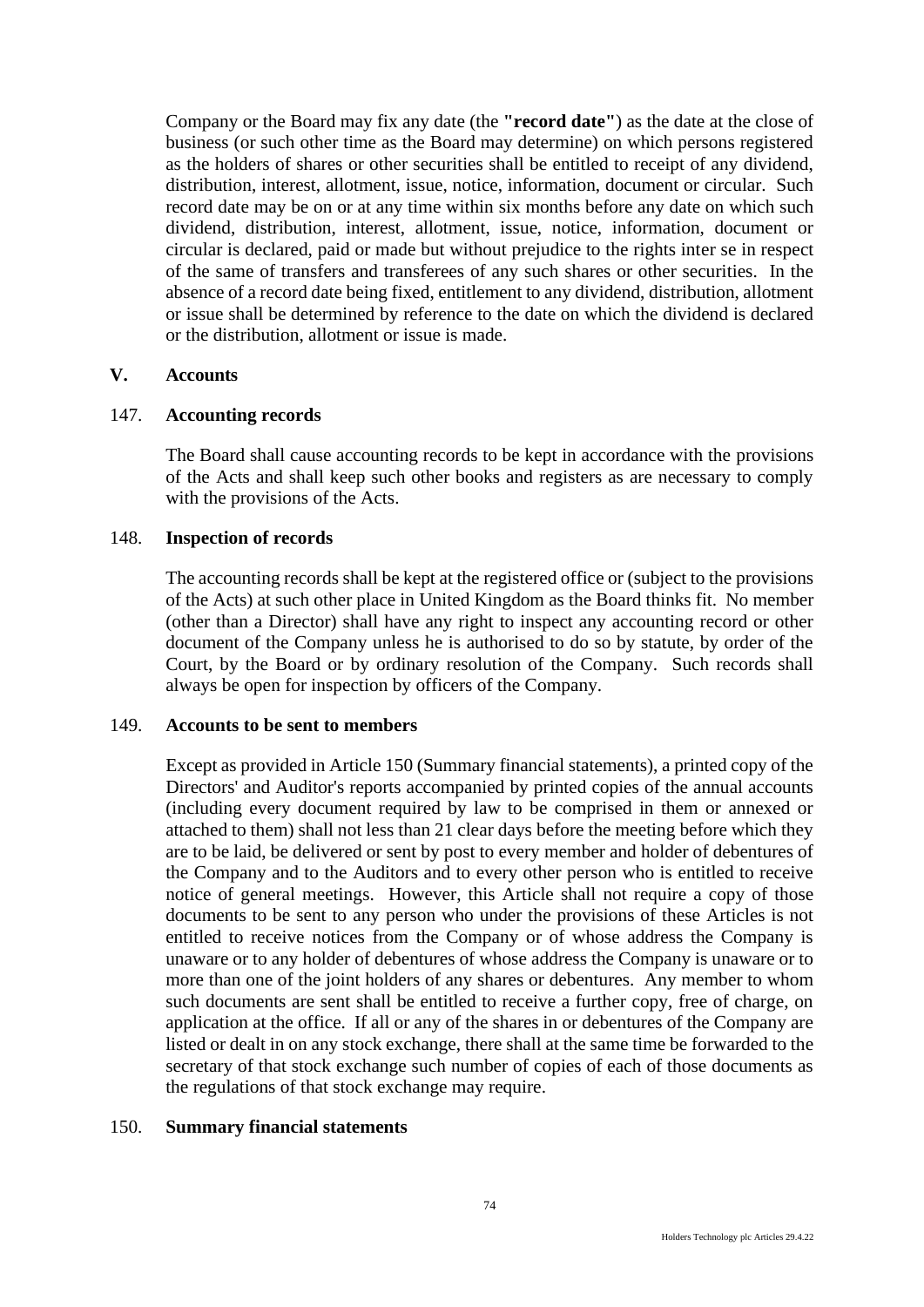The Company may, in accordance with and subject to the provisions of Sections 426 to 429 (inclusive), CA2006 (to the extent applicable to the Company) and any regulations made under it, send a summary financial statement to any member instead of or in addition to the documents referred to in Article 149 (Accounts to be sent to members). Where it does so, the statement shall be delivered or sent by post to the member not less than 21 clear days before the meeting before which those documents are to be laid.

# **W. Destruction and authentication of documents**

## 151. **Destruction of documents**

## 151.1 *Documents which may be destroyed*

The Company may destroy:

- (a) any instrument of transfer after six years from the date on which it is registered;
- (b) any dividend mandate or any variation or cancellation thereof or any notification of change of name or address after two years from the date on which it is recorded;
- (c) any registered certificate for debentures or representing any other form of securities after one year from the date on which it is cancelled;
- (d) any other document on the basis of which any entry in the Register is made after six years from the date on which an entry was first made in the Register in respect of it;
- (e) all paid dividend warrants and cheques at any time after the expiration of one year from the date of actual payment thereof; and
- (f) all instruments of proxy which have been used for the purpose of a poll at any time after the expiration of one year from the date of such use and all instruments of proxy which have not been used for the purpose of a poll at any time after one month from the end of the meeting to which the instrument of proxy relates and at which no poll was demanded,

provided that the Company may destroy any such type of document after such shorter period as the Board may determine if a copy of such document is retained on microfilm or other similar means which shall not be destroyed before the expiration of the relevant period and provided that adequate precautions against falsification and to share reproduction are taken.

## 151.2 *Presumption in respect of destroyed documents*

It shall be conclusively presumed in favour of the Company that every entry in the Register purporting to have been made on the basis of a document so destroyed was duly and properly made, that every instrument of transfer so destroyed was duly registered, that every share certificate so destroyed was a valid and effective certificate duly cancelled, that every other document so destroyed had been properly dealt with in accordance with its terms and was valid and effective in accordance with the particulars in the records of the Company, provided that: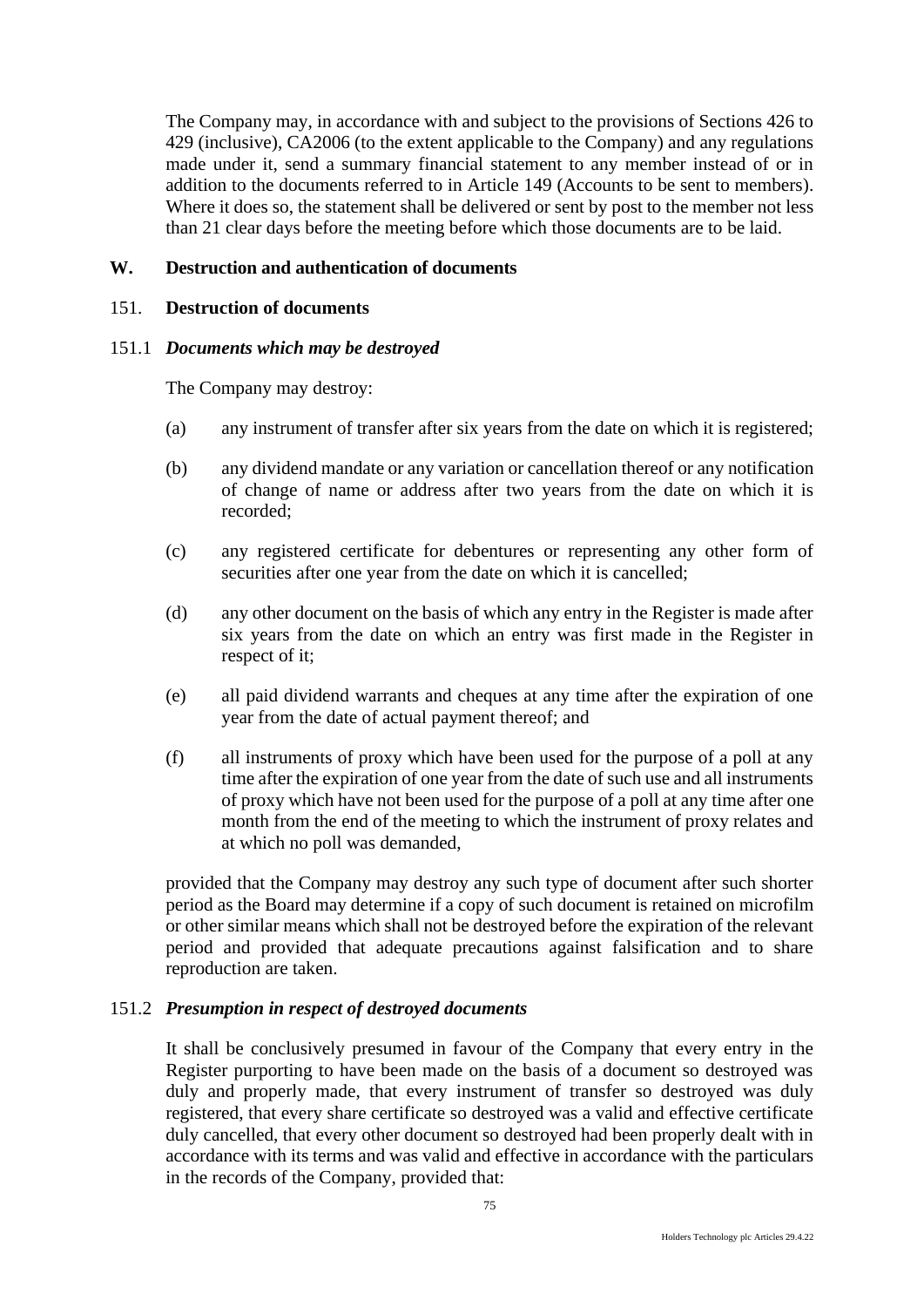- (a) this Article 151 shall apply only to the destruction of a document in good faith and without notice of any claim (regardless of the parties to it) to which the document might be relevant;
- (b) nothing in this Article 151 shall be construed as imposing on the Company any liability in respect of the destruction of any such document or otherwise than as provided for in this Article 151 which would not attach to the Company in the absence of this Article 151; and
- (c) references in this Article 151 to the destruction of any document include references to the disposal of it in any manner.

## 152. **Authentication of documents**

## 152.1 *Power to authenticate*

Any Director or the Secretary or any person appointed by the Board for the purpose shall have power to authenticate:

- (a) any documents affecting the constitution of the Company;
- (b) any resolutions passed by the Company or the Directors or any committee; and
- (c) any books, records, documents and accounts relating to the business of the Company,

and to certify copies of them or extracts from them as true copies or extracts and where any books, records, documents or accounts are elsewhere than at the Registered Office, the local manager or other officer of the Company having the custody of them shall be deemed to be a person appointed by the Board as aforesaid.

## 152.2 *Conclusive evidence*

A document purporting to be a copy of a resolution, or an extract from the minutes of a meeting, of the Company or of the Directors or any committee which is certified as aforesaid shall be conclusive evidence in favour of all persons dealing with the Company in reliance on them that such resolution has been duly passed or, as the case may be, that any minute so extracted is a true and accurate record of proceedings at a duly constituted meeting.

## 152.3 *Signature or authentication of documents sent by electronic means*

Where these Articles require a notice or other document to be signed or authenticated by a member or other person then any notice or other document sent or supplied in electronic form is sufficiently authenticated in any manner as may be approved by the Directors. The Directors may designate mechanisms for validating any such notice or other document, and any such notice or other document not so validated by use of such mechanisms shall be deemed not to have been received by the Company.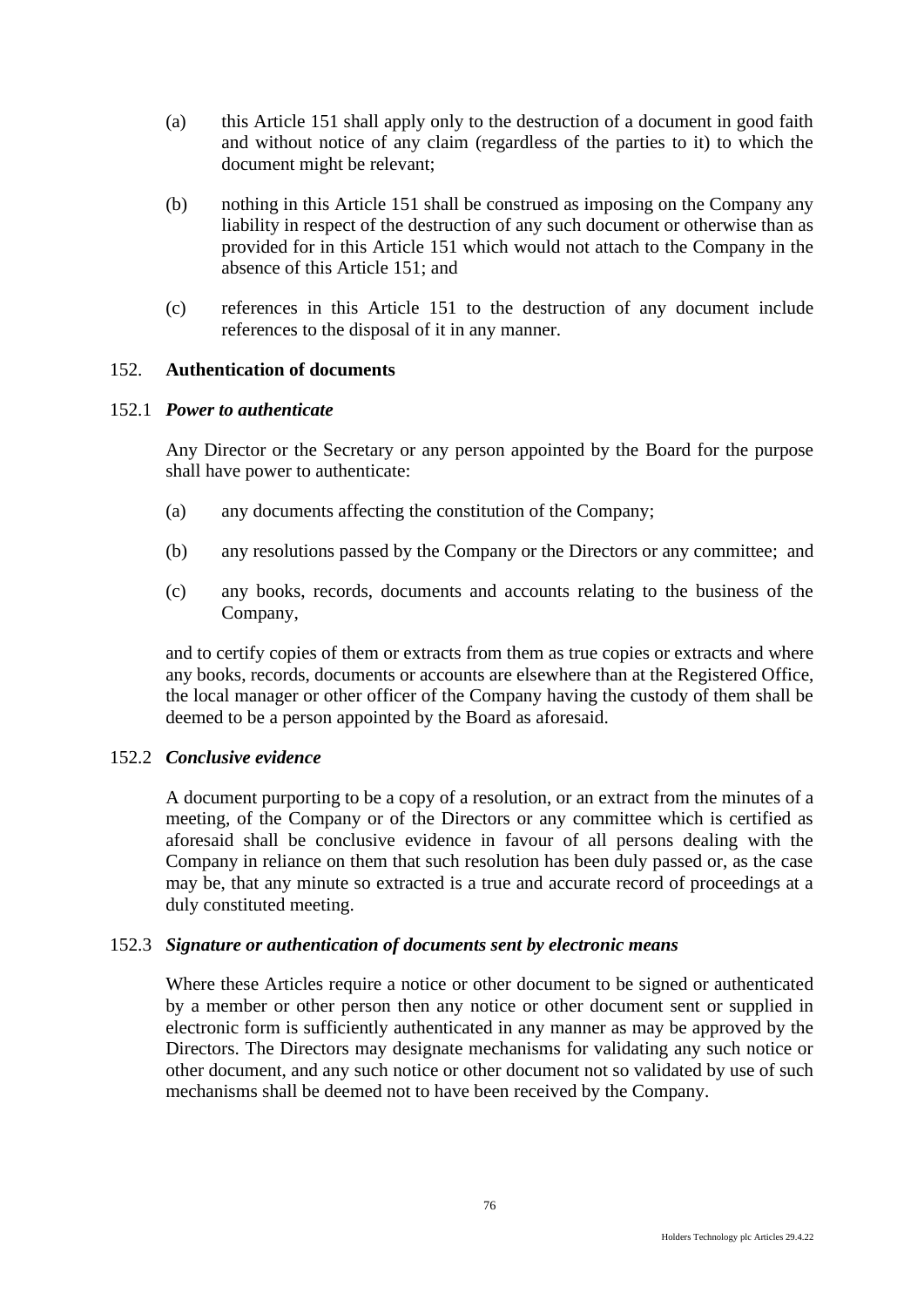# **X. Communications**

## 153. **Method of communications**

Subject to the provisions of the Acts, any document or information required or authorised to be sent or supplied by the Company to any member or any person pursuant to these Articles, the Companies Acts or any other rules or regulations to which the Company may be subject, may be sent or supplied in hard copy form, in electronic form, by means of a website or in any other way in which documents or information may be sent or supplied by or to the Company pursuant to the Acts. The provisions of the CA2006 which apply to sending or supplying a document or information required or authorised to be sent or supplied by the Companies Acts by making it available on a website shall, mutatis mutandis, apply to the sending or supplying of any document or information required or authorised to be sent by the Company's Articles of Association or any other rules or regulations to which the Company may be subject by making it available on a website.

# 154. **Communications by members to the Company**

# 154.1 *Communications by members to the Company in hard copy form*

A document or information is validly sent or supplied by a member to the Company in hard copy form if it is sent or supplied by hand or by post (in a prepaid envelope containing the document or information) in either case to:

- (a) an address specified by the Company for the purpose;
- (b) the Registered Office; or
- (c) an address to which any provision of the Acts authorises the document or information to be sent or supplied.

## 154.2 *Communications by members to the Company in electronic form*

A document or information is validly sent or supplied by a member to the Company in electronic form if the Company has either agreed (generally or specifically) that the document or information may be sent or supplied in that form and has not revoked that agreement or the Company is deemed to have so agreed by a provision of the Acts provided that, where the document or information is sent or supplied:

- (a) by electronic means, it must be sent or supplied to an address specified for the purpose by the Company (generally or specifically) or deemed by a provision of the Acts to have been specified; or
- (b) by hand or by post, it must be sent or supplied to an address to which it could be validly sent if it were in hard copy form (and, if by post it must be in a prepaid envelope containing the document or information).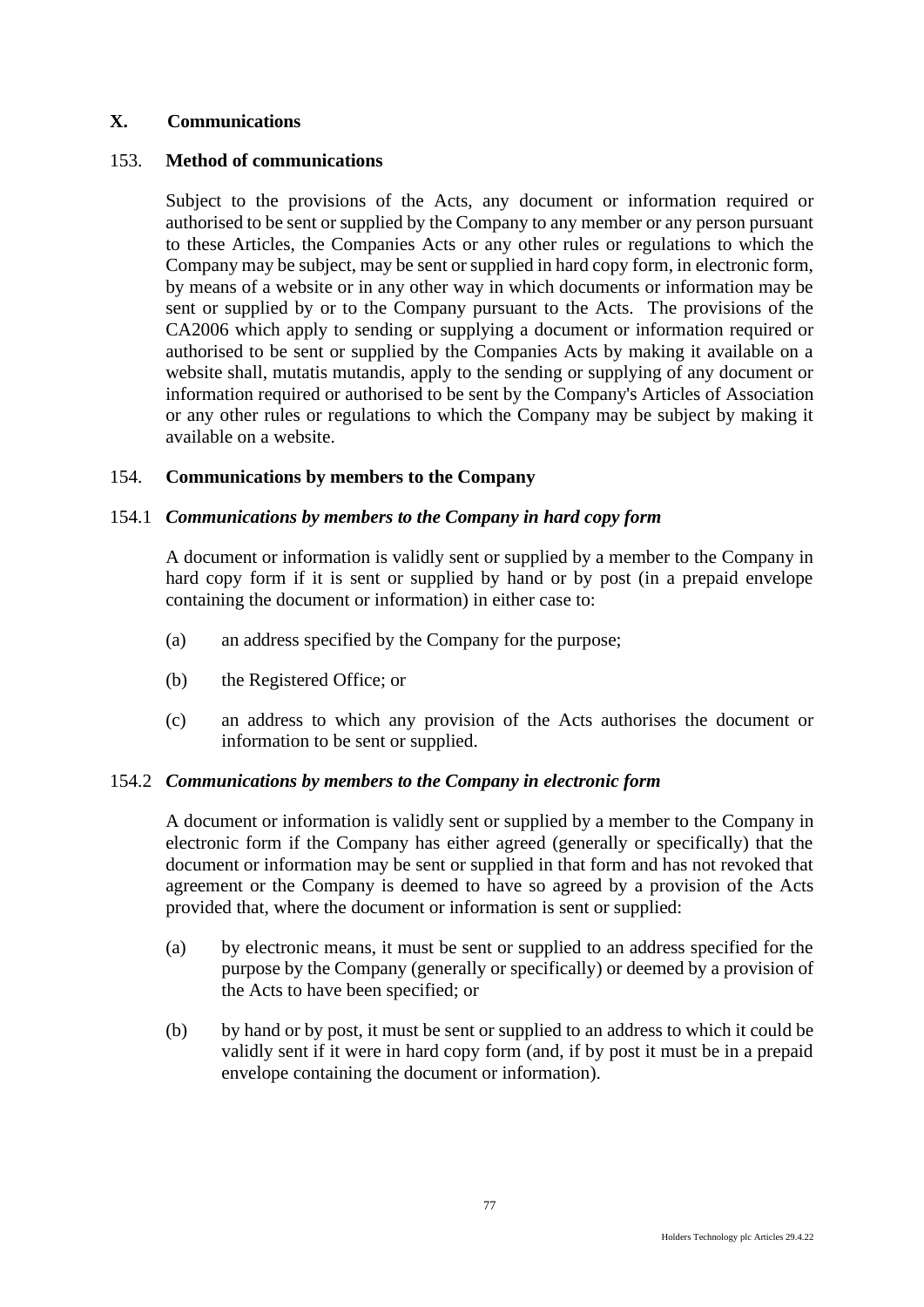## 154.3 *Communications by members to the Company by other means*

A document or information that is sent or supplied by a member to the Company otherwise than in hard copy form or electronic form is validly sent or supplied if done so in a form or manner that has been agreed by the Company.

### 155. **Communication by the Company to members**

### 155.1 *Communications by the Company to members in hard copy form*

A document or information is validly sent or supplied by the Company to a member in hard copy form if it is:

- (a) handed to the member; or
- (b) sent or supplied by hand or by post (in a prepaid envelope containing the document or information):
	- (i) to an address specified for the purpose by the member;
	- (ii) to his address as shown in the Register; or
	- (iii) to an address to which any provision of the Acts authorises the document or information to be sent or supplied,

provided that where the Company is unable to obtain an address falling within subparagraph (b), the document or information may, subject to any contrary provision in these Articles, be sent or supplied to the member's last address known to the Company.

#### 155.2 *Communications by the Company to members in electronic form*

A document or information is validly sent or supplied by the Company to a member in electronic form if such member has agreed (generally or specifically) that the document or information may be sent or supplied in that form and has not revoked that agreement (or, being a company, is deemed to have so agreed by a provision in the Acts), provided that where such document or information is sent or supplied:

- (a) by hand or by post (in which case it must be in a prepaid envelope containing the document or information), it must be:
	- (i) handed to the member; or
	- (ii) sent or supplied to an address to which it could be validly sent if it were in hard copy form; or
- (b) by electronic means, it must be sent or supplied to an address specified for the purpose by the member (generally or specifically) (or, being a company, is deemed to have been so specified by a provision of the Acts).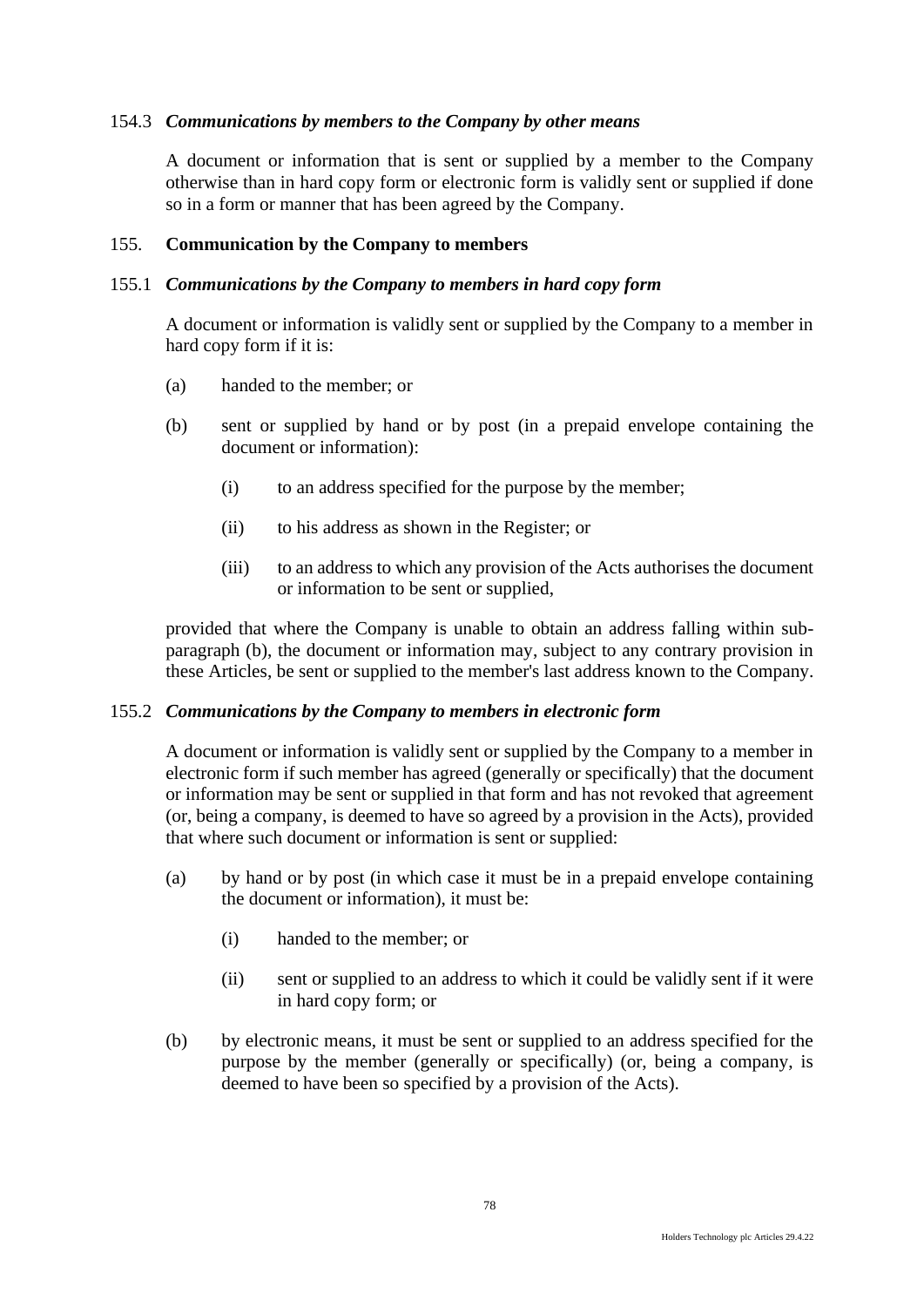## 155.3 *Communications by the Company to members by means of a website*

A document or information is validly sent or supplied by the Company to a member if it is made available on a website, provided that the member has been asked individually by the Company to agree that the Company may send or supply documents or information generally, or the documents or information in question, to him by means of a website and the Company has not received a response within the period of 28 days beginning with the date in which the Company's request was sent out (provided that such request by the Company stated clearly what the effect of failure to respond would be and was not sent out less than 12 months after any previous request by the Company to such member in respect of the same or a similar class of documents or information), and provided always that such document or information is made available in a form and by a means that the Company reasonably considers will enable the recipient to read it (as construed in accordance with paragraph 12 of part 4 of Schedule 5 to the CA2006) and retain a copy of it.

## <span id="page-83-0"></span>155.4 *Notification of availability on website*

Where (to the extent permitted by these Articles, the Acts or otherwise) the Company sends or supplies a document or information to a member by making it available on a website, it must notify the intended recipient of:

- (a) the presence of the document or information on the website;
- (b) the address of the website;
- (c) the place on the website where it may be accessed; and
- (d) how to access the document or information,

and must make the document or information available on the website throughout the period specified by any applicable provision of the Acts, or, if no such provision is specified, the period of 28 days beginning with the date on which the notification is sent to the person in question. This Article [155.4](#page-83-0) must be read in conjunction with Article 46.6 (Publication of notice of meeting on website) with regard to notices of general meetings. Any failure to make a document or information available on a website throughout the period referred to in this Article shall be disregarded if it is made available on the website for part of that period and the failure to make it available throughout that period is wholly attributable to circumstances that it would not be reasonable to have expected the Company to prevent or avoid.

## 155.5 *Communications by the Company by other means*

A document or information that is sent or supplied by the Company otherwise than in hard copy form, electronic form or by means of a website is validly sent or supplied if it is done so in a form or manner that has been agreed by the intended recipient.

## 155.6 *Right to hard copy version*

Where a member of the Company (or a holder of the Company's debentures) has received a document or information from the Company, otherwise than in hard copy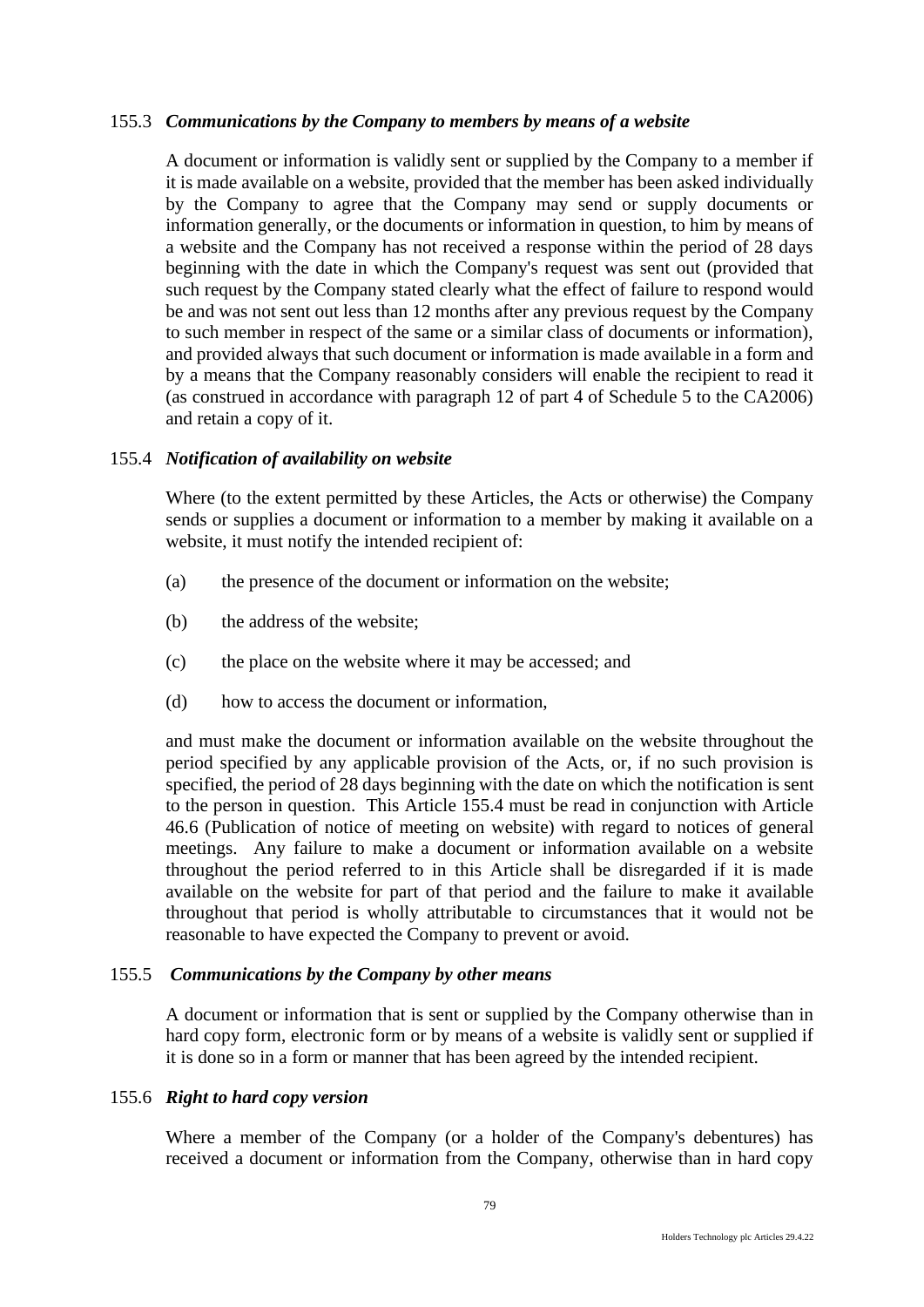form, he shall be entitled to require the Company to send him a version of the document or information in hard copy form free of charge within 21 days of receipt of the request from the member or debenture holder.

### 155.7 *Joint holders*

In the case of joint holders of a share, documents or information shall be sent or supplied to the joint holder whose name stands first in the Register in respect of the joint holding. Documents or information so sent or supplied shall be sufficient service of such document or information on all the joint holders.

### 155.8 *Members outside the UK*

Where a member (or in the case of joint holders the person first named in the Register) has a registered address outside the United Kingdom but has notified the Company of an address within the United Kingdom at which documents or information may be sent or supplied to him or of an electronic address to which documents or information may be sent or supplied using electronic means, he shall, subject to the provisions of these Articles and the Acts, be entitled to have documents or information sent or supplied to him at that address, but otherwise no such member shall be entitled to receive any document or information from the Company.

### 155.9 *Undelivered notices*

- (a) If, on at least 2 consecutive occasions, the Company has attempted to send any document or information by electronic means to an electronic address specified (or deemed specified) for the purpose and a delivery failure (or other similar) notification has been received by the Company, the Company thereafter shall, send documents or information in hard copy form or electronic form (but not by electronic means) to such member at his registered address or address for service within the United Kingdom (whether by hand, by post or by leaving it or them at such address), in which case the provisions of paragraph (b) shall apply.
- (b) If on three consecutive occasions documents or information have been sent or supplied to any member at his registered address or address for service of such documents or information in the United Kingdom (whether by hand, by post or leaving it or them at such address) but have been returned undelivered, such member shall not thereafter be entitled to receive any documents or information from the Company until he shall have communicated with the Company and supplied in writing a new registered address or address within the United Kingdom for the service of documents or information or an electronic address to which documents or information may be sent or supplied using electronic means.

#### 155.10 *Record date*

Any document or information to be sent or supplied to a member may be sent or supplied by reference to the Register as it stands at any time within the period of 15 days before the document or information is sent or supplied (subject to the Uncertificated Regulations if the Company is then a participating issuer for the purposes of the Uncertificated Regulations) and no change in the Register after that time shall invalidate the sending or supplying of the document or information.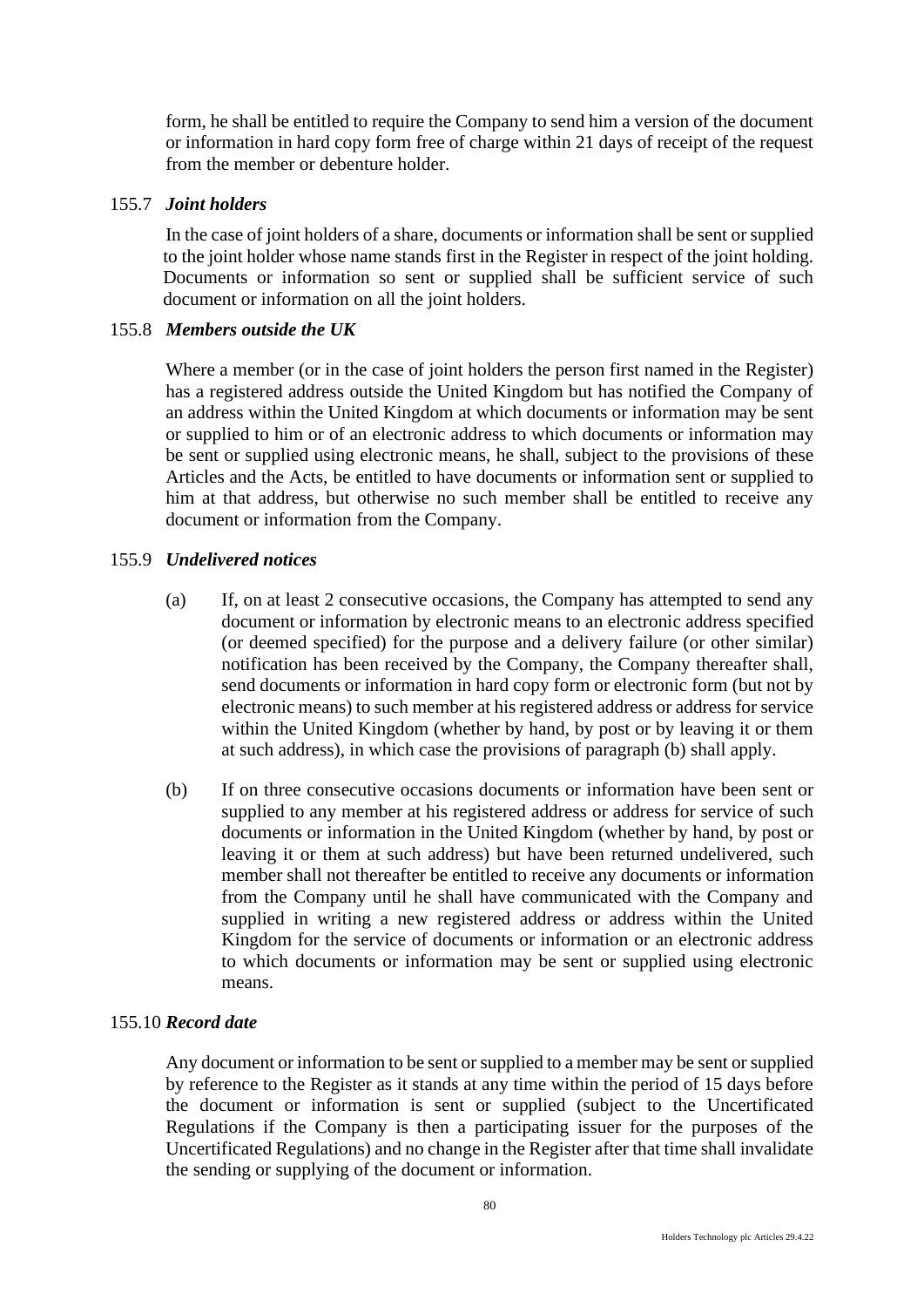### 156. **Death, bankruptcy or mental disorder**

The Company may, on receipt of such evidence as the Board may reasonably require to show title to that share, send or supply any document or information to the person entitled to a share in consequence of the death, bankruptcy or mental disorder of a member or otherwise by operation of law, by sending or supplying it in any manner authorised by these Articles for the sending or supplying of any document or information to a member, addressed to that person by name, or by the title of representative(s) of the deceased or trustee of the bankrupt or representative(s) by operation of law or by any like description at the address (if any) within the United Kingdom or, if relevant, any electronic address supplied for the purpose by the person claiming to be so entitled. Until such an address has been so supplied a document or information may be sent or supplied in any manner in which it might have been sent or supplied if the death, bankruptcy, mental disorder operation of law or other event had not occurred. Such service of a document or information shall for all purposes be deemed a sufficient service of such document or information on all persons interested in the share. Any reference to the bankruptcy of a person in this Article shall be construed in accordance with the provisions of paragraph 17 of Part 6 of Schedule 5 to the CA2006.

## 157. **Evidence of service**

## 157.1 *Present at meeting*

Any member present, in person or by proxy at any meeting of the Company or of the holders of any class of shares of the Company, shall be deemed to have received due notice of such meeting and, where requisite, of the purposes for which such meeting was called.

#### 157.2 *Deemed delivery of documents and information*

- (a) Any document or information, addressed to a member (or other person to whom such document or information is required or authorised to be sent pursuant to these Articles, the Companies Acts or otherwise) at his registered address or other address for service in the United Kingdom (or electronic address specified, as the case may be) shall:
	- (i) if hand delivered or left at a registered address or other address for service in the United Kingdom, be deemed to have been served or delivered on the day on which it was so delivered or left;
	- (ii) if sent or supplied by post (whether in hard copy form or in electronic form), be deemed to have been received at the expiration of 24 hours after the envelope was posted;
	- (iii) if sent or supplied by electronic means (other than by means of website), be deemed to have been received (if sent or supplied between the hours of 9 a.m. and 5 p.m. on a working day) at the time it was sent, or (if sent or supplied at any other time) at 9 a.m. on the next following working day; and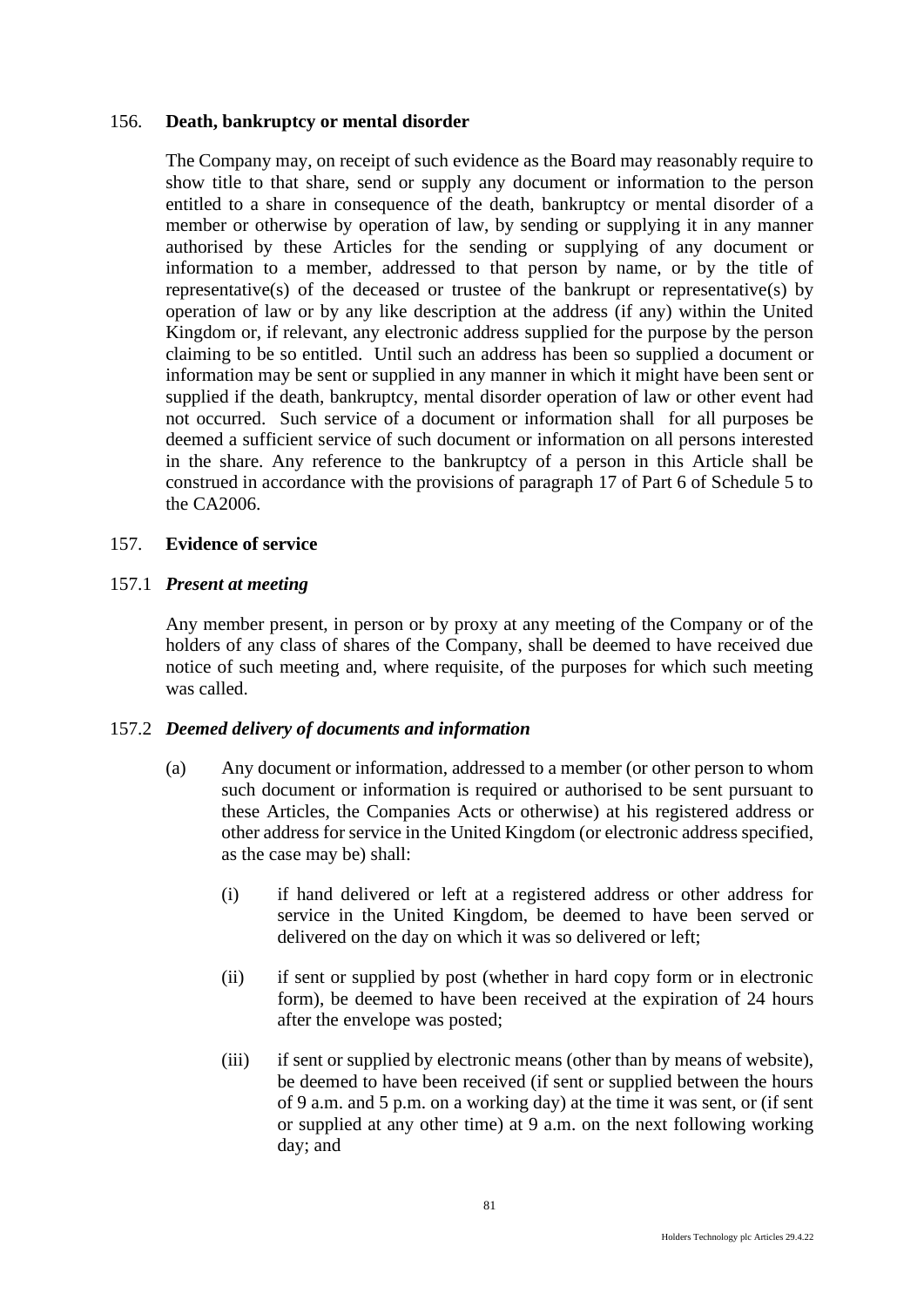- (iv) if sent or supplied by means of a website, be deemed to have been received when the material was first made available on the website or, if later, when the recipient received (or is deemed to have received) notice of the fact that the material was available on the website.
- (b) In calculating a period of hours for the purpose of this Article, account shall be taken of any part of a day that is not a working day.
- (c) In proving such service or delivery it shall be sufficient to prove that:
	- (i) the envelope containing the document or information was properly addressed and put into the post as a prepaid letter; or,
	- (ii) in the case of a document or information sent or supplied by electronic means, to prove that it was properly addressed and dispatched, provided that if the Company is aware that there has been delivery failure after least two attempts it shall, within 48 hours of its first attempt to send the document or information by electronic means, send the document or information to such member at his registered address or address for service within the United Kingdom (by hand, by post or by leaving it or them at such address)
- (d) The deemed delivery provisions set out in paragraph (b) shall apply regardless of any such documents or information being returned undelivered and regardless of any delivery failure notification or "out of office" or other similar response and any such "out of office" or other similar response shall not be considered to be a delivery failure for the purposes of these Articles.
- (e) The Company shall not be held responsible for any failure in transmission beyond its reasonable control.

## 158. **Notice binding on transferees**

Every person who, by operation of law, transfers or by any other means becomes entitled to a share shall be bound by any document or information in respect of that share (other than a notice given by the Company under Section 793, CA2006) which, before his name is entered in the Register, has been duly sent or supplied to a person from whom he derives his title.

## 159. **Notice by advertisement**

Subject to the provisions of the Acts, any document or information to be sent or supplied by the Company to the members or any of them and not otherwise provided for by these Articles shall be sufficiently sent or supplied if given by advertisement in at least one leading daily national newspaper published in the United Kingdom and, where the Company keeps an overseas branch register, in at least one leading daily newspaper published in the territory in which such register is maintained. Any document or information given by advertisement shall be deemed to have been served at noon on the day on which the advertisement first appears.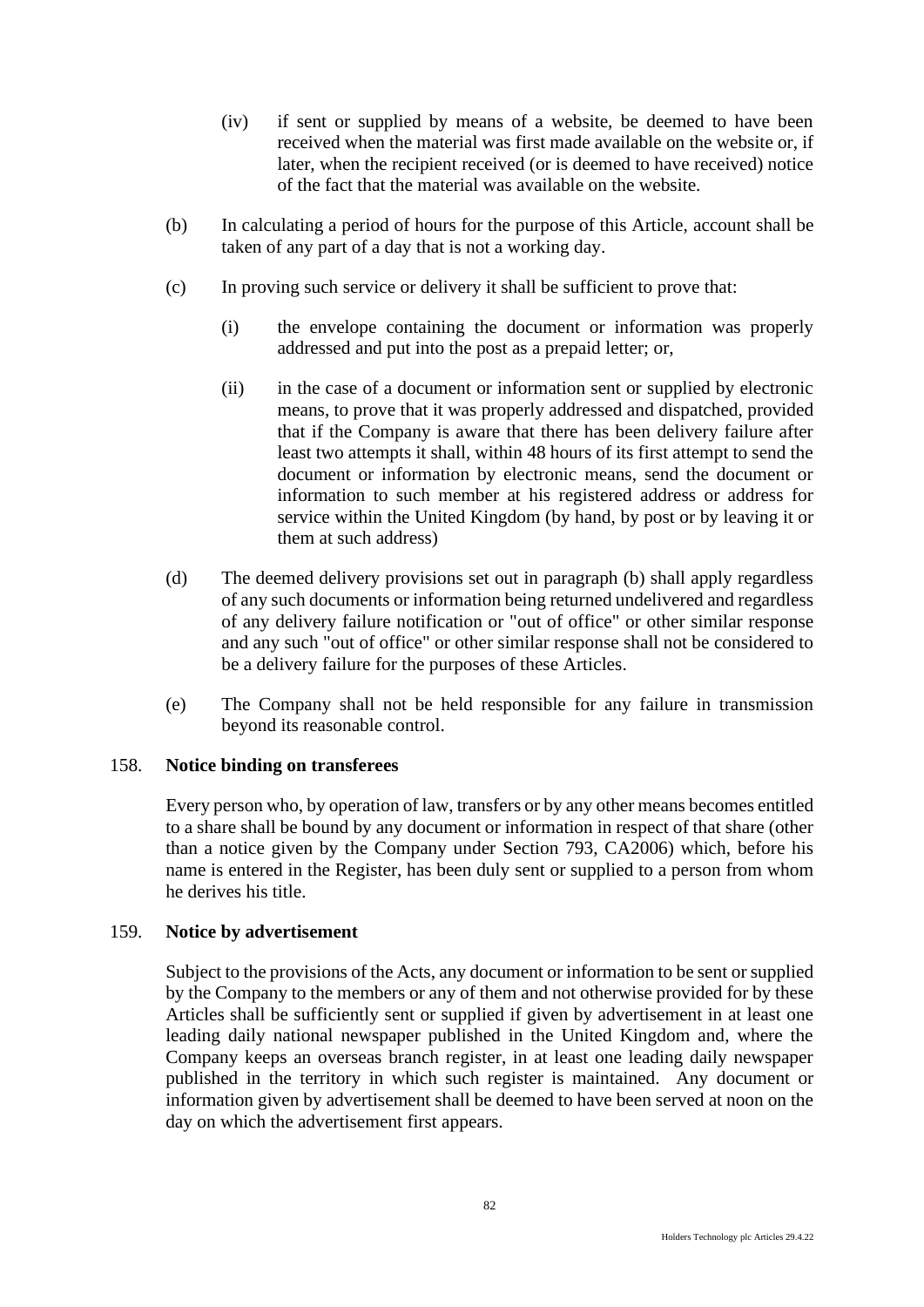### 160. **Suspension of postal services**

- (a) If at any time by reason of the threat of or of the suspension, interruption or curtailment of postal services within the United Kingdom, the Company is or would be unable effectively to convene a general meeting by notices sent through the post, a general meeting may be convened by:
	- (i) a notice advertised on its website and in at least one leading daily national newspaper; and
	- (ii) giving notice by electronic means to those members to whom, in accordance with the Acts, the Company is able to give notice by electronic means
- (b) Such notice shall be deemed to have been duly served on all members entitled thereto at noon on the day on which the first of such advertisements appears.
- (c) In any such case, the Company shall send confirmatory copies of the notice (or, as the case may be, the notification of the website notice) by post to those members to whom notice (or notification) cannot be given by electronic means, if at least 7 days prior to the meeting the posting of notices to addresses throughout the United Kingdom again becomes practicable.

### 161. **Savings**

Nothing in Articles 150 to 161 (Communications) shall affect any requirements of the Acts that any particular document or information be sent or supplied in any particular manner.

## **Y. Winding up**

## 162. **Division of assets**

## 162.1 *Power to present a petition*

The Board shall have power in the name and on behalf of the Company to present a petition to the court for the Company to be wound up.

## 162.2 *Distribution of assets*

If the Company is wound up, the surplus assets remaining after payment of all creditors are to be divided among the members in proportion to the capital which at the commencement of the winding up is paid up on the shares held by them respectively and, if such surplus assets are insufficient to repay the whole of the paid up capital, they are to be distributed so that as nearly as may be the losses are borne by the members in proportion to the capital paid up at the commencement of the winding up on the shares held by them respectively. This Article 162.2 is subject to the rights attached to any shares which may be issued on special terms or conditions.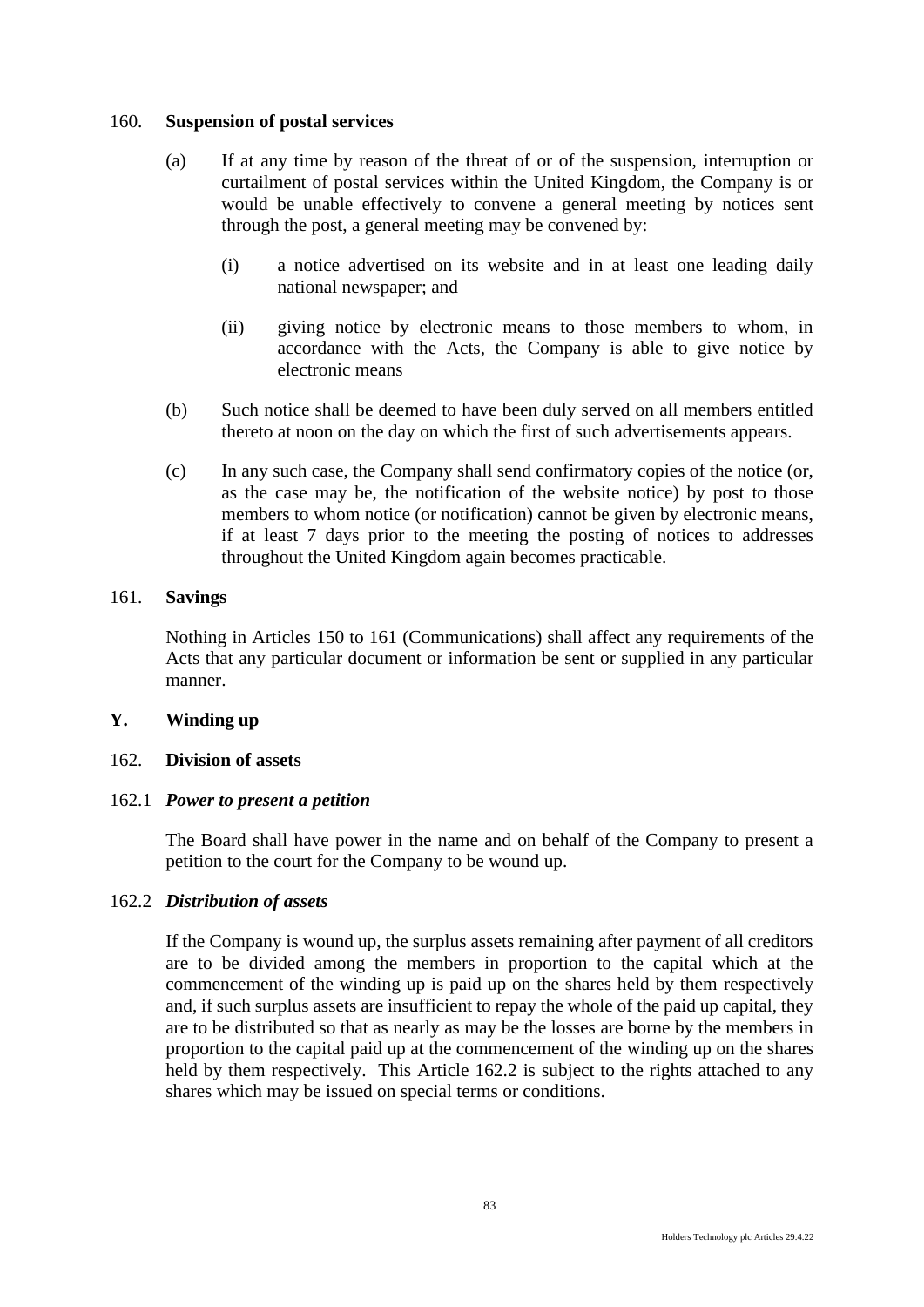### 162.3 *Distribution in specie*

If the Company is wound up the liquidator may, with the sanction of a special resolution of the Company and any other sanction required by law, divide among the members in specie the whole or any part of the assets of the Company and may for that purpose value any assets and determine how the division shall be carried out as between the members or different classes of members. Any such division may be otherwise than in accordance with the existing rights of the members but if any division is resolved otherwise than in accordance with such rights the members shall have the same right of dissent and consequential rights as if such resolution were a special resolution passed pursuant to Section 111, Insolvency Act 1986. The liquidator may with the like sanction vest the whole or any part of the whole of the assets in trustees on such trusts for the benefit of the members as he with the like sanction shall determine but no member shall be compelled to accept any assets on which there is a liability.

## 163. **Transfer or sale under Section 111 of the Insolvency Act 1986**

A special resolution sanctioning a transfer or sale to another company duly passed pursuant to Section 111, Insolvency Act 1986 may in the like manner authorise the distribution of any shares or other consideration receivable by the liquidator among the members otherwise than in accordance with their existing rights and any such determination shall be binding on all the members, subject to the right of dissent and consequential rights conferred by the said section.

# **Z. Indemnity, Funds and Insurance**

### 164. **Right to indemnity**

Subject to, and to the fullest extent permitted by, the provisions of the Acts (but without prejudice to any indemnity to which he may be otherwise entitled), every Director and every director of any associated company, former Director, alternate Director, Secretary or other officer of the Company (other than an Auditor) shall be fully indemnified out of the assets of the Company against all or any part of any costs, charges, losses, damages and liabilities (all or any of them being a **"liability"**) incurred by him in relation to anything done, omitted or alleged to have been done by him in the actual or purported execution or discharge of his duties or exercise of his powers in relation to the Company or in connection with the Company's activities as trustee of any occupational pension scheme (as defined in Section 235(6), CA2006), provided that no Director nor any director of any associated company (which shall, for the purpose of this Article 164, bear the meaning set out in Section 256, CA2006) shall be indemnified against any liability incurred by him to the Company or any associated company in connection with any negligence, default, breach of duty or breach of trust in relation to the Company or any associated company of which he is a director or against any liability:

- (a) of his to pay any fine imposed in criminal proceedings or a sum payable to a regulatory authority by way of a penalty in respect of non-compliance with any requirement of a regulatory nature (however arising); or
- (b) incurred by him in defending criminal proceedings in which he is convicted, in defending civil proceedings brought by the Company (or any associated company) in which judgment is given against him or in connection with an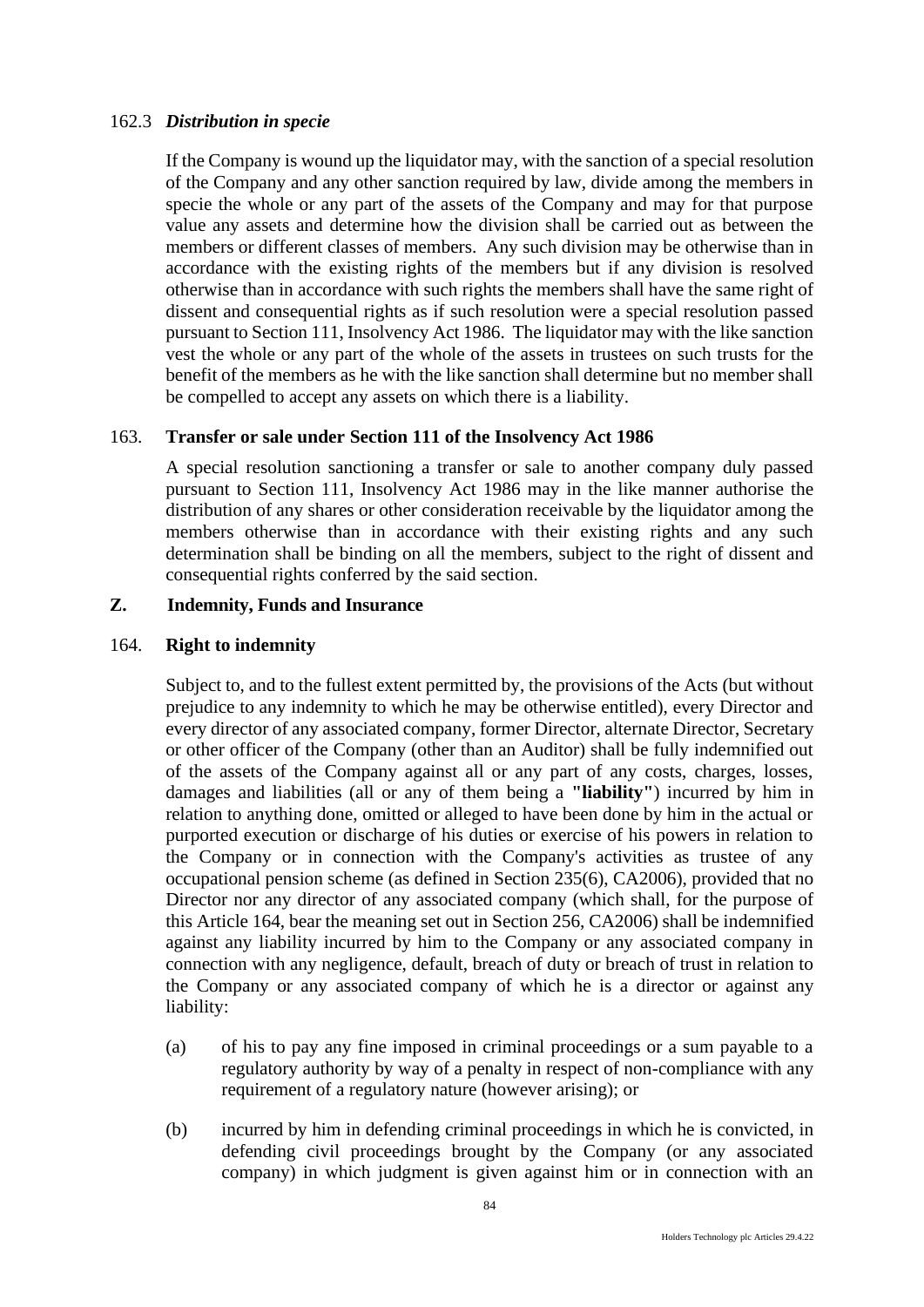application for relief under the provisions referred to in Section 234(6), CA2006 in which the court refuses to grant him relief (and for these purposes, a reference to a conviction, judgment or refusal of relief shall bear the meaning set out in Sections 234(4) and 234(5), CA2006); or

- (c) incurred by him in connection with the Company's or any associated company's activities as trustee of an occupational pension scheme and which is a liability:
	- (i) to pay a fine imposed in criminal proceedings or a sum payable to a regulatory authority by way of a penalty in respect of non-compliance with any requirement of a regulatory nature (however arising); or
	- (ii) incurred in defending criminal proceedings in which he is convicted (within the meaning of Section 235(5), CA2006).

### 165. **Provision of funds**

The Company shall (in each case, subject to and to the fullest extent permitted by the provisions of the Acts) provide every Director, former Director, alternate Director, Secretary or other officer of the Company (other than an Auditor) with funds to meet any expenditure incurred or to be incurred by him:

- (a) for the purposes of the Company or for the purpose of enabling him properly to perform his duties as an officer of the Company;
- (b) in defending any criminal or civil proceedings in connection with any alleged negligence, default, breach of duty or breach of trust by him in relation to the Company or any associated company;
- (c) in connection with an application for relief under the provisions referred to in Section 205(5), CA2006; and/or
- (d) in defending himself in an investigation by a regulatory authority or against any action proposed to be taken by a regulatory authority in connection with any alleged negligence, default, breach of duty or breach of trust by him in relation to the Company or any associated company,

or do anything to enable such person to avoid incurring such expenditure.

### 166. **Power to insure**

Subject to the provisions of the Acts, the Board may purchase and maintain insurance at the expense of the Company for the benefit of any person (other than an Auditor) who is or was at any time a Director or other officer or employee of the Company or of any other company which is a subsidiary, subsidiary undertaking or holding company of the Company or in which the Company has an interest whether direct or indirect or which otherwise is in any way allied to or associated with the Company or of any subsidiary undertaking or holding company of the Company or of any such company or who is or was at any time a trustee of any pension fund or employee benefits trust in which any employee of the Company or of any such other company or subsidiary undertaking is or has been interested in relation to any liability which may attach to him or loss or